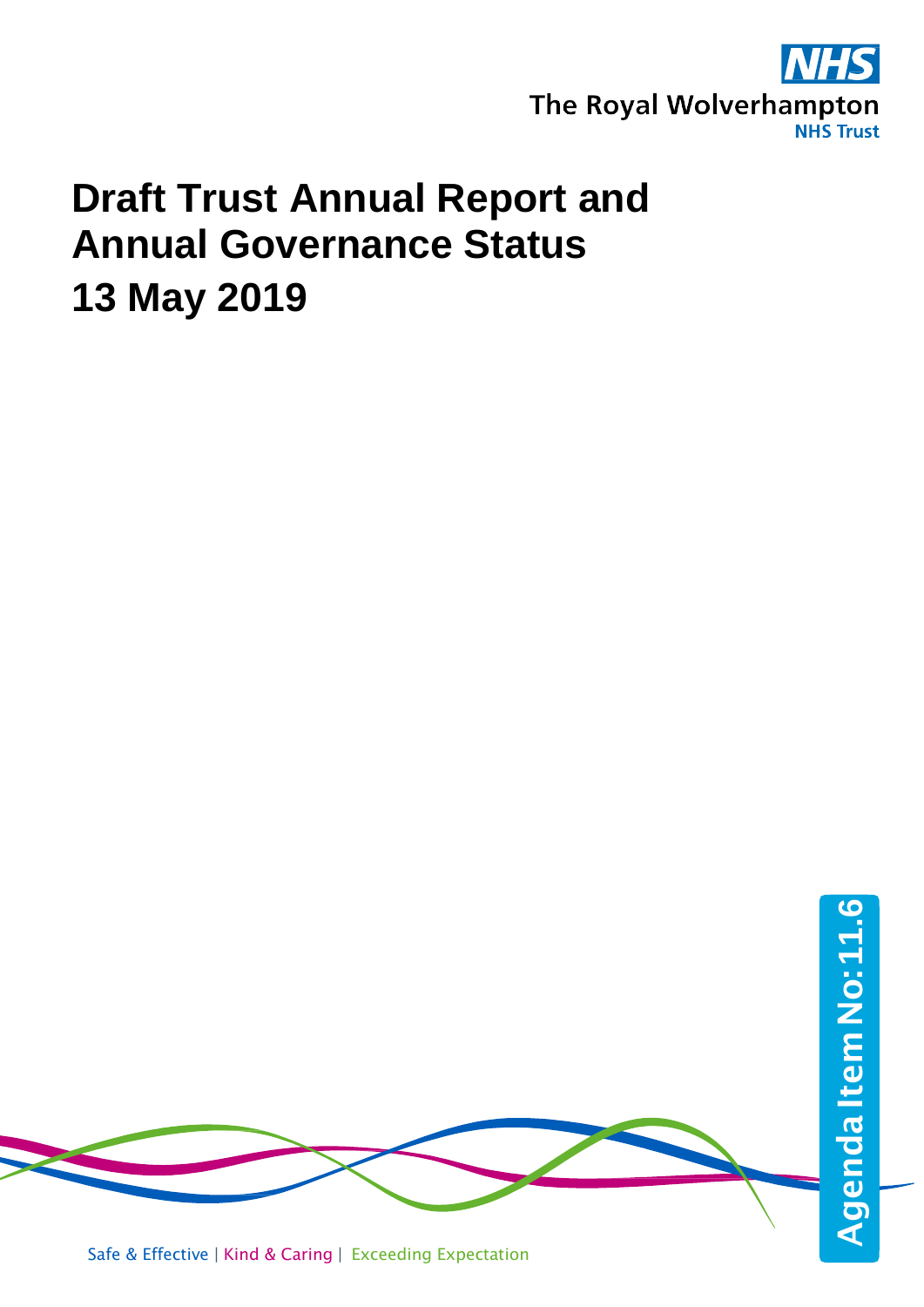**NHS** The Royal Wolverhampton

| <b>Trust Board Report</b>                                      |                                                                                                                                                                                                                                                                                                                                                                                                                                                                                                                                                                                                                                                                                                   |  |  |  |  |  |  |  |  |  |
|----------------------------------------------------------------|---------------------------------------------------------------------------------------------------------------------------------------------------------------------------------------------------------------------------------------------------------------------------------------------------------------------------------------------------------------------------------------------------------------------------------------------------------------------------------------------------------------------------------------------------------------------------------------------------------------------------------------------------------------------------------------------------|--|--|--|--|--|--|--|--|--|
| <b>Meeting Date:</b>                                           | 13 <sup>th</sup> May 2019                                                                                                                                                                                                                                                                                                                                                                                                                                                                                                                                                                                                                                                                         |  |  |  |  |  |  |  |  |  |
| Title:                                                         | Draft Trust Annual Report and Annual Governance Status                                                                                                                                                                                                                                                                                                                                                                                                                                                                                                                                                                                                                                            |  |  |  |  |  |  |  |  |  |
| <b>Executive</b><br>Summary:                                   | This version is the first final Annual Report 2018-2019 (incorporating the<br>Trust Annual Governance Statement 2018-2019) prior to any final feedback<br>or clarifications from external auditors and with one set of figures to be<br>received/confirmed (highlighted in yellow, appearing in two places in the<br>Report).                                                                                                                                                                                                                                                                                                                                                                     |  |  |  |  |  |  |  |  |  |
| <b>Action</b><br><b>Requested:</b>                             | Receive and note<br><b>Confirm and approve</b> delegation of the final review and approval to the<br>Trust Audit Committee of 24 May 2019 on behalf of the Board.                                                                                                                                                                                                                                                                                                                                                                                                                                                                                                                                 |  |  |  |  |  |  |  |  |  |
| For the attention of the Board                                 |                                                                                                                                                                                                                                                                                                                                                                                                                                                                                                                                                                                                                                                                                                   |  |  |  |  |  |  |  |  |  |
| <b>Assure</b>                                                  | That the production for approval and submission of the Annual Report and<br>Annual Governance Statement has reached an advanced state in<br>preparation for final approval and submission.                                                                                                                                                                                                                                                                                                                                                                                                                                                                                                        |  |  |  |  |  |  |  |  |  |
| <b>Advise</b>                                                  | That this is not necessarily the final version of the AR and AGS.                                                                                                                                                                                                                                                                                                                                                                                                                                                                                                                                                                                                                                 |  |  |  |  |  |  |  |  |  |
| <b>Alert</b>                                                   |                                                                                                                                                                                                                                                                                                                                                                                                                                                                                                                                                                                                                                                                                                   |  |  |  |  |  |  |  |  |  |
| <b>Author + Contact</b><br><b>Details:</b>                     | Keith Wilshere- Company Secretary<br>01902 307999 x4294 E-mail: keith.wilshere1@nhs.net                                                                                                                                                                                                                                                                                                                                                                                                                                                                                                                                                                                                           |  |  |  |  |  |  |  |  |  |
| <b>Links to Trust</b><br><b>Strategic</b><br><b>Objectives</b> | 1. Create a culture of compassion, safety and quality<br>2. Proactively seek opportunities to develop our services<br>3. To have an effective and well integrated local health and care system that operates<br>efficiently<br>6. Be in the top 25% of all key performance indicators                                                                                                                                                                                                                                                                                                                                                                                                             |  |  |  |  |  |  |  |  |  |
| <b>Resource</b><br><b>Implications:</b>                        | None                                                                                                                                                                                                                                                                                                                                                                                                                                                                                                                                                                                                                                                                                              |  |  |  |  |  |  |  |  |  |
| <b>CQC Domains</b>                                             | Safe: patients, staff and the public are protected from abuse and avoidable harm.<br><b>Effective:</b> care, treatment and support achieves good outcomes, helping people maintain<br>quality of life and is based on the best available evidence.<br><b>Caring:</b> staff involve and treat everyone with compassion, kindness, dignity and respect.<br><b>Responsive:</b> services are organised so that they meet people's needs.<br>Well-led: the leadership, management and governance of the organisation make sure it's<br>providing high-quality care that's based around individual needs, that it encourages learning<br>and innovation, and that it promotes an open and fair culture. |  |  |  |  |  |  |  |  |  |
| <b>Equality and</b><br><b>Diversity Impact</b>                 | N/A                                                                                                                                                                                                                                                                                                                                                                                                                                                                                                                                                                                                                                                                                               |  |  |  |  |  |  |  |  |  |
| <b>Public or Private:</b>                                      | Public                                                                                                                                                                                                                                                                                                                                                                                                                                                                                                                                                                                                                                                                                            |  |  |  |  |  |  |  |  |  |
| <b>Other formal</b><br>bodies involved:                        | <b>Trust Audit Committee</b>                                                                                                                                                                                                                                                                                                                                                                                                                                                                                                                                                                                                                                                                      |  |  |  |  |  |  |  |  |  |
| <b>References</b>                                              | NHS General Accounting Manual 2018-2019 and<br>Annual Governance Statement requirements 2018-2019.                                                                                                                                                                                                                                                                                                                                                                                                                                                                                                                                                                                                |  |  |  |  |  |  |  |  |  |
| <b>NHS</b><br><b>Constitution:</b>                             | In determining this matter, the Board should have regard to the Core<br>principles contained in the Constitution of:<br>Equality of treatment and access to services<br>High standards of excellence and professionalism<br>Service user preferences<br>Cross community working<br><b>Best Value</b><br>Accountability through local influence and scrutiny                                                                                                                                                                                                                                                                                                                                       |  |  |  |  |  |  |  |  |  |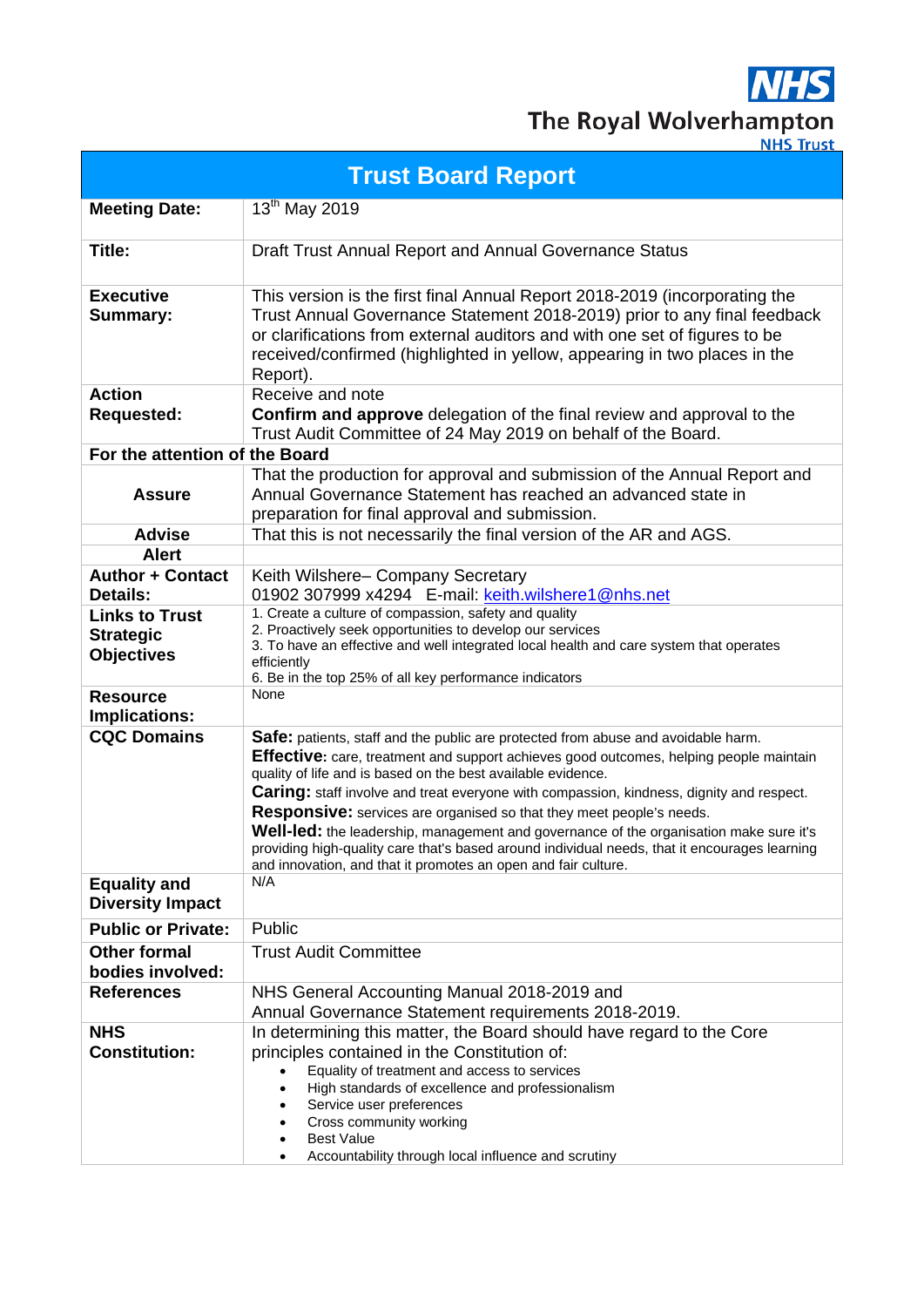

# **Annual Report 2018-2019**



Safe & Effective | Kind & Caring | Exceeding Expectation Page **1** of **92**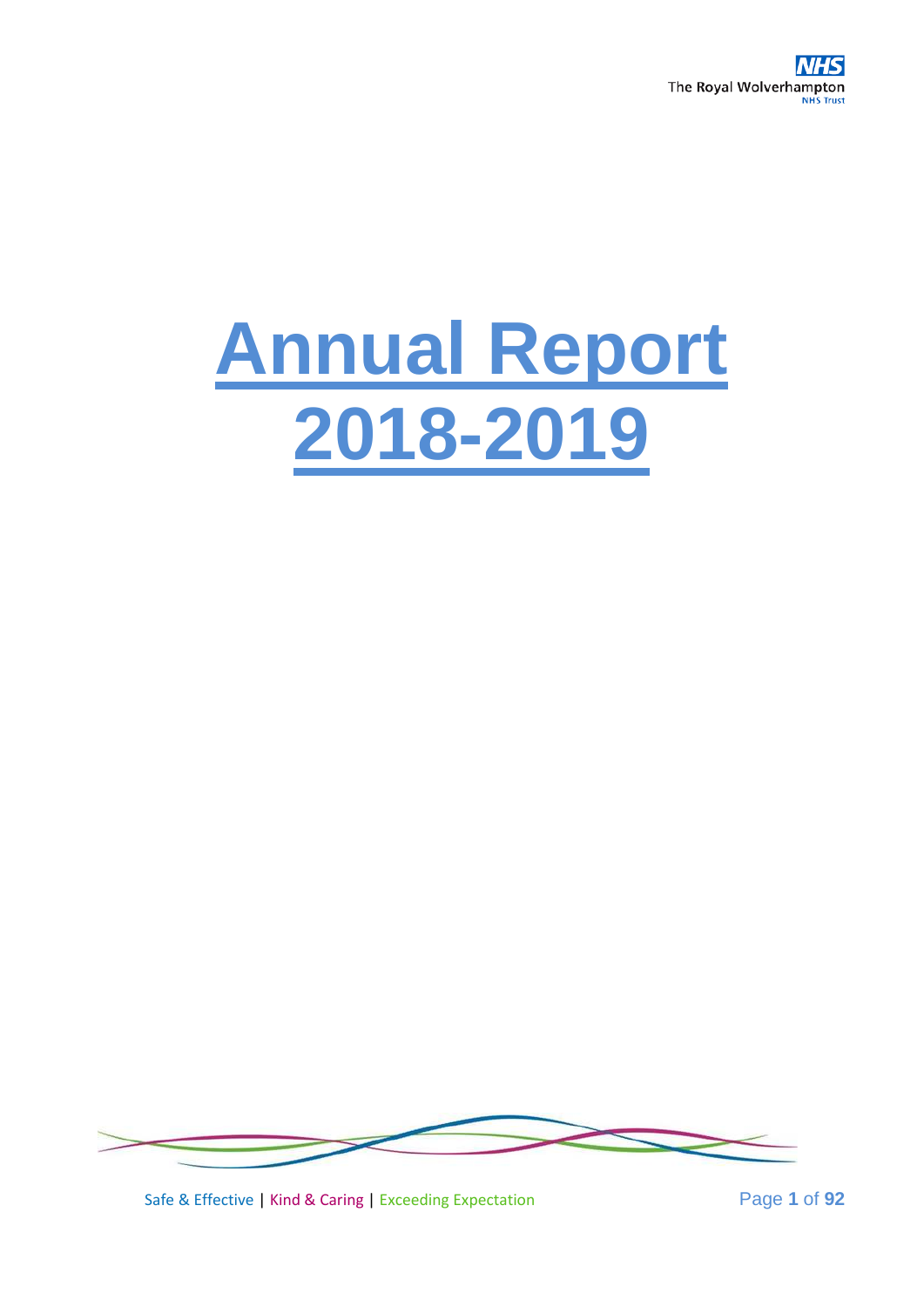# **Content**

|                                                                      | Page |
|----------------------------------------------------------------------|------|
| <b>Introduction</b>                                                  |      |
| Statement by the Chairman                                            | 6    |
| (1) Performance Report                                               | 8    |
| (1a) Performance Report                                              | 8    |
| Statement from the Chief Executive providing his perspective on      | 8    |
| performance over the period                                          |      |
| Statement of the Purpose and Activities of the organisation (what we | 10   |
| do)                                                                  |      |
| Our local population                                                 | 11   |
| Activity Overview 2017/2018                                          | 12   |
| Our Vision and Values                                                | 14   |
| <b>Going Concern</b>                                                 | 14   |
| Performance Summary - What We Achieved                               | 15   |
| (1b) Performance Analysis                                            | 18   |
| Key Financial Performance Information                                | 20   |
| Sustainable Development                                              | 21   |
| Engagement with Public, Patient and Stakeholders                     | 23   |
| Serious Incidents, Never Events                                      | 24   |
| Workforce                                                            | 25   |
| <b>Staff Engagement</b>                                              | 27   |
| Regulation 8, Schedule 2 2017/328 Declaration of Facility Time       | 27   |
| <b>Volunteer Services</b>                                            | 28   |
| The Trust Charity                                                    | 29   |
| (2)<br><b>Accountability Report</b>                                  | 31   |
| (2a) Corporate Governance Report                                     | 31   |
| <b>Directors Report</b>                                              | 31   |
| The Trust Board                                                      | 31   |
| Statement on Disclosure to the Auditors                              | 42   |
| <b>Statement of Accountable Officer Responsibility</b>               | 42   |
| Annual Governance Statement 2018-2019                                | 44   |
| Scope of Responsibility                                              | 44   |
| The Purpose of Significant Internal Control                          | 45   |
| Governance Framework - The Trust Board                               | 45   |
| <b>Trust Board</b>                                                   | 46   |
| <b>Board Committees</b>                                              | 48   |
| <b>Audit Committee</b>                                               | 48   |
| Quality Governance Assurance Committee (QGAC)                        | 49   |
| Finance and Performance Committee (F&PC)                             | 53   |
| Workforce & Organisational Development Committee (WODC)              | 53   |
| Remuneration Committee (Rem. Com.)                                   | 55   |
| <b>Charitable Funds Committee</b>                                    | 55   |



Safe & Effective | Kind & Caring | Exceeding Expectation Page 2 of 92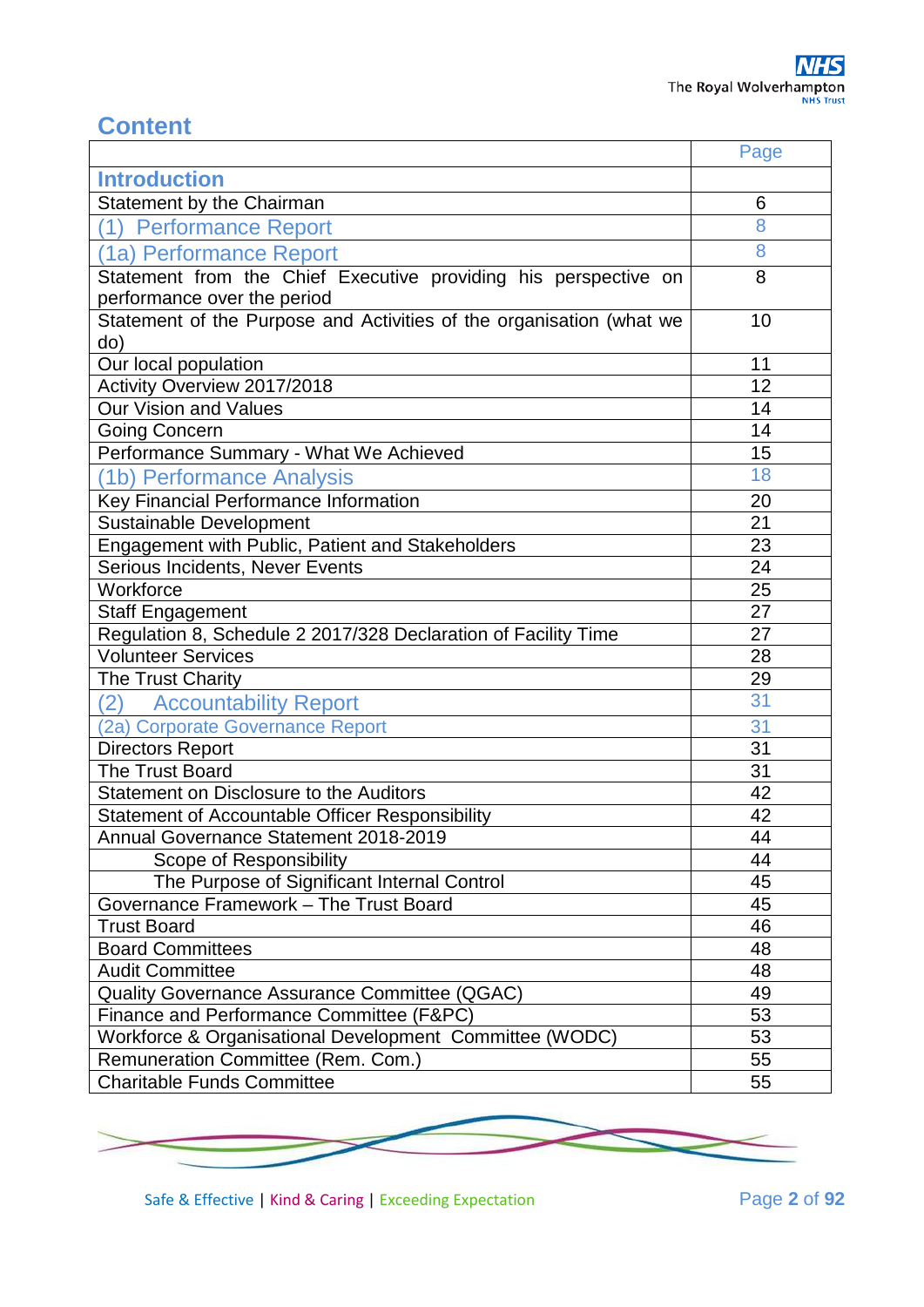| <b>Trust Management Committee (TMC)</b>                                         | 55              |
|---------------------------------------------------------------------------------|-----------------|
| Freedom To Speak Up                                                             | 56              |
| <b>Capacity to Handle Risk</b>                                                  | 57              |
| <b>Risk and Control Framework</b>                                               | 59              |
| Compliant with Registration Requirements of Care Quality Commission             | 61              |
| Safe Staffing Compliance - Developing Workforce Safeguards                      | 61              |
| Review of Economy, Efficiency & Effectiveness of the use of<br><b>Resources</b> | 62              |
| <b>Information Governance</b>                                                   | 62              |
| Personal Data Incidents 2017/2018                                               | 63              |
| <b>Annual Quality Report</b>                                                    | 65              |
| <b>Operational Performance</b>                                                  | 66              |
| <b>Emergency Planning &amp; Resilience</b>                                      | 67              |
| <b>Health and Safety</b>                                                        | 68              |
| Social Economic Responsibilities: Modern Slavery and Forced                     | 68              |
| Labour                                                                          |                 |
| <b>Annual Declaration</b>                                                       | 70              |
| Managing Conflicts of Interest in the NHS                                       | 70              |
| <b>Head of Internal Audit Opinion</b>                                           | $\overline{70}$ |
| <b>Review of Effectiveness</b>                                                  | 71              |
| Conclusion                                                                      | 72              |
| (2b) Remuneration and Staff Report                                              |                 |
| <b>Staff Report</b>                                                             | 73              |
| <b>Remuneration Report</b>                                                      | 75              |
| Salary and Pension Entitlements of Senior Managers                              |                 |
| Remuneration<br>a)                                                              | 76              |
| b)<br><b>Pension Benefits</b>                                                   | 77              |
| c)<br>Off Payroll Engagements                                                   | 78              |
| 3)<br><b>Financial Statements</b>                                               |                 |
| Forward and Financial Performance Overview                                      | 80              |
| <b>Cumulative Position</b>                                                      | 81              |
| <b>Private Finance Transactions</b>                                             | 81              |
| <b>Better Payment Practice Code</b>                                             | 81              |
| <b>Prompt Payment Code</b>                                                      | 81              |
| <b>Staff Sickness Absence</b>                                                   | 82              |
| <b>Pension Liabilities</b>                                                      | 82              |
| <b>Accounting Policies</b>                                                      | 82              |
| <b>Financing</b>                                                                | 83              |
| <b>Auditors</b>                                                                 | 83              |
| Statement of Comprehensive Income for the Year Ended 31 March                   | 84              |
| 2019                                                                            |                 |
| Statement of Financial Position as at 31 March 2018                             | 85              |
| Statement of Changes in taxpayers' Equity                                       | 87              |
| <b>Information on Reserves</b>                                                  | 87              |

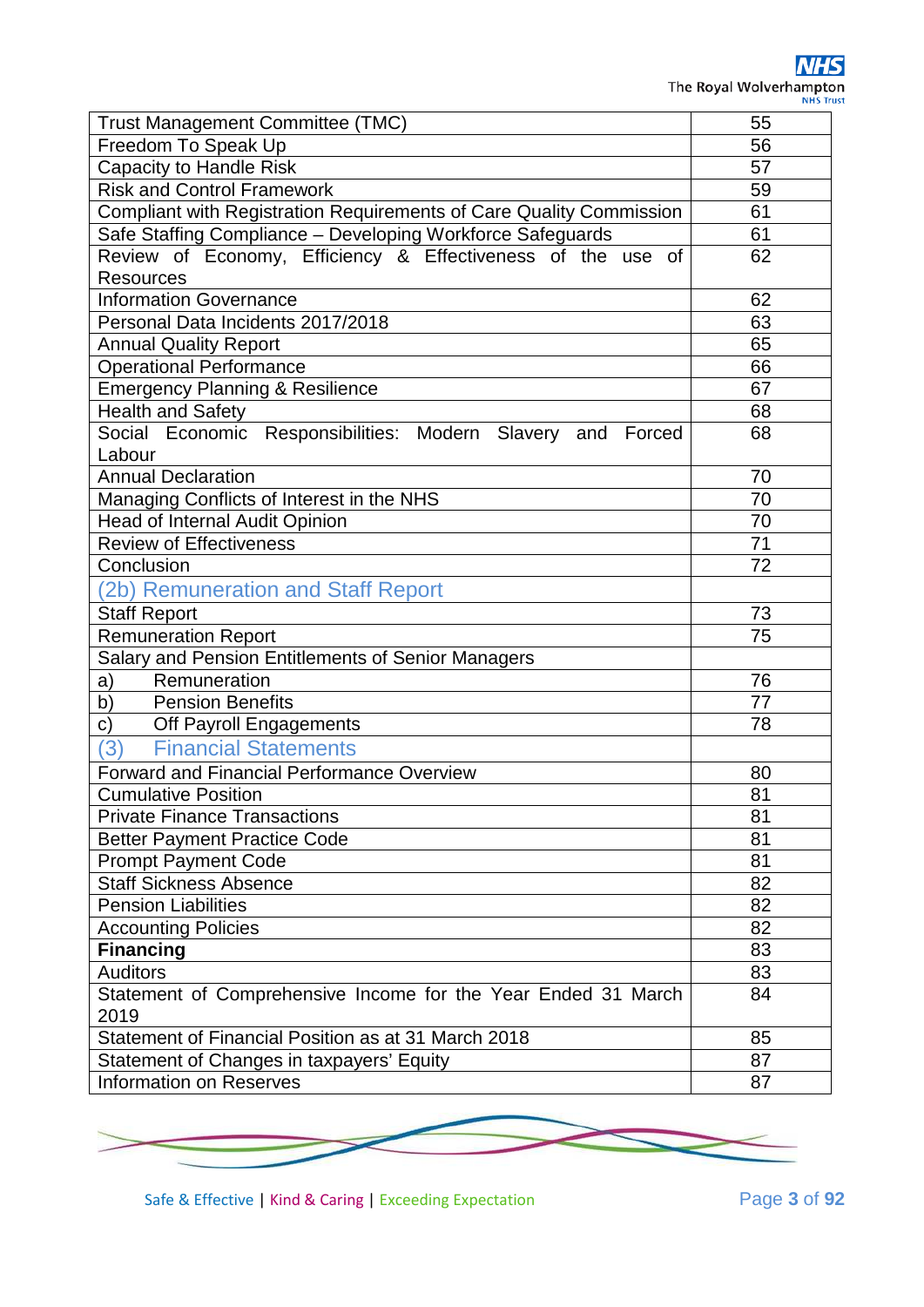**NHS** The Royal Wolverhampton

| Statement of Cash Flow for the Year Ended 31 March 2018              | 88  |
|----------------------------------------------------------------------|-----|
| <b>Glossary of Terms</b>                                             | 88  |
| Statement of the Chief Executive's Responsibility as the Accountable | 90  |
| <b>Officer of the Trust</b>                                          |     |
| Statement of Directors' Responsibilities in Respect of the Accounts  | .91 |
| <b>Trust Accounts Consolidation (TAC) Summarisation Schedules</b>    | 92  |



Safe & Effective | Kind & Caring | Exceeding Expectation Page 4 of 92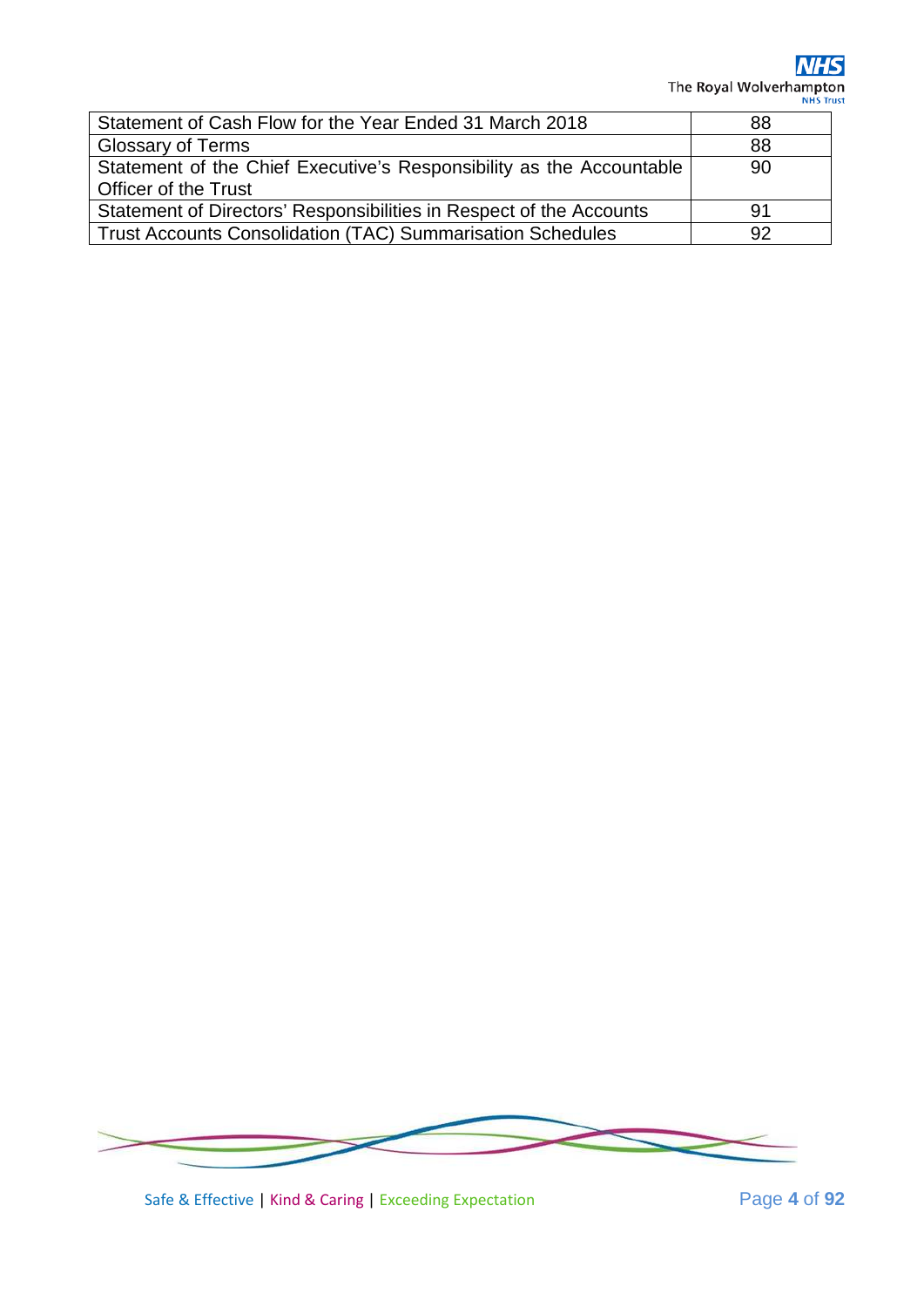| <b>Tables and Graphs</b>                                            |          |  |  |  |  |  |  |
|---------------------------------------------------------------------|----------|--|--|--|--|--|--|
| Table 1- Admissions                                                 | 13       |  |  |  |  |  |  |
| Table 2 - Emergency Activity                                        | 13       |  |  |  |  |  |  |
| Table 3 - Referrals                                                 | 13       |  |  |  |  |  |  |
| Table 4 - Outpatient Attendances                                    |          |  |  |  |  |  |  |
| Table 5 - Community Contacts                                        |          |  |  |  |  |  |  |
| Table 6 - CO <sub>2</sub> Emissions                                 | 23       |  |  |  |  |  |  |
| Table 7 - Serious Incident Summary, Never Events Incidents          | 24       |  |  |  |  |  |  |
| Table 8 - Headcount                                                 | 25       |  |  |  |  |  |  |
| Table 9 - Staff Numbers by Proportion (Trust Board, Senior Managers | 25       |  |  |  |  |  |  |
| and Other Staff)                                                    |          |  |  |  |  |  |  |
| Table 10 - Disability                                               | 26       |  |  |  |  |  |  |
| Table 11 - Ethnicity                                                | 26       |  |  |  |  |  |  |
| Table 12 - Regulation 8 Summary                                     | 27       |  |  |  |  |  |  |
| Table 13 - Board Governance                                         | 47       |  |  |  |  |  |  |
| Table 14 - Freedom to speak up cases                                | 56       |  |  |  |  |  |  |
| Table 15 - Information Governance Incidents Reported to Information | 63       |  |  |  |  |  |  |
| <b>Commissioners Officer</b>                                        |          |  |  |  |  |  |  |
| Table 16 - Lower Level Information Governance Incidents             |          |  |  |  |  |  |  |
| Table 17 - Data Protection Toolkit Scores                           | 64<br>73 |  |  |  |  |  |  |
| Table 18 - Exit Package by Pay Band 2018-2019                       |          |  |  |  |  |  |  |
| Table 19 - Exit Package by Cost Band 2018-2019                      | 73       |  |  |  |  |  |  |
| Table 20 - Average Staff Numbers                                    | 74       |  |  |  |  |  |  |
| Table 21 - Staff Sickness Absence Numbers                           | 74       |  |  |  |  |  |  |
| Table 22 - Financial Performance Summary                            | 80       |  |  |  |  |  |  |
| Table 23 - Income and Expenditure Position                          | 81       |  |  |  |  |  |  |
| Table 24 - Better Payments Practice Code Performance Summary        | 81       |  |  |  |  |  |  |
| Table 25 - Staff Sickness Absence                                   | 82       |  |  |  |  |  |  |
| Table 26 - Statement of Comprehensive Income                        | 84       |  |  |  |  |  |  |
| Table 27 - Other Comprehensive Income                               | 84       |  |  |  |  |  |  |
| Table 28 - Financial Performance for the Year                       | 84       |  |  |  |  |  |  |
| Table 29 - Statement of Financial Position                          | 85       |  |  |  |  |  |  |
| Table 30 - Statement of Changes in taxpayers Equity                 | 87       |  |  |  |  |  |  |
| Table 31 - Statement of Cash Flow                                   | 88       |  |  |  |  |  |  |



Safe & Effective | Kind & Caring | Exceeding Expectation **Page 5 of 92**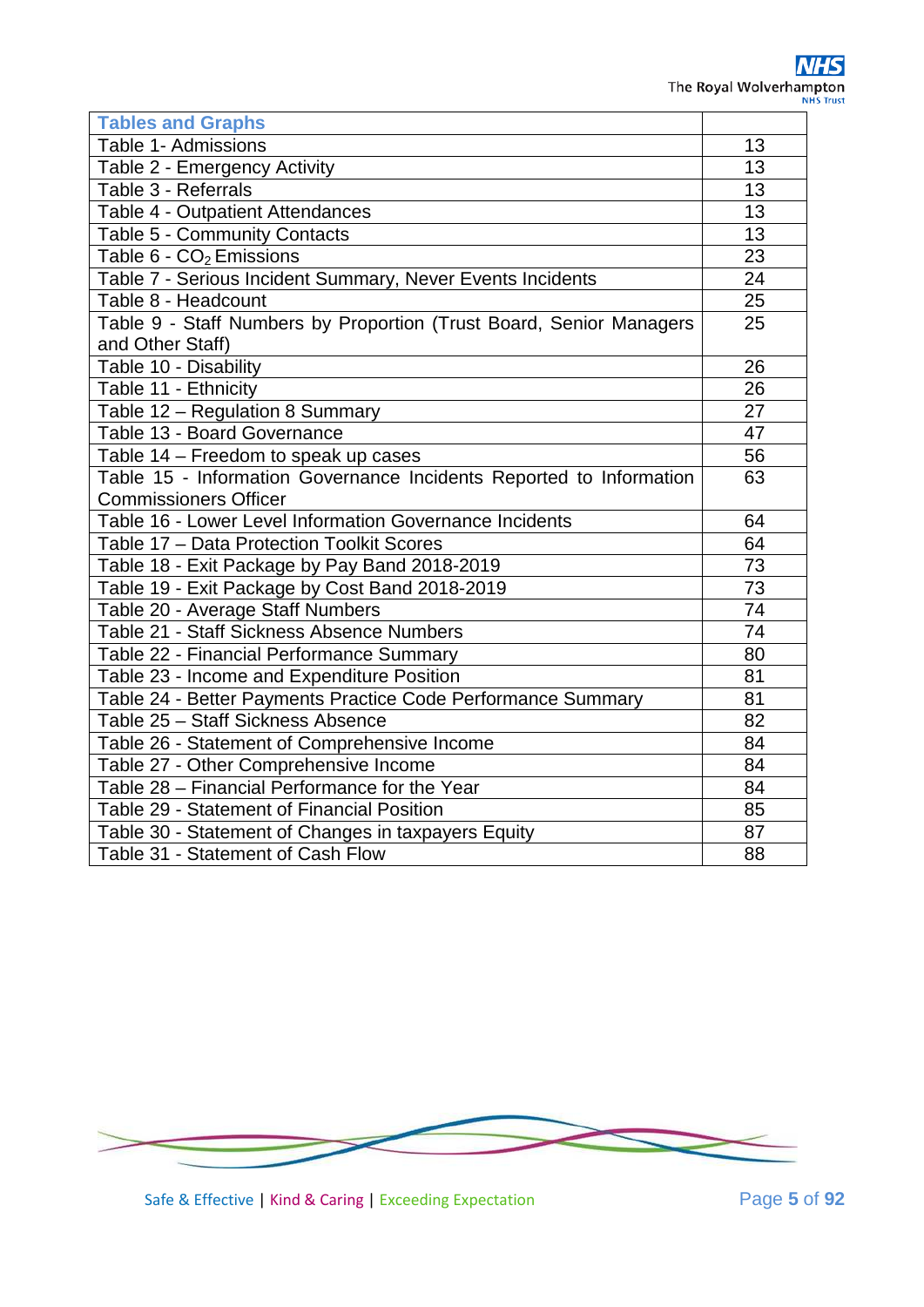# **Introduction**

#### **Statement by the Chairman**

It is a privilege to introduce the Annual Report and Annual Accounts for the period 1 April 2018 to 31 March 2019. This has been another memorable year of successful progress for The Royal Wolverhampton NHS Trust, working in partnership with its many stakeholders.

I will be leaving the Trust at the end of March after serving as a chairman and nonexecutive director for 13 years; the maximum time allowed by statute. Like many others who work at the Trust, it is with great pride that I have undertaken my role as Chairman and to be associated with the Trust over many years. Since I joined in 2006 I have seen many changes and improvements. This year has been no different with the scale and pace of innovation and improvement across the organisation.

For example, work has begun on a multi-million pound expansion of New Cross Hospital's state-of-the-art pathology centre. When finished, the building will provide a central pathology hub, serving The Dudley Group NHS Foundation Trust, Sandwell and West Birmingham Hospitals NHS Trust, The Royal Wolverhampton NHS Trust and Walsall Healthcare NHS Trust. The new 'hub and spoke model' will enable pathology services across the multiple hospital sites to work together more collaboratively than before. This will result in an enhanced service for staff and offers patients a centre of excellence providing all aspects of a quality pathology service.

Our progression in connecting Primary Care practices to the Community and Acute services already established in the Trust has gathered pace this year. Already the gains from this synergy are measurable, including thousands of extra GP appointments per annum, new social prescribing assistance and fewer emergency hospital admissions monthly from the patient cohort covered.

Although performance in some areas has been challenged – particularly urgent and emergency care, and waits for some operations and cancer treatments – the Trust nonetheless compares well to its peers on a wide spectrum of other measurement, and continues to have no regulatory concerns about its quality of care, financial standing or governance. In fact in June we were given a 'Good' rating from the CQC. This is something we are very proud of given the pressure on our staff and services. We have worked hard since the last inspection in 2015 to move from Requires Improvement to Good, and the report outlines this.

Perhaps the most memorable feature of 2018/19 across the whole NHS was the celebrations of 70 years of the NHS. At RWT our staff held tea parties; we had a live radio broadcast from New Cross and were part of a special BBC episode with Denise Lewis, celebrating the NHS.

This report contains many more great details on the very many aspects of a busy year. The services of the Trust are delivered by a wide variety of workforce roles, including employees, apprentices and volunteers, and many others engaged in further professional training or research.



Safe & Effective | Kind & Caring | Exceeding Expectation Page **6** of **92**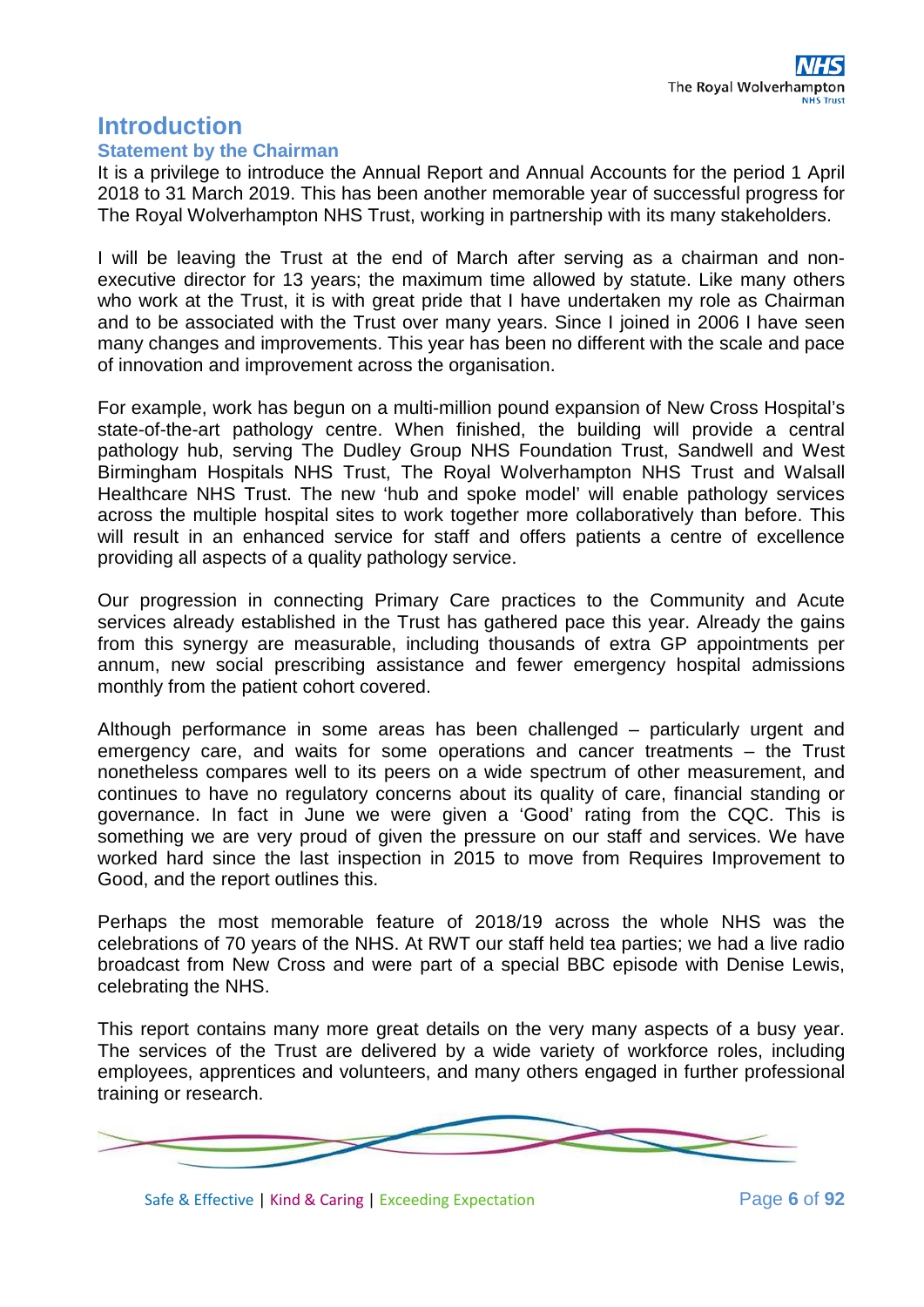The Trust Board met ten times and held a public Annual General Meeting in discharging its responsibility for being accountable to the public and regulators for the strategy, performance and culture of the Trust.

On behalf of the Trust Board during 2018/19 I would personally like to thank every member of staff, whatever their role and contribution, for enabling the delivery of safe, effective and efficient care with the utmost compassion.

[Signature]

**Jeremy Vanes Chairperson**



Safe & Effective | Kind & Caring | Exceeding Expectation Page **7** of **92**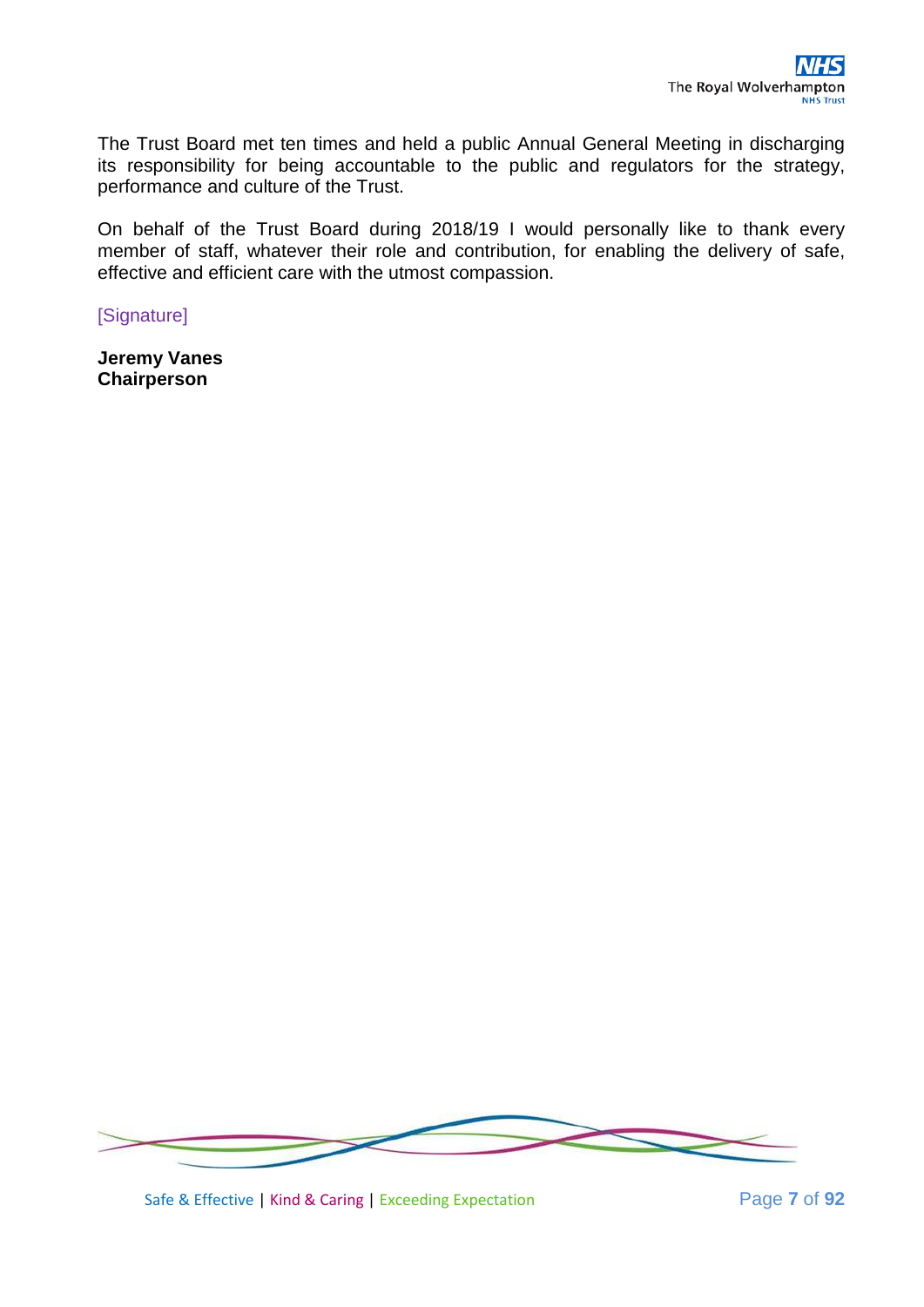# **A - Performance Report**

#### **A1 - Performance Overview**

#### **Statement from the Chief Executive providing his perspective on performance over the period**

Over the last 12 months we have seen the demand on our services increase yet again. Despite the on-going pressures our staff continue to do a brilliant job and I would like to thank each and everyone one of them for their outstanding efforts. Their commitment to high quality care makes our Trust one of the most successful in the area.

We continue to perform well and fulfil our aim to deliver an increasing and better quality range of services to the people of Wolverhampton, Cannock, the wider Black Country and surrounding areas. In June we were rated 'Good' by the Care Quality Commission (CQC) following an inspection. We also received 'outstanding' ratings from the CQC for several services. Some of the areas of outstanding practice included improved outcomes for patients with pressure ulcers and an excellent approach to patient care and dignity within the surgical teams. There were also a number of examples of outstanding practice in maternity service, outpatients department, surgical directorate, medical care and in the urgent and emergency care department. The report emphasises just how 'dedicated, kind, caring and patient focused' staff were and patient feedback was consistently positive. This is by no mean feat given the challenging environment we are in.

Our vertical integration project still continues to go from strength to strength. The programme has helped us work a lot closer with local respected GPs to deliver better patient experience and increase value for the taxpayer and bring together clinicians across the primary, secondary and community care sectors. This year four of our GP practices were rated as 'Good' by the Care Quality Commission (CQC). Alfred Squire Road Health Centre, Lea Road Medical Practice, Warstones Health Centre and West Park Surgery all achieved 'Good' ratings in the 'safe, effective, caring, responsive and well led' categories. We hope to see more practices joining us in the new financial year.

Many innovative ways of providing high quality and effective care have again been implemented. This year we welcomed pathology staff from The Dudley Group NHS Foundation Trust, Sandwell and West Birmingham Hospitals NHS Trust and Walsall Healthcare NHS Trust to the Trust. The four acute Trusts in the Black Country have agreed to work together to have one pathology service. The Black Country Pathology Service is a hub and spoke model with a hub at New Cross Hospital and essential services laboratories (ESLs) at each acute hospital (Russells Hall, Walsall Manor, Midland Metropolitan). This will provide an improved service with extended hours for some services and faster turnaround times.

In July we celebrated 70 years of the NHS. We marked the anniversary by holding tea parties across the Trust and there was a great celebratory atmosphere throughout the Trust. We also recently launched our first ever long-service awards ceremony to mark our longest serving staff's dedication to the NHS. We held the first of three events in March and I was honoured to attend to thank staff and congratulate them on their great achievements.



Safe & Effective | Kind & Caring | Exceeding Expectation Page **8** of **92**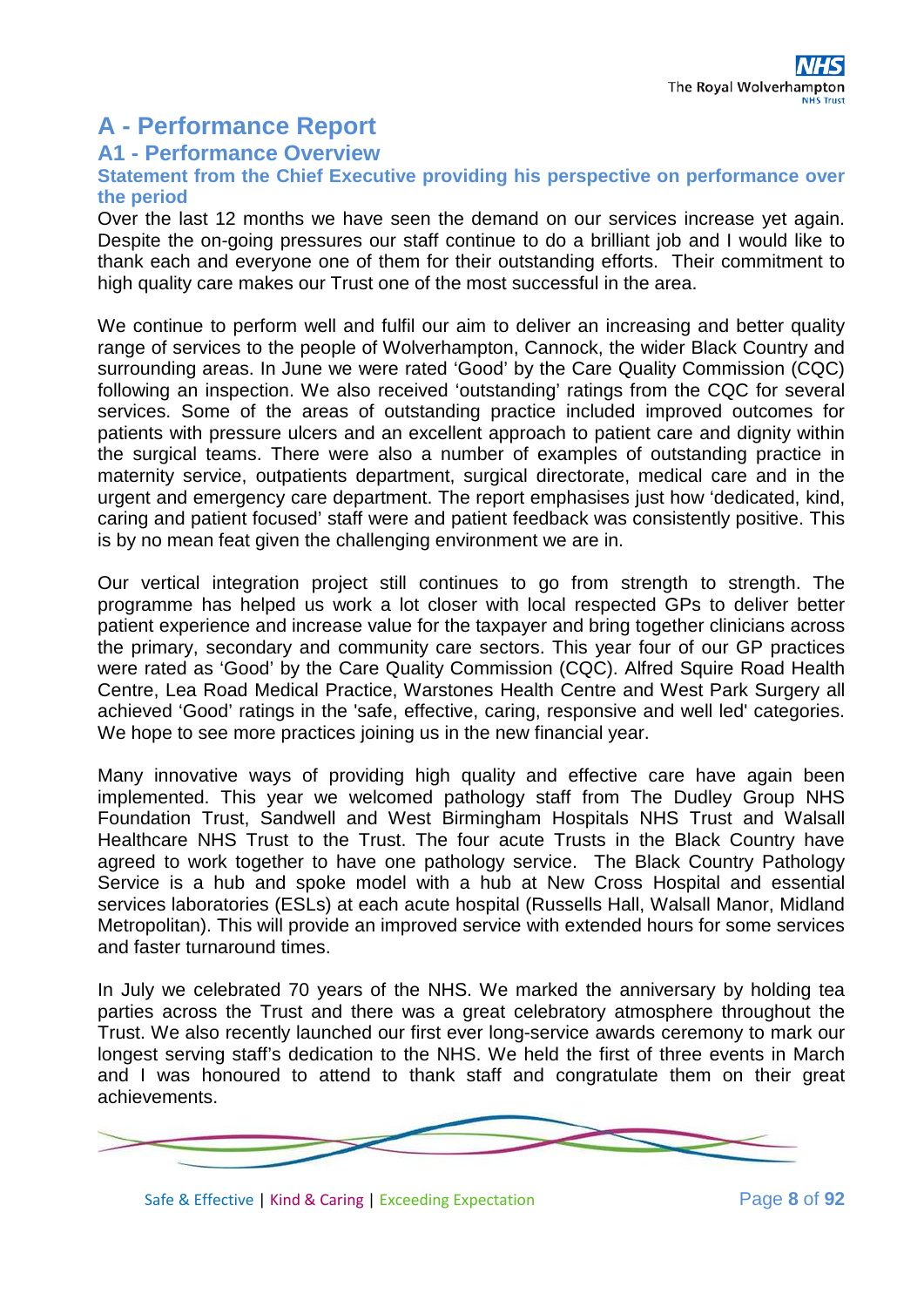A large number of our staff have received national awards this year. Examples include; The Rapid Intervention Team winning the Burdett Nursing Award for their dedication and success in safely caring for acutely unwell patients at home, an inspirational matron winning a NHS Windrush 70 award, a nurse announced as a finalist in the RCNi Nurse Awards and our IP team won Infection Prevention Team of the Year. Not to mention countless other nominations and awards for our staff's hard work and commitment.

Finally, I would like to take this opportunity to thank my good friend and work colleague – Jeremy Vanes – for all his support and guidance. Jeremy left the Trust at the end of March 2019 after serving as a chairman and non-executive director for 13 years; the maximum time allowed by statute. We would not be where we are today without Jeremy's leadership and his dedication to improving patient care. Professor Steve Field CBE will be taking over from Jeremy as our new Chairman and I look forward to working with him.

Our main focus in the coming year is that we are doing everything we can to make sure our patients receive safe care which is high quality, whether they are being treated in one of our hospitals, in a community setting or at home. Whilst I believe there will be many challenges, we are in a very strong position moving forward to keep our focus on doing the right thing for patients and provide the best care possible.

**[Signature]** 

**David Loughton, CBE Chief Executive**

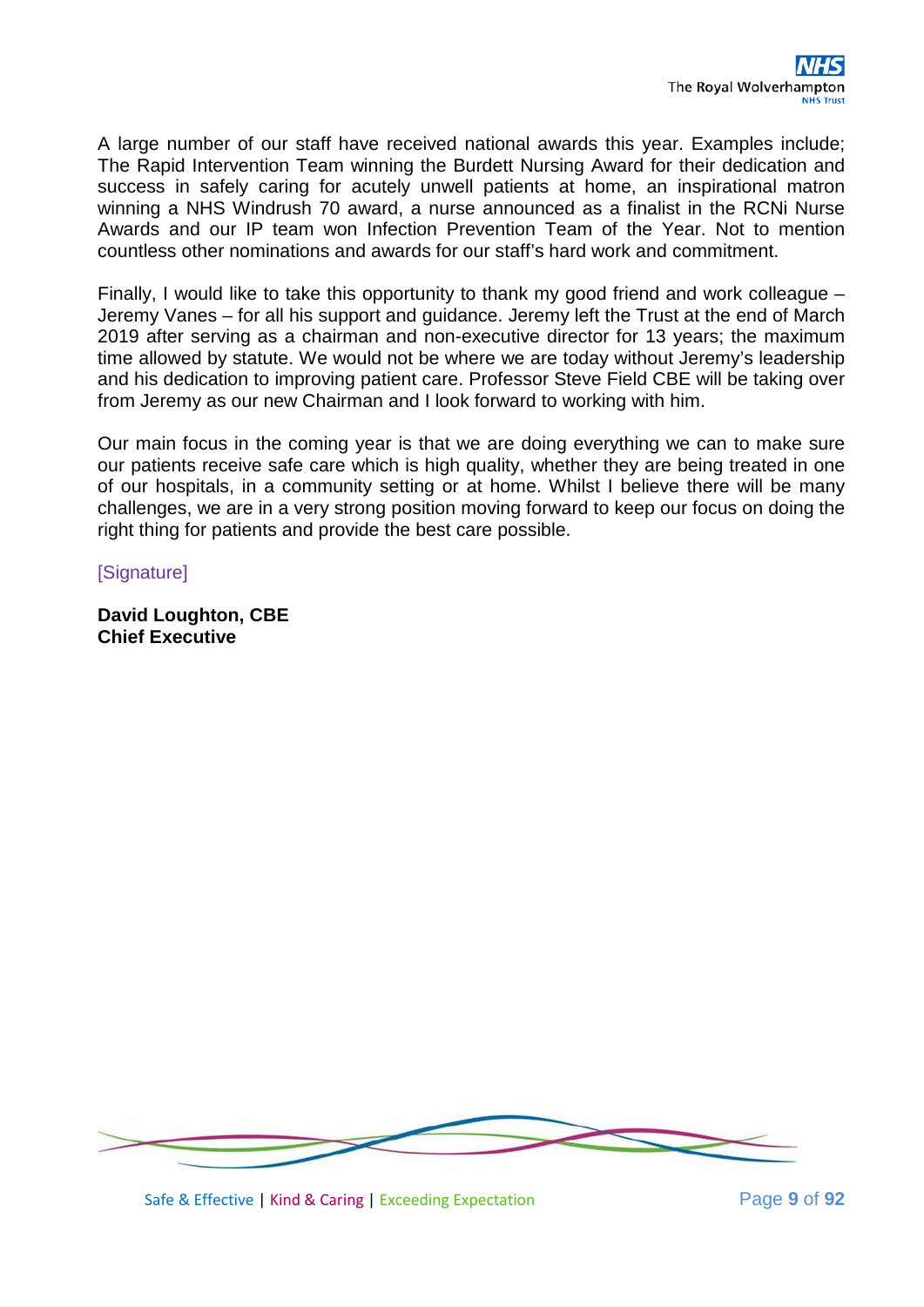#### **Statement of the Purpose and Activities of the Organisation - What we do**

The Royal Wolverhampton NHS Trust is a statutory body which came into existence on 1<sup>st</sup> April 1994 under The NHS Trust (Establishment) Order 1993, No 2574.

We are a major acute, community and primary care Trust providing a comprehensive range of services for the people of Wolverhampton, the wider Black Country, South Staffordshire, North Worcestershire and Shropshire. The Trust gained Cancer Centre status in 1997, were designated as the 4<sup>th</sup> Regional Heart & Lung Centre during 2004/05, and we are designated as the only specialist services tier 2 hospital in the Black Country.

We are the largest teaching hospital in the Black Country providing teaching and training to more than 130 medical students on rotation from the University of Birmingham Medical School. We also provide training for nurses, midwives and allied health professionals through well-established links with the University of Wolverhampton. During 2014 the Trust was established as the Host for the Clinical Research Network: West Midlands. On 1<sup>st</sup> November 2014 we acquired services and assets, including Cannock Chase Hospital, from the Mid Staffordshire NHS Foundation Trust.

From 1<sup>st</sup> June 2016 we entered into an agreement with certain Wolverhampton GP practices for a pilot model of vertical integration of services. As at March 2019, eight GP Practices are now part of the Trust. This means that we are directly responsible for the delivery of primary care. This vertical integration programme offers a unique opportunity to redesign services from initial patient contact, through ongoing management to end of life care.

From  $1<sup>st</sup>$  April 2018 the Black Country Pathology Service (BCPS) came about as a result of four acute Trusts in the Black Country agreeing to work together to have one pathology service serving The Dudley Group NHS Foundation Trust, Sandwell & West Birmingham Hospitals NHS Trust, Walsall Healthcare NHS Trust and The Royal Wolverhampton NHS Trust. This service is a hub and spoke model with the main hub being located at New Cross Hospital, Wolverhampton.

We are one of the largest acute and community providers in the West Midlands providing c800 beds at our New Cross site (including intensive care beds and neonatal cots).

From April 2018, following a £2.4m development, we will also open a specialist Hyper Acute Stroke Unit (HASU) at New Cross Hospital. The new Stroke unit provided an additional 15 beds, bringing the total number of stroke beds to 39 and will provide an HASU care for both Wolverhampton and Walsall residents. This has improved the standard of clinical care for stroke patients at Walsall and Wolverhampton as we are able to provide comprehensive care across 7 days, an onsite stroke specialist for 12 hours and daily Transient Ischaemic Attack (TIA) clinics. There are a further 56 rehabilitation beds at West Park Hospital, and 54 beds at Cannock Chase Hospital.



Safe & Effective | Kind & Caring | Exceeding Expectation Page 10 of 92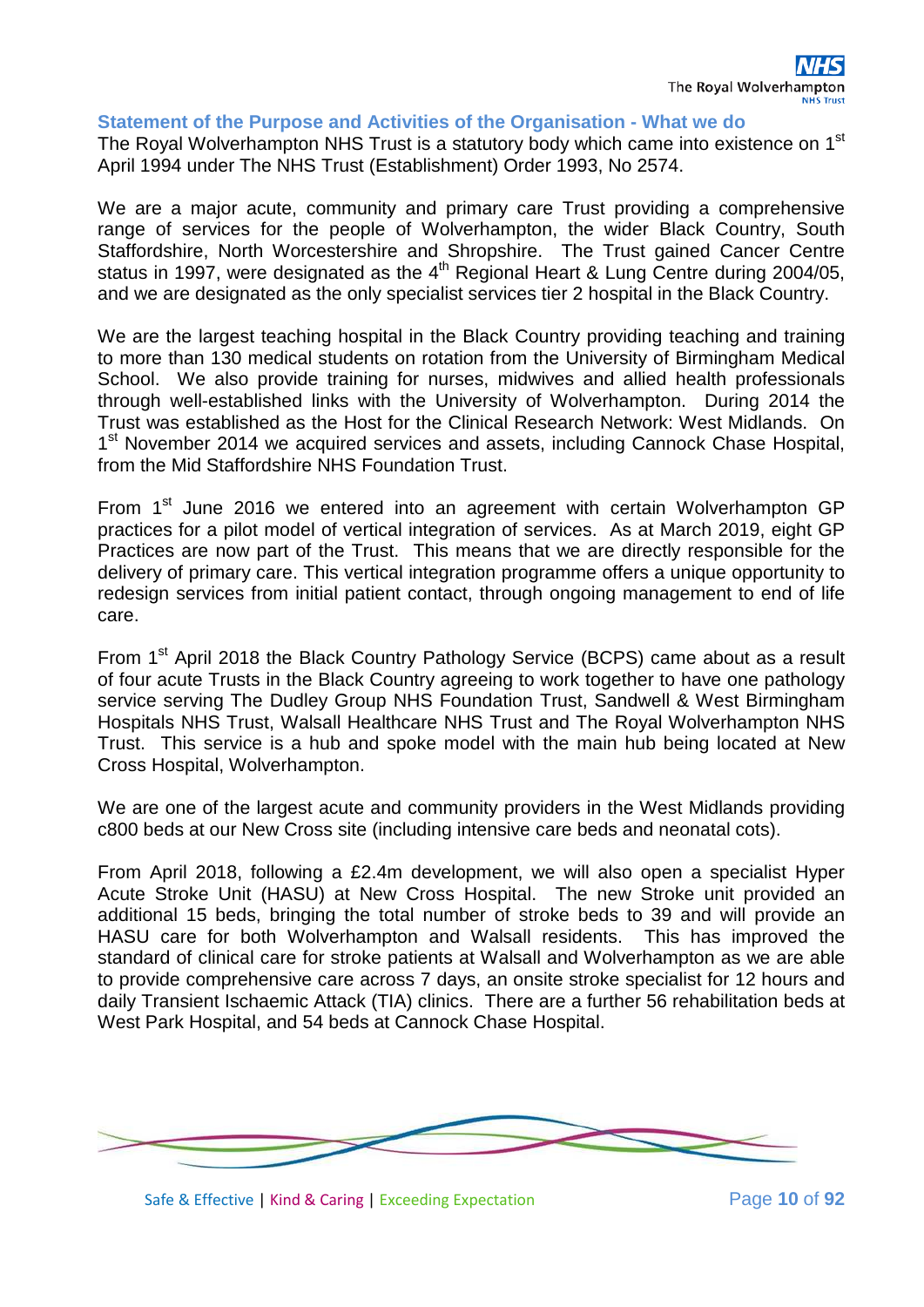We are the largest employer in Wolverhampton, with more than 8,000 staff, providing services from the following locations:

- New Cross Hospital Secondary and tertiary services, Maternity, Accident & Emergency, Critical Care and Outpatients.
- West Park Hospital Rehabilitation, Inpatient and Day Care services, Therapy services, and Outpatients.
- Community Services More than 20 community sites providing services for children and adults, Walk-in Centres, and Therapy and Rehabilitation services.
- Cannock Chase Hospital General Surgery, Orthopaedics, Breast Surgery, Urology, Dermatology, and Medical Day Case investigations and treatment (including Endoscopy).
- Primary Care eight GP practices have now joined us across Wolverhampton and Staffordshire.
- BCPS The centre carries out tests such as; fertility tests, blood/urine analysis, tests for infection and detecting cancer.

#### **Our Local Population – some public health indicators**

Our New Cross site resides in the heart of a diverse city with a CCG registered population of 262,000 people. Recognising the close proximity to neighbouring areas, the wider population that we serve is closer to 470,000. This covers patients from across the three Staffordshire CCGs (South East Staffordshire and Seisdon Peninsula, Cannock Chase and Stafford & Surrounds), Walsall, and, to a lesser extent, patients from other areas of the Black Country and Shropshire.

The creation of the Black Country Pathology Service (BCPS) came about as a result of the four acute Trusts in the Black Country agreeing to work together to have one pathology service serving The Dudley Group NHS Foundation Trust, Sandwell & West Birmingham Hospitals NHS Trust, Walsall Healthcare NHS Trust and The Royal Wolverhampton NHS Trust. This service is a hub and spoke model with the main hub being located at New Cross Hospital, Wolverhampton, and essential services laboratories (ESLs) at each acute hospital (Russell's Hall, Walsall Manor and Midland Metropolitan). As a result the BCPS now serves the 1.4 million people who reside in the Black Country.

The Office of National Statistics (ONS) estimates that the population of Wolverhampton will grow to 264,000 in 2020 and 268,000 by 2024, an overall increase of 5%. The population of Cannock Chase will grow slightly from 99,000 in 2014 to 100,000 in 2019 and 102,000 in 2024, an increase of 3%.

Whilst the current age profile shows a slight outlier in terms of national comparison for the number of children (19.7% v 18.9%) and fewer older people (15.7% v 16.4%) compared to England respectively, the ONS projections demonstrate that this trend is likely to change, and Wolverhampton will begin to close this gap.



Safe & Effective | Kind & Caring | Exceeding Expectation Page 11 of 92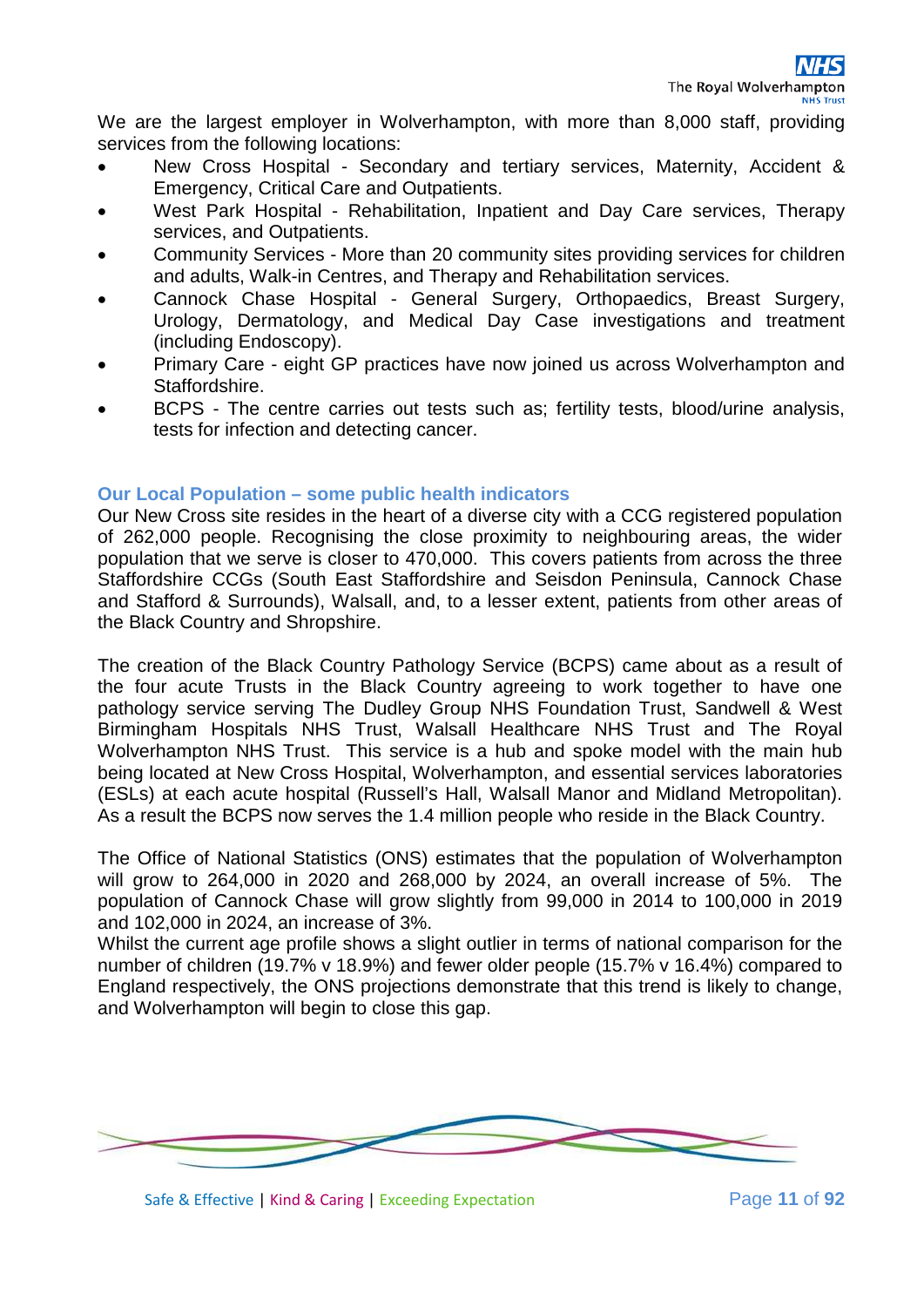The key demographic and Health indicators for Wolverhampton are identified below:

|                   | White: 68% (with a growing population from Eastern Europe)                                 |  |  |  |  |  |  |  |  |
|-------------------|--------------------------------------------------------------------------------------------|--|--|--|--|--|--|--|--|
| Ethnic Background | BME: 32% (higher than the national average of 14.3%)                                       |  |  |  |  |  |  |  |  |
|                   | BME 0-15: total 49,423 Wolverhampton of which 55.3% White British and 44.7%                |  |  |  |  |  |  |  |  |
|                   | BME (from Wolverhampton Equalities Analysis 2014 (most recent available).                  |  |  |  |  |  |  |  |  |
|                   | Based on 2010-12 figures:                                                                  |  |  |  |  |  |  |  |  |
|                   | Males: 77.4 years                                                                          |  |  |  |  |  |  |  |  |
| Life Expectancy   | Females: 81.7 years                                                                        |  |  |  |  |  |  |  |  |
|                   | 2 years lower than national average                                                        |  |  |  |  |  |  |  |  |
| Quality of Life   | Disability-free life expectancy:                                                           |  |  |  |  |  |  |  |  |
|                   | Males: 58 years (3 years lower than national average)                                      |  |  |  |  |  |  |  |  |
|                   | Females: 61 years (2 years lower than national average)                                    |  |  |  |  |  |  |  |  |
|                   | 21st most deprived local authority and expected to worsen. 51.1% of population             |  |  |  |  |  |  |  |  |
|                   | amongst the 20% most deprived nationally                                                   |  |  |  |  |  |  |  |  |
| Deprivation       | Life expectancy gap between the most and least deprived:                                   |  |  |  |  |  |  |  |  |
|                   | Males: 7 years                                                                             |  |  |  |  |  |  |  |  |
|                   | Females: 3 years                                                                           |  |  |  |  |  |  |  |  |
|                   | 27.7% suffer from one or more LTCs                                                         |  |  |  |  |  |  |  |  |
| Morbidity         | Single greatest cause of years of life lost: Cardiovascular Disease                        |  |  |  |  |  |  |  |  |
|                   | 7.7 per 1000 live births (Highest in England. England average - 4.3)                       |  |  |  |  |  |  |  |  |
| Infant Mortality  | Infant mortality in Wolverhampton is 10th highest compared to other local                  |  |  |  |  |  |  |  |  |
|                   | authorities and is significantly higher compared to England average                        |  |  |  |  |  |  |  |  |
|                   | Data taken from Health Profile 2016 and 2017, Public Health England and Wolverhampton JSNA |  |  |  |  |  |  |  |  |

#### **Activity Overview 2018-2019**

Following agreement in 2017/18 there was a planned increase in the number of maternity admissions and births. This is due to a number of reasons including a growth in the number of mothers from the Wolverhampton/Staffordshire border choosing to give birth at RWT, alongside a formal agreement to support 500 mothers who were diverted to New Cross hospital from Walsall Healthcare whilst work was taking place at the Manor Hospital site to improve the estate and staffing resources. During 2018/19 the trust had to limit the number of births for safety reasons which has resulted in a slight decline in activity.

2018/19 also saw an increase in emergency admissions, this follows an agreed change in patient pathways which sees suspected stroke patients who would previously have gone to Walsall Manor Hospital now coming to New Cross Hospital.

During the 2016/17 financial year, the Trust took the decision to migrate community activity data so that it is now recorded within the same patient administration system as acute activity. As a result we are now able to provide activity summary tables that combine acute and community activity for Inpatient and Outpatient services. Service contacts that occur outside of hospital sites in community settings are still outlined separately.

Vocare are a private provider delivering a GP led Urgent Care service within the New Cross Urgent and Emergency Care Centre, since November 2016. Vocare numbers for 2017/18 represent its first full financial year in operation.



Safe & Effective | Kind & Caring | Exceeding Expectation Page **12** of **92**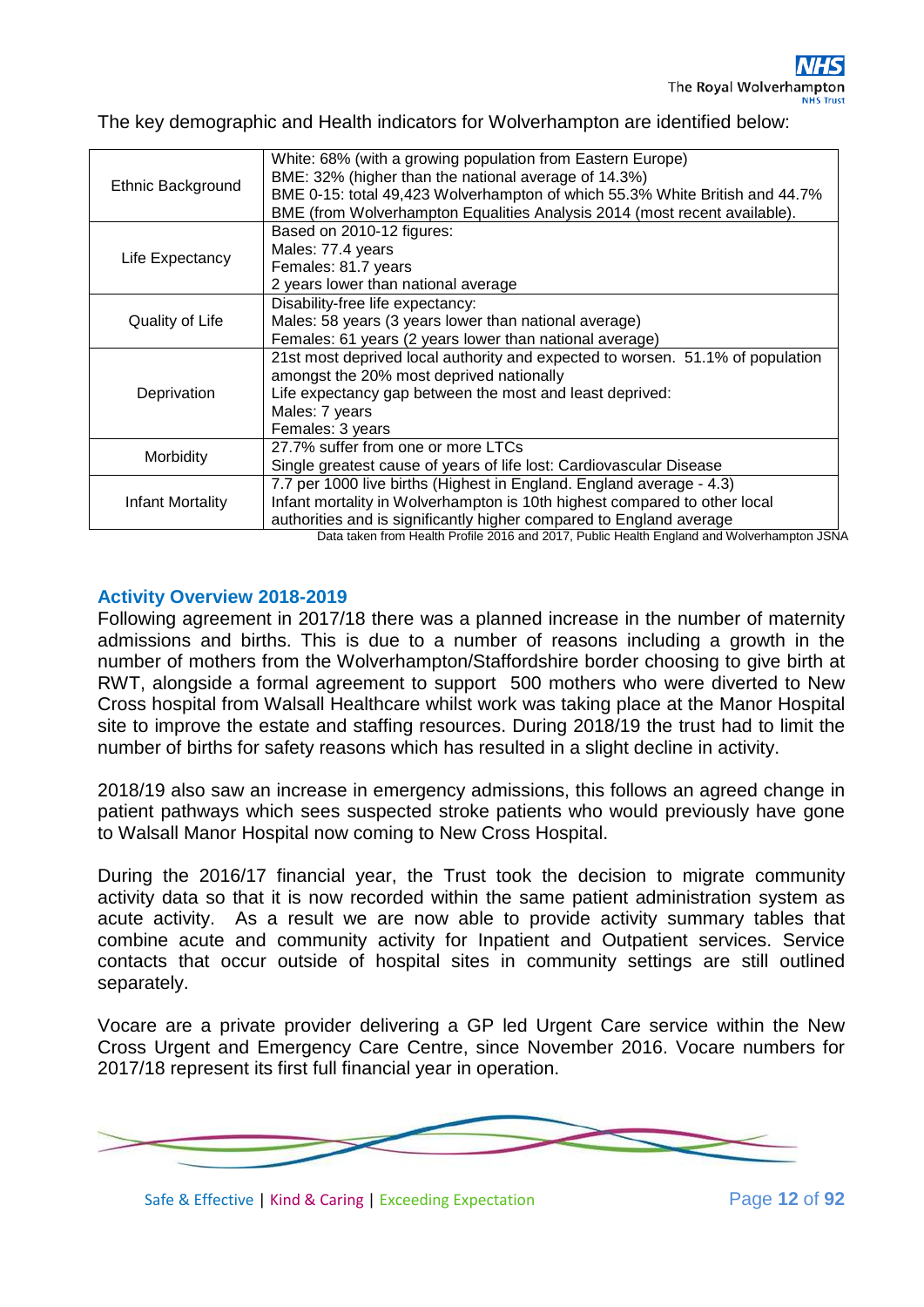Trust activity is summarised in the tables below:

#### **Table 1 Admissions**

| <b>Admissions</b>       |              |                |           |           |           |           |                        | <b>Percentage difference</b> |                        |                       |
|-------------------------|--------------|----------------|-----------|-----------|-----------|-----------|------------------------|------------------------------|------------------------|-----------------------|
|                         |              | Year 2014/2015 | 2015/2016 | 2016/2017 | 2017/2018 | 2018/2019 | $2014/15 -$<br>2015/16 | $2015/16 -$<br>2016/17       | $2016/17 -$<br>2017/18 | $2017/18-$<br>2019/19 |
| Admission Method:       |              |                |           |           |           |           |                        |                              |                        |                       |
| Emergency*              |              | 38,698         | 40,921    | 39,902    | 38,577    | 39,206    | 5.7%                   | $-2.5%$                      | $-3.3%$                | 1.6%                  |
| Planned Overnight Stays |              | 7,732          | 7,874     | 7,597     | 7,193     | 7,392     | 1.8%                   | $-3.5%$                      | $-5.3%$                | 2.8%                  |
| Planned Day Admissions  |              | 47,254         | 58,774    | 61,252    | 61,469    | 61,338    | 24.4%                  | 4.2%                         | 0.4%                   | $-0.2%$               |
| Regular Day Admissions  |              | 30,553         | 30,843    | 30,694    | 30,459    | 31,481    | 0.9%                   | $-0.5%$                      | $-0.8%$                | 3.4%                  |
| Transfers (in)          |              | 936            | 738       | 550       | 599       | 418       | $-21.2%$               | $-25.5%$                     | 8.9%                   | $-30.2%$              |
| Maternity               |              | 9,364          | 9,845     | 11,356    | 11,458    | 11,064    | 5.1%                   | 15.3%                        | 0.9%                   | $-3.4%$               |
| <b>Births</b>           |              | 4,199          | 4,567     | 5,066     | 5,311     | 5,059     | 8.8%                   | 10.9%                        | 4.8%                   | $-4.7%$               |
|                         | <b>Total</b> | 138.736        | 153.562   | 156.417   | 141.672   | 155,958   | 10.7%                  | 1.9%                         | $-9.4%$                | 10.1%                 |

*\*Emergency admission numbers have been recalculated so that only admissions to wards are included.* 

#### **Table 2 Emergency Activity**

| <b>Emergency Activity</b>          |         |                          |         |         |         |       | <b>Percentage difference</b> |       |         |
|------------------------------------|---------|--------------------------|---------|---------|---------|-------|------------------------------|-------|---------|
| New Cross A&E (Type1)              | 117,290 | 127.906                  | 131.134 | 133,328 | 138,906 | 9.1%  | 2.5%                         | 1.7%  | 4.2%    |
| <b>GP Urgent Care Centre</b>       |         | $\overline{\phantom{a}}$ | 31,131  | 48,690  | 48,583  |       |                              | 56.4% | $-0.2%$ |
| Phoenix Walk in Centre Attendances | 36.740  | 38,824                   | 38,975  | 40,225  | 37,485  | 5.7%  | 0.4%                         | 3.2%  | $-6.8%$ |
| Cannock Minor Injuries Unit        | 1.115   | 13.124                   | 14.207  | 15.345  | 15,722  |       | 8.3%                         | 8.0%  | 2.5%    |
| Total                              | 155.145 | 179,854                  | 215,447 | 237,588 | 240,696 | 15.9% | 19.8%                        | 10.3% | 1.3%    |

#### **Table 3 Referrals**

| Referrals  |       |         |         |         |         |         |       | <b>Percentage difference</b> |      |      |
|------------|-------|---------|---------|---------|---------|---------|-------|------------------------------|------|------|
| <b>New</b> |       | 273,624 | 332.621 | 373.881 | 376.556 | 381,283 | 21.6% | 12.4%                        | 0.7% | 1.3% |
|            | Total | 273.624 | 332,621 | 373,881 | 376.556 | 381,283 | 21.6% | 12.4%                        | 0.7% | 1.3% |

#### **Table 4 Outpatient Attendances**

| <b>Outpatient (Attendances)</b> |         |         |         |         |         |       | <b>Percentage difference</b> |         |         |
|---------------------------------|---------|---------|---------|---------|---------|-------|------------------------------|---------|---------|
| Patient Type:                   |         |         |         |         |         |       |                              |         |         |
| New                             | 191,070 | 230,661 | 258,287 | 252,738 | 252,295 | 20.7% | 12.0%                        | $-2.1%$ | $-0.2%$ |
| Review                          | 434.719 | 509.521 | 542.279 | 520.585 | 524,754 | 17.2% | 6.4%                         | $-4.0%$ | 0.8%    |
| Total                           | 619,740 | 740,182 | 800,566 | 773.323 | 777,049 | 19.4% | 8.2%                         | $-3.4%$ | 0.5%    |

| <b>Percentage difference</b> |       |         |         |  |  |  |  |  |  |  |
|------------------------------|-------|---------|---------|--|--|--|--|--|--|--|
|                              |       |         |         |  |  |  |  |  |  |  |
| 20.7%                        | 12.0% | $-2.1%$ | $-0.2%$ |  |  |  |  |  |  |  |
| 17.2%                        | 6.4%  | $-4.0%$ | 0.8%    |  |  |  |  |  |  |  |
| 194%                         | 8.2%  | -3.4%   | በ 5%    |  |  |  |  |  |  |  |

#### **Table 5 Community Contacts Community Contacts**

| $\sim$     |              |         |         |                                                        |         |         |                                  |         |                        |                       |
|------------|--------------|---------|---------|--------------------------------------------------------|---------|---------|----------------------------------|---------|------------------------|-----------------------|
|            |              |         |         | Year 2014/2015 2015/2016 2016/2017 2017/2018 2018/2019 |         |         | $2014/15 - 2015/16 -$<br>2015/16 | 2016/17 | $2016/17 -$<br>2017/18 | $2017/18-$<br>2019/19 |
| First      |              | 54,020  | 56,133  | 59,660                                                 | 53,203  | 55,766  | 3.9%                             | 6.3%    | $-10.8%$               | 4.8%                  |
| Subsequent |              | 463.355 | 458.122 | 447.860                                                | 428.370 | 421,288 | $-1.1%$                          | $-2.2%$ | $-4.4%$                | $-1.7%$               |
|            | <b>Total</b> | 517.375 | 514,255 | 507.520                                                | 481.573 | 477.054 | $-0.6%$                          | $-1.3%$ | $-5.1%$                | $-0.9%$               |

| $2014/15 -$<br>2015/16 | $2015/16 -$<br>2016/17 | 2016/17-<br>2017/18 | $2017/18$ -<br>2019/19 |
|------------------------|------------------------|---------------------|------------------------|
| 3.9%                   | 6.3%                   | $-10.8%$            | 4.8%                   |
| $-1.1%$                | $-2.2%$                | $-4.4%$             | $-1.7%$                |
| $-0.6%$                | $-1.3%$                | $-5.1%$             | $-0.9%$                |



Safe & Effective | Kind & Caring | Exceeding Expectation Page 13 of 92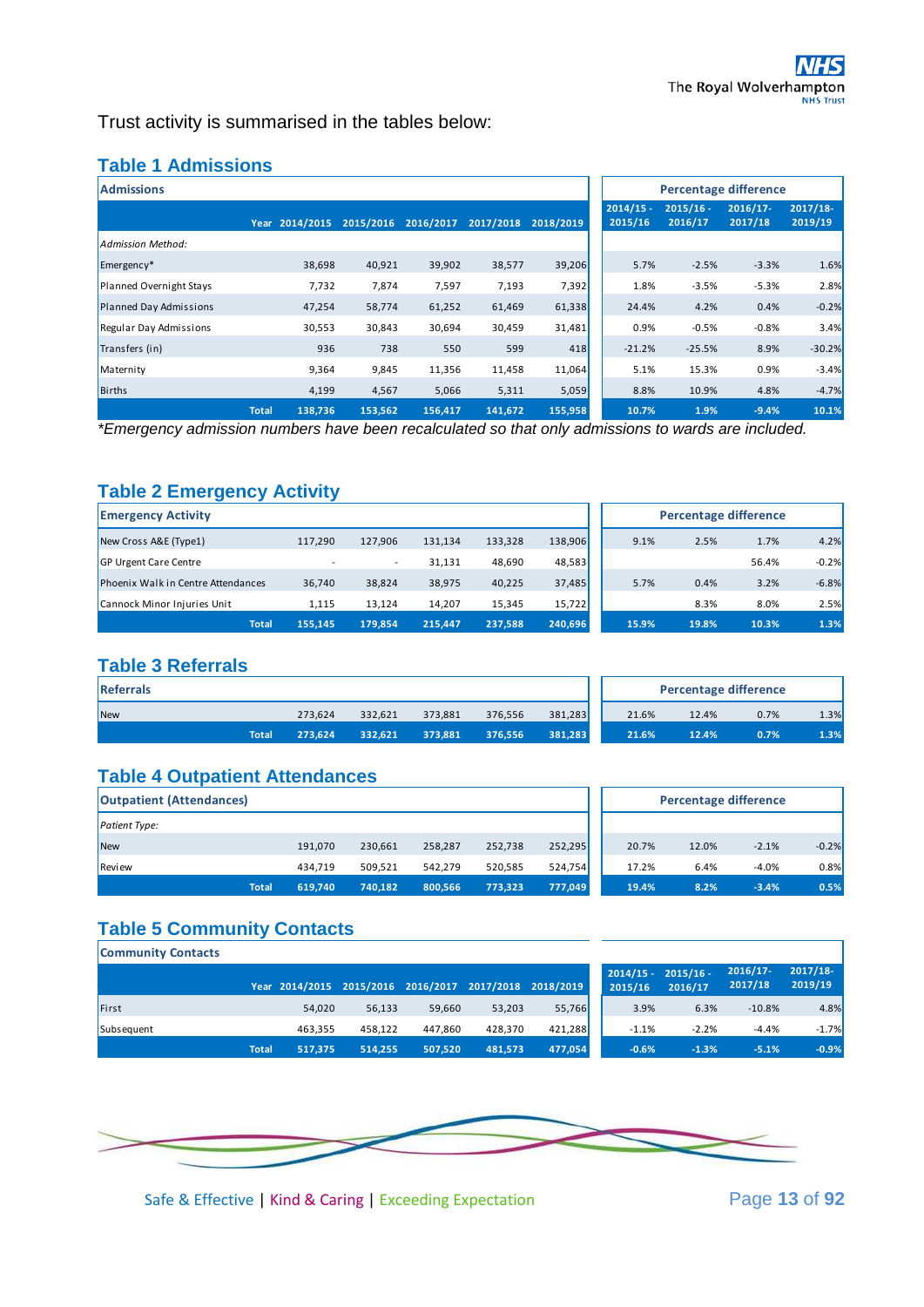#### **Our Vision and Values**

Recognising our continued evolution and the pioneering work around integration with primary care, the Trust has refreshed the Strategy, Vision and Strategic objectives to ensure absolute consistency across the organisation. We have reaffirmed our commitment to the Trust Values and have incorporated a stronger message around the communities with which we work within our Vision.

#### **Our Values:**

- Safe and Effective We will work collaboratively to prioritise the safety of all within our care environment.
- **Kind and Caring** We will act in the best interest of others at all times.
- **Exceeding Expectation** We will grow a reputation for excellence as out norm.

#### **Trust Strategic Objectives 2018-2021:**

- To have an effective and well integrated health and care system that operates efficiently.
- Proactively seek opportunities to develop our services.
- Create a culture of compassion, safety and quality.
- Attract, retain and develop our staff and improve employee engagement.
- Maintain financial health appropriate investment to patient services.
- Be in the top 25% for key performance measures.

Our risk and assurance framework is more fully described in the Annual Governance statement.

The Trust Board has identified a number of key risks to the achievement of its strategic objectives in 2018/19:

- Workforce Recruitment and retention of staff across the Trust and in particular the future pipeline of nursing and medical staff.
- That there is a failure to deliver recurrent CIP's.
- That the deficit plan (before Sustainability and Transformation Funds) for 2018- 2019 is not achieved and the medium term financial plan fails to bring the Trust back to surplus.
- That the Trust fails to generate sufficient cash to pay for its commitments.
- The high SHMI could reduce the confidence in the quality of care the Trust provides

#### **Going Concern**

It is clear that the Trust should account on a going concern basis as there is no case for the Trust ceasing the provision of services, evidenced by published documents with regard to the 2018-2019 Financial and Performance Plan, as well as other strategic documentation.

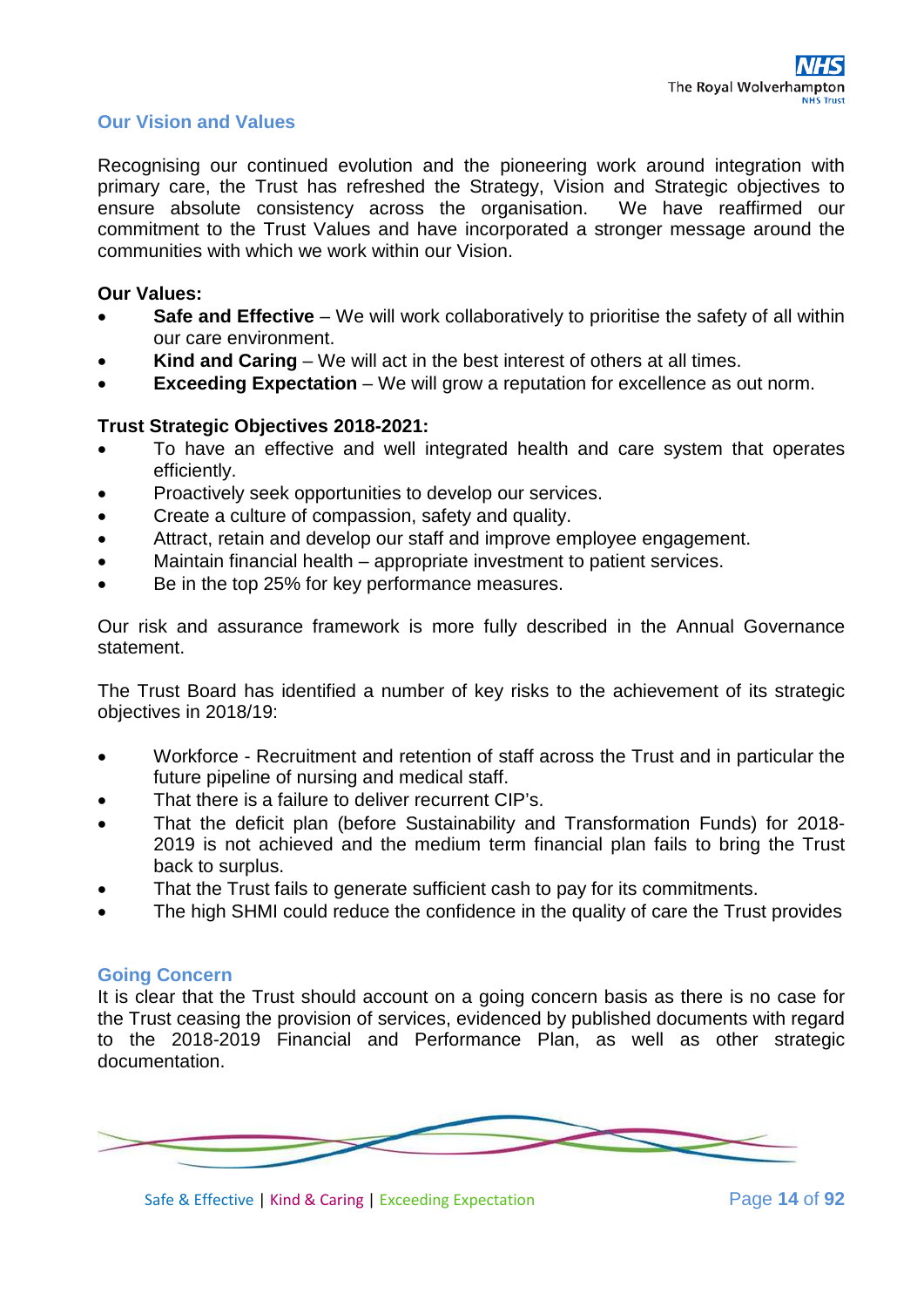As an existing trading entity, the Trust is not likely to be wound up and as such, it can be concluded that the Trust is a going concern. This is reaffirmed by the Trust's Statement of Financial Position as at 31 March 2019.

#### **What We Achieved – Performance Summary 2018-2019**

As a truly integrated organisation, we provide a whole range of services covering primary, secondary and community care, across a number of sites and locations. The only way we can maintain good clinical care is through the excellent support and commitment from all of our staff, including the grounds and estates maintenance, transport, portering, catering, housekeeping, IT, corporate services such as finance, business development and human resources, governance, procurement, security, and the mortuary. Taken together, it is the combined effort of every member of staff, whatever their role, which enables the Trust to provide high quality and effective services.

#### **Some of key achievements over the past 12 months are:**

The Royal Wolverhampton NHS Trust has been rated 'Good' by the Care Quality Commission (CQC) following our inspection which took place between February and March 2018. The CQC published their report in June 2018 showing that the Trust had made significant improvements since its last inspection in 2015. RWT is now rated as 'Good' overall as well as achieving 'Good' ratings in the 'effective, caring, responsive and well led' categories.

The Trust's security team have invested almost £250,000 on safety measures and have won a top national award. The team were announced as the winners of the prestigious 'Hospital Security Award' at the Health Business Awards 2018 in London.

Four of the Trust's 8 GP Practices were inspected by the Care Quality Commission in July 2018 and were rated as 'Good'. During the visit inspectors said the staff in all practices treated patients with compassion, kindness, dignity and respect. In addition, feedback from patients was positive about the way staff treat people.

The Infection Prevention Team continues to demonstrate excellence in their field and were honoured at the national awards ceremony with the top accolade. The IP Team won 'Infection Prevention Team of the Year' at the Infection Prevention Society Gala Awards.

The nurse recruitment team won an award for improving the recruitment experience of international nurses. The team beat nine other shortlisted trusts across the country to the top spot at the Nursing times Workforce Summit and Awards in London.

One of the Trust's GP practices made simple but important changes during 2018/19 to become a 'Dementia Friendly' practice. This has made the service more accessible to people living with dementia and their carers. This included enabling all staff to become Dementia Friends, improving signage and developing a register of patients who may need reminding of upcoming appointments.

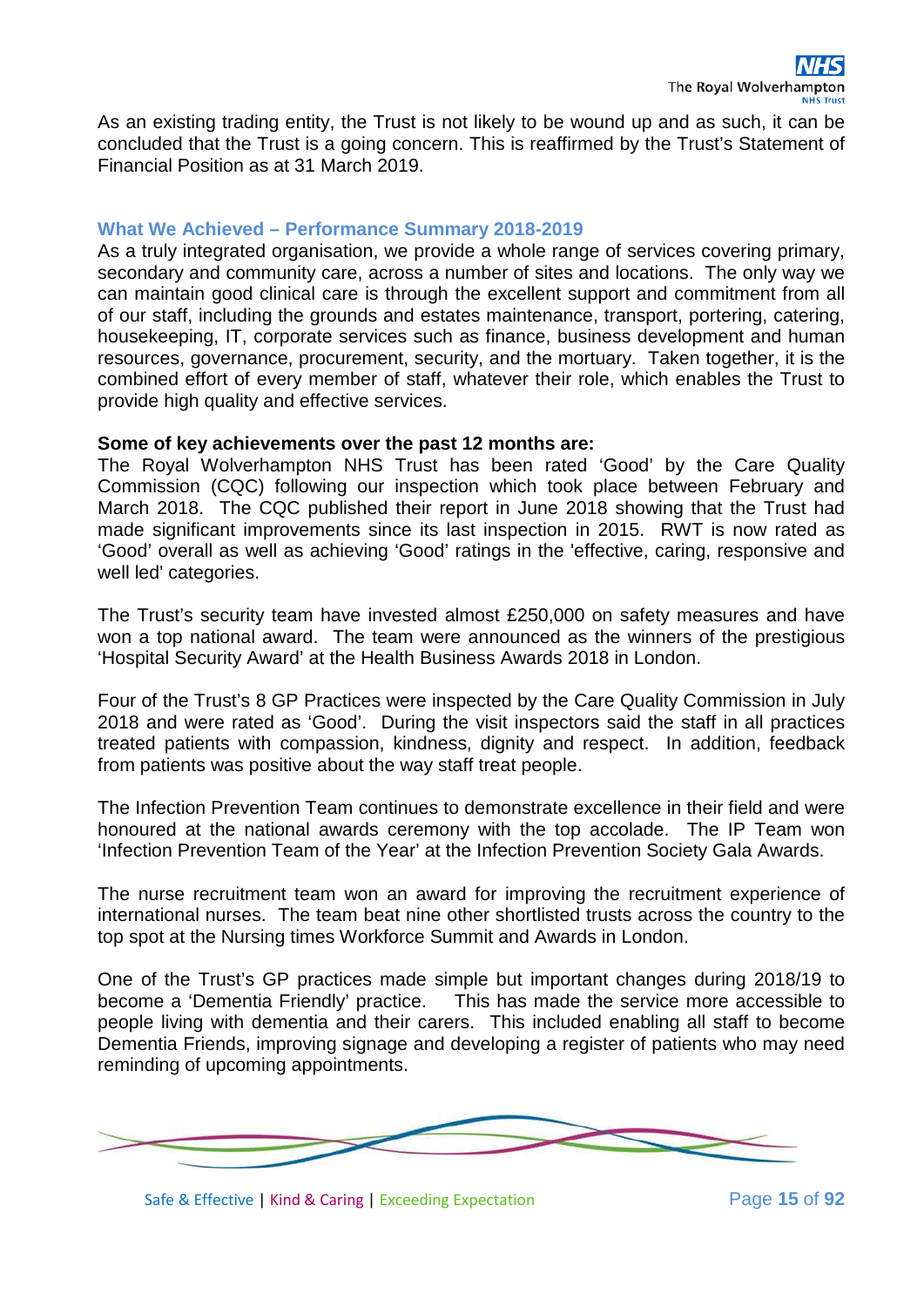The Trust launched a 'Well Done Wednesday' social media recognition scheme to celebrate staff and the excellent work they do. The post was shared on Facebook, Twitter and Instagram and saw a huge response from patients and public who want to celebrate the amazing work of the staff.

The Rapid Intervention Team won the Burdett Nursing 'Who Cares, Wins Award' for their success in caring for acutely unwell patients at home, preventing hospital admissions. The service has improved patient choice, control and quality of life.

A new £2.4 million Stroke Unit opened at New Cross. The move has seen all suspected stroke cases from Wolverhampton and Walsall treated at our Specialist Hyper Acute Stroke Unit. The new stroke unity consists of an additional 15 beds bringing the total of stroke beds to 39, a Gym and Activities of Daily Living assessment area. In addition the new unit has an integrated TIA (transient ischaemic attack) clinic for rapid referrals from GP's for patients with a suspected TIA or 'mini stroke'.

The Trust is running an exciting apprenticeship programme which enhances employment prospects for people and creates a fantastic opportunity to step into the NHS. An apprenticeship at RWT gives young people and adults the chance to earn while they learn in a real job, gaining qualifications and experience that will enhance their career prospects.

The new bereavement centre opened in December 2018 and offers:-

- Improved facilities for families
- Dedicated space away from other Trust business
- Space for private discussion
- Registrar from City of Wolverhampton Council
- Medical Examiner
- Bereavement Nurse

A new Pathology service was launched in the Black Country during 2018/19. Staff from neighbouring Trusts have joined RWT as part of the Black Country Pathology Service (BCPS). The BCPS is a 'hub and spoke' service model with the 'hub' located in showcase facilities at New Cross Hospital and Essential Service Laboratories (ESLs) supporting acute services in the other partner sites at Dudley, Walsall and Sandwell & West Birmingham Trusts.

The Trust celebrated 10 years of carrying out Trans-catheter Aortic Valve Implantation (TAVI) cardiac valve replacement procedure in October 2018. RWT was the third Trust in the country to offer TAVI, since then it has become standard practice with over 750 cases having been carried out at New Cross to date. TAVI involves the implantation of an artificial aortic valve into the heart via the groin, rather than open heart surgery which was previously the only option.



Safe & Effective | Kind & Caring | Exceeding Expectation Page 16 of 92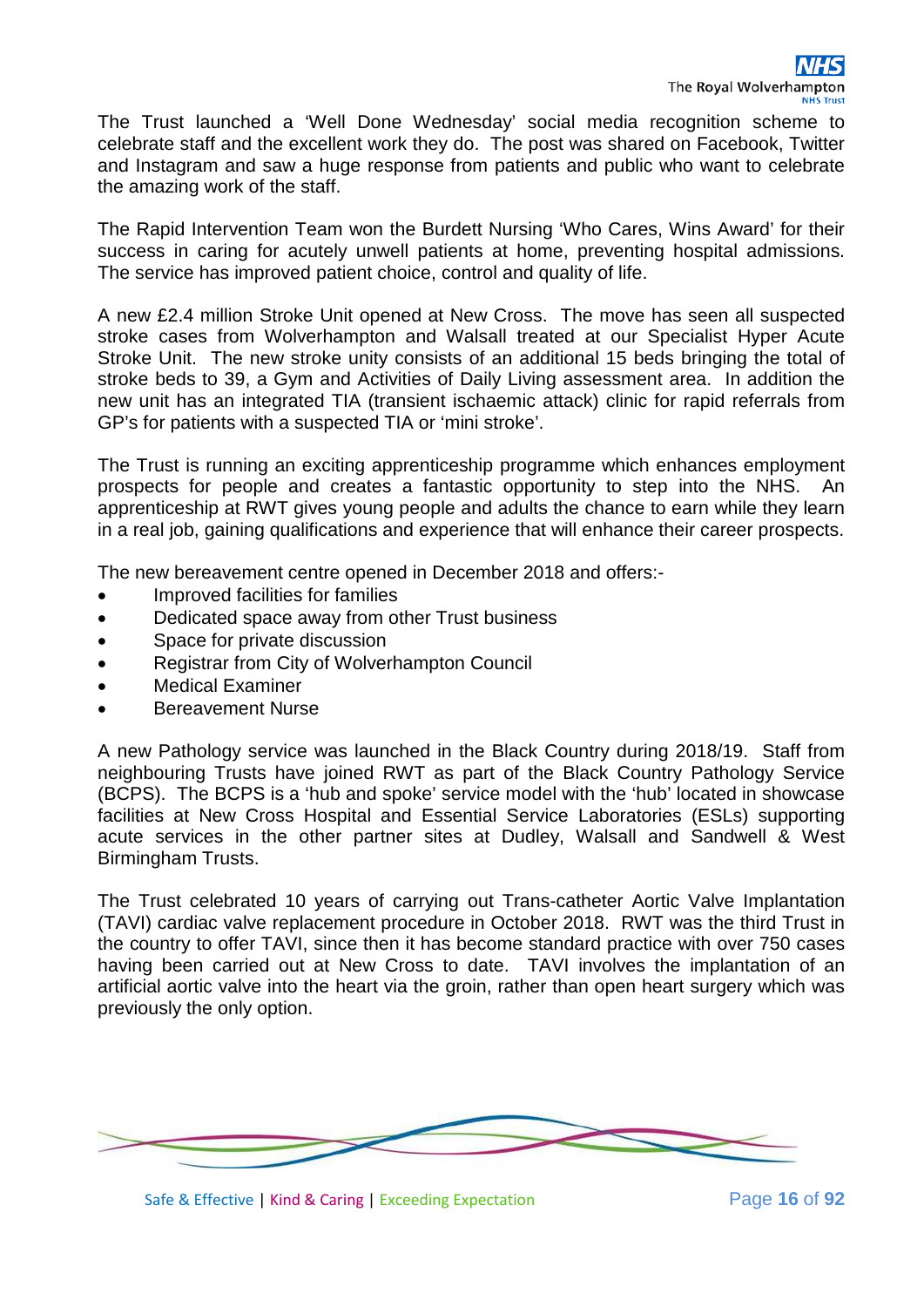The Trust was the first NHS Trust in the West Midlands to sign up to the 'Step into Health' initiative which was publicly launched by HRH Duke of Cambridge. Step into health helps former military personnel kick-start careers in the NHS, by offering a route into employment and career development opportunities. The programme recognises the transferable skills that armed forces personnel develop when serving and how they are compatible with those required within NHS roles.

#### **A number of challenges were faced during the year, notably:**

Overall we are pleased to have delivered an increasing range of high quality services within a financially constrained environment. This has been achieved set against a number of challenges faced over the year. These are notably:

- Ensuring we had the right numbers of staff with the necessary qualifications and experience.
- The need to identify and deliver a cost improvement programme with no detrimental impact on the quality of service delivery.
- Increasing numbers of ambulance journeys to our Emergency Department.
- Overall rise in cancer referrals (9%), specific specialties affected by this have been Breast (11%), Upper GI (8%) and Colorectal (5%).
- The rise in cancer referrals has also impacted on diagnostic capacity with the Trust carrying out an additional 10,640 tests (7.09%) during the year.



Safe & Effective | Kind & Caring | Exceeding Expectation Page **17** of **92**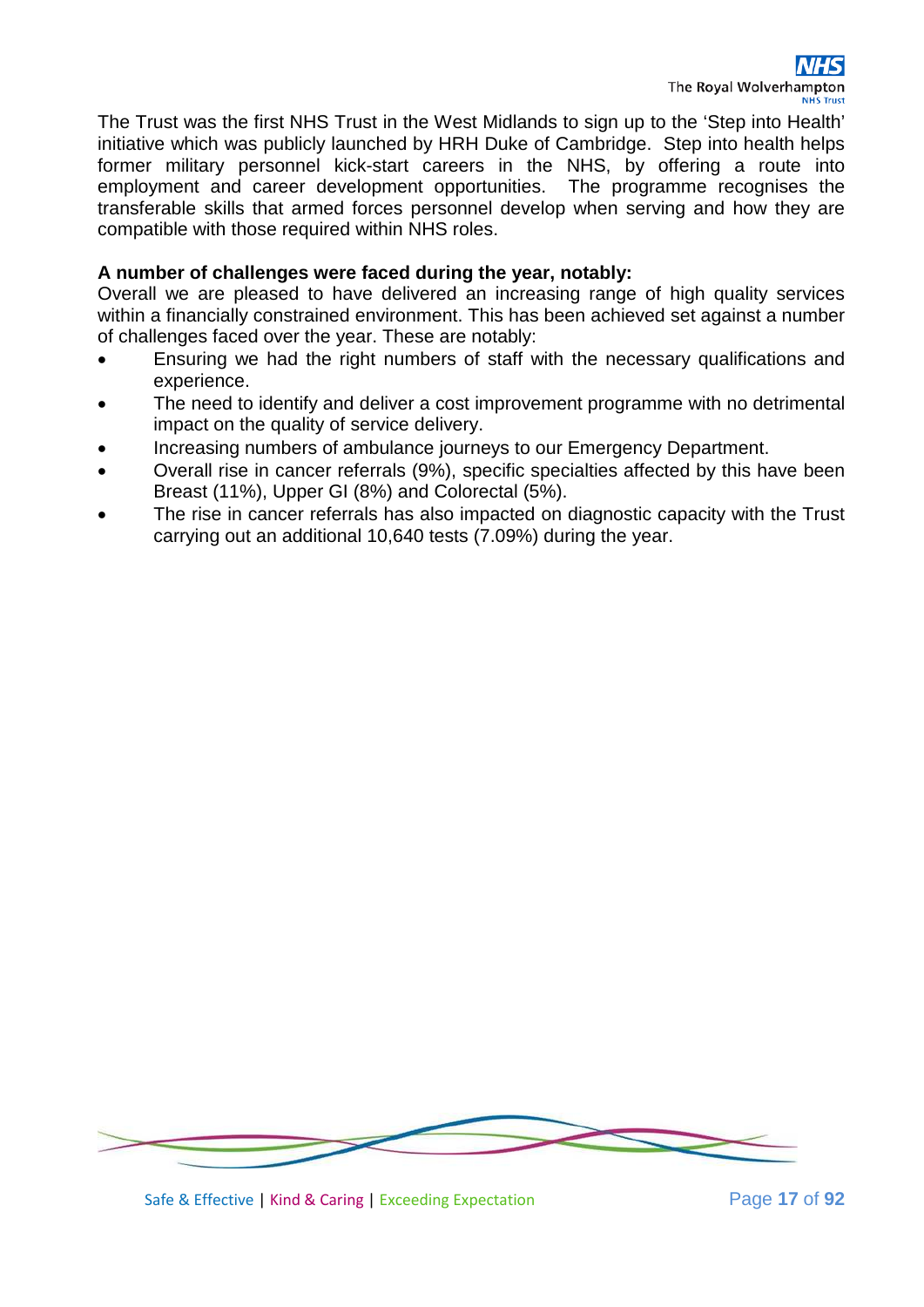### **A2 – Performance Analysis**

We have a comprehensive performance reporting framework in place across the Trust that enables us to monitor, manage and report progress against a range of indicators. The Trust Board, sub committees, and Executive Director level groups receive monthly performance reports which present quality and performance indicators.

The reports adopt a risk-based approach so that variances in performance against the target are highlighted, along with supporting narrative or corrective actions as appropriate.

Some highlights of our performance against key performance indicators are given below:

- Delayed transfers of care =  $3.08\%$  (target <4%), excluding social care delays = 1.08% (target <2%).
- $C$  Difficile = 31 cases (year-end target of 34).
- Stroke Percentage of patients that have spent 90% or more of their stay in hospital on  $ASU = 93.55\%$  (target  $80\%$ ).
- Where possible patients will not have their operation cancelled at short notice  $=$ 0.47% (target <0.8%).
- Falls resulting in serious harm  $= 12$  (this is an improvement from last year which was 18).
- Percentage of patients with fractured neck of femur undergoing surgery within two days of admission =  $96.11\%$  (target 80%).
- Electronic discharge summary completed and dispatched within 24 hours of patient discharge for Base Wards = 95.77% (target 95%).
- Referral to treatment no patients waiting longer than 52 weeks =  $0$

Other areas within the Trust have faced significant challenges this year, and these include:-

- $\bullet$  18 weeks referral to treatment incomplete pathways = 90.44% (target 92%).
- Patients treated/admitted from A&E with 4 hours = 91.12% an improvement of 1.15% from last year's performance of 89.97% (target 95%).
- Ambulance handover =  $1,005$  (30-60 minute) breaches and 98 (>60 minute) breaches.
- Patients with a diagnosis of cancer will wait no longer than  $62$  days =  $62.65\%$ (target 85%); the Trust has a detailed recovery plan in place to address this performance.
- $MRSA = 2$  cases in year against a target of 0.

#### **Cancelled Operations at Short Notice**

The Trust achieved this target with a year-end performance of 0.47% against a target of <0.8%. The single biggest reason for cancelled operations on the day of surgery during the year was due to running out of theatre time, this is largely due to complex cases in theatre taking longer than anticipated thus leaving no time to finish the scheduled list this represented 33% of the total cancellations for the year.

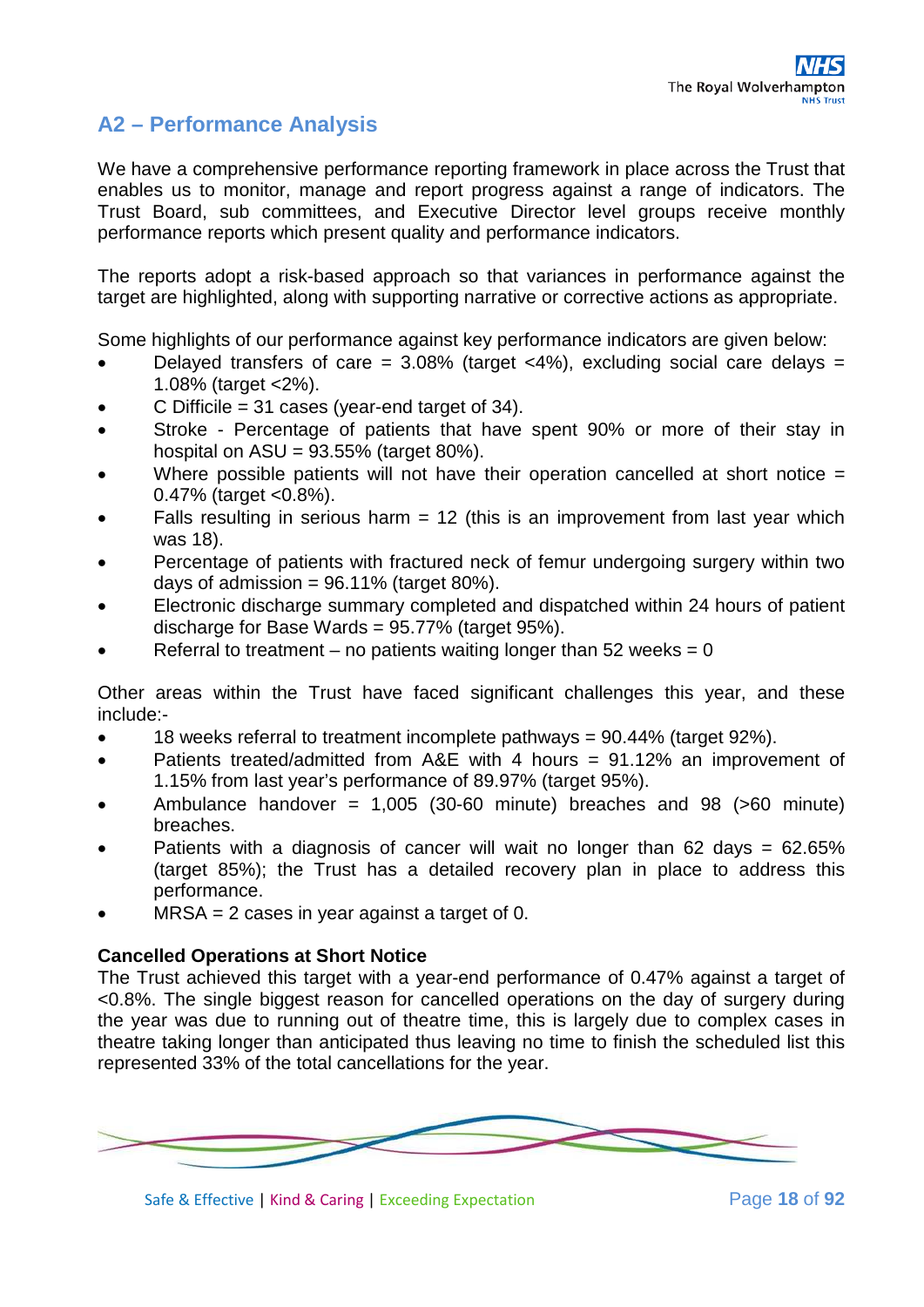The second highest reason for cancellations was lack of bed/HDU capacity and this represented 20% of the total cancellations for the year.

#### **Patients Treated/admitted from Emergency Department (ED) within 4 hours**

We saw increased numbers through the Emergency Department during 2018/19, with an additional 5,544 (3.99%) attendances at the New Cross site, 375 (2.39%) at Cannock Minor Injuries Unit, and a decrease in numbers at the Phoenix Walk in Centre of -2,746 (- 7.33%) and Vocare (Urgent Care Centre) -53 (-0.11%). On an average basis, this equates to an overall additional average of 260 attendances per month across all sites during the year.

There were 7 patients who breached the 12 hour decision to admit target during the year:-

- 6 were mental health patients awaiting specialist inpatient beds.
- 1 was a child waiting for Paediatric Intensive Care bed.

It should be noted that whilst we did not achieve the overall ED standard, our performance was still significantly better than average and ranked RWT in the top quartile of all ED performance across the country and  $2^{nd}$  best performing Trust across the West Midlands.

#### **Ambulance Handover**

The Trust saw an increase in ambulance conveyance numbers during the year with an additional 3,516 (6.97%) ambulances. In addition to this we saw a very slight increase in handover breaches for 30-60 minutes (+5 from previous year) however, significant decrease in handover breaches over 60 minutes (-64 compared with previous year). With the opening of the new Stroke unit in 2018/19 the Trust has experienced a rise in ambulances for this condition and these equate to 5% of the overall ambulance numbers during the year.

#### **18 weeks Referral to Treatment – Incomplete**

The Trust was unable to deliver the Referral to Treatment target of ensuring that 92% of patients receive treatment within 18 weeks of referral. This is primarily due to capacity pressures experienced within a number of key specialties. In particular there is a backlog of patients waiting for cataract surgery and for Maxillo Facial procedures. In addition to this we have seen a large increase in cancer 2 week wait referrals during the year taking priority over routine appointments.

The Trust had no patients waiting longer than 52 weeks during 2018/19.

#### **Patients with a Diagnosis of Cancer will wait no longer than 62 days**

Similar to the national position, the Trust has not been able to deliver on the cancer standard to ensure that 85% of patients with a diagnosis of cancer will wait no longer than 62 days. This is an on-going issue for the Trust where we have sought external support from the Intensive Support Team to try and identify opportunities for improvement.

Certain factors continue to impact on the Trust: the continued late receipt of tertiary referrals, patient choice for specified surgery (Urology) and increased referrals in identified specialties, particularly Breast (11%), Upper GI (8%) and Colorectal (5%).



Safe & Effective | Kind & Caring | Exceeding Expectation Page **19** of **92**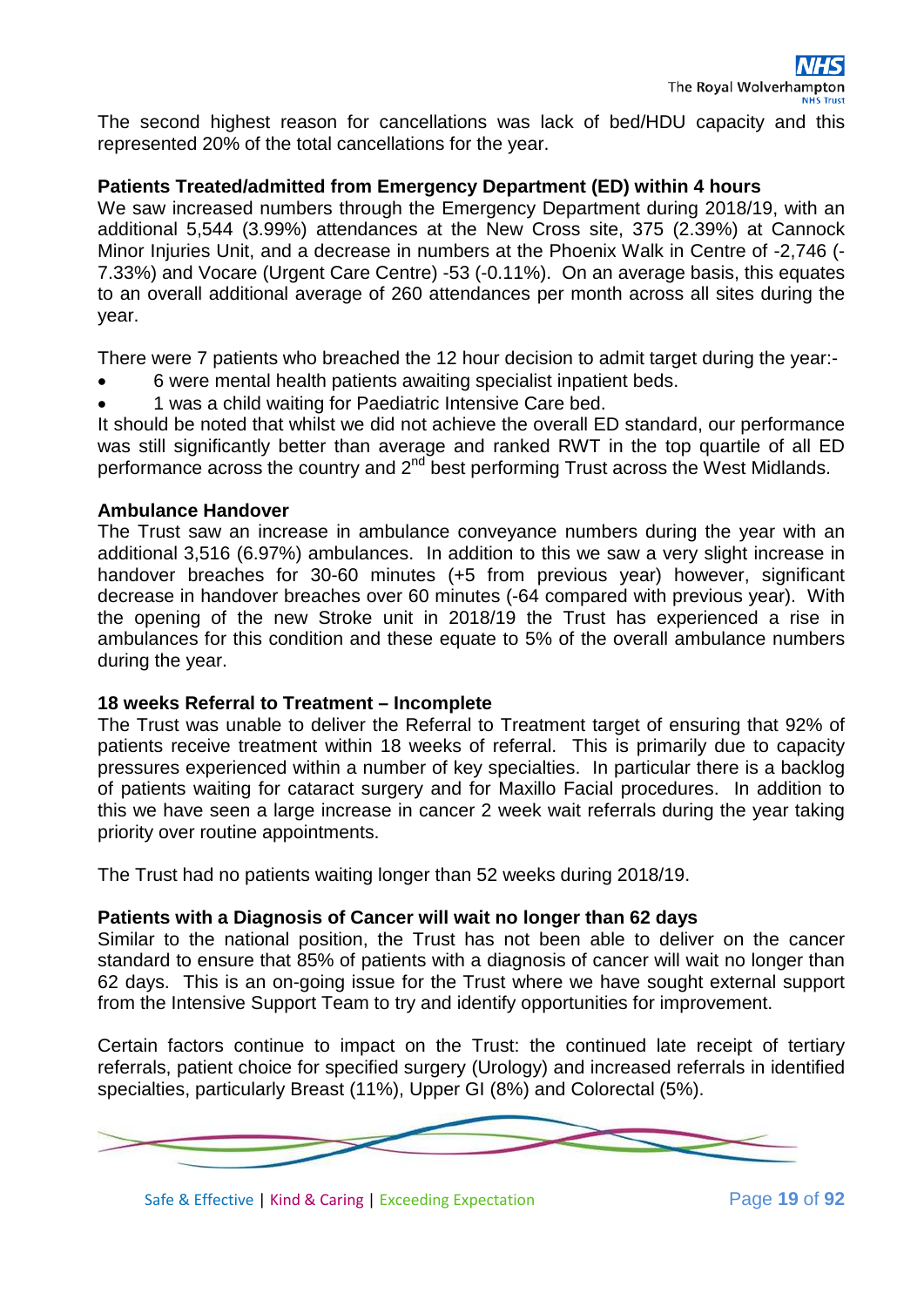#### **Infection Prevention**

The Trust has a strong track record for promoting and pioneering innovative solutions around infection prevention. Although we saw a slight increase in numbers during 2018/19 the Trust remained within the yearly target; 31 against a target of 34. However, 2 patients were identified as MRSA positive against a zero threshold.

#### **Key Financial Performance Information**

The following summary of financial performance during 2018-2019 is drawn from the Annual Accounts.

The Department of Health assesses the Trust's financial performance against the following four targets, all of which have been achieved:

#### **Income and Expenditure:**

As a minimum, the Trust is required to break even each year. In 2018-2019 the Trust made a surplus of £3,021,000 after impairment and allowing for accounting adjustments.

#### **Capital Cost Absorption Rate:**

Within its overall expenditure, the Trust is required to pay the Department of Health a sum equivalent to 3.5% of average net relevant assets. This payment is known as the Public Dividend Capital payment. We paid a sum equivalent to 3.5%.

#### **External Financing Limit:**

This refers to the agreed amount of cash that the Trust is allowed by the Department of Health to consume over and above the amount it generates through its normal activities in year. This may be through a reduction in its own cash balances or receiving cash from external sources. The Trust is expected to not exceed its External Finance Limit (EFL) and in 2018-2019 it achieved this, spending £3,414,000 (£3,626,000 2017-2018) (against a target of £3,494,000 (target of £3,626,000 in 2017-2018).

#### **Capital Resource Limit:**

This is a limit, imposed by the Department of Health, on the level of capital expenditure which the Trust can incur in the year. The Trust should maintain its' spending at or below this level. We spent £22,680,000 (19,909,000 in 2017-2018) against a limit of £22,693,000 (£20,068,000 in 2017-18).

#### **Valuation of Trusts Land & Buildings:**

The Value of the Trust's land and buildings has been assessed by an independent professional valuer. It is based on an alternative site MEA valuation, undertaken specifically in accordance with the HM Treasury guidance which states that such valuations are an option if the Trust's service requirements can be met from the alternative site. The value of the Trust's land and buildings at 31 March 2019 has been subject to revaluation using indices provided by the professional valuer. New additions and refurbishments completed in year were valued by the same independent valuer on a modern equivalent asset basis.



Safe & Effective | Kind & Caring | Exceeding Expectation Page **20** of **92**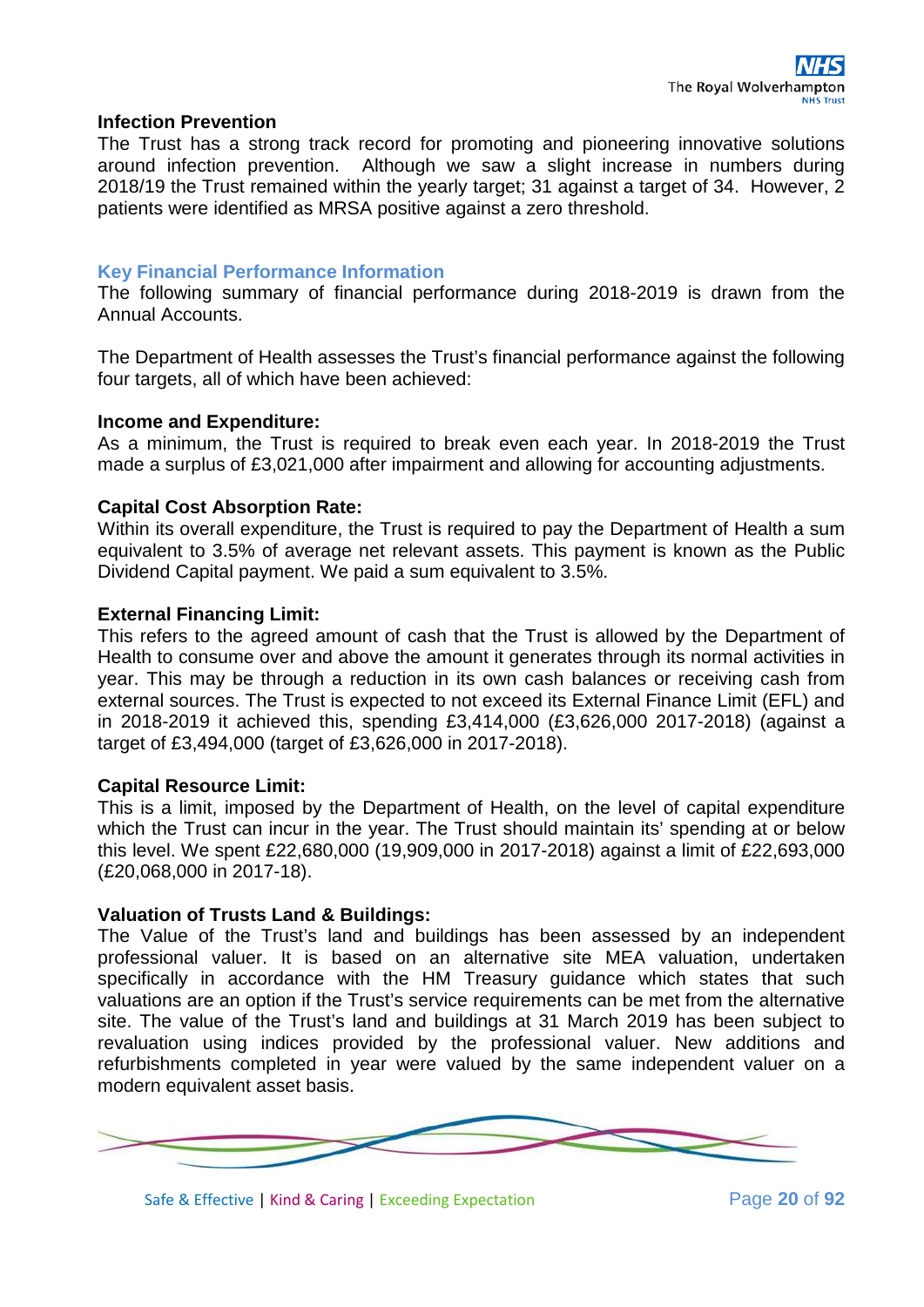Other key financial information includes the following:

- 117,256 invoices received during the year, 38,980 (33.2%) were paid within 30 days of receipt of goods or a valid invoice (whichever is the latter).
- Against a turnover of £592,975,000, the break-even in-year position was £3,021,000, with a break-even cumulative position of £54,143,000.
- The accounts for the Trust were produced in line with the Department of Health's Group Accounting Manual, with particular judgement being exercised this year in regard to previsions, leases and useful economic lives of assets.

#### **Sustainable Development**

Sustainability is the ability to achieve sustainable development and is defined as "Development which meets the present without compromising the ability of future generations to meet their needs" (World Commission for Environment and Development WCED 1987).

We are committed to the principles of sustainable development and are developing a comprehensive Sustainable Development Management Plan (SDMP). This plan will incorporate a carbon reduction strategy identifying practical solutions to achieving NHS targets carbon reduction. The Sustainable Development Management Plan will incorporate objectives for transport, procurement, energy consumption, waste, and design of the built environment.

Sustainable Development Management Plan -SDMP

The SDMP was approved by Trust Management Committee on 26th October 18 and sets out the following:

- 1. The Trust's vision for sustainability
- 2. An Action Plan for delivering the organisation's sustainability objectives
- 3. Review the progress of the plan

The 'Sustainability Group' has now been set up and Terms of Reference Agreed. The group will be responsible for updating the SDMP and monitoring the implementation of the annual action plans.

SDMP Aims & Objectives - The Royal Wolverhampton NHS Trust will:

- 1. Energy and Carbon Management Review energy and carbon management at board level, develop better use of renewable energy where feasible, measure and monitor on a whole life cycle cost basis and ensure appropriate behaviours are encouraged in individuals as well as across the organisation.
- 2. Procurement and Food Consider minimising wastage at the buying stage, work in partnership with suppliers to lower the carbon impact of all aspects of procurement, make decisions based on whole life cycle costs and promote sustainable food throughout its business.



Safe & Effective | Kind & Caring | Exceeding Expectation Page **21** of **92**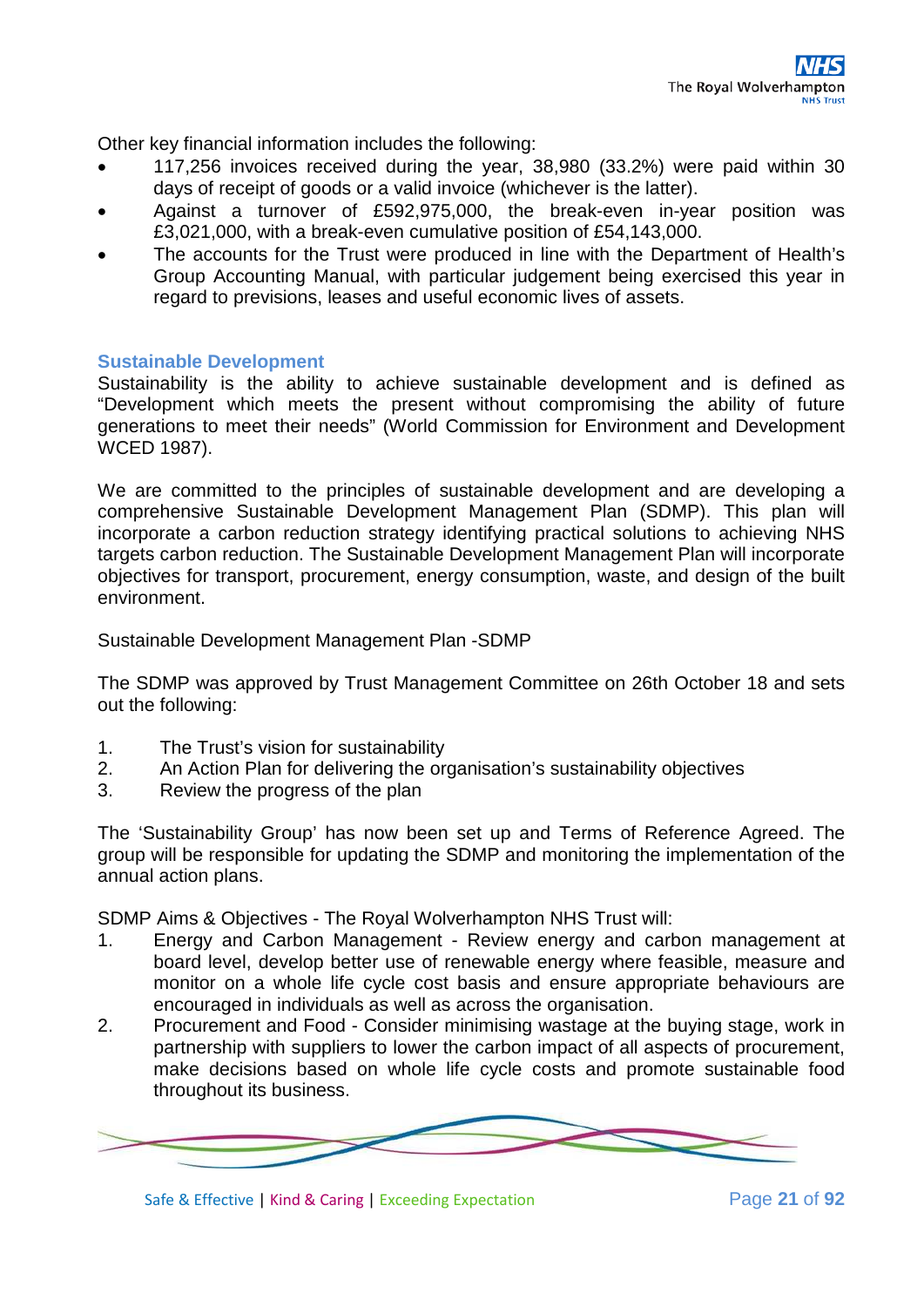- 3. Travel and Transport Routinely and systematically review the need for staff, patients and visitors to travel, consistently monitor business mileage, provide incentives for low carbon transport and promote care closer to home, telemedicine and home working opportunities.
- 4. Waste Endeavour to efficiently monitor report and set achievable targets on the management of domestic and clinical waste including minimising the creation of waste in medicines, food and information technology (IT) and review its approach to single items versus decontamination options.
- 5. Water ensure efficient use of water by measuring and monitoring its usage by incorporating waste saving schemes into building developments, by quick operational responses to leaks, by using water efficient technologies and by avoiding the routine purchasing of bottled water.
- 6. Designing the Built Environment Aim to address sustainability and low carbon usage in every aspect of the design process and operations. This includes resilience to the effects of climate change, energy management strategies and a broader approach to sustainability including transport, service delivery and community engagement.
- 7. Organisational and Workforce Development Encourage and enable all members of the NHS workforce to take action in their workplace to reduce carbon. Staff will be supported by promoting increased awareness, conducting behavioural change programmes, facilitating home working, encouraging low carbon travel, the use of ICT and ensuring sustainable development is included in every job description.
- 8. Partnerships and Networks Consolidate partnership working and make use of its leverage within local frameworks including Local Area Agreements and Local Strategic Partnerships.
- 9. Governance Adhere to the Good Corporate Citizenship Assessment Model and produce a board approved Sustainable Development Management Action Plan, whilst also setting further interim targets to meet the provisions of the Climate Change Act 2008. The Royal Wolverhampton NHS Trust is also aware that carbon reduction and sustainable development are corporate responsibilities and should be core to each Trust's performance and governance mechanisms.
- 10. Finance Become carbon literate, carbon numerate and ensure appropriate investment to meet the commitments required to become part of a low carbon NHS and in preparation for a carbon tax regime. Working in partnership will be essential to deliver relevant incentives, economies and training to support the shift in culture for the local economy.



Safe & Effective | Kind & Caring | Exceeding Expectation Page **22** of **92**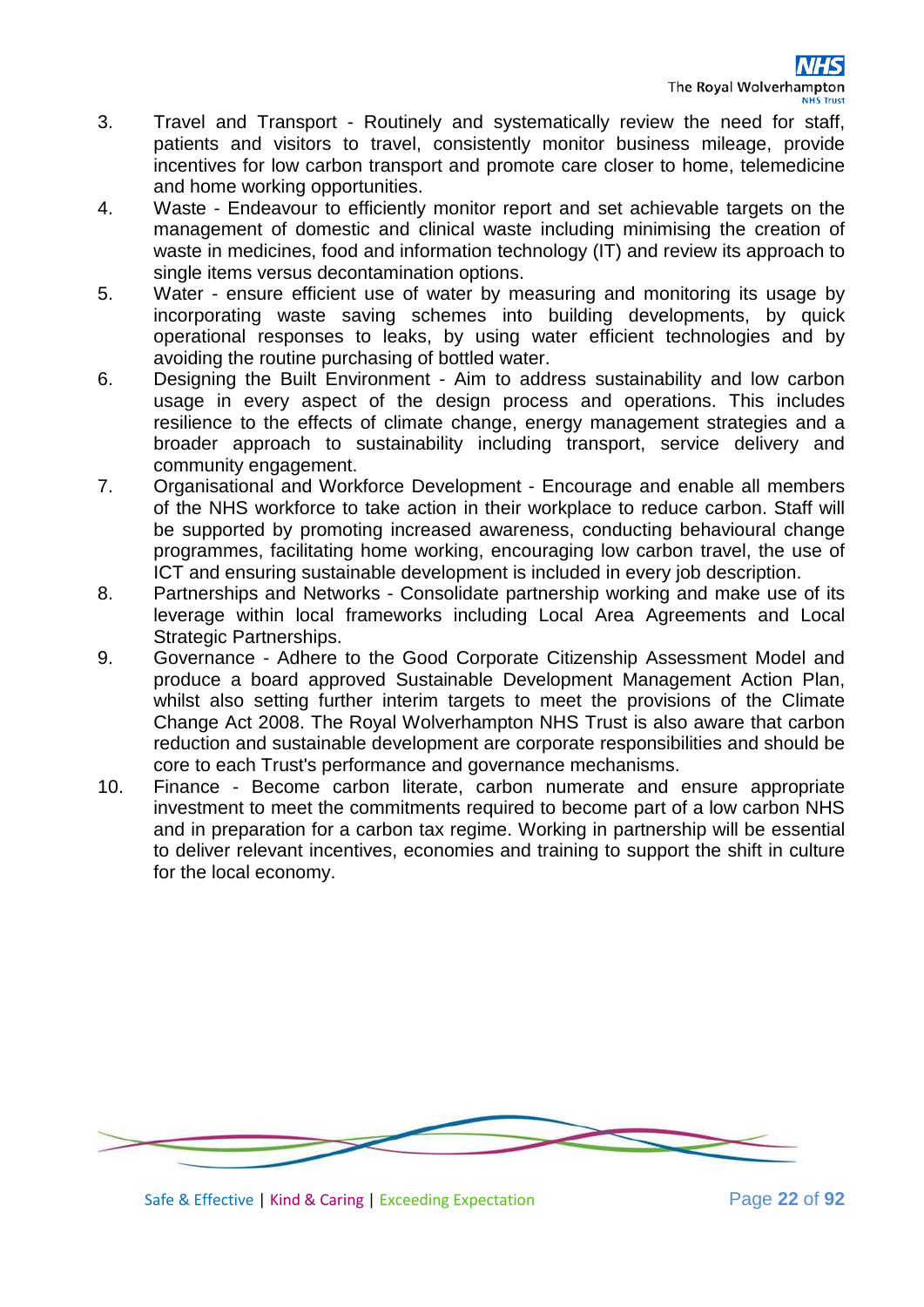| Energy                      | Unit       | <b>Community</b> | <b>New</b><br><b>Cross</b> | <b>West</b><br>Park | <b>Cannock</b> | Carbon<br><b>Conversion</b> |
|-----------------------------|------------|------------------|----------------------------|---------------------|----------------|-----------------------------|
| <b>Electricity consumed</b> | <b>kWh</b> | 897.053          | 8,721,385                  | 591,043             | 3,360,833      | 0.545                       |
| Gas consumed                | kWh        | 2,736,318        | 61,561,895                 | 1.074.398           | 7,479,267      | 0.185                       |
| <b>Oil consumed</b>         | <b>kWh</b> |                  | 846,537                    | 3.975               | 13,780         | 0.275                       |

#### **Table 6 Site Carbon figures in tons (1000kg)**

| tons of CO <sub>2e</sub> | <b>Community</b> | <b>New Cross</b> | <b>West Park</b> | <b>Cannock</b> | <b>Total</b> |
|--------------------------|------------------|------------------|------------------|----------------|--------------|
| Electricity              | 488.89           | 4,753.15         | 322.12           | 1,831.65       | 7,395.82     |
| Gas                      | 506.22           | 11,388.95        | 198.76           | 1,383.66       | 13,477.60    |
| Oil                      |                  | 232.80           | 1.09             | 3.79           | 237.68       |
| Total                    | 995.11           | 16,374.90        | 521.98           | 3,219.11       | 21,111.10    |

The Trust has a 'Sustainable Development Management Plan' (SDMP) which ensures it satisfies its obligations under the Climate Change Act and which takes into account UK Climate Change Projections 2018.

#### **Engagement with Public, Patient & Stakeholders**

The Trust is in the process of developing a 3 year strategy for Patient Experience, Engagement and Public Involvement, which will identify the benefits of local engagement, and provide a framework to achieve our objectives. The Trust is committed to the people of Wolverhampton, Cannock and the Black Country being involved at the heart of our work and decision making.

The Trust will continue to listen and act upon individual and carer feedback to help inform and shape the services we provide and the experiences and aspirations of our patients.

Initiatives for the year had included:

- Patients and carers were encouraged to express how it feels to receive care from the Trust by the sharing of their 'Patient Stories'. Such stories provided the Trust with an opportunity to learn as an organisation, bringing experiences to life and making them accessible to other people. They can, and do, encourage the Trust to focus on the patient as a whole person rather than just a clinical condition or as an outcome
- In July 2018, the Trust participated in a job fair for people with a health condition or disability at Wolverhampton Job Centre.
- The Council of Members, established in 2017, had continued to make strides by working together more effectively as a group and as individuals contributing to initiatives and meetings at the Trust. This group of committed individuals from our local community was part of key work streams, for example:

 $\Box$  The Policy Group Committee and the Equality and Diversity Steering Group  $\Box$  Supporting the hospital with the design of a new Bereavement Centre



Safe & Effective | Kind & Caring | Exceeding Expectation Page **23** of **92**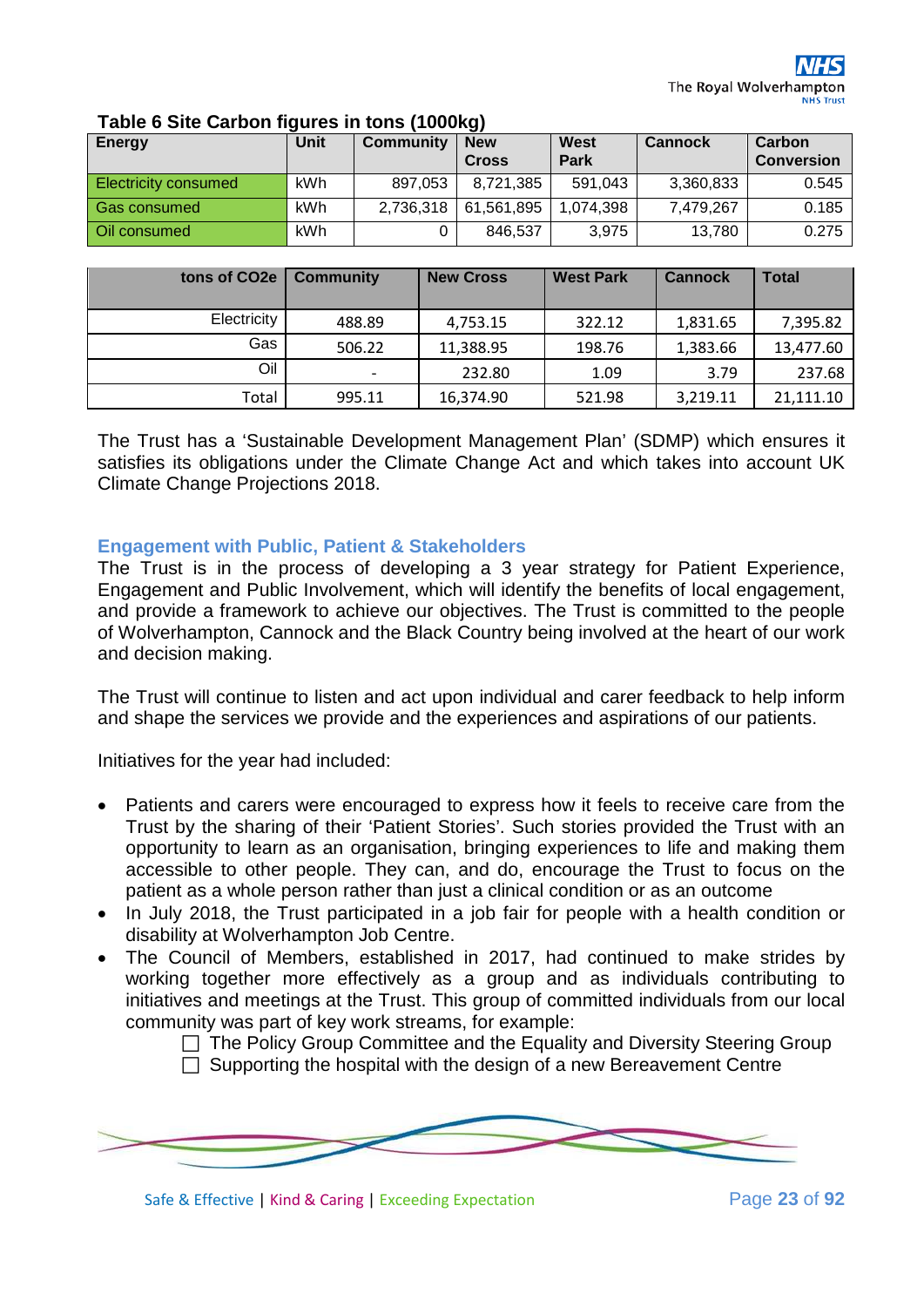- $\Box$  Participating in PLACE assessments to assess the quality of the patient environment
- $\Box$  Contributing to a stakeholder panel to recruit a new Chair for the Board of Governors for the Trust

They had been fundamental in ensuring that the patients' views are always considered in the way in which we shape our services. The group meet on a regular basis and have now produced their own Council of Members Newsletter informing others of the various work streams they are part of. A new work plan has been developed for the forthcoming six months.

#### **Serious incidents**

| <b>Category</b>             | 01/04/18 to 30/03/19 |
|-----------------------------|----------------------|
| Accident                    | 2                    |
| <b>Confidential Breach</b>  | 13                   |
| Diagnostic                  | 12                   |
| <b>Consent Not Given</b>    | 1                    |
| Infection                   | 14                   |
| (C.Diff)                    | (1)                  |
| (Infection)                 | (7)                  |
| (MRSA)                      | (6)                  |
| <b>Medical Equipment</b>    | 1                    |
| Medication                  | $\overline{2}$       |
| <b>Never Event</b>          | 4                    |
| (Retained Foreign Object)   | (2)                  |
| (Wrong Site Surgery)        | (2)                  |
| Screening                   | 1                    |
| Sub Optimal Care            | 9                    |
| Surgical/Invasive Procedure | $\overline{2}$       |
| <b>Treatment Delay</b>      | 4                    |
| <b>Unexpected Death</b>     | 0                    |
| Unexpected Injury           | 0                    |
| <b>VTE</b>                  | 1                    |
| <b>TOTAL</b>                | 66                   |

#### **Table 7 Serious Incidents (including Never Events) Reported**

|         | Category                           | 01/04/18 to 30/03/19 |  |
|---------|------------------------------------|----------------------|--|
|         | Maternity                          |                      |  |
|         | Pressure Injuries                  | 18                   |  |
|         | (Community)                        | (4)                  |  |
| Total = | (Hospital)                         | (14)                 |  |
|         | Slip/Trip/Fall (with serious harm) | 10                   |  |
|         | <b>TOTAL</b>                       | 37                   |  |

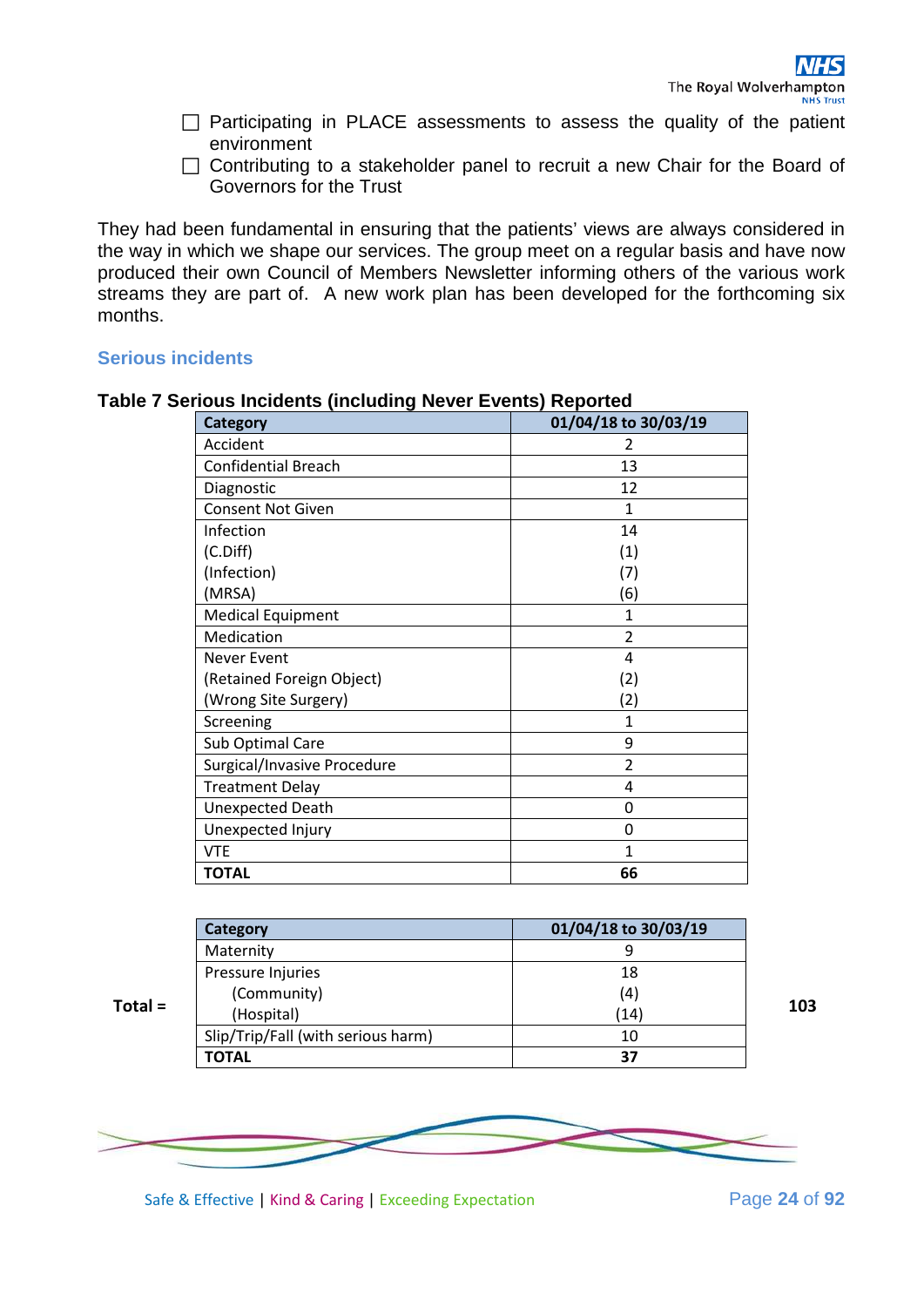#### **Workforce**

We are one of the largest employers within the local community, with ca. 9,400 substantive staff at end of March 2019, and have a responsibility and intention to recruit a workforce which is representative of the diversity of the local community. We employ a significant proportion of our workforce from the Wolverhampton postcode and are committed to strengthening its networks with local schools, colleges and universities to provide a range of opportunities for employment at all levels including apprenticeships, entry level roles and healthcare career pathways.

We continue to make progress towards developing a more inclusive workforce and culture. increasing levels of engagement with staff, and raising awareness of Equality issues and this is reflected in our latest staff survey results and our plans and interventions for the next year are with a focus on Inclusion and greater staff involvement and engagement.

The workforce profile is shown below:

#### **Gender, Disability and Ethnicity**

#### **Table 8 Headcount: 31 March 2019**

| <b>Staff Type</b>              | <b>Female</b> | <b>Male</b>   | <b>Grand Total</b> |
|--------------------------------|---------------|---------------|--------------------|
| Apprentice                     | 63            | 23            | 86                 |
| <b>Medical &amp; Dental</b>    | 396           | 557           | 953                |
| <b>Other Staff</b>             | 6720          | 1220          | 7940               |
| <b>Student Nurse</b>           | 10            | 2             | 12                 |
| <b>Trust Board - Execs</b>     | 3             | 6             | 9                  |
| <b>Trust Board - Non Execs</b> | 3             | $\mathcal{P}$ | 5                  |
| VSM/Band 8a+                   | 284           | 125           | 409                |
| <b>Grand Total</b>             | 7479          | 1935          | 9414               |

*Note: The headcount has increased by ca. 500 staff through the transfer of Black Country Pathology staff into the Trust.*

#### **Table 9 Proportion:**

| <b>Staff Type</b>              | <b>Female</b> | <b>Male</b> |
|--------------------------------|---------------|-------------|
| Apprentice                     | 73.26%        | 26.74%      |
| <b>Medical &amp; Dental</b>    | 41.55%        | 58.45%      |
| <b>Other Staff</b>             | 84.63%        | 15.37%      |
| <b>Student Nurse</b>           | 83.33%        | 16.67%      |
| <b>Trust Board - Execs</b>     | 33.33%        | 66.67%      |
| <b>Trust Board - Non Execs</b> | 60.00%        | 40.00%      |
| VSM/Band 8a+                   | 69.44%        | 30.56%      |
| <b>Grand Total</b>             | 79.45%        | 20.55%      |

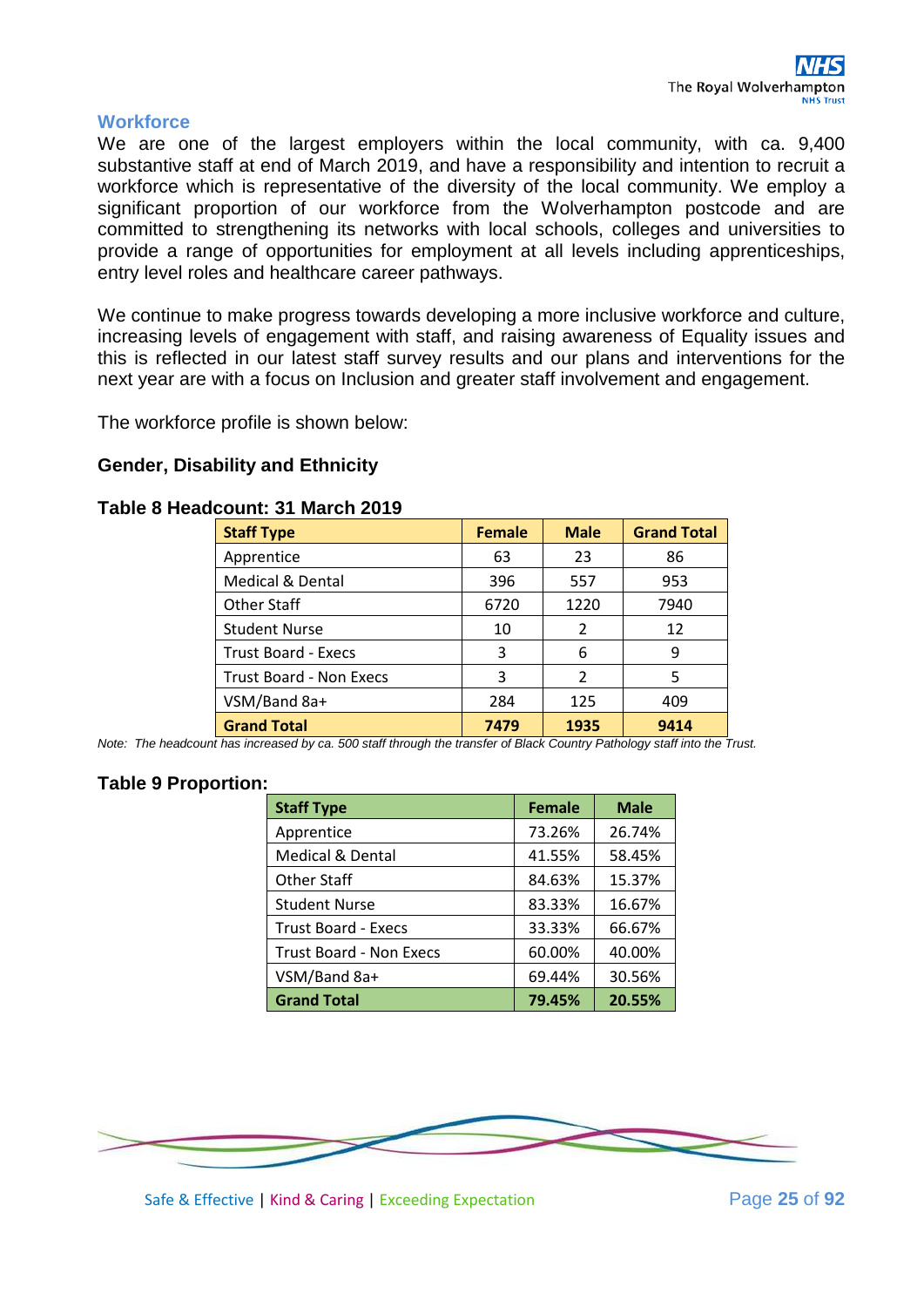#### **Disability:**

The proportion of employees recorded on ESR, having declared that they have a disability has increased slightly by 0.09% (1.20% in 2018). One of the ways of us encouraging people to declare is through awareness sessions, at induction and employee voice forums that target areas such as disability.

#### **Table 10 Disability**

| <b>Disability</b>    | ℅       |
|----------------------|---------|
| No                   | 65.66%  |
| <b>Not Declared</b>  | 32.41%  |
| Prefer Not To Answer | 0.64%   |
| Undefined            | 0.01%   |
| Yes                  | 1.29%   |
| <b>Grand Total</b>   | 100.00% |

#### **Ethnicity:**

The proportion of BAME staff within the Trust's workforce as at 31 March 2019 shows a further increase of 2.21% at 28.86% (26.74% in 2018).

#### **Table 11 Ethnicity**

| <b>Ethnicity</b>   | ℅       |
|--------------------|---------|
| African            | 2.56%   |
| Asian              | 2.85%   |
| Bangladeshi        | 0.38%   |
| <b>Black</b>       | 0.02%   |
| Caribbean          | 3.09%   |
| Chinese            | 0.53%   |
| Indian             | 11.33%  |
| Mixed White        | 1.95%   |
| Other Black        | 0.62%   |
| Other Mixed        | 0.42%   |
| Other/Not Known    | 2.93%   |
| Pakistani          | 2.17%   |
| White              | 71.14%  |
| <b>Grand Total</b> | 100.00% |

#### **Staff Catchment Area**

At the end of the financial year March 2019, 58.93% of the Trust's workforce reside within a WV postcode (Source: Electronic Staff Record system); compared to 61.61% in March 2018.

**Sickness Absence** *– also applies to Section C Financial Statements* The rolling sickness for the trust between 01/04/2018 and 31/03/2019 is **4.06%.**



Safe & Effective | Kind & Caring | Exceeding Expectation Page **26** of **92**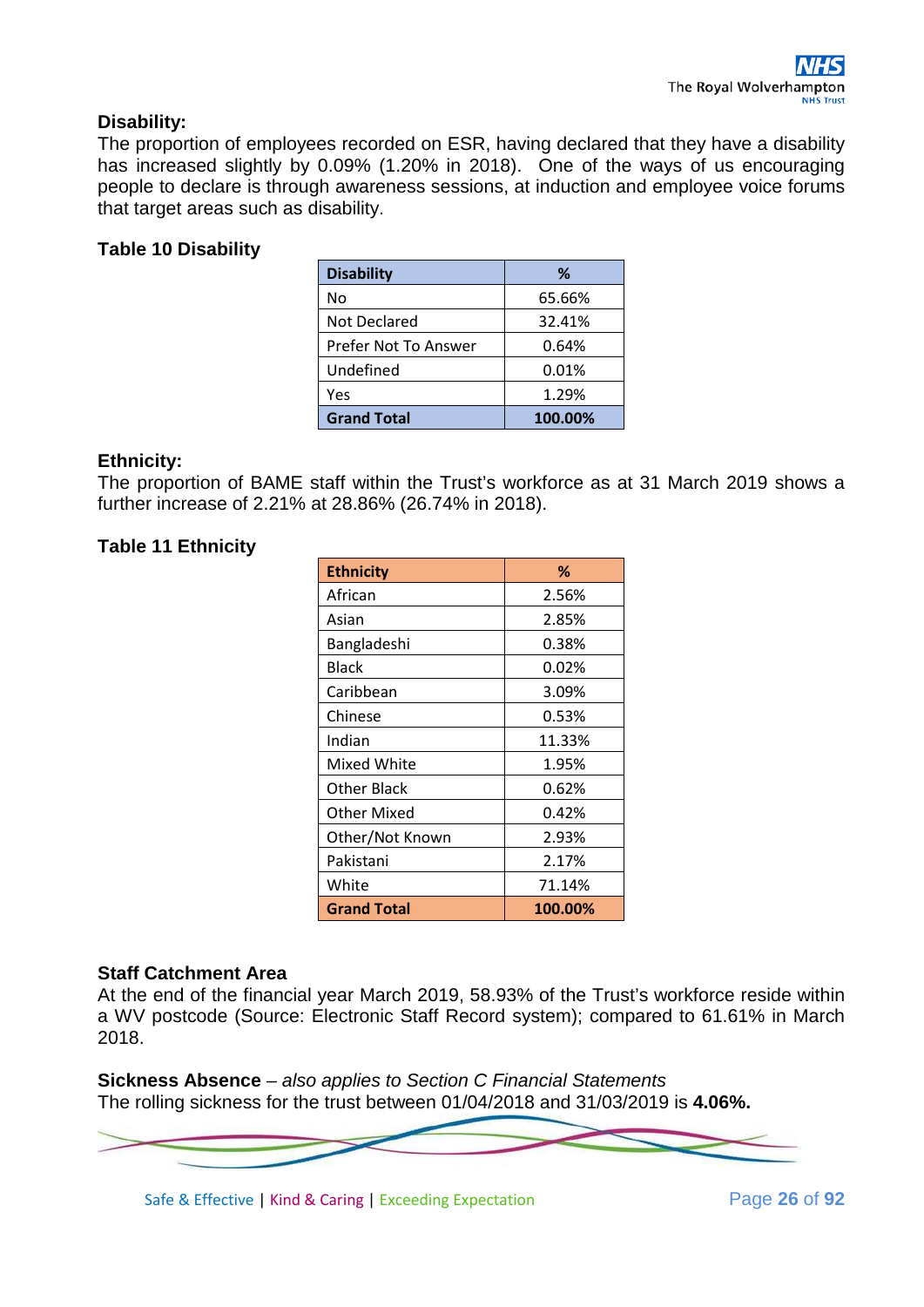#### **Staff Engagement**

We have seen an improvement in the Trust's staff engagement levels as shown in the 2018 NHS Staff survey results at higher than the average national comparator rate and this is consistent across the majority of staff survey themes. We continue to be committed to providing the right conditions for our staff to strive continuously to improve patient experience and outcomes and this is confirmed through a demonstrable increase in staff responding that they would recommend the Trust as a place to work (71%) and as a place to receive treatment (77%).

The People and Organisation Development Strategy 2016 – 2020 outlines our approach to workforce including staff engagement and participation and sets out an improvement pathway to enable a healthy work place where our values and behaviours are evident on a daily basis.

The People and Organisation Development Strategy provides key strands for action, aiming to provide an environment where staff can develop and grow personally and professionally in order to continually improve patient care.

We continue to make positive progress in areas of Attraction and Recruitment, further improvement in reporting and responding to workforce metrics and trends, in employee relations and policy development. We are building on our 'Every Voice Matters' plan and strategy following positive feedback on the various employee voice forums and staff health and wellbeing events that have taken place during this last year and building this into our Organisational Development approach for this year. We fully recognise that there is more that we can and will need to do to further improve on staff engagement and equality, diversity and inclusion and we continue to work on the development of action planning and deliverables for this coming year.

#### **Regulation 8, Schedule 2 2017/328 Declaration of Facility Time (Table 12)**

#### Relevant union officials

| Number of employees who were relevant union<br>officials during the relevant period | Full-time equivalent employee number |  |
|-------------------------------------------------------------------------------------|--------------------------------------|--|
|                                                                                     |                                      |  |

#### Percentage of time spent on facility time

| Percentage of time | Number of employees |
|--------------------|---------------------|
| 0%                 |                     |
| 1-50%              |                     |
| 51%-99%            |                     |
| 100%               |                     |

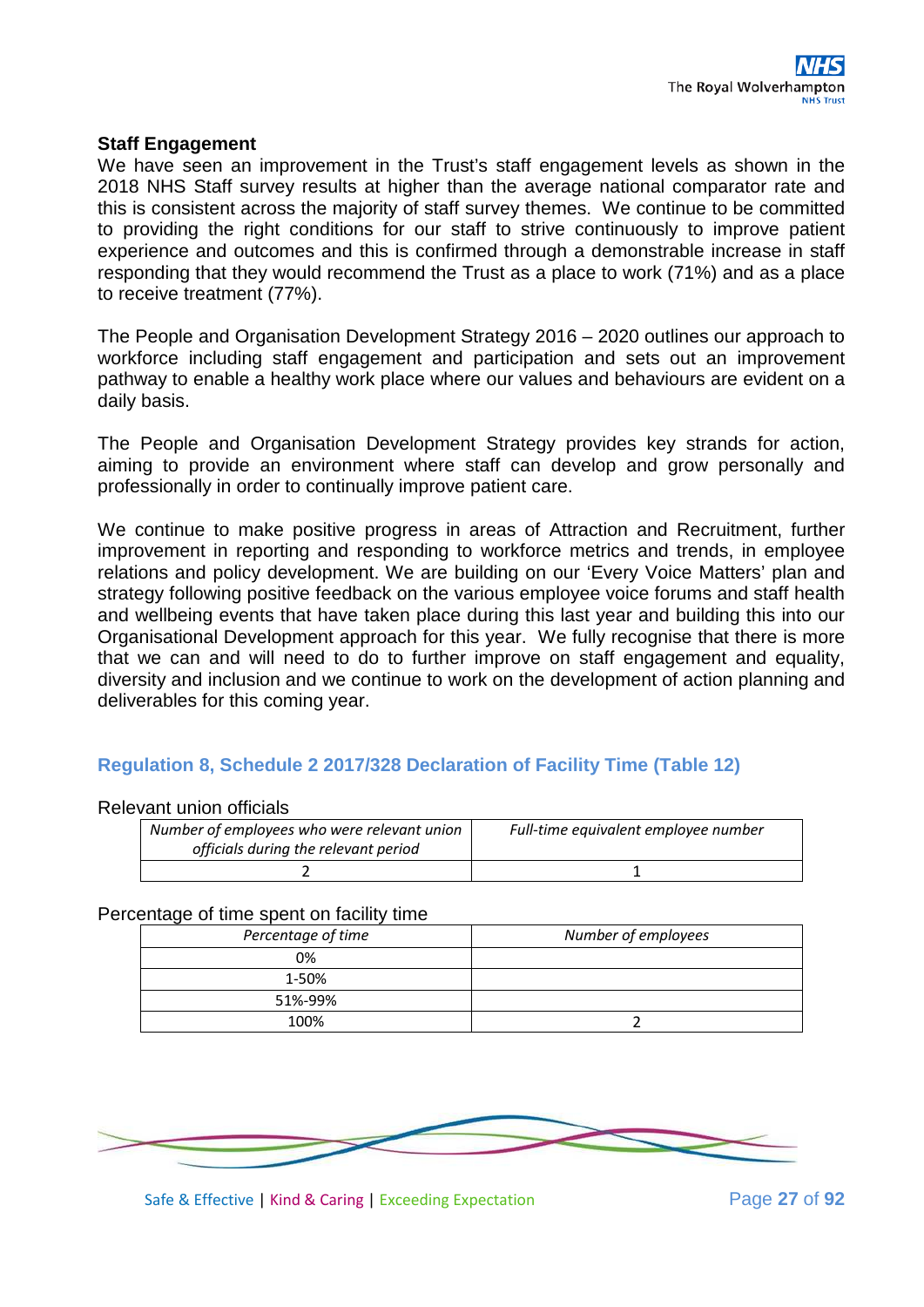Percentage of pay bill spent on facility time

| Provide the total cost of facility time                   | £36,545   |
|-----------------------------------------------------------|-----------|
| Provide the total pay bill                                | £363,950m |
| Provide the percentage of the total pay bill              | 0.01%     |
| spent on facility time, calculated as:                    |           |
| (total cost of facility time $\div$ total pay bill) x 100 |           |

#### Paid trade union activities

*Time spent on paid trade union activities as a percentage of total paid facility time hours calculated as: (total hours spent on paid trade union activities by relevant union officials during the relevant period*  $\div$  *total paid facility time hours) x 100 = 0%* 

#### **Volunteer Services**

As always we hold provision of a positive patient experience at the forefront of our volunteering activity, and we aim to place volunteers into roles which complement, but do not replace, paid members of staff. Volunteers add an important 'extra' factor to helping us provide a positive patient and visitors experience in Royal Wolverhampton NHS Trust Volunteer services has seen a successful year achieving many of its objectives and again, a busy period for volunteer recruitment with new volunteers joining the organisation this year in a variety of roles.

We currently have over 25 different volunteer roles and opportunities within the Trust. Many of these roles are well established, however in the last 12 months we have also developed the following new opportunities in partnership with staff:

- In Ophthalmology- a volunteer to conduct the Friends and Family survey test with outpatients
- Also in Ophthalmology- a meet and greet role to meet those arriving early in the morning for surgery and signpost them to waiting areas.

The introduction of these 2 new roles has been very successful. In addition we have continued to recruit volunteers into other existing roles and have aimed to increase our recruitment of ward support volunteers.

The Trust is committed to supporting our volunteers and recognising the important work that they do. Once again an event was held for volunteers to thank them for their input, and some awards were presented to outstanding volunteers who were nominated by staff for their contributions. The event was held in November 2018 in the presence of our Executive team and Deputy Mayor of Wolverhampton, and was held in collaboration with the Trust Charity.

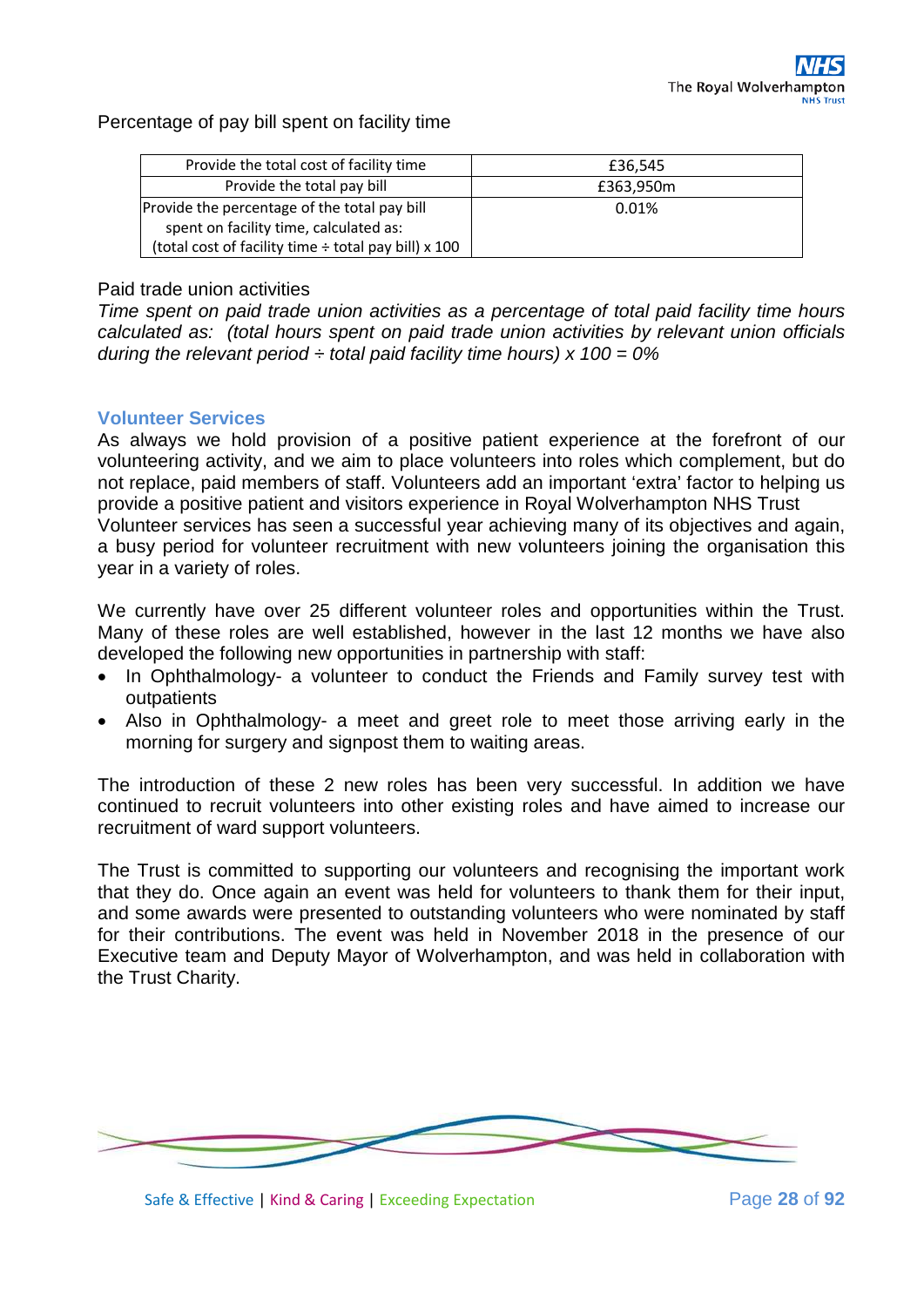Volunteer Services also supports several other charities and groups who run volunteer services throughout the Trust, with recruitment of their volunteers, and other key administrative functions. These include

- Beacon Charity
- Breastfeeding Peer Support Group (In collaboration with Wolverhampton Breastfeeding Network)
- Hospital Radio Stafford
- League of Friends of Stafford and Cannock Hospitals
- League of Friends of Wolverhampton Eye Infirmary
- Macmillan
- Pets as Therapy
- Radio Wulfrun
- Wolverhampton Coronary Aftercare Support Group
- Wolverhampton Hearing Services Volunteer Group

#### **Volunteer Service Statistics**

Current number of active volunteers in the Trust on 31/3/2019 - 376 Number of volunteers that joined the Trust in reporting period - 90 Number of volunteers who left the Trust in reporting period - 143 Estimated number of volunteer hours provided to RWT in reporting period - 108,288 Number of volunteers in each location - (as at 31/3/2019) Cannock Chase Hospital - 79 New Cross Hospital - 226 West Park Hospital/ community services - 71

#### **The Trust Charity**

Our Charity makes a real difference to our patients, their families and the staff that treat them above and beyond the services provided by the NHS.

We aim to support the Trust to realise its vision to be an NHS organisation striving to continuously improve patients' experiences and outcomes.

Ways in which the charity makes a difference to the patients, their families and the staff who treat them, above and beyond that provided by the NHS, include:

- Additional facilities and an improved environment
- Additional equipment that can make a real difference to patient care
- Opportunities for staff training above and beyond their mandatory training
- Opportunities to further medical knowledge through research



Safe & Effective | Kind & Caring | Exceeding Expectation Page **29** of **92**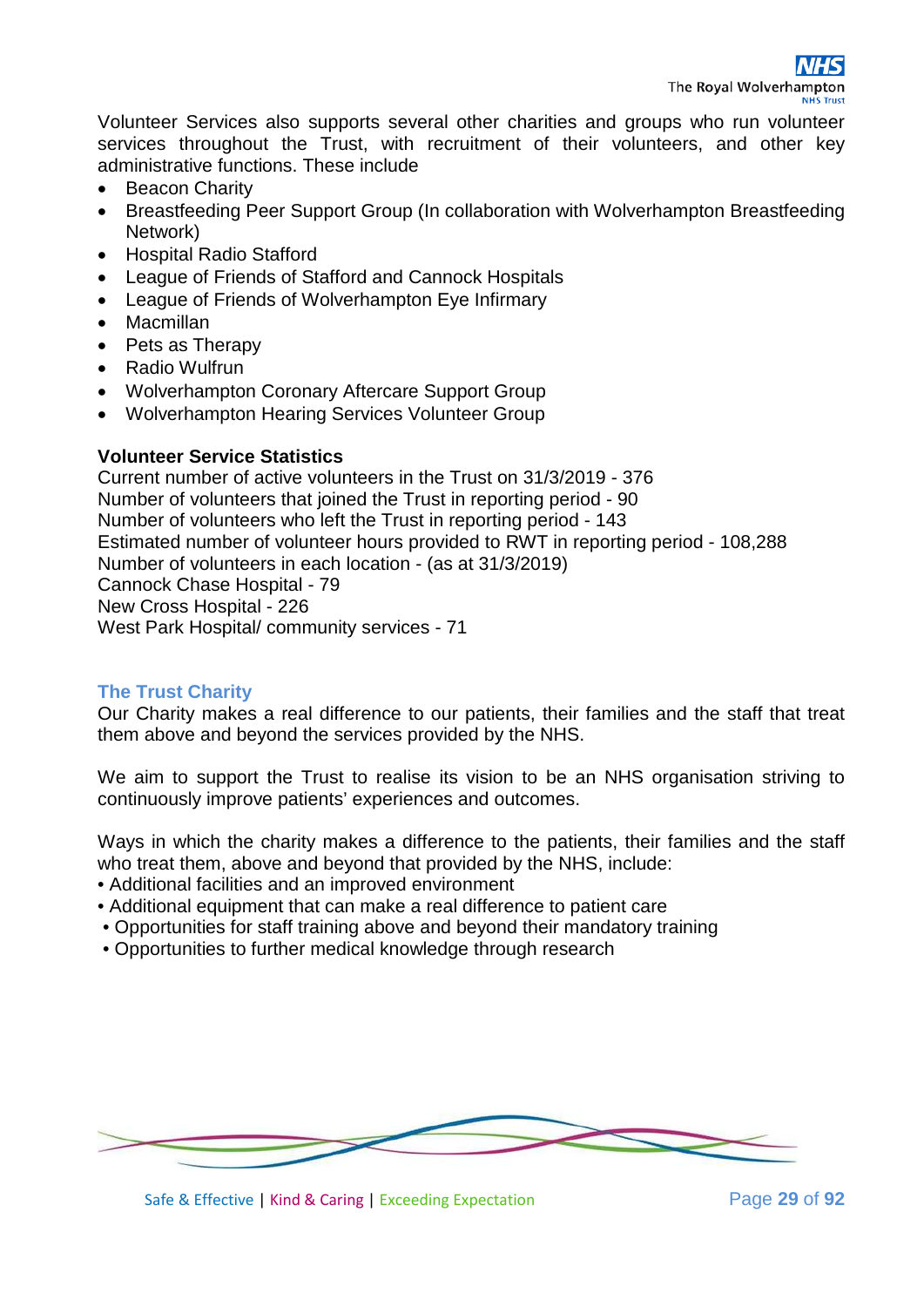Purchases using money donated to the charity during 2018-2019 include the following items:

- three probes and accessories for breast care.
- a video laryngoscope for the Neonatal unit.
- an ultrasound for cardiac.
- a glidescope for paediatrics.
- endoscopic ear surgery equipment for ENT patients.

The annual report of the Trust Charity will be published in the late summer 2019 and will contain more information about this aspect of our work.



Safe & Effective | Kind & Caring | Exceeding Expectation Page **30** of **92**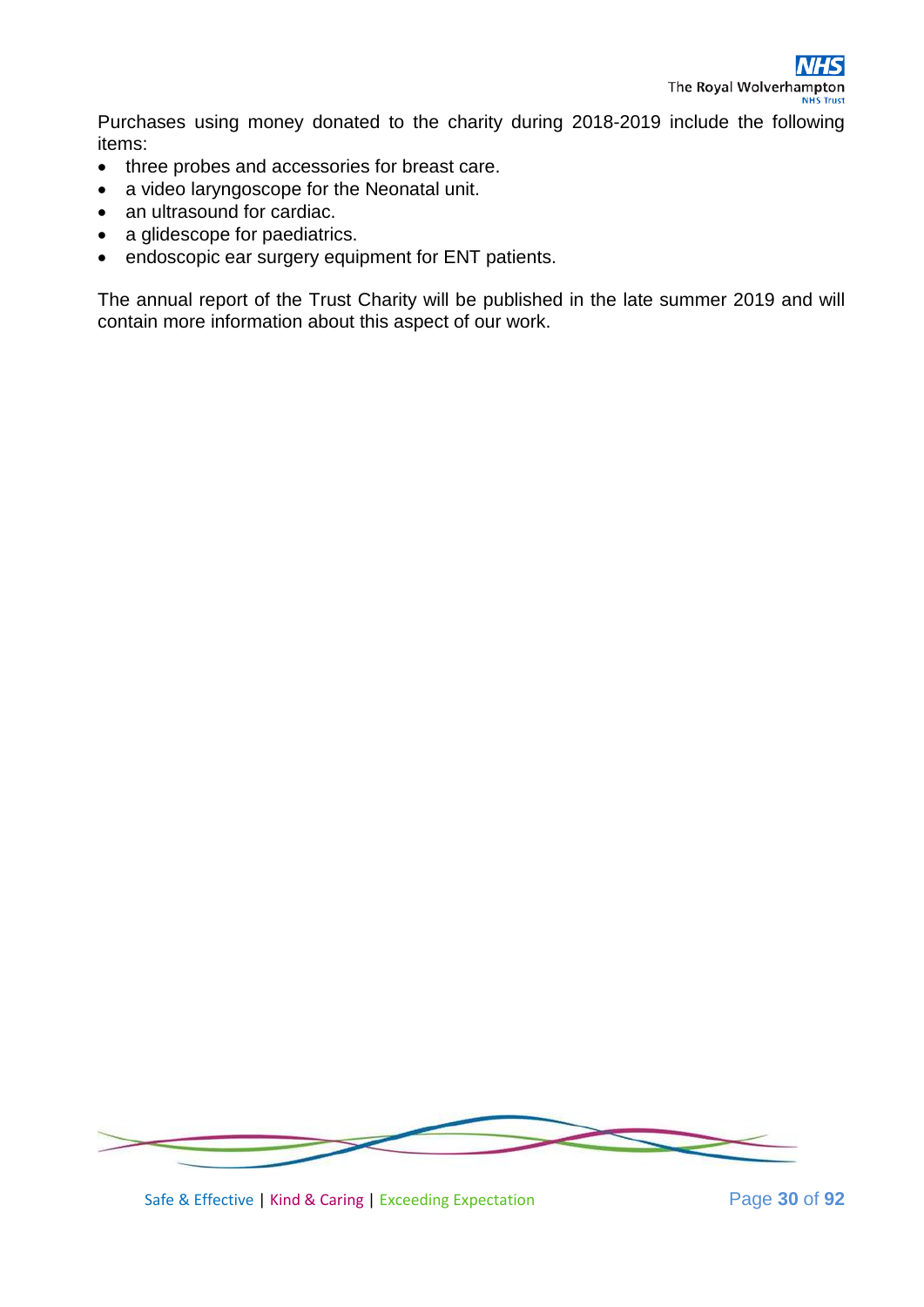## **B – Accountability Report B1 – Corporate Governance Report**

#### **Directors Report The Directors of the Trust**

During the year 2018-2019 and up to the signing of the Annual Report and Annual Accounts, the Accountable Officer for the Trust was David Loughton, CBE and the Trust Chairperson was Jeremy Vanes. The Trust Board comprised Mr Loughton and Mr Vanes and the following Directors (any with less than a full year of Board membership are denoted accordingly):

Prof. A-M Cannaby – Chief Nursing Officer (from April 2018) J Small (to December 2018) – Non-Executive Director R Dunshea – Non-Executive Director, Senior Independent Director, Chair of Audit **Committee** R Edwards – Non-Executive Director C Etches, OBE –Deputy Chief Executive (from April 2018) J Hemans – Non-Executive Director A Duffell - Director of Workforce S Mahmud – Director of Integration M Martin – Non-Executive Director G Nuttall – Chief Operating Officer Dr J Odum – Medical Director S Rawlings – Non-Executive Director M Sharon – Director of Strategic Planning and Performance K Stringer – Chief Financial Officer/deputy Chief Executive The roles and activities of the Trust Board committees are covered in detail in the Annual

Governance Statement (section B1 of this report).

During 2017/18 the Trust Board comprised the Chairman; the Chief Executive; four Executive Directors; six Non-Executive Independent Directors; and was supported by three additional Directors and one Associate Non-Executive Directors.

Each Executive Director and Independent Non-Executive Director has an equal vote on the Trust Board. Executive Directors are responsible to the Trust Board for the delivery and performance for services within their portfolios.

Independent Non-Executive Directors provide challenge and a level of independent scrutiny to decision-making, implementation and reviewing organisational performance. Their backgrounds and experience provide a balance of skills to provide a level of challenge across the range of activities of the Trust Board. The Chief Executive Officer is the Accountable Officer to Parliament.



Safe & Effective | Kind & Caring | Exceeding Expectation Page **31** of **92**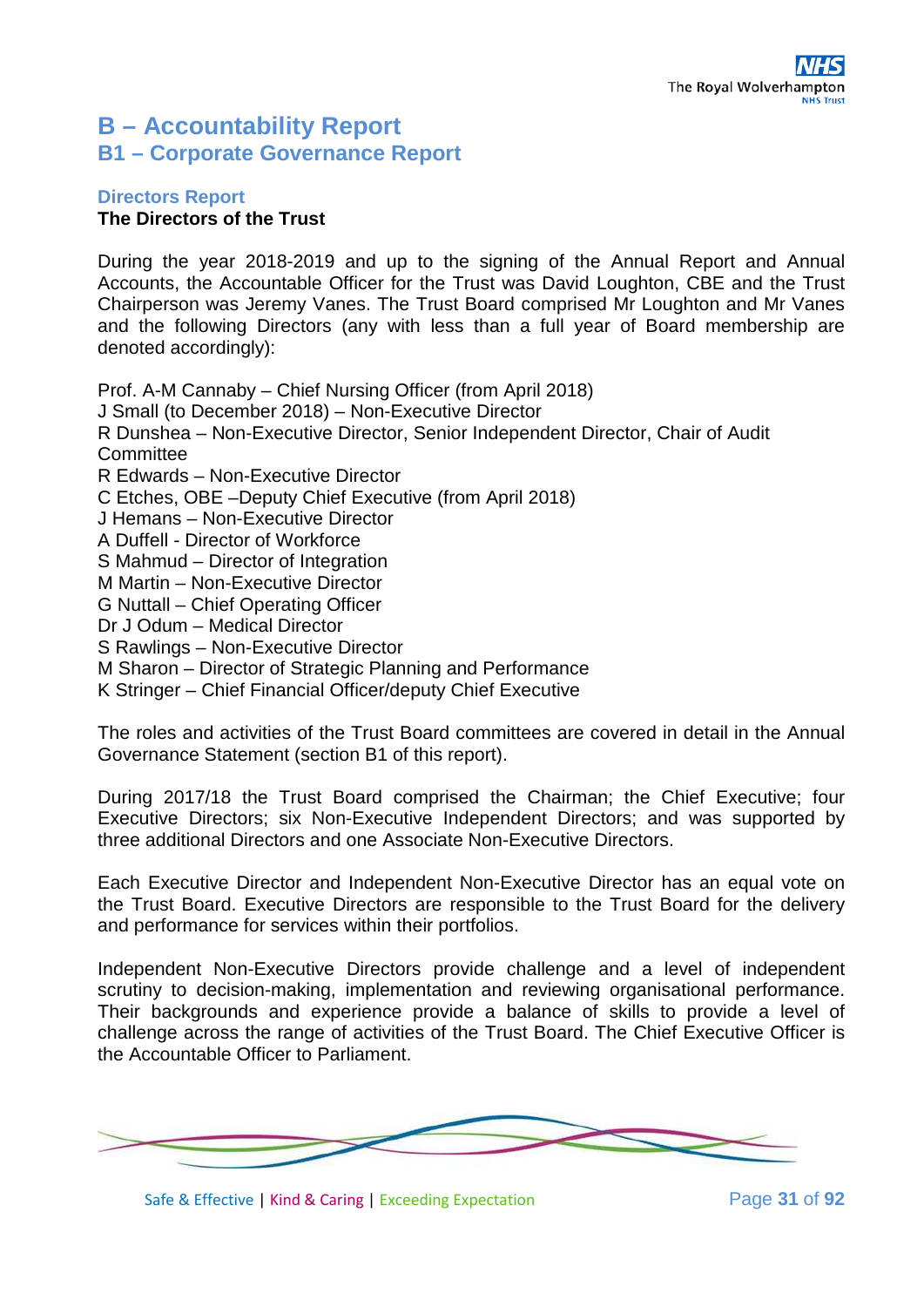During 2018-2019 the Trust Board met monthly, except in August 2018 and January 2019 (as scheduled in the Trust Board Timetable), conducting most of its business in public and allowing time for the press, public and other observers to ask questions of the Directors at each meeting.

A fuller account of the Trust Board's work is provided in the Annual Governance Statement.

#### **The Appointment of Associate Non-Executive Directors**

Dr Jonathan Darby joined the Trust Board as an Associate Non-Executive Director with effect from 1 March 2017 and left in November 2018.

#### **Board Membership**

#### **David Loughton CBE - Chief Executive Appointed 2004**

Mr Loughton joined our Trust in 2004 having had extensive experience as a Chief Executive within the NHS. During his career he has developed a new Medical School with Warwick University and achieved financial close on a £400 million new hospital Private Finance Initiative (PFI). He has now turned around one of the 17 most financially challenged Trusts in the NHS, whilst improving the quality of care provided to patients.

Mr Loughton is a member of the National Institute for Health Research Advisory Board and West Midlands Chief Executive representative for the NHS Confederation Council.

#### **Board Attendances in 2018-2019:** 8/9 **Declaration of interests**

- Health policy adviser to the Labour and Conservative Parties
- Dementia Health and Care Champion Group Member
- National Institute for Health Research Member of Advisory Board
- Chair of West Midlands Cancer Alliance (from 06/06/2018)

#### **Jeremy Vanes - Chairman of the Board Appointed 2006 (Chairman since 2013)**

Mr Vanes is a Chartered Manager with diplomas in health, social care and public service leadership; his original degree was fine art. His career since 1986 includes youth social work, counselling, community arts, managing legal advice services and developing social welfare policy across four West Midlands local authorities. During 1992-2015 he was chief executive of Citizens Advice Bureau services, initially in Sandwell and later Wolverhampton.

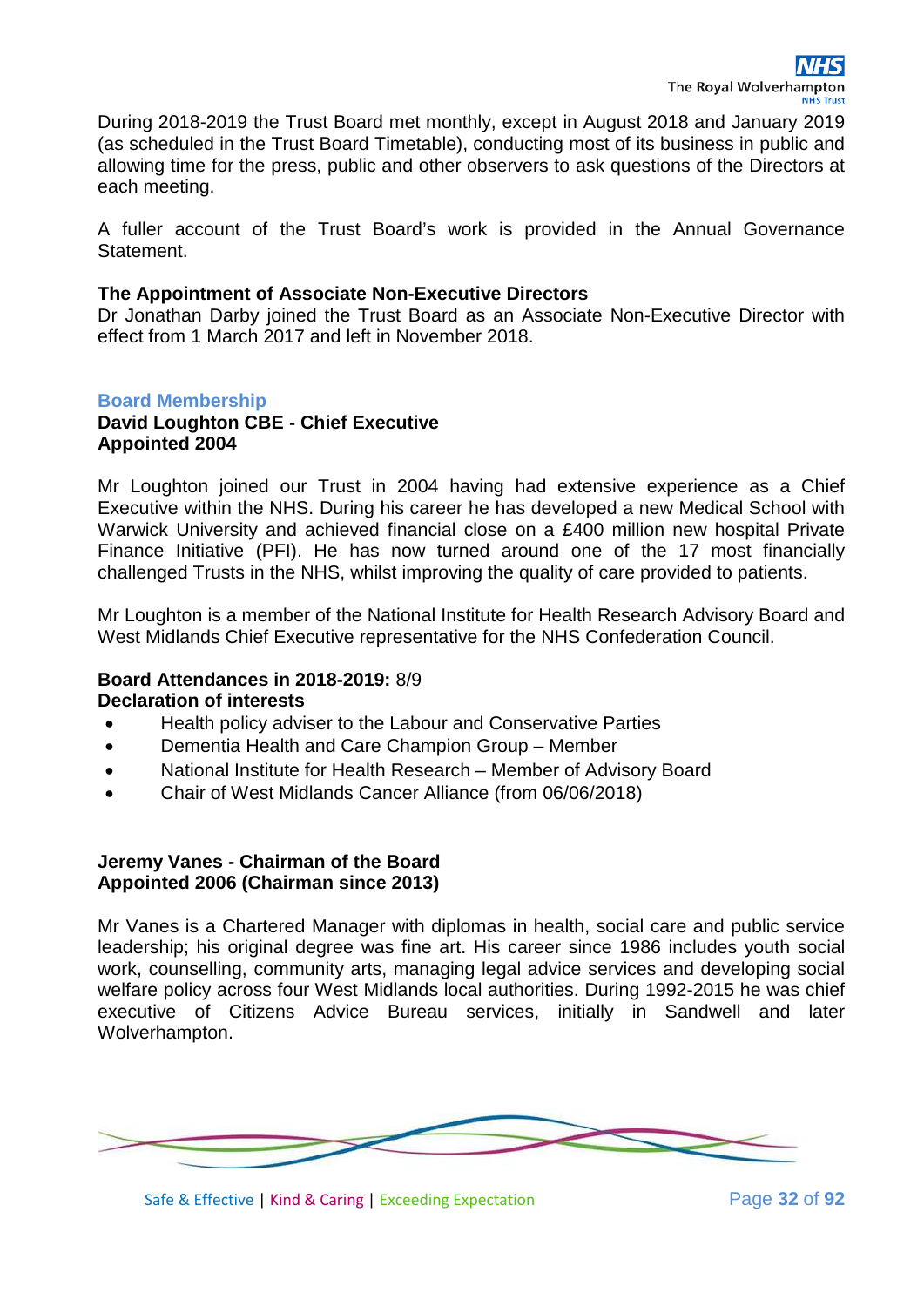Mr Vanes has previously also worked as an approved foster carer for Wolverhampton City Council, a director of the Refugee and Migration Centre in Wolverhampton and company secretary for Wolverhampton Advice Agencies Consortium. He sits on the City Board of Wolverhampton.

#### **Board Attendances in 2018-2019:** 9/9 **Declaration of interests**

- Member of Chartered Management Institute
- Member of Labour Party (individual member)
- Chief Executive, Citizens Advice South Warwickshire (from 01/08/2019)
- Foster carer Wolverhampton City Council (ceased 25/04/2019)

#### **Prof Ann-Marie Cannaby Prof Ann-Marie Cannaby- Chief Nurse Appointed April 2018**

Ann-Marie joined the Board at Wolverhampton in April 2018. Ann-Marie is a Professor at Birmingham City University, who has amassed extensive experience working both nationally and internationally in senior nursing leadership roles.

She spent five years as Chief Nursing Officer at Hamad Medical Corporation, the main healthcare provider in Qatar. She was responsible for the organisation's 10,000 nursing and midwifery staff across eight hospitals, a number of community health facilities and the national ambulance service. Before her move to the Middle East, Ann-Marie spent over seven years at University Hospitals Coventry and Warwickshire NHS Trust, a 1,300 bed acute provider spread across two sites with a budget of £640m, where she progressed to the dual role of Chief Nursing Officer and Chief Operating Officer.

Prior to this she spent a number of years at University Hospitals of Leicester NHS Trust in a variety of frontline nursing and leadership posts. Ann-Marie has successfully transitioned into different health systems and environments throughout her career. She has extensive experience in working in Accountable Care Systems (ACS), most recently the Canterbury ACS in New Zealand.

Ann-Marie offers an extensive professional, operational and executive background combined with a strong academic portfolio, she is actively involved in research and education holding a Masters and a PhD, with deep experience in curriculum development.

#### **Board Attendances in 2018-2019:** 9/9 **Declaration of interests**

- Birmingham City University Professor of Nursing Sciences
- Royal College of Nursing Member
- Warwick University Research fellow (Honorary)
- Higher Education Academy Teaching Fellow



Safe & Effective | Kind & Caring | Exceeding Expectation Page **33** of **92**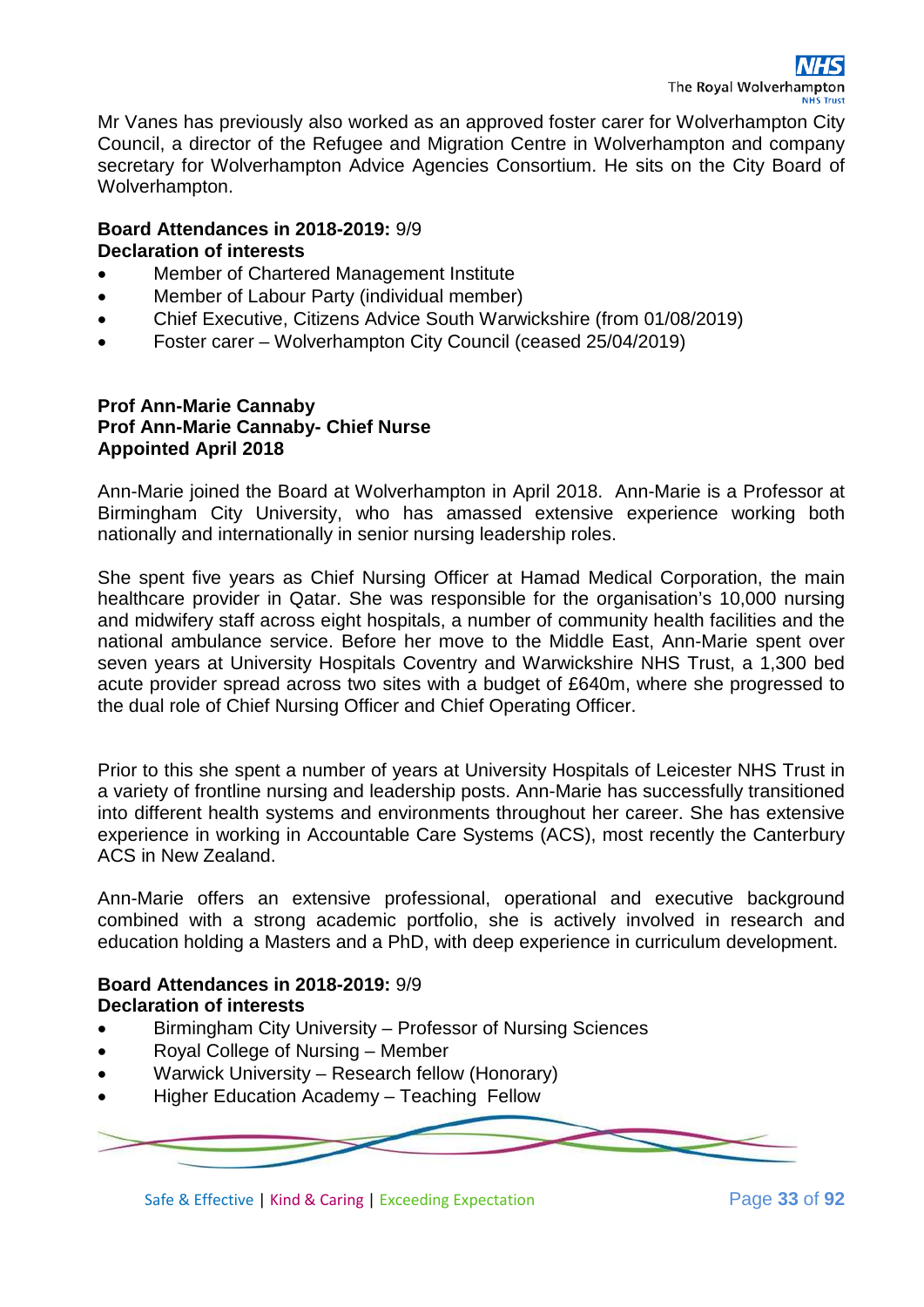- Ann-Marie Cannaby Ltd. Director
- Leicester and Leicestershire Photographic Society Member
- La Trobe University, Victoria, Australia Honorary Visiting Fellow

#### **Alan Duffell – Director of Workforce Appointed April 2017**

Alan has wide experience within the NHS, incorporating OD, learning & development, leadership & management development, as well as other HR related roles. He joined the board of Wolverhampton in April 2017 after previously holding the position of Director of HR & OD at Leicestershire Partnership NHS Trust, where he had been for 5 years, with board level responsibility for a wide ranging workforce portfolio, as well as H&S and Business Continuity. Prior to this, he was the Director of Workforce and Learning within the Black Country Partnership NHS Foundation Trust and at that time was also a director for Skills for Care, representing the NHS. Prior to joining the NHS, Alan was in the Royal Air Force spanning a range of roles including avionics engineer, training & development, and leadership development. He holds membership of the Chartered Institute of Personnel & Development (CIPD), Chartered Management Institute (CMI) and holds an MSc in Human Resource Development.

#### **Board Attendances in 2018-2019:** 8/9 **Declaration of interests**

- Member of Chartered Management Institute
- Member of the CIPD (Chartered Institute for Personnel and Development)

#### **Sultan Mahmud - Director of Integration Appointed September 2014**

Mr Mahmud has been in the NHS for 15 years and joins the Trust from NHS England where he was the Director of Commissioning for the Shropshire and Staffordshire Area Team. He has undertaken senior management roles in both provision and commissioning arms of the NHS including clinical and business informatics, programme management, performance management, primary and secondary care commissioning. Sultan has also enjoyed a spell in the pharmaceutical industry working in medical regulatory affairs.

#### **Board Attendances in 2018-2019:** 7/9 **Declaration of interests**

• None in 2018-2019

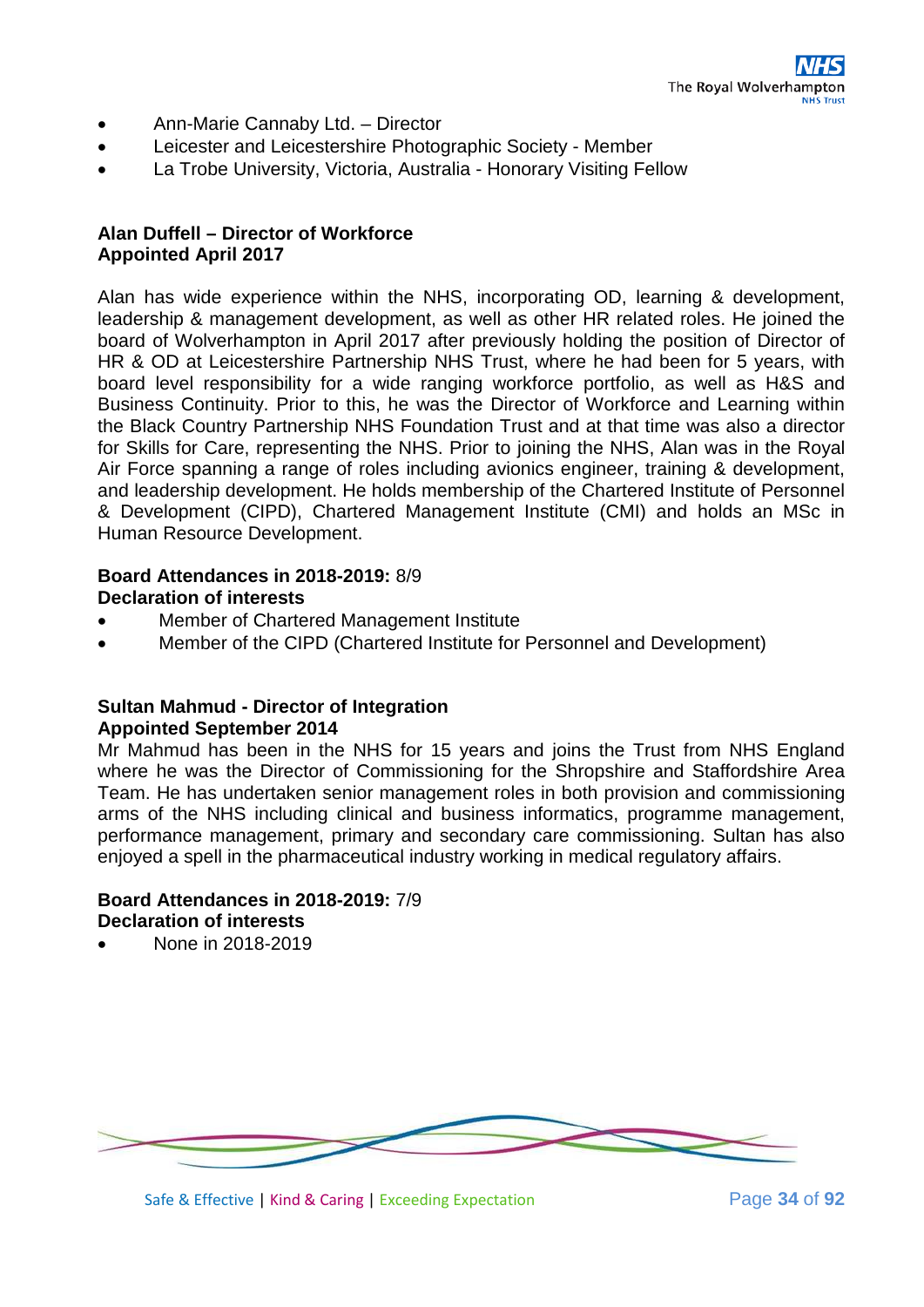#### **Gwen Nuttall - Chief Operating Officer Appointed 2012**

Ms Nuttall has over 20 years' experience working across a diverse range of Acute Hospitals, having previously worked for Local Government.

Gwen has worked in various management roles at The Chelsea & Westminster Hospital, Barts and The London NHS Trust and more recently she was the Chief Operating Officer at West Suffolk Foundation Trust Hospital for 8 years.

## **Board Attendances in 2018-2019:** 7/9 **Declaration of interests**

• Calabar Vision 2020 Link – Trustee (from 03/12/2018)

#### **Jonathan Odum - Medical Director Appointed 2011**

Dr Odum qualified from Birmingham University in 1984 and his post graduate training and studies were undertaken in the West Midlands (1984-91) and Adelaide, South Australia (1991-93). He was awarded a Sheldon Research Fellowship by the West Midlands Regional Health Authority in 1988 and following completion of the research his thesis was awarded an MD by the University of Birmingham in 1993.

He took up post as a Consultant in General Internal Medicine and Nephrology at New Cross Hospital Wolverhampton in 1993. His clinical interests include diagnosis and management of hypertension and pathophysiological mechanisms underlying and treatment of glomerular disease.

Dr Odum was elected as a fellow of the Royal College of Physicians (RCP) in 1999 and has been an MRCP PACES examiner from 1999 to the present day.

He has a significant interest in service development and as Clinical Director for Renal Services (1995-2005) was responsible for the expansion of renal services at Wolverhampton into Walsall and Cannock and the opening of the satellite Haemodialysis units at Walsall and in Cannock Chase Hospital.

Dr Odum has held several medical managerial positions in the Trust including Clinical Director of Medicine, Divisional Director posts from 2003-11 and was appointed into the post of Medical Director from April 2011.

Within the Royal Wolverhampton NHS Trust, Dr Odum is the Responsible Officer for revalidation of doctors, the Caldicott Guardian and the Medical Director of the West Midlands LCRN.

## **Board Attendances in 2018-2019:** 8/9 **Declaration of interests:**

• None declared for 2018-2019



Safe & Effective | Kind & Caring | Exceeding Expectation Page **35** of **92**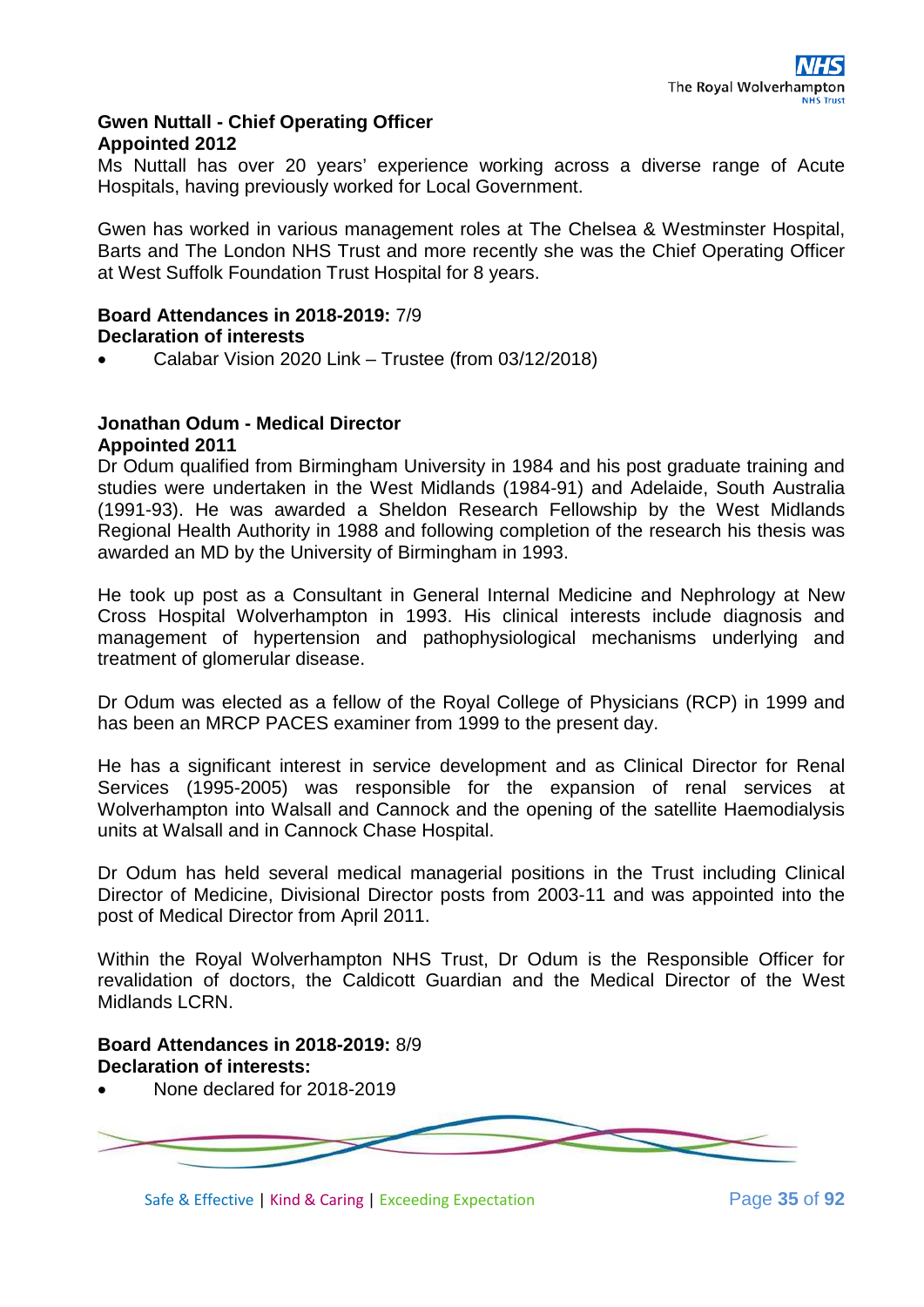## **Kevin Stringer - Chief Financial Officer Appointed 2009**

Mr Stringer is a qualified accountant with the Chartered Institute of Management Accountants (CIMA) and holds a Masters qualification in Business Administration (MBA). With over 25 years of experience in the NHS, with 13 of those years as a Board Director, he has experience of commissioning and provider organisations.

His experience covers –

- Primary Care, Community Services and Commissioning (with successor organisations being Walsall CCG and Birmingham cross-city CCG)
- Secondary and Tertiary Care (at University Hospitals of Coventry and Warwickshire, Sandwell and West Birmingham Hospitals)
- Specialist Secondary Care (Birmingham Children's Hospital Foundation Trust where he helped the Trust secure FT status)
- Regional NHS Planning and Oversight (West Midlands Regional Health Authority)

His role is to provide professional advice to the Board and wider Trust to ensure delivery of the Board's financial strategy, key statutory financial targets and ensure good internal control.

He is a member and advocate for Healthcare Financial Management (HFMA) having been a past Chairman of the West Midlands Branch where he is now the Treasurer.

## **Board Attendances in 2018-2019:** 9/9

#### **Declaration of interests**

- Healthcare Financial Management Association Chairman of Governance and Audit Group
- Treasurer, West Midlands Branch Healthcare Financial Management Association Member of CIMA (Chartered Institute of Management Accountants)
- Midlands and Lancashire Commissioning Support Unit brother in law is the Managing Director
- Member of CIMA (Chartered Institute of Management Accountants)

## **Mr Michael Sharon - Director of Strategic Planning and Performance Appointed 1 January 2016**

Mr Sharon commenced his working life as a hospital porter. What has stayed with him is a firm belief in the difference we can all make as individuals, no matter what our role, to the wellbeing of patients.

After a long spell at Guy's and St Thomas' in operational management and in strategy, Mike became CEO of a GP company providing services to practices, followed by time as a PCT CEO.

Subsequently Mike has been a Director at University Hospital Birmingham FT and at Sandwell and West Birmingham Trust where he was acting CEO for a short time.

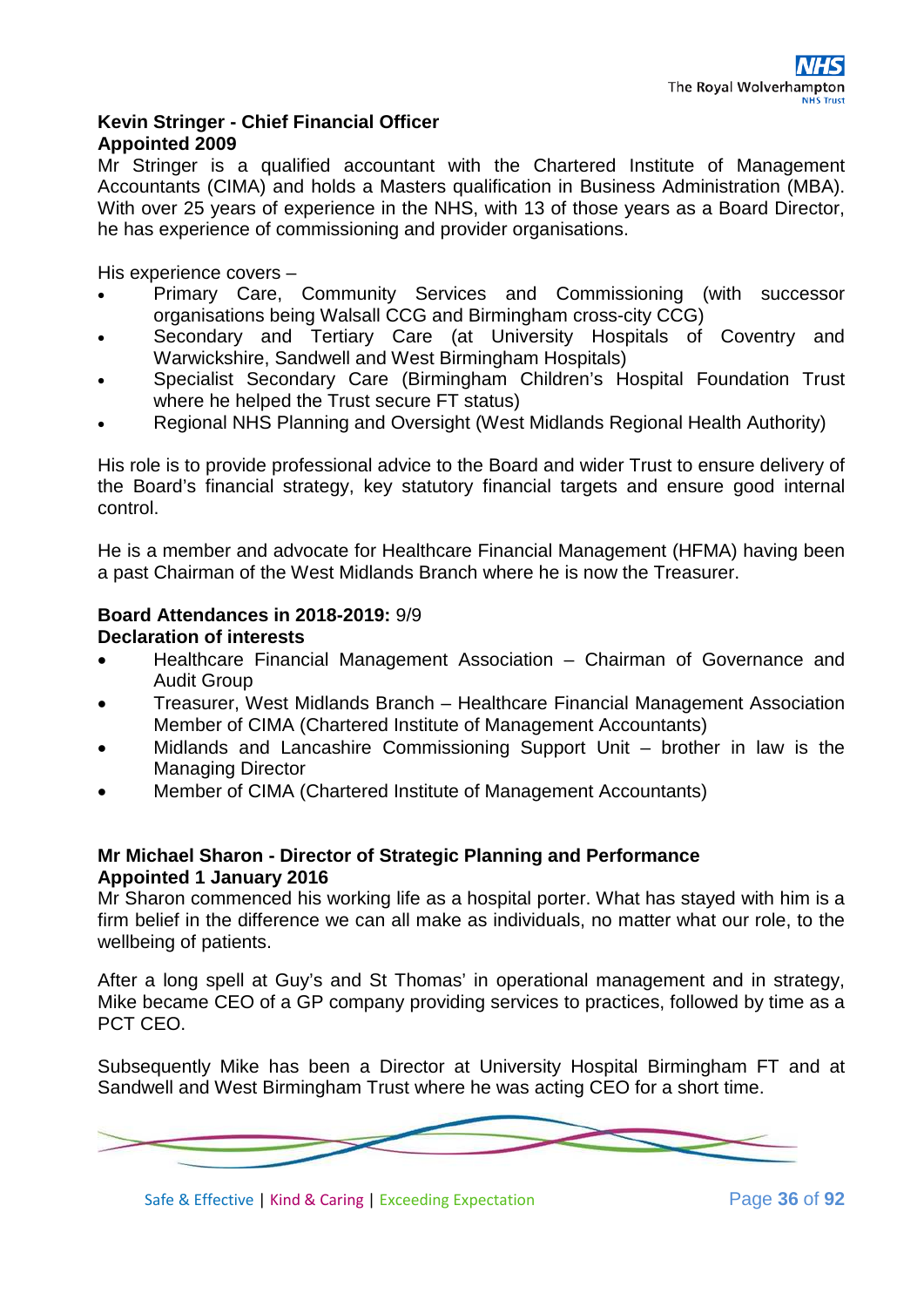Between these roles Mike has spent a year working in a teaching hospital in Chicago, supported 37 GP practices to create a Federation, set up the Birmingham and Solihull Lift Company, and led two large health economy wide strategic change programmes.

Mike really does enjoy spending time with his teenage children and also walking in the Lake District.

## **Board Attendances in 2018-2019:** 9/9 **Declaration of interests**

• Member of the Liberal Democratic Party.

## **Cheryl Etches OBE - Deputy Chief Executive Appointed April 2018**

Ms Etches joined the Board at Wolverhampton in June 2005 after holding the position of Deputy Director of Nursing at Heartlands Hospital in Birmingham. She has Board responsibility for Quality and Safety and professional standards. She previously held positions in Derby Hospitals and the Middle East. Ms Etches is a Trustee for the South Staffordshire Medical Foundation and Governor for the Health Futures Technical College, located in West Bromwich. She retired at the end of March 2018 as Chief Nurse for the Trust.

## **Board Attendances in 2018-2019:** 4/7 **Declaration of interests**

- ICD Medical Director
- Arbonne International District Manager, Independent Consultant
- Healthcare Futures UTC Governor
- Calabar Vision 2020 Link trustee (ceased 02/12/2018)

## **Roger Dunshea - Non-Executive Director Date Appointed April 2014**

Mr Dunshea has worked in the NHS in Scotland, Wales and England in a variety of positions including Staff Nurse, Project Manager, Clinical General Manager and Executive Director roles. Between 1997 and 2013 he was a Director with OFWAT (the economic regulator of the water sector in England and Wales) with responsibilities covering finance, information systems, human resources and procurement. He has been the chair of governors at a central Birmingham high school and a Non-Executive Director with the Shrewsbury and Telford NHS Trust.

He is a member of the General Chiropractic Council, an independent member of the Medical Research Council's Audit and Risk Committee, an independent member of the Equality and Human Rights Commission's Audit and Risk Committee and a member of the Geological Society's Audit Committee. He is a volunteer field worker with Natural England and a community bus driver in north Shropshire. He is a Chartered Public Finance Accountant and Fellow of the Geological Society.



Safe & Effective | Kind & Caring | Exceeding Expectation Page **37** of **92**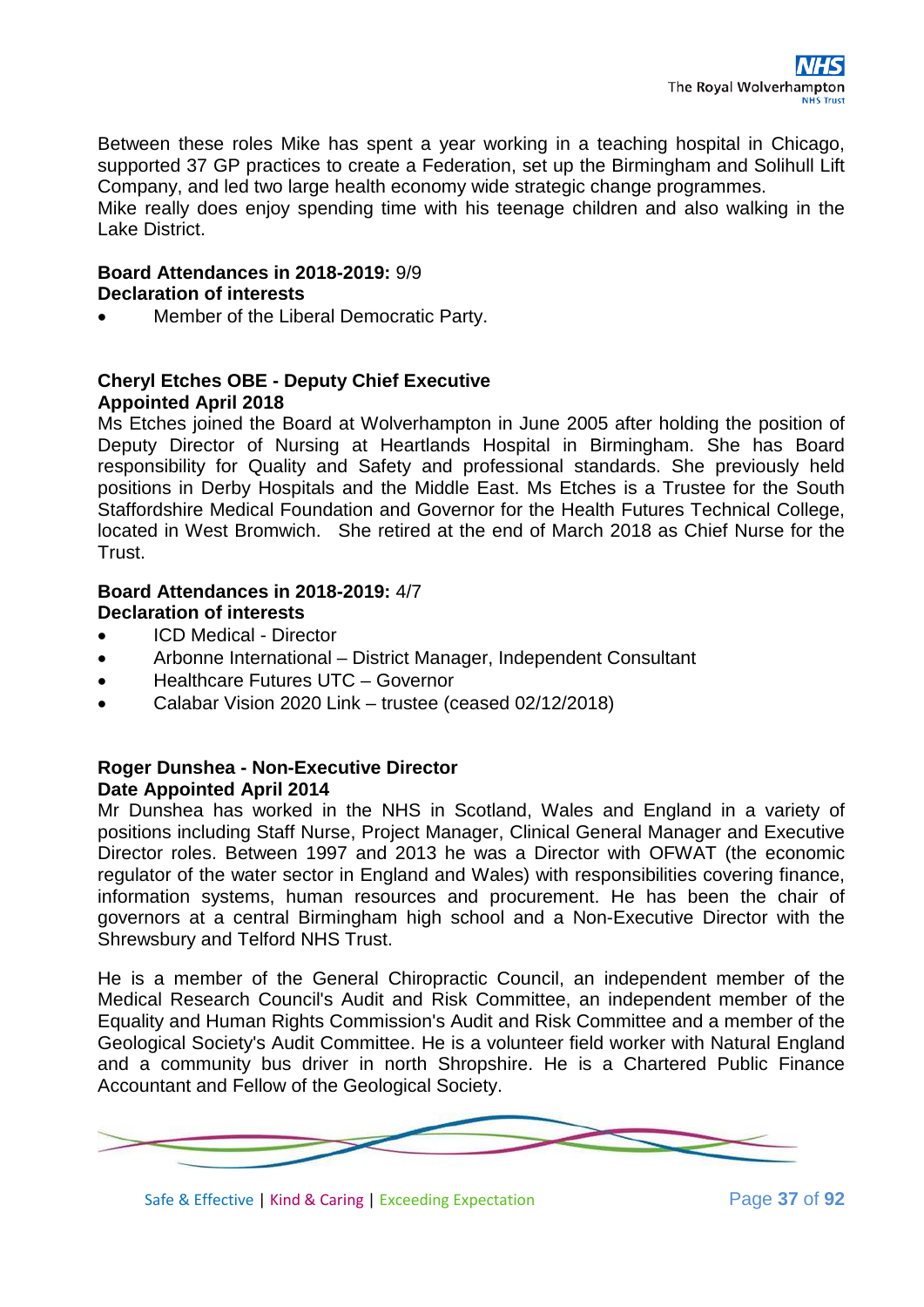## **Board Attendances in 2018-2019:** 9/9 **Declaration of interests**

- General Chiropractic Council Lay member (from 03/12/2018)
- Medical Research Council independent member of Risk and Audit Committee (ceased 26/06/2018)
- Equality and Human Rights Commission independent member of Audit and Risk Committee (ceased 31/03/2019)
- Geological Society of London Member of Audit Committee (from 14/12/2018)
- North Salop Wheelers Ltd (Community Bus company) Social services (contract with NHS) – bus driver (ceased 03/12/2018)

## **Rosi Edwards - Non-Executive Director**

#### **Appointed as an Associate Non-Executive Director in July 2013, and became a Non-Executive Director with effect from November 2013**

Before joining the Board, Ms Edwards was the Regional Director for Wales, Midlands and the South West in the Health and Safety Executive. A senior manager with over 20 years' experience of working in a large well established regulatory body, managing leaders of operational and specialist teams and overseeing investigations into deaths, injuries and occupational ill-health and subsequent legal action. Over 30 years in regulating businesses and assessing their risk management abilities and failings and identifying practical measures to enable them to perform adequately.

## **Board Attendances in 2018/2019:** 8/9

## **Declaration of interests**

- Labour Party, Hall Green Constituency member of Executive Committee (vice chair: Policy) (ceased 01/09/2018)
- Labour Party, Moseley and Kings Heath Branch Vice Chair, Auditor, Member of Election Campaign Committee (ceased 01/12/2018)
- Labour Party member. [check still current with RE]
- Lay member of West Midlands ACCEA
- Daughter as an employee of Unite the Union takes part in union campaigning, including on the NHS
- President of Birmingham Health Safety and Environment Association
- Daughter is a governor at the Heart of England Foundation Trust (ceased 01/05/2018)
- Care Quality Commission Inward Secondment undertaking the role of Executive Reviewer (from 28/09/2018)



Safe & Effective | Kind & Caring | Exceeding Expectation Page **38** of **92**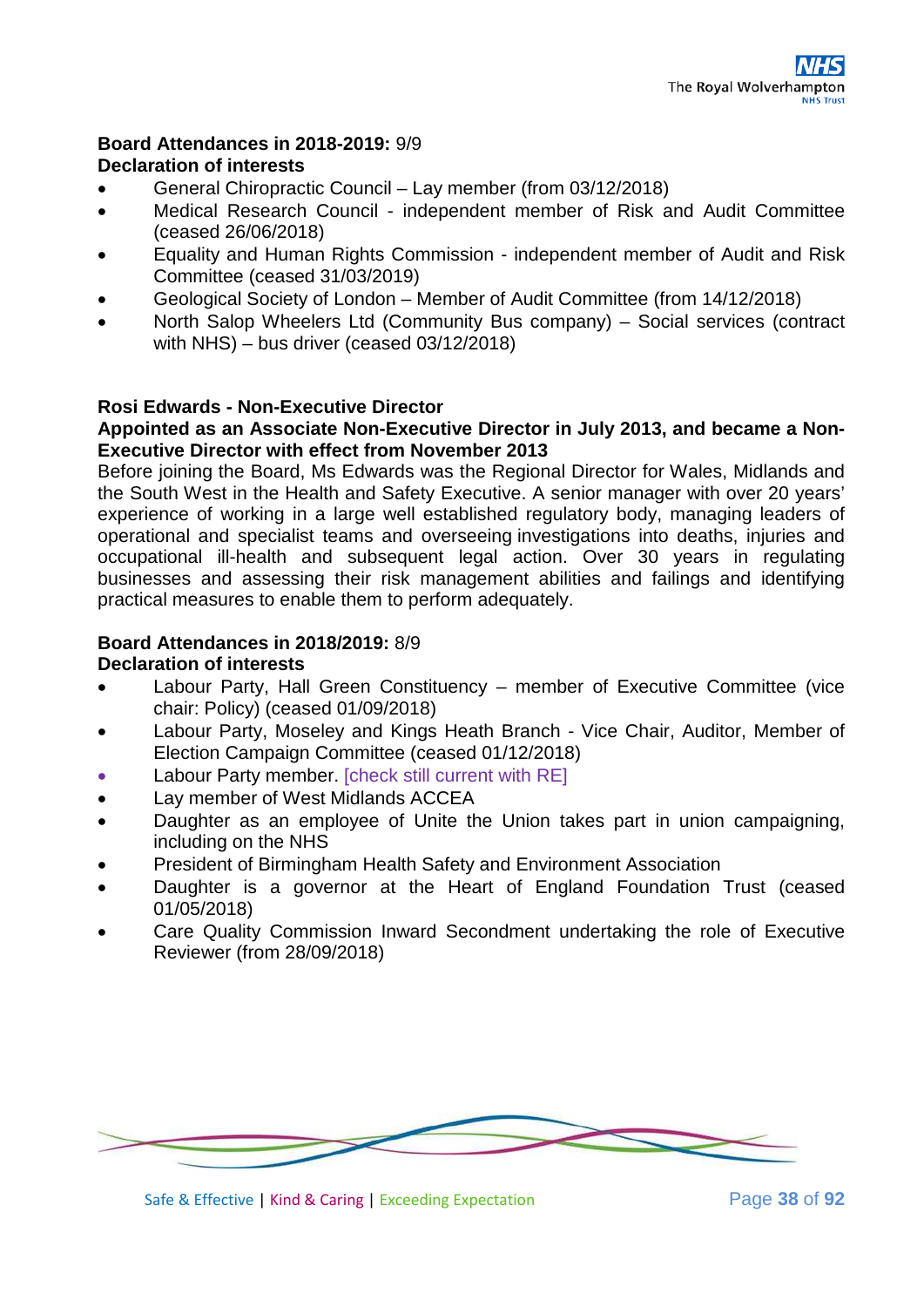## **Junior Hemans - Non-Executive Director Appointed May 2015**

Mr Hemans has significant years of experience within the public and voluntary sectors. He previously worked for the Housing Corporation for 10 years as a regulation manager and as a consultant for PricewaterhouseCoopers for ten years.

Junior was a founding member and the first treasurer of the African Caribbean Community Initiative Mental Health Project, which provides support to individuals and families that are experiencing mental health issues. He has also served as treasurer to the West Midlands Caribbean Parents & Friends Association and to the Heath Town Senior Citizens Welfare Project.

Junior currently runs his own small consultancy and is a property developer / landlord. He specialises in governance, business start-up, business development and social housing and regeneration.

Junior is also a visiting lecturer at the University of Wolverhampton Business School, lecturing in strategic management, marketing, leisure and operations.

## **Board Attendances in 2018-2019:** 8/9 **Declaration of interests**

- Libran Enterprises (2011) Ltd Director
- Tuntum Housing Association (Nottingham) Chair of the Board
- Wolverhampton Cultural Resource Centre Chair of the Board
- Prince's Trust Business Mentor
- Kairos Experience Ltd Company Secretary
- Member of Labour Party
- Wolverhampton University visiting lecturer
- University College Birmingham visiting lecturer

## **Mary Martin - Non-Executive Director Appointed July 2013**

Ms Martin has senior executive experience in both the public and private sectors. Her business focus has included strategy, business risk assessment, team building, change management, quality management, investigations, controls and reporting. Financing activities cover bank refinancing, private equity, acquisitions and disposals of business and major assets and exit planning.

She currently runs her own small consultancy business having for four years been Pro-Vice Chancellor of Birmingham City University. Prior to this her career has included working with Advantage West Midlands; a private venture fund manager focused on technology start-ups and she was a Partner with Arthur Andersen, one of the largest international accounting practices.

Mary is a Trustee of two major Midlands based arts charities - Performances Birmingham and Midland Art Centre.



Safe & Effective | Kind & Caring | Exceeding Expectation Page **39** of **92**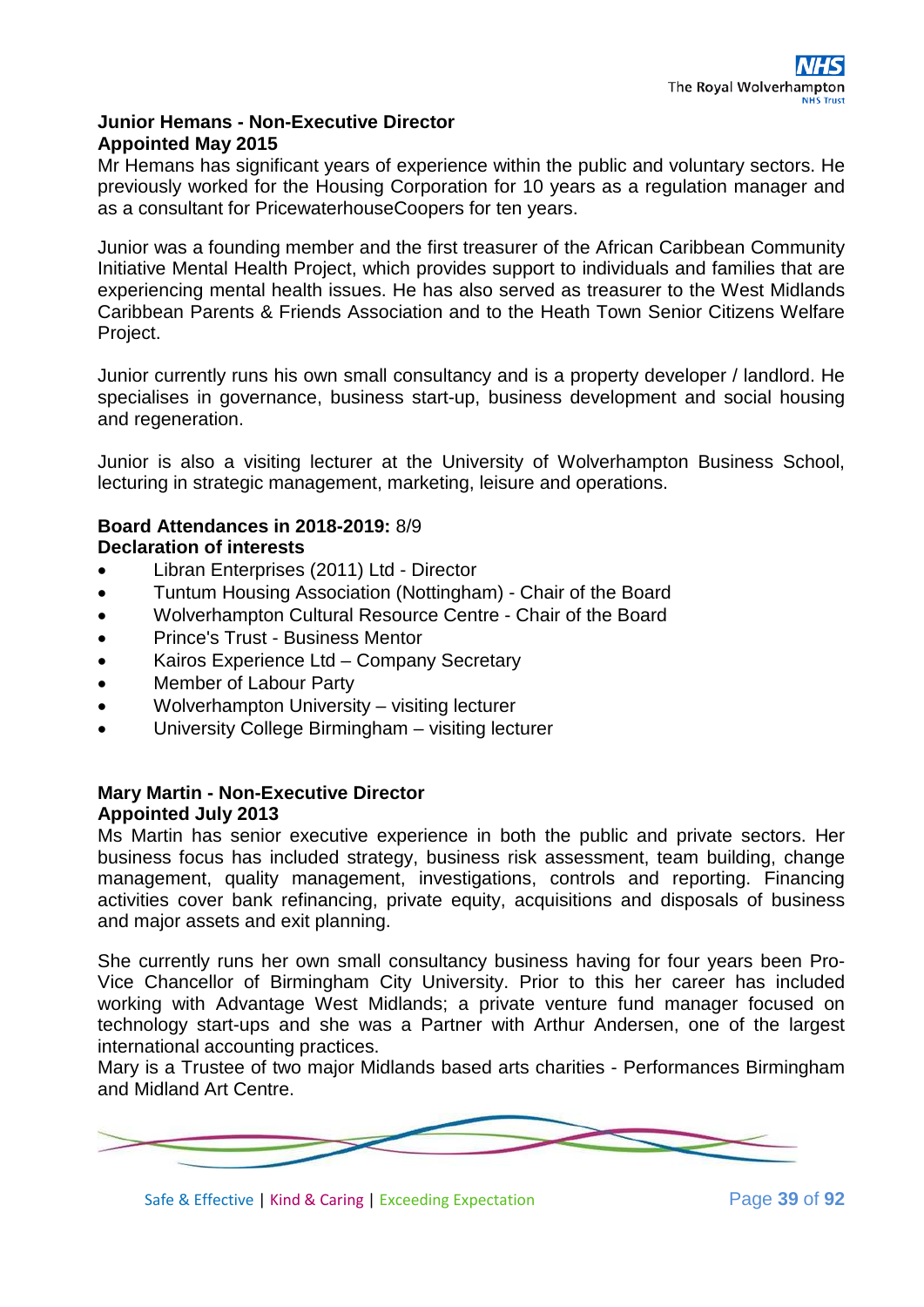She is a Fellow of the Institute of Chartered Accountants and Oxford University engineering graduate.

## **Board Attendances in 2018-2019:** 9/9 **Declaration of interests**

- Martin Consulting (West Midlands) Ltd Director / owner of business
- Performances Birmingham Ltd Trustee / Director, Non-Executive member of Board for the charity
- Midlands Art Centre Trustee / Director, Non-Executive member of the Board for the charity
- Guardian of the Standard of the Wrought Plate for Birmingham Assay Office (ceased 27/03/2019)
- Friday Bridge Management Company Limited (residential property management company)
- Extracare Charitable Trust non-executive director/Trustee

## **Sue Rawlings - Non-Executive Director**

#### **Appointed July 2013 (Served as an Associate Non-executive Director from October 2012)**

Mrs Rawlings is a Chartered Certified Accountant who has worked in the public, private and voluntary sector (last position: Finance and Development Director for Groundwork Black Country, an environmental charity). For the past 16 years she has been joint director of the consultancy firm RHCS, a well-established, highly skilled consultancy firm working with a range of cross sector clients from the voluntary / community / charitable and public sectors. Sue has extensive experience in evaluating the effectiveness of public expenditure and has worked with the British Red Cross in various parts of the country, conducting needs assessments, developing performance monitoring and carrying out evaluations. She works with voluntary and community sector organisations to develop their business planning, their future sustainability and identifies their impact. Previously a local improvement advisor appointed via IDeA to the Regional Improvement Efficiency Partnership in the West Midlands, she is also a Trustee of both the Beacon Centre for the Blind and a Director of Beacon4Life CIC.

#### **Board Attendances in 2018-2019:** 9/9 **Declaration of interests**

- Rawlings Heffernan Consultancy Services Ltd (RHCS Ltd) Director / Company **Secretary**
- Beacon Centre for the Blind Trustee
- Beacon4Life Community Interest Company Director



Safe & Effective | Kind & Caring | Exceeding Expectation Page **40** of **92**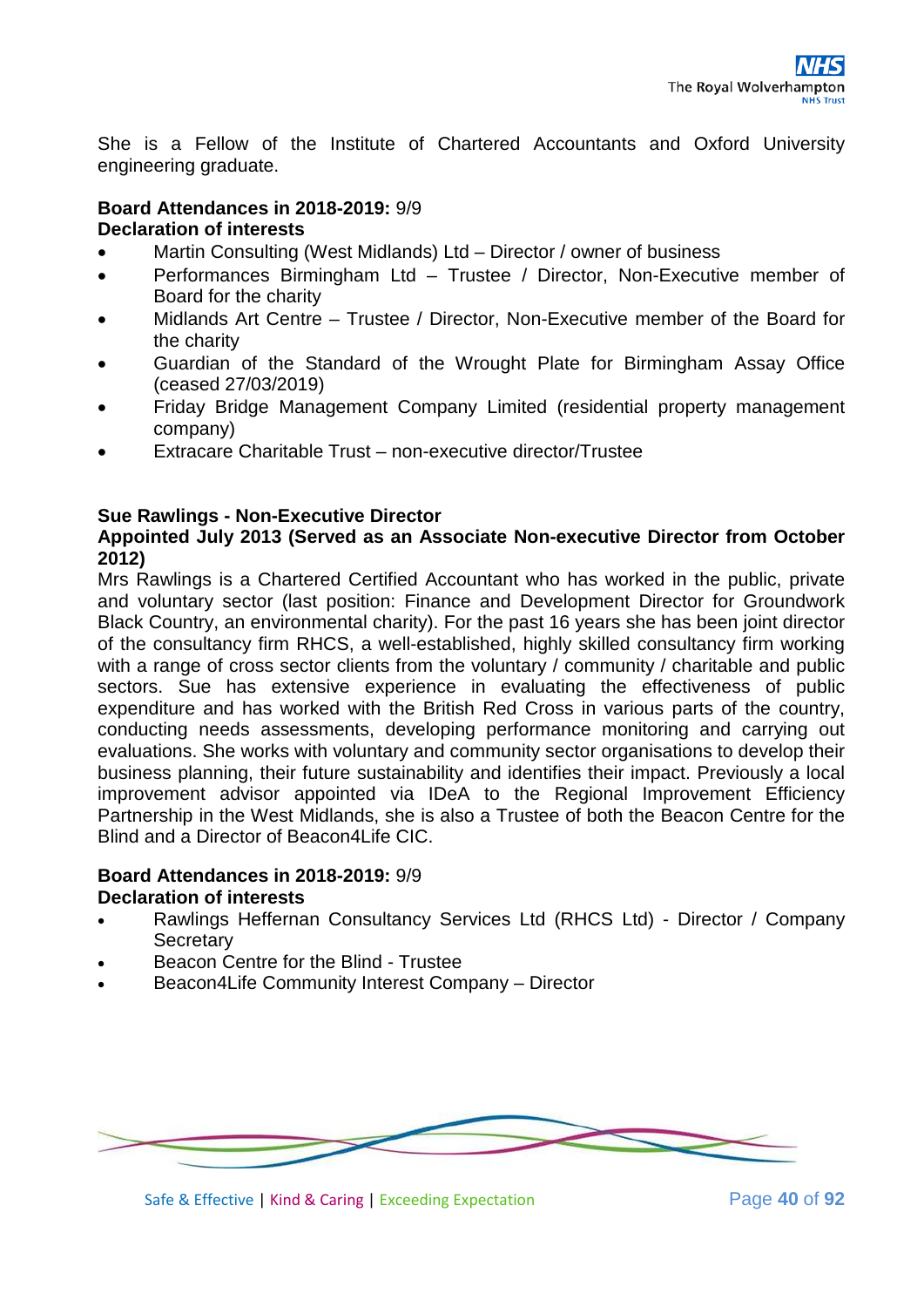#### **Jacqueline Small – Non-Executive Director Appointed August 2017 retired December 2018**

Jacqueline Small has extensive experience of working within the NHS and local government where she has held a range senior management and executive level roles within Public Health.

Her career since 1984 includes nursing, midwifery, developing, commissioning, and implementing community-based health improvement and wellbeing services and campaigns, and programme and project management in Leeds, London, Birmingham and Staffordshire.

Jacqueline trained as a Nurse and Midwife in Birmingham. She has a first degree in Social Policy, and an MSc in Health Improvement.

Jacqueline has also worked as a Lead Commissioner for Public Health and Prevention services at Staffordshire County Council up to 30 April 2018.

#### **Board Attendances in 2018-2019:** 5/6 **Declaration of interests**

• Employee of Staffordshire County Council (ceased 08/05/2018)

## **Dr Jonathan Darby - Associate Non-Executive Director**

#### **Joined with effect from 1 April 2017 retired November 2018**

Jonathan Darby is a General Practitioner in Halesowen West Midlands. He qualified from Birmingham University in 1984 and after junior posts in various Birmingham hospitals, trained as a GP in Stourbridge before taking over as Senior Partner in a practice in Halesowen. The practice moved into purpose built premises in 2001,and is now named St Margaret's Well Surgery, and has been built up from a 2 GP practice with 3500 patients to a 5 GP training practice with 3 trainees and 10,000 patients. Jonathan also sits on the Board of Dudley Clinical Commissioning Group, and is the lead for Information Technology and Business Systems and Processes, as well as Clinical Lead for Cardiology. He is also the CCG's Caldicott Guardian."

#### **Board Attendances in 2018-2019:** 3/6 **Declaration of interests**

- General practitioner, St Margaret's Well Surgery, 2 Quarry Lane, Halesowen senior partner- (Stepped down 30/04/2018, salaried GP from 01/05/2018)
- Dudley CCG Board member and IT Lead
- Manor Abbey Investments Director
- BBC Birmingham Medical Advisor



Safe & Effective | Kind & Caring | Exceeding Expectation Page 41 of 92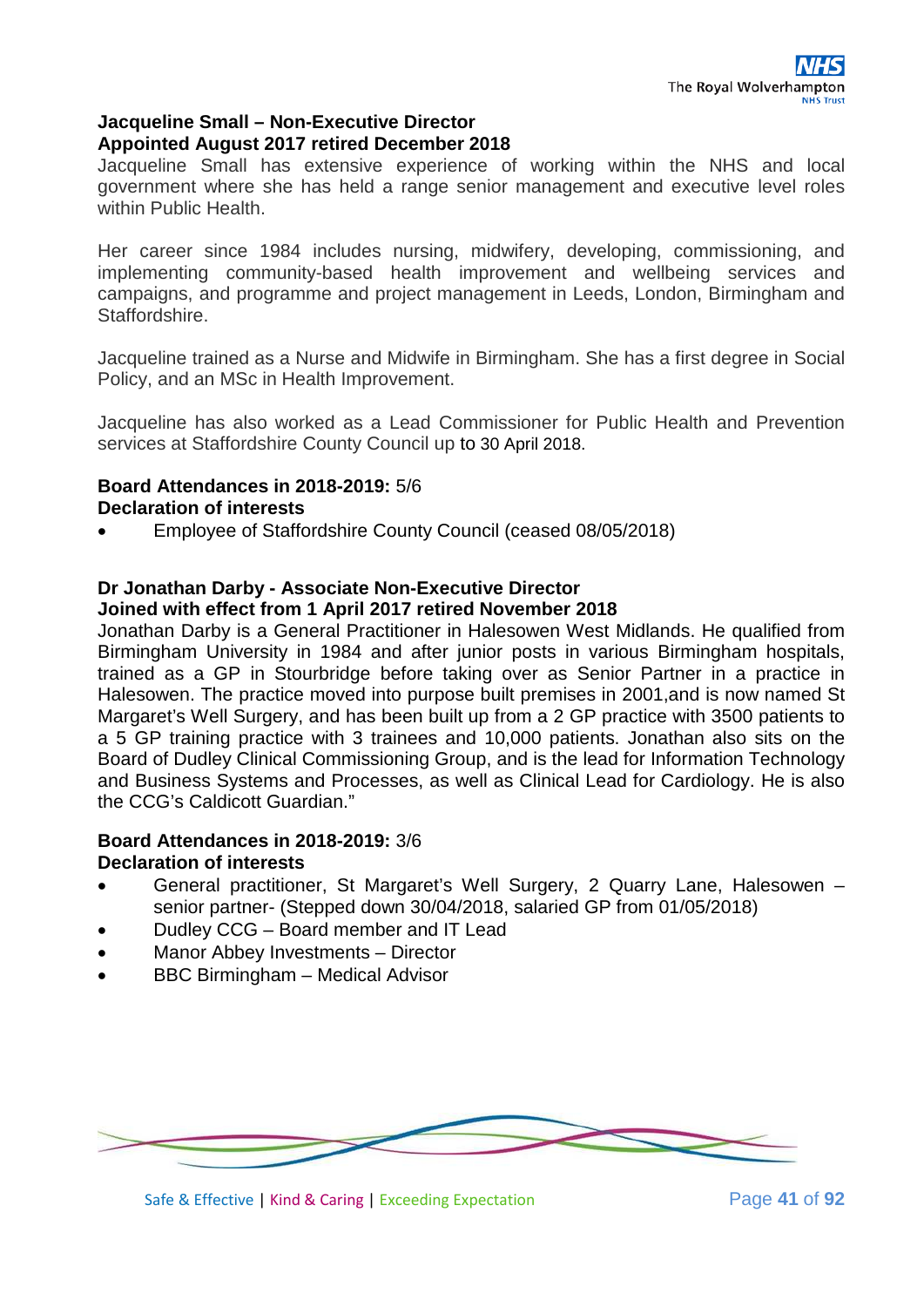#### **Personal data incidents 2018-2019**

Summary of serious incidents requiring investigation involving personal data as reported to the Information Commissioner's office in 2018-2019.

This information can be found in the Governance Statement.

#### **Statement on disclosure to the Auditors**

Each Executive Director has given a formal statement to the effect that s/he knows of no information which would be relevant to the auditors for the purpose of their audit report and of which the auditors are not aware and has taken all the steps which s/he ought to have taken to make himself / herself aware of any such information and to establish that the auditors are aware of it.

#### **Statement of Accountable Officers responsibility**

The Chief Executive of NHS Improvement has designated that the Chief Executive should be the Accountable Officer to the Trust. The relevant responsibilities of Accountable Officers are set out in the Accountable Officers Memorandum issued by the Chief Executive of NHS Improvement. These include ensuring that:

- There are effective management systems in place to safeguard public funds and assets and assist in the implementation of corporate governance
- Value for money is achieved from the resources available to the Trust
- The expenditure and income of the Trust has been applied to the purpose intended by Parliament and conform to the authorities which govern them
- Effective and sound financial management systems are in place and
- Annual statutory accounts are prepared in a format directed by the Secretary of State with the approval of the Treasury to give a true and fair view of the state of affairs as at the end of the financial year and the income and expenditure recognised gains and losses and cash flows for the year

To the best of my knowledge and belief, I have properly discharged the responsibilities set out in my letter of appointment as an Accountable Officer.

I confirm that the Annual Report and Accounts are as a whole fair, balanced and understandable. I take personal responsibility for the Annual Report and Accounts and the judgements required for determining that it is fair, balanced and understandable.

Finally, I confirm that as far as I am aware, there is no relevant audit information of which the Trust auditors are unaware and I have taken all the steps that I ought to have taken to make myself aware of any relevant audit information and to establish that the Trust's auditors are aware of that information.



Safe & Effective | Kind & Caring | Exceeding Expectation Page 42 of 92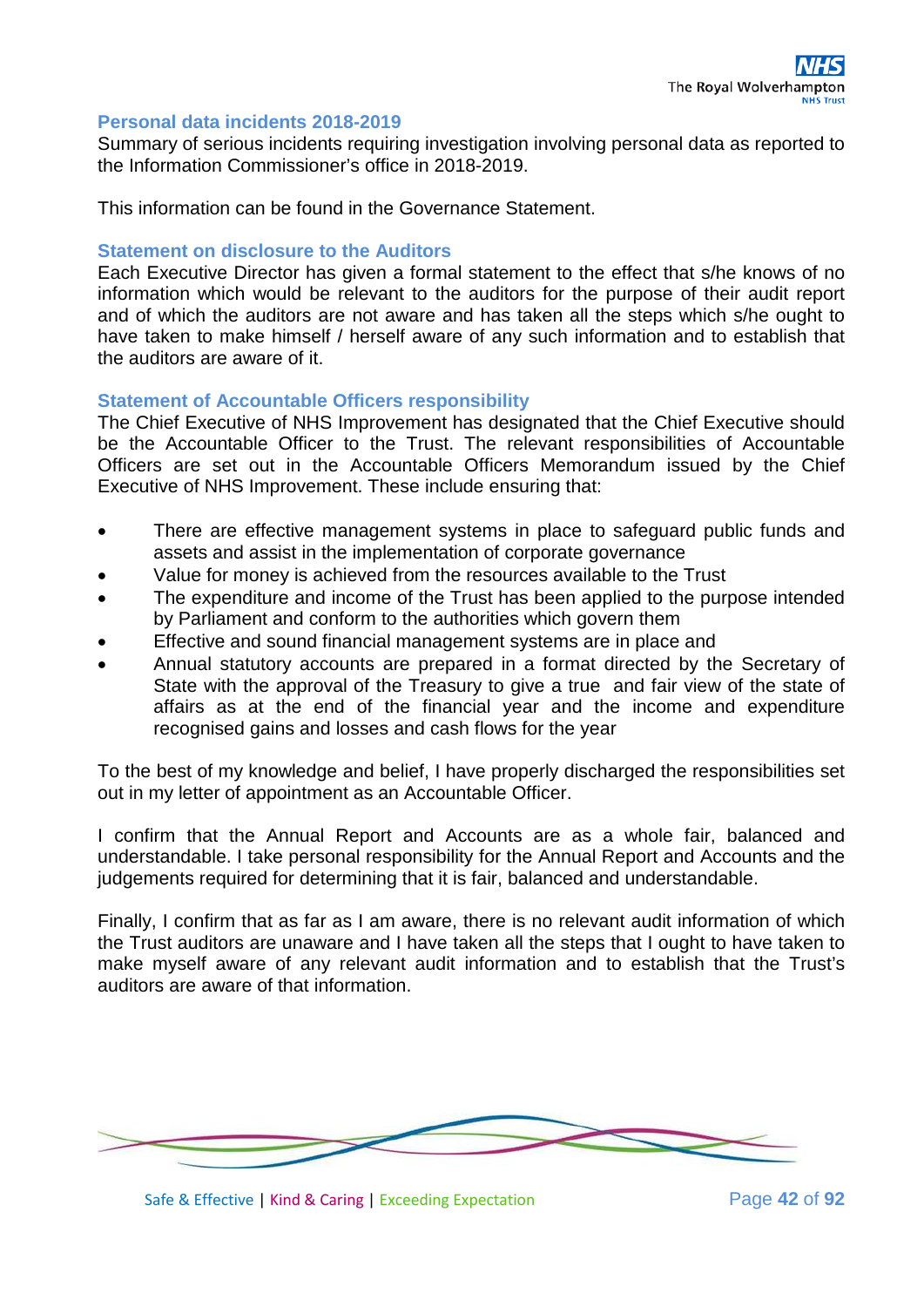**Signed:** David Loughton CBE, Chief Executive **Date: 25 May 2019**

## **Signed:**

Kevin Stringer, Chief Financial Officer **Date: 25 May 2019**



Safe & Effective | Kind & Caring | Exceeding Expectation Page 43 of 92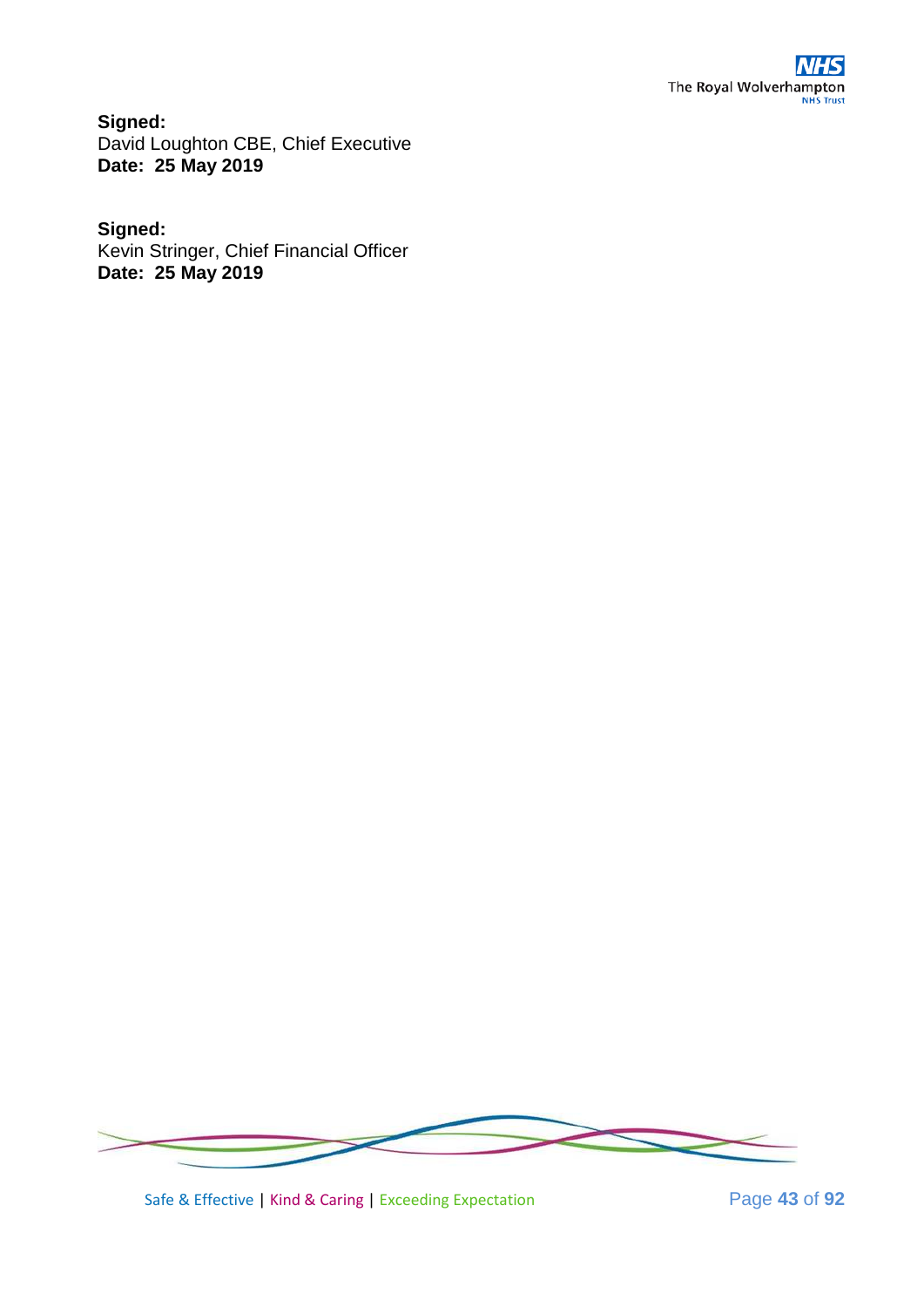#### **GOVERNANCE STATEMENT 2018-2019 Organisational Code: RL4**

#### **1. Scope of Responsibility**

As Accountable Officer, I have responsibility for maintaining a sound system of internal control that supports the achievement of the NHS trust's policies, aims and objectives, whilst safeguarding the public funds and departmental assets for which I am personally responsible, in accordance with the responsibilities assigned to me. I am also responsible for ensuring that the NHS trust is administered prudently and economically and that resources are applied efficiently and effectively. I also acknowledge my responsibilities as set out in the NHS Trust Accountable Officer Memorandum.

#### **1.1 Partnership**

I acknowledge that I must discharge my duty of partnership, and have undertaken this in a number of ways. As Chief Executive, I attend the Wolverhampton City Council Overview and Health Scrutiny Panel where a range of topics have been discussed with local authority elected members. Reflecting our footprint in Staffordshire, I have also engaged with Overview and Scrutiny Panels and Healthwatch within the County of Staffordshire. During the year a proportion of my time, and that of Director Colleagues, has included continued involvement in the development of Sustainability and Transformation Plans (STP) in both the Black Country and Staffordshire.

There has continued to be close contact with commissioning organisations, and members of my Executive Team and I have attended meetings with Wolverhampton Healthwatch, and the Wolverhampton Health and Wellbeing Board.

Close links have been maintained with NHS England and NHS Improvement (NHSI) through a range of group, individual, formal and informal meetings. I have continued to participate in the meetings of West Midland NHS Provider Trust Chief Executives meetings. All my Executive Directors are fully engaged in the relevant networks, including finance, nursing, medical, operations and human resources.

I am supported in my engagement with partner organisations by the Chairman of the Board, who this year has met with his counterparts at The Dudley Group NHS Foundation Trust, Walsall Healthcare NHS Trust, University Hospital of Birmingham/Heart of England NHS Foundation Trusts, Sandwell and West Birmingham Hospital NHS Trust, The Shrewsbury and Telford Hospital NHS Trust, the University Hospital of North Midlands NHS Trust, Black Country Partnership NHS Foundation Trust, West Midlands Ambulance Service NHS Foundation Trust, as well as regular meetings with local authority members and officers, and other key players in the city's business and third sector communities. He too has taken part in discussions towards further developing the sustainability and transformation plans (STPs).



Page **44** of **92**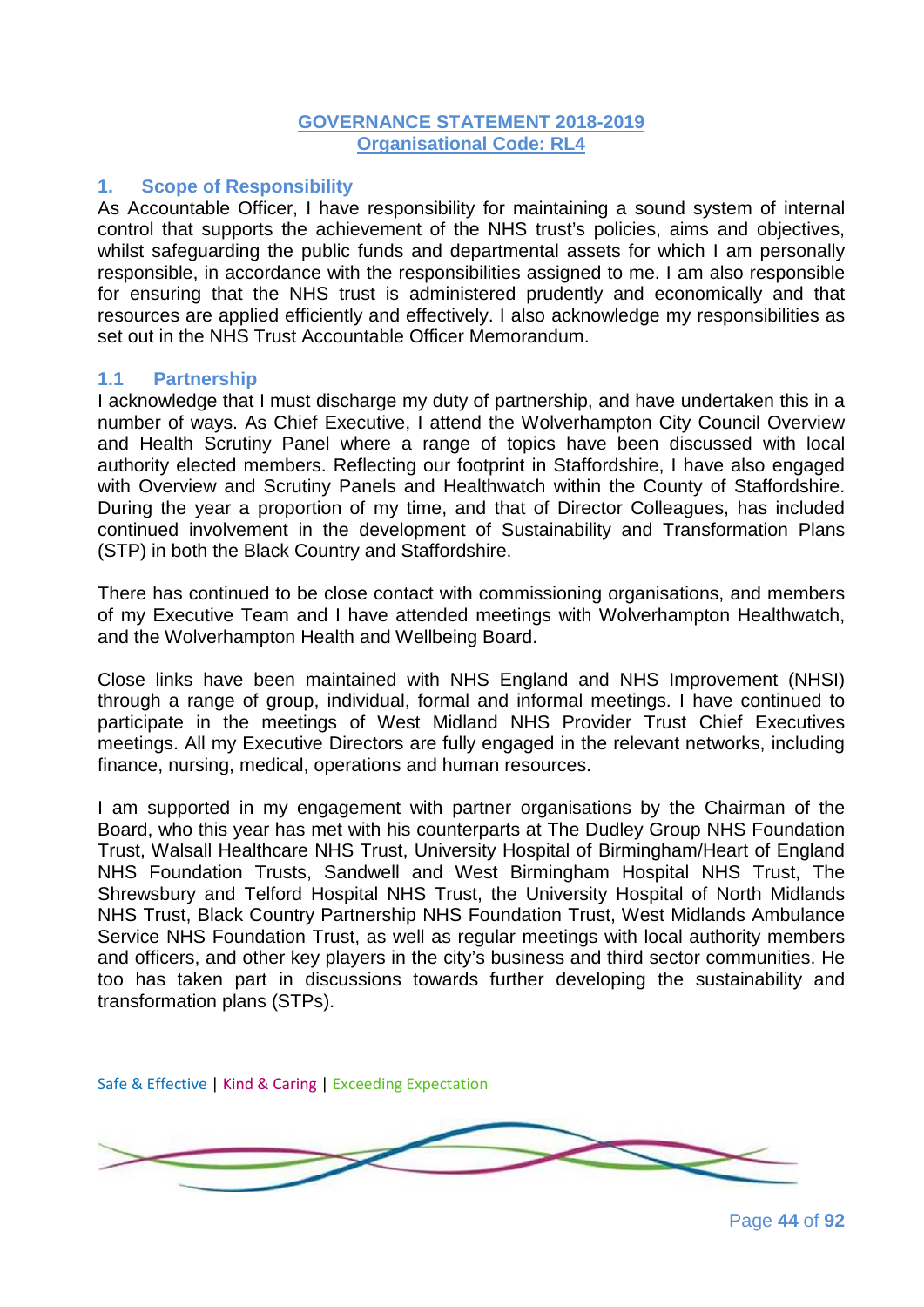I have met periodically with the local Members of Parliament and senior members of the national NHS team present and past.

Whilst the detailed provisions of the UK Corporate Governance Code are not mandatory for public sector bodies, compliance with relevant principles of the Code is considered to be good practice. This Governance Statement is intended to demonstrate how the Trust had regard to the principles set out in the Code considered appropriate for the Trust for the financial year ended 31 March 2019.

## **2. The purpose of the system of internal control**

The system of internal control is designed to manage risk to a reasonable level rather than to eliminate all risk of failure to achieve policies, aims and objectives; it can therefore only provide reasonable and not absolute assurance of effectiveness. The system of internal control is based on an ongoing process designed to identify and prioritise the risks to the achievement of the policies, aims and objectives of [insert name of provider] NHS Trust, to evaluate the likelihood of those risks being realised and the impact should they be realised, and to manage them efficiently, effectively and economically. The system of internal control has been in place in [insert name of provider] NHS Trust for the year ended 31 March 20xx and up to the date of approval of the annual report and accounts.

#### **3. The Governance Framework of the Organisation**

We have a well-established framework for governance to inform the Trust Board of operational and strategic risks as well as to provide assurance on business performance and compliance. The framework sets in place under the Trust Board a high level committee and management structure for the delivery of assured governance.

Sub Trust Board assurance committees are constituted to ensure the delegated operation of effective risk management systems, processes and outcomes. These committees inform and assure the Trust Board through the functioning and reporting of sub-groups and specialist working groups defined in their terms of reference.

In March 2018 the Trust piloted two new groups to replace the functions of the current Quality Standards Action Group and Patient Safety Improvement Group. The new groups will report into the Quality Governance Assurance Committee and are proposed to facilitate independent overview and assurance through a new Compliance Oversight Group; and to strengthen Quality and Safety monitoring and accountability through a new Quality and Safety Intelligence Group. The new arrangements are in the early stages of development and will continue to evolve during 2018/19.

In March 2019 internal audit reviewed the design and operation of the Trust's Risk Management Assurance Strategy and arrangements, which is underpinned by the Risk Management and Patient Safety Reporting Policy (OP10). The report concluded partial assurance with improvement required to further strengthen levels of assurance to the Board. Their recommendations are formed into an action plan that is regularly monitored by the Audit Committee.



Safe & Effective | Kind & Caring | Exceeding Expectation Page **45** of **92**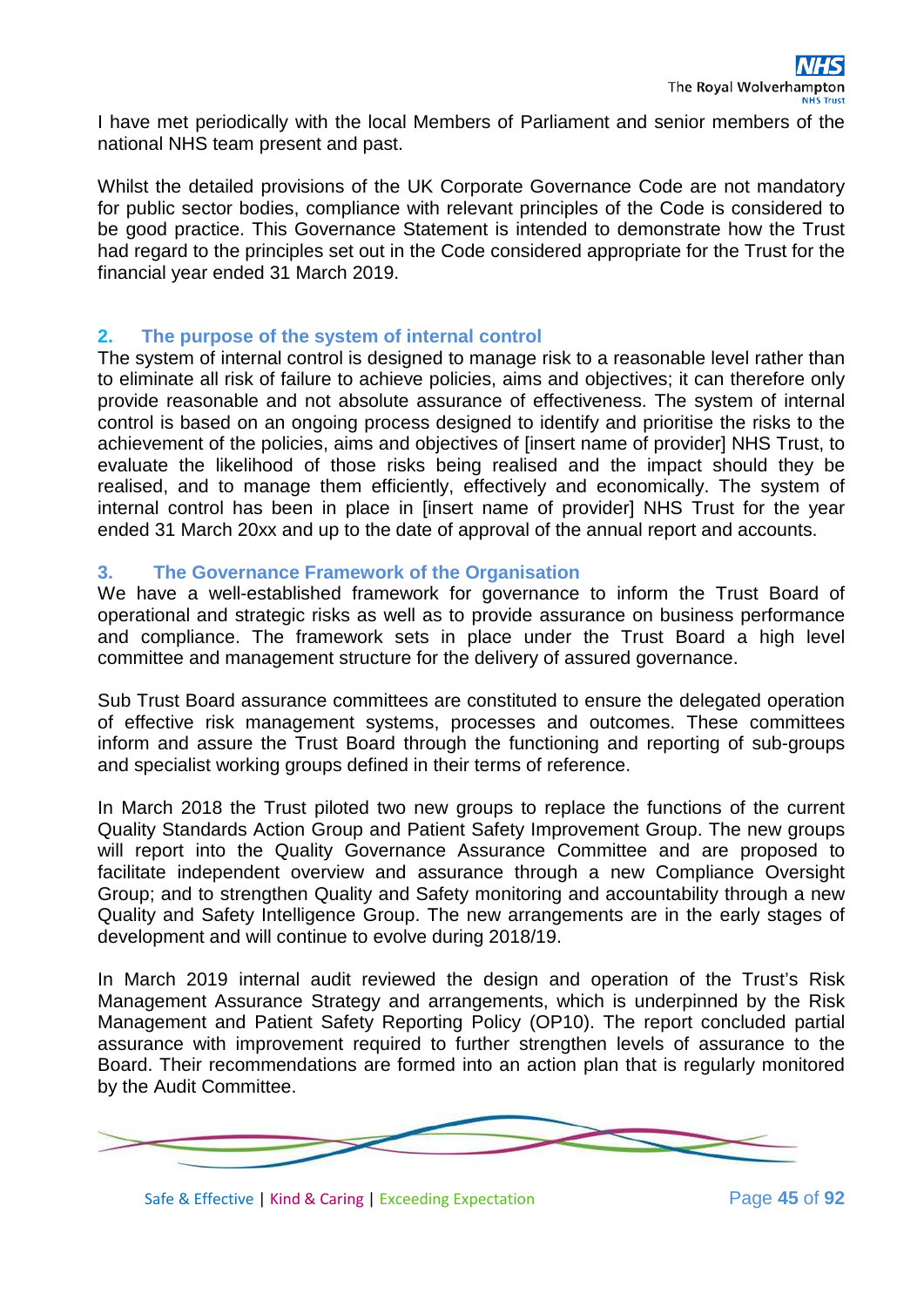The Trust has appointed a 'Freedom to speak up' (FTSU) Guardian and the Trust is taking a number of actions to support a positive, speaking up culture. To support the commitment to an open and transparent culture where speaking up is the norm and where employees feel safe to raise concerns, the Trust has revised it Raising Concerns Policy, started to build a network of Speak Up Contact Links and the work for the FTSU Guardian. The number of concerns reported can be found in this report.

## **3.1 Trust Board**

The Trust Board has met monthly (except in August 2018 and January 2019). Other than for matters requiring commercial confidence or having sensitive human resources implications it has conducted its business in public and allowed time for the press, public and other observers to ask questions of the Directors at each meeting. A high attendance rate by Directors was recorded during the year.

The Chairman's term of office continued to March 2019. At 31 March 2019 the Board comprised 5 female and 7 male directors; two from a minority ethnic background.

At each meeting the Trust Board considered reports on:

- Quality and safety
- Serious incidents
- Operational performance
- Financial issues and performance
- The progress of the Financial Recovery Board
- **GP Vertical Integration**
- Reports and minutes from the Trust Board's standing committees
- Cost improvement programme (financial and qualitative delivery  $-$  within the Finance Report)
- Mortality (within the Integrated Quality and Performance Report)

The Trust Board receives a monthly Integrated Quality and Performance Report (IQPR) (including national performance measures and 12 month trends). This report includes workforce data such as staff turnover and appraisal rates, metrics relevant to patient experience (such as medication incidents, infection prevention, friends and family test scores and safety thermometer), and those relating to operational performance (such as targets for referral to treatment times, time spent in the Emergency Department, ambulance handover times, cancelled operations and cancer waiting times). The indicators within the report are reviewed annually and approved by the Trust Board. This is added to by the Report of the Director of Workforce.

The Trust Board strives to maintain an appropriate balance between strategic matters and supervising the management of the Trust. Among the former in 2018-2019 were:

- the recruitment of key staff particularly doctors and nurses,
- the development of innovation programmes and exploration of the use of artificial intelligence, data and technology in improving healthcare,

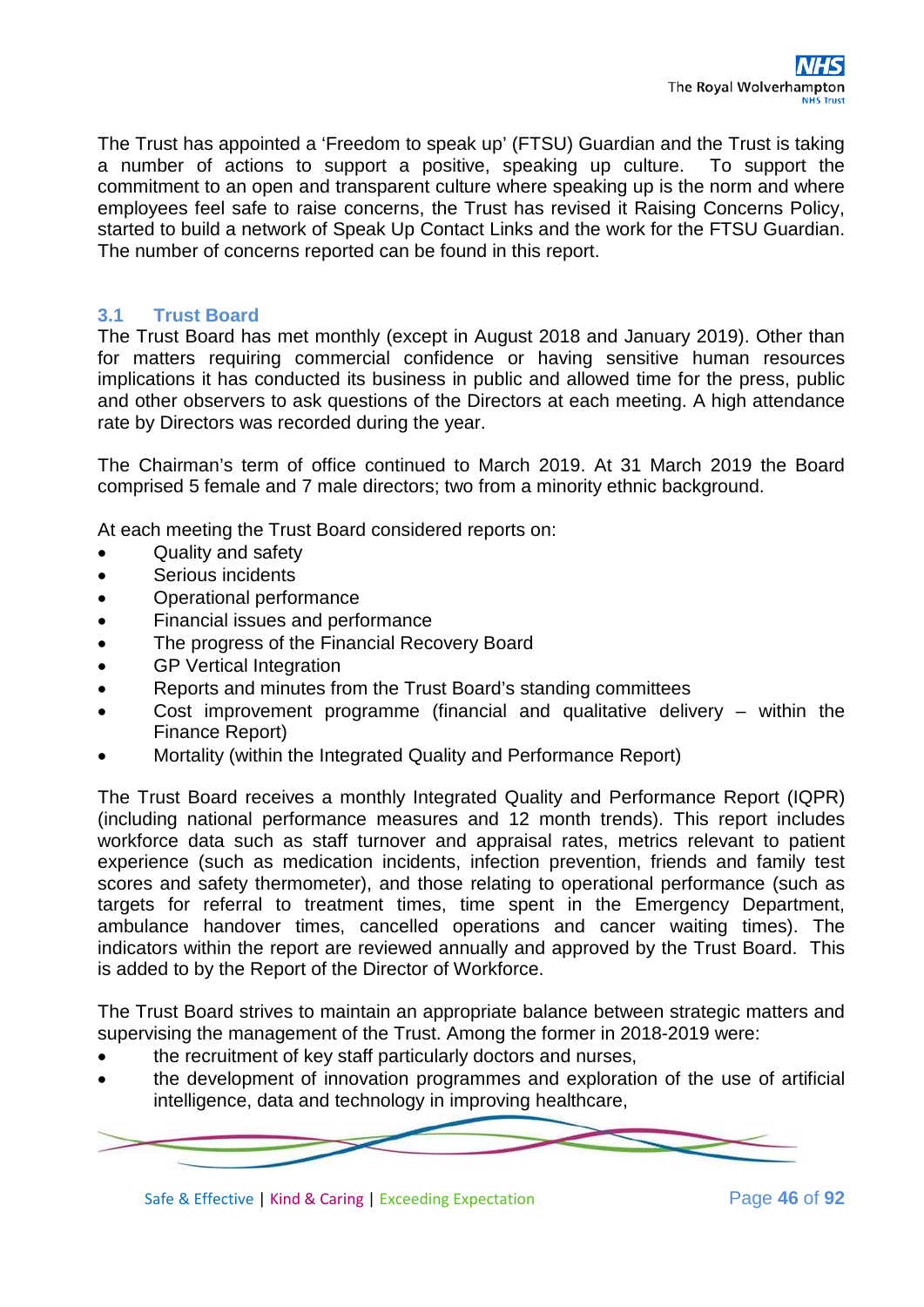- the development of a clinical quality improvement programme,
- the 5-year capital programme revisions,
- the continued development of the University of Wolverhampton Postgraduate Academic Institute of Medicine and
- the Trust's own clinical fellowship programme,
- the continued vertical integration of GP practices,
- the development of an accountable care organisation,
- the contributions to the development of the sustainability and transformation plans, and
- the ongoing financial challenges within the NHS.

The Trust Board maintains strong relations with stakeholders, including local commissioners, Healthwatch, and local authority overview and scrutiny committees.

The Non-Executive Directors (NED) are committed to self-development and learning, as evidenced by frequent attendance at events arranged by NHS Improvement (NHSI), NHS Providers, Healthcare Financial Management Associate (HFMA) NED forum, Chair and NED events put on by the Health Services Management Centre, and networking via private firms (particularly legal firms specialising in healthcare law).

#### **Table 13 – Board Composition and Commitment / Experience**

| <b>Board Governance</b> |                                                                                          |  |
|-------------------------|------------------------------------------------------------------------------------------|--|
|                         |                                                                                          |  |
| $\bullet$               | All voting positions substantively filled                                                |  |
| $\bullet$               | Senior Independent Director in position                                                  |  |
| ۰                       | Clarity over who is entitled to vote at Trust Board meetings                             |  |
| $\bullet$               | At least half of the voting Board of Directors comprises Non-Executive Directors who are |  |
| independent             |                                                                                          |  |
|                         | Appropriate blend of NEDs from the public, private and voluntary sectors                 |  |
| $\bullet$               | One NED has clinical healthcare experience                                               |  |
| ۰                       | Appropriate balance between Directors who are new to the Trust Board and those who       |  |
|                         | have served for longer                                                                   |  |
| $\bullet$               | Majority of the Trust Board are experienced board members                                |  |
|                         | Chairman has had previous non-executive director experience                              |  |

- Membership and terms of reference of Trust Board committees reviewed during the year
- Two members of the Audit Committee have recent and relevant financial experience

• Trust Board members have a good attendance record at all formal board and committee meetings, and at other board events.

• A positive result from the independent external review of governance reported in year.

In addition to the Committees listed, Non-Executive Directors have individually taken part in the new format safety walkabouts, the Royal Awards, and chairing consultant interview panels.

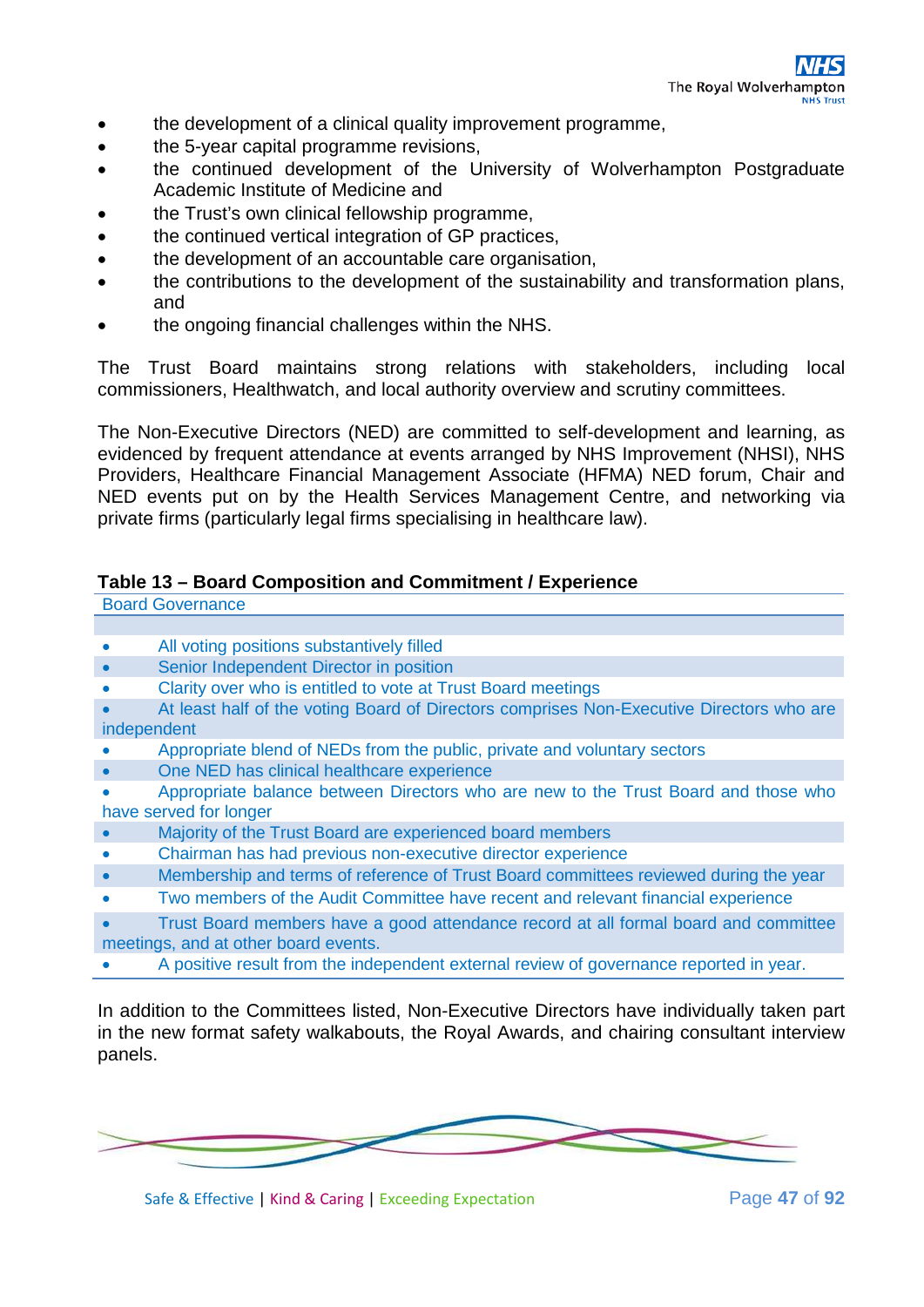As well as meeting formally, the whole Trust Board meets every month for a development session, this programme has covered a mixture of informal presentations around strategic and operational matters, as well as informal briefings and discussions, such as on financial pressures and service development opportunities in the Black Country. The Trust Board has also held two away days during the year.

#### **3.2 Audit Committee**

#### **Members: R Dunshea, M Martin, and R Edwards**

The aims of the Committee are to provide the Trust Board with an independent and objective review of its financial systems, financial information, risk management and compliance with laws, guidance, and regulations governing the NHS.

During 2018-2019 the Audit Committee met quarterly, and at each meeting considered progress updates on: risk management and assurance, internal audit, external audit, fraud prevention, security management and tracking of the implementation of auditors' recommendations across the Trust. Each meeting received an update on any new risks or assurance concerns from the chairs of the Quality Governance Assurance Committee (QGAC), the Finance and Performance Committee (F&PC) and the Trust Management Committee (TMC).

One joint meeting was held with QGAC.

The Committee received and discussed reports on the:

- Annual Report for Trust Charitable Funds 2017-18
- Trust Annual Report 2017-18
- Quality Account and Annual Accounts 2017-18
- Board Assurance Framework, Strategic Risk Register and related governance processes
- Theatre Productivity
- Waiting List Initiatives
- Consultant Job Planning

These matters featured in the Committee's reports to the Trust Board, including a high level summary of the Internal Audit reports received at each meeting. The Trust Board have been kept informed of when audit reports showed high or medium risk recommendations requiring management attention, and has been assured that mitigating actions are being taken in accordance with the agreed timeframes.

The Committee also receives regular reports from the Local Counter Fraud Specialist. The Trust currently complies fully with the National Strategy to combat and reduce NHS fraud, having a zero tolerance policy on fraud, bribery and corruption. The Trust has a counter fraud plan and strategy in place designed to make all staff aware of what they should do if they suspect fraud.



Safe & Effective | Kind & Caring | Exceeding Expectation Page 48 of 92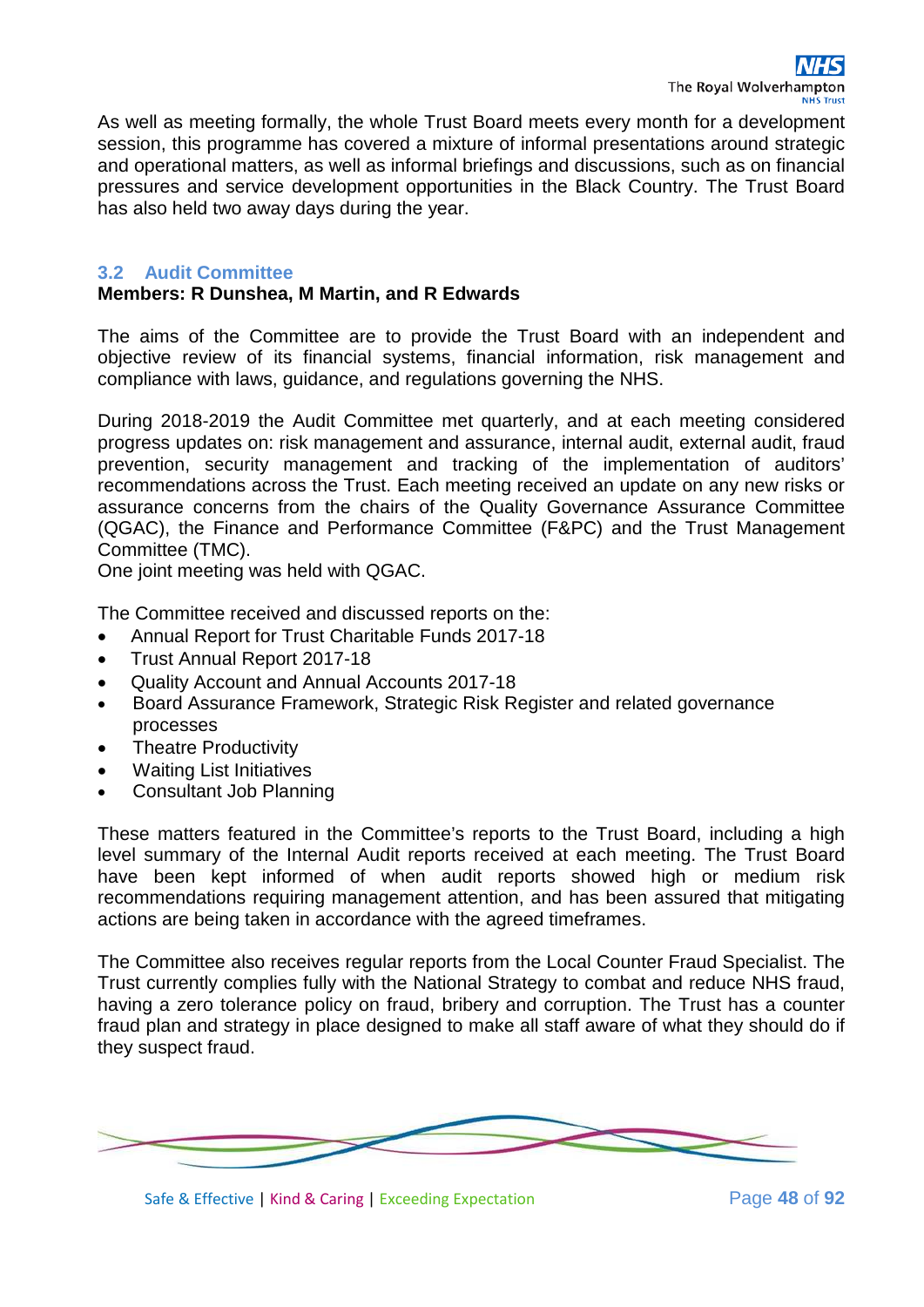The Committee monitors this strategy and oversees when fraud is suspected and fully investigated. The Committee seeks assurance that appropriate action has been taken, which can result in criminal, disciplinary and civil sanctions being applied. There were no significant frauds detected during the year, although some cases reported to the counter fraud team remain on-going.

The Chair of the Quality Governance Assurance Committee (QGAC) is a member of the Audit Committee, which helps to maintain the flow of information between the two committees, particularly on clinical audit matters. Two of the three Committee members have recent and relevant financial experience.

Non-Executive Directors' attendances were recorded as being high during the year, and the Committee was quorate at each meeting.

#### **3.3 Quality Governance Assurance Committee (QGAC)**

#### **Members: J Small (to December 2018), R. Edwards, M. Martin**

The Trust has established the QGAC to assure the Board of the effective functioning of risk management systems through a reporting framework. The framework reviews care standards and targets, monitors quality and safety performance, identifies risks and escalates as appropriate to the Board.

Within the reporting year period 18/19 the Trust has sustained reporting and escalation through its Committee and subgroup structure. It has reviewed format of the BAF and lead for maintenance of the BAF was transferred to the Company Secretary (as BAF custodian). BAF risks were reduced from 7 (as at Mar 18) to 4 (as at Mar 19), all risks have had regular updates by Exec leads.

The Trust assesses ongoing CQC Compliance via Quality Review Visits (QRV) and lead assessment against the Fundamental standards of care, and self-assessment against Core service frameworks.

The Trust has completed a programme of quality review visits throughout 18/19 to assess ongoing compliance with Care Quality Commission (CQC) regulations. QRVs are now well embedded and included a programme of review follow up delivered in 2018/2019. An annual report on the 18/19 visit programme will be presented in May 2019.

The QGAC have reviewed reports in line with its terms of reference (including items below) and escalated risks and assurances to the Board via monthly chairman reports and minutes to the trust Board.

- Board Assurance Framework (BAF) Monthly
- Trust Risk Register (TRR) Monthly
- Integrated Quality and Performance Report Monthly
- Mortality Quality Improvement plan commenced monthly in year
- External review Compliance 6 monthly



Safe & Effective | Kind & Caring | Exceeding Expectation Page 49 of 92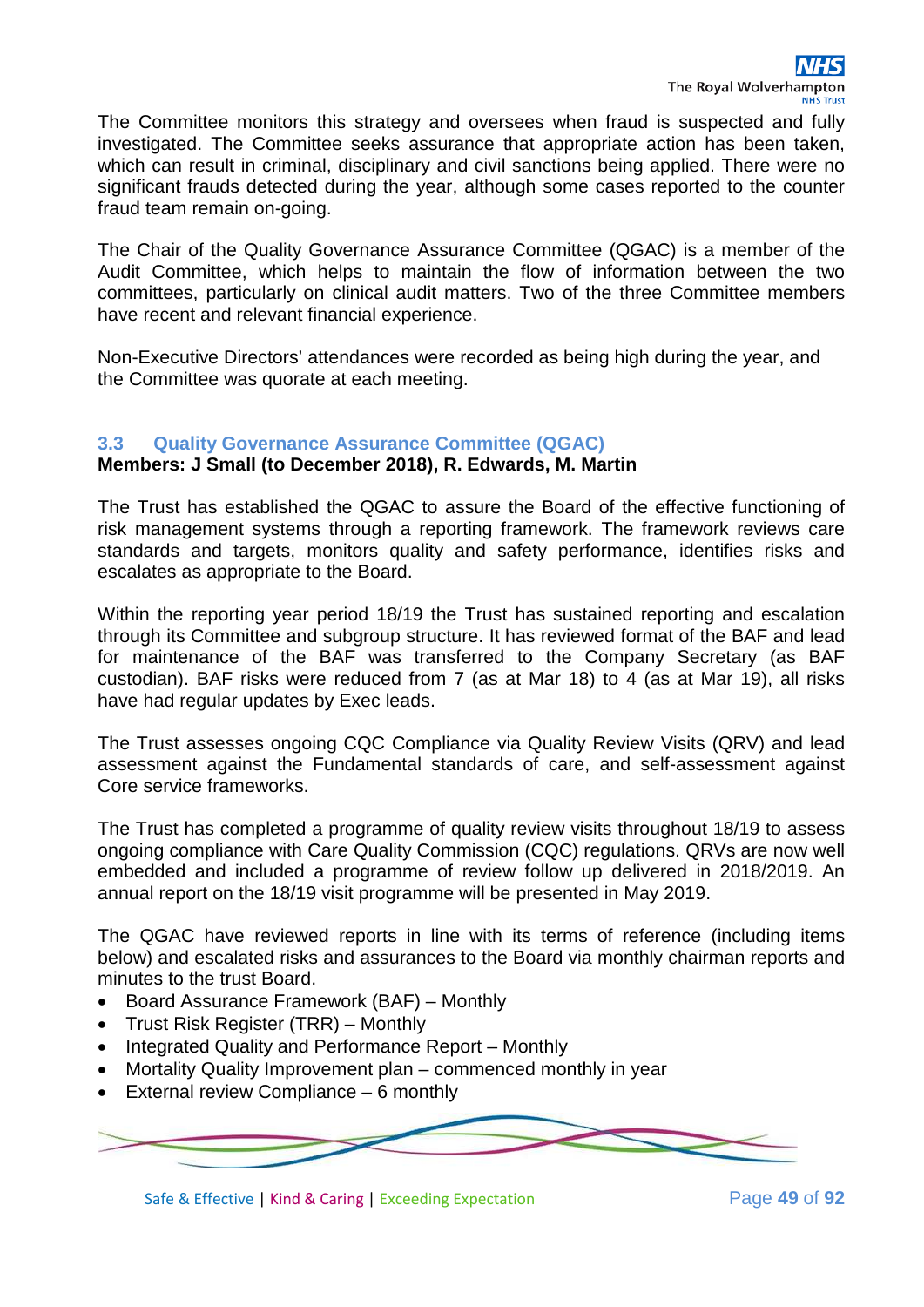- CQC Compliance Monthly
- Clinical Audit Annually
- Claims and Litigation Annually
- Health & Safety Annually
- Safeguarding Annual

The Committee maintains links with the Audit Committee through a standing agenda item ('issues of significance from Audit Committee') which ensures a two way feed of information between the committees. There is also attendance overlap by a non-executive director to both committees. QGAC has seen a change in NED membership with Mary Martin replacing Jackie Small as the QGAC NED member.

To inform the Committee, the QSIG and COG sub groups have conducted detailed reviews of compliance and risk status on the following key areas:

- Compliance with the use of the safer surgical checklist
- Policy audit reports e.g. Transfer, Discharge, Risk management and integrated Governance strategy, Being open, Legal services
- Safety alert compliance e.g. NPSA, MHRA, MDA
- SUI management (process, investigation outcomes and action tracking)
- CQC standard Compliance
- National Clinical guidelines/standards e.g. NICE, NCE, Royal College reports
- National and Local audit performance for a number of clinical services
- External assessment and validation for a number of clinical services
- Health and Safety Management
- Approval and review of new [clinical] procedure applications
- Safeguarding performance
- Radiation protection
- Information Governance
- Organ Donation
- Medicines management
- Patient and Staff survey reports
- Creating best practice group
- Sign up to Safety group
- Swan group
- Clinical Product Evaluation group

The non-exhaustive list above is managed on an annual plan of work for the QSIG / COG subgroups with upward reporting to QGAC through chairman reports and minutes. An issues log is shared with QSIG members to communicate issues for redress from oversight/assurance reports reviewed at COG.

The new meeting structure implemented in 2018/19 is well embedded and feedback on the new process has been received and actioned. Although timescales are tight for the new reporting arrangements, the information/reports produced are relevant, timely and prudent for Trust and Divisional review.

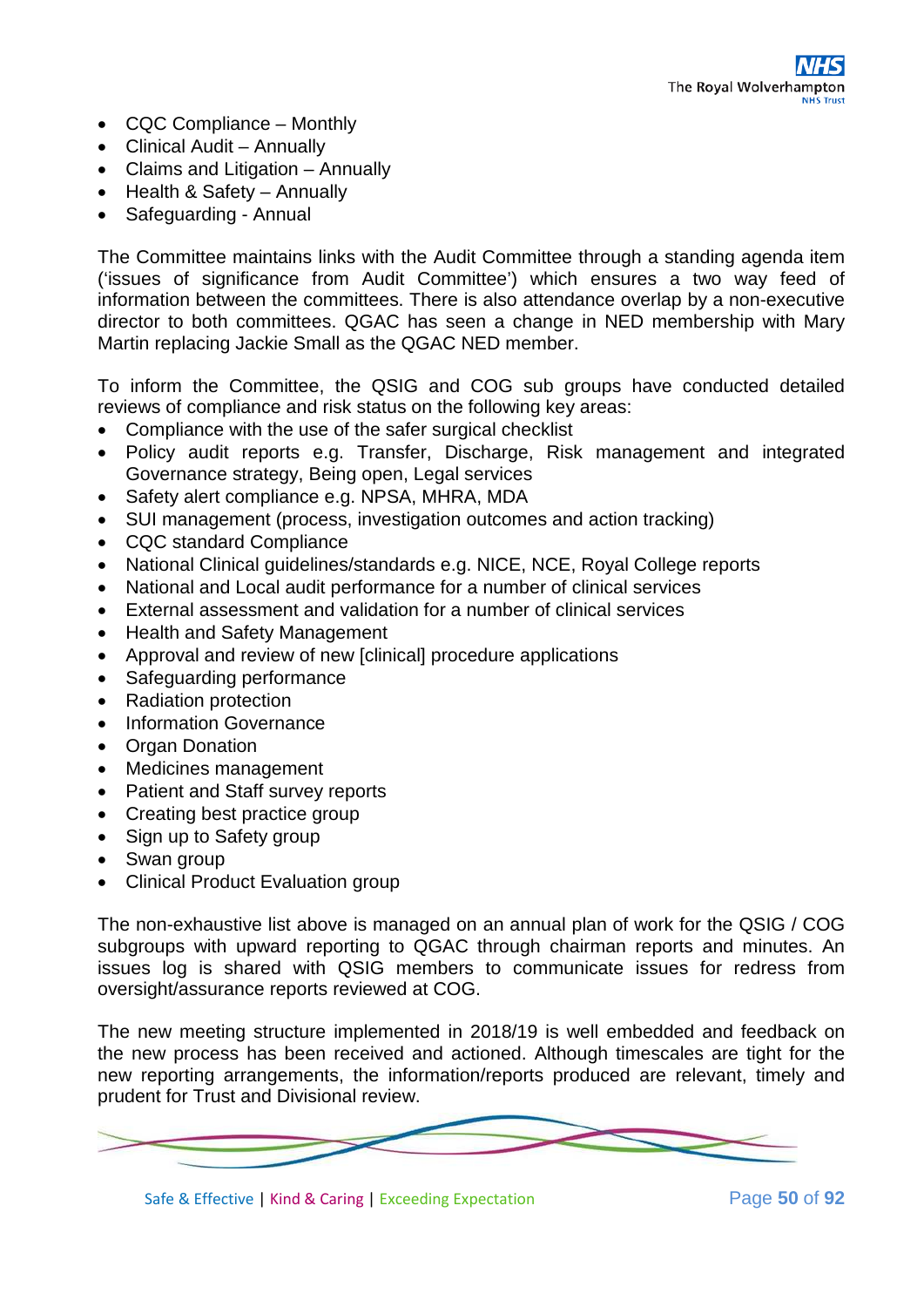**Vertical Integration of Primary care** - The Trust continues to manage 8 GP practices as part of Vertical Integration (VI) (see list below). In year changes saw the addition of Coalway Road Practice and the loss of Ettingshall Health Centre (currently in the process of de-registration with the CQC).

- LAKESIDE
- THE GROUP PRACTICE ALFRED SQUIRE ROAD
- THORNLEY STREET MEDICAL CENTRE
- WEST PARK SURGERY
- WARSTONES PRACTICE
- PENN MANOR MEDICAL PRACTICE
- LEA ROAD MEDICAL PRACTICE
- COALWAY ROAD MEDICAL PRACTICE

During 2018/19 reports pertaining to VI quality/safety compliance and performance have been integrated within the Trust reporting structure eg QSIG dashboard, IQPR indicators etc.

**Black Country Pathology Services** - The Trust is host to a new Back Country Pathology Service (BCPS) which went live on the 1st Oct 18. BCPS, is a partnership across the four providers of the Black Country, Dudley Group Foundation Trust (DGFT), Sandwell and West Birmingham Hospitals (SWBH), Royal Wolverhampton Trust (RWT) and Walsall Healthcare Trust (WHT). A partnership agreement and governance structure is established with detailed transitional arrangement in progress to align with RWT policies, processes and assurance framework.

**Sign up to Safety** - The Trust completed its Sign up to Safety project as part of the NHS England Sign up to Safety Campaign. The project delivered a research based Team Optimisation Model (TOM) to 3 priority areas (A&E, Maternity and Ortho) and enabled the roll out of Process Communication Model (PCM) training to these and other areas of the Trust. The TOM was designed to improve team effectiveness thereby reducing patient harm, improve safety culture, team environment and communication (written and verbal) with colleagues and patients.

Progress in rolling out the PCM training started slowly due to the staffing pressures hindering staff release for training. As at Dec 18 1440 staff trust wide had completed/booked to complete PCM training and 287 of which are from the 3 priority areas. A 6 monthly staff evaluation report of PCM impact continued to provide favourable results regarding the impact of this form of staff training and development. Benefits were reported at work and at home – adding value to the individual's personal life and wellbeing.

Staff evaluation surveys of the TOM showed consistent improvement in team effectiveness, team climate and team values pre TOM and 1 month post TOM. These surveys were repeated at 3 and 6 months (again showing sustained improvement in most



Safe & Effective | Kind & Caring | Exceeding Expectation Page **51** of **92**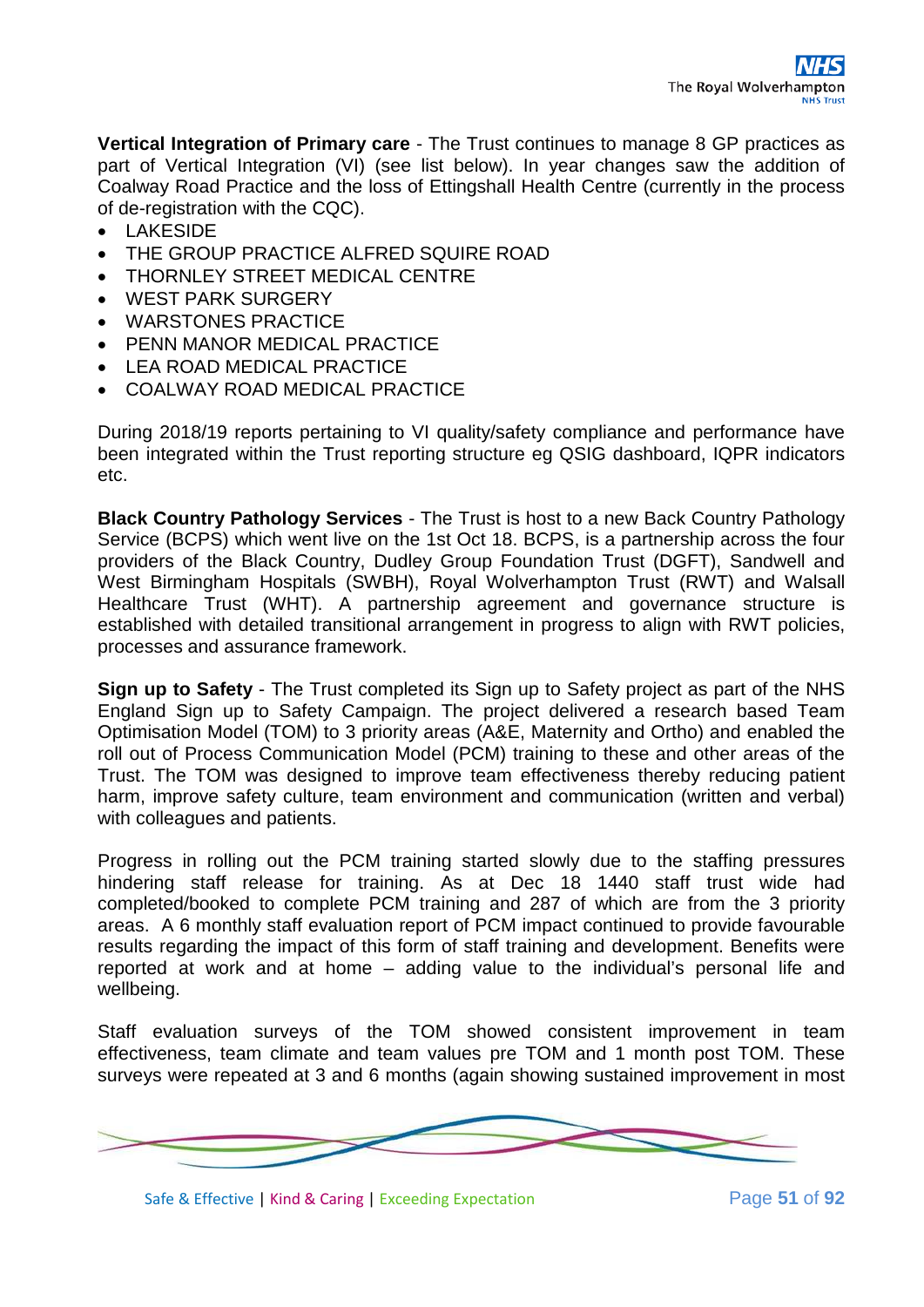areas). Mid to longer term KPI measurement of reduced serious incidents and harm, reduced complaints, claims, improved staff experience etc will commence in 2019/20.

**Risk management assurance** - The trust annual Risk management audit concluded partial assurance with 2 low and 3 medium recommendations. The Trust takes a continuous improvement approach to its Risk Management arrangements and will action the recommendations and opinion of its internal auditors (Grant Thornton) to progress its Governance and risk management arrangements. The new divisional structure, now comprising three divisions has a well embedded reporting structure. The review of Governance infrastructure and functions for the Trust will reinforce and enhance a future for future Governance service.

**Risk Management training** - Compliance with mandatory Risk Management training for senior managers has improved in year with regular follow up. A more generic risk management programme for all staff is available on the intranet and will have a further application for mandatory status.

During 2018/19 the Trust sustained improvement in the update of the TRR, aided by the set up of a new monthly Risk Register Review Meeting. The timeliness of risk escalation to Trust TRR level has been a focus of the group and improvements made in year.

#### **Assurance Priorities 2019/20**

- Monitor mid to long term KPIs for Sign up to safety and future roll out of TOM and PCM as quality and safety improvement tools
- Review structures, resources, functions and arrangements for governance department
- Review and align Quality assurance frameworks for QRV, Leadership Walkabouts and Quality audits
- Develop Positive reporting, Learning from Excellence and the Trust Clinical Quality Improvement team and methodology
- Progress the implementation of national guidance on Learning from Deaths, Mortality Quality Improvement plan; monitoring the impact on patient outcomes and alerts.
- Embed systems, processes and resources for Local Policy governance

## **Challenges 2019/20**

The Trust continues to progress its ambition to become an organisation providing an integrated care system. This will present new challenges as well as opportunities to streamline and evolve primary and secondary care pathways. A priority will also be to stabilise and embed RWT processes within BCPS creating a high quality and seamless service across partner organisations.

As well as developing systems, processes and assurance structure, the trust also intends to demonstrate improvement. The development of a Clinical Improvement Team and strategy will be key to successful implementation. Within Governance and risk management, audit and evaluation tools will be developed to assess and monitor sustained improvement in key areas.



Safe & Effective | Kind & Caring | Exceeding Expectation Page 52 of 92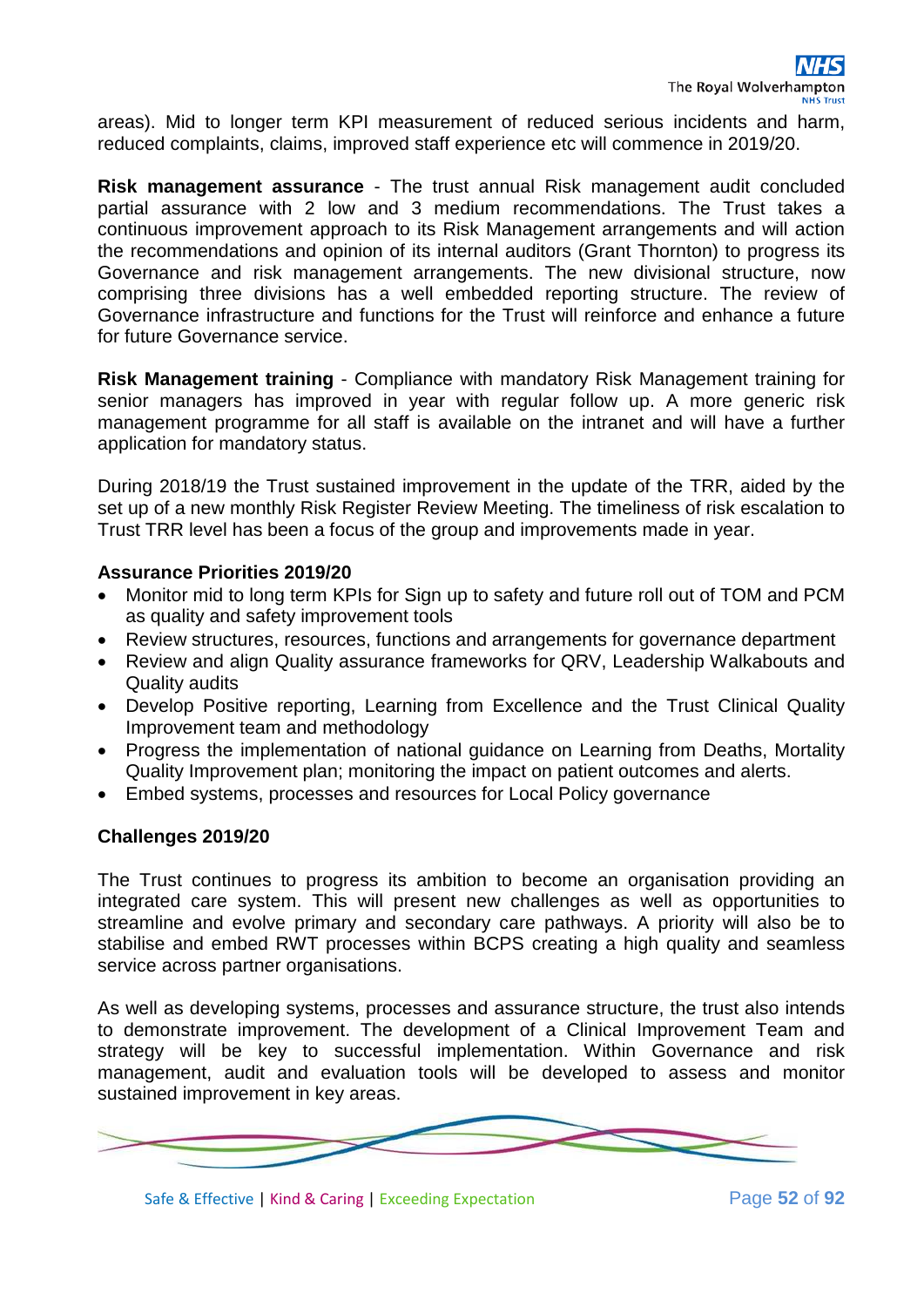#### **3.4 Finance and Performance Committee Members: M Martin, S Rawlings, and J Hemans.**

The F&PC provides assurance to the Trust Board on the effective financial and external performance targets of the organisation. It also supports the development, implementation and delivery of the medium term financial plan, and the efficient use of financial resources. The Committee meets monthly and considers in detail, among other things, the Trust's financial position, budget training report, the progress of the capital programme, and performance aspects of the Trust Board's quality and performance report. It also considers the work of the Financial Recovery Board and Cost Improvement Programme Group, Service Line Reporting, Sustainability and Transformation Programme (STP), contractual performance against contractual standards, Commissioning for Quality and Innovation (CQUIN), Local Clinical Research Network (LCRN) finance report, the procurement strategy and other matters associated with operational finance and budgeting. As the Committee with oversight of the majority of risks highlighted on the BAF, it has spent a considerable amount of time reviewing progress with the mitigations against each of the risks assigned.

The Committee meetings have always been quorate and well attended. As with the other Committees, the Chair submits a report on each meeting to the next available Board and highlights pertinent issues. This is done in a timely fashion as the Committee meets the week before the Board. In addition, the minutes are submitted to the Board for information. The Committee had set itself two objectives for the year. The first was to improve the presentation of the supplementary finance report coming to the Committee, which has been achieved. The second was to support the coding/data capture process where there is now on-going training for all involved. The Committee objectives for 2018-2019 are

## **3.5 Workforce & Organisational Development (WOD) Committee**

## **Chair: Junior Hemans, Member: Roger Dunshea + one 'floating' Member**

One of the Trust Strategic Objectives was and is to attract, retain and develop all employees and improve employee engagement year on year. This links to the Board Assurance Framework risk relating to the requirement for Recruitment and Retention of staff across the Trust and in particular the future pipeline of nursing and medical staff.

The Committee was established as a Committee of the Trust Board with its Terms of Reference being approved in September 2017 and it commenced operation in October 2017.

The Committee was formed to give greater emphasis and assurance on workforce governance relating to Resourcing, Skills, Leadership & Organisational Effectiveness, Engagement and Productivity.

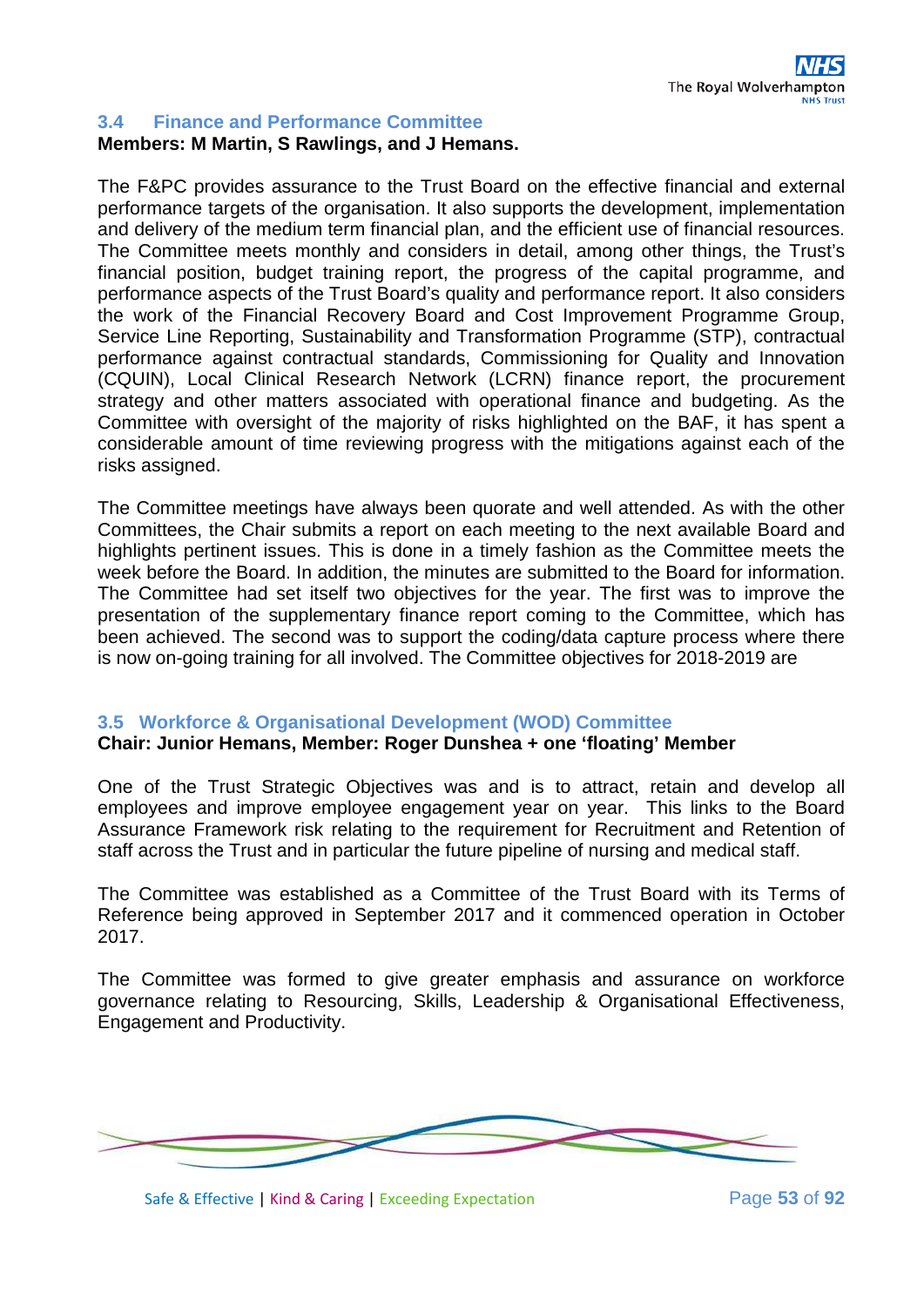The outline remit of the committee is as follows:

- The organisational development and workforce strategy, structures, systems and processes are in place and functioning to support employees in the provision and delivery of high quality, safe patient care
- Processes are in place to support optimum employee performance to enable the delivery of strategy and business plans in line with the Trust's values
- The Trust is meeting its legal and regulatory duties in relation to its employees
- Where there are human resource risks and issues that may jeopardise the Trusts ability to deliver its objectives, that these are being managed in a controlled way.

In order to meet the requirements of the committee, the following points are key areas of focus:

- 1. The implementation of an overarching organisational development and human resources strategy that enables the Trust to deliver its strategy, vision and values
- 2. Effective identification and mitigation of Human Resources risks within the supporting infrastructure of the Board Assurance Framework and Risk Register
- 3. Robust workforce planning and recruitment processes are in place, supported with attraction & retention approaches, to ensure that the Trust has a workforce to deliver its strategy and annual plan
- 4. Mechanisms in place and effective to communicate with and inform the workforce in relation to strategy as well as constitution, values and ethos
- 5. The monitoring of staff engagement and experience, reviewing staff surveys (national & local) and delivering its plans to achieve a highly motivated and engaged workforce to enhance the quality of patient care
- 6. The monitoring of processes in place to identify and develop organisational structures, leadership and management capability to ensure the delivery of the Trust's strategy
- 7. Arrangements for the effective training and education of the workforce in all professions and disciplines
- 8. The Trust is delivering its ambition and legal obligations in relation to the Diversity/Equal opportunity of the workforce
- 9. Processes & resources are in place, to ensure the development of healthy teams and indicators of poor team health are acted upon, as well as support the wider Trust Health &Well-Being agenda.
- 10. Performance management reports are reviewed



Safe & Effective | Kind & Caring | Exceeding Expectation Page **54** of **92**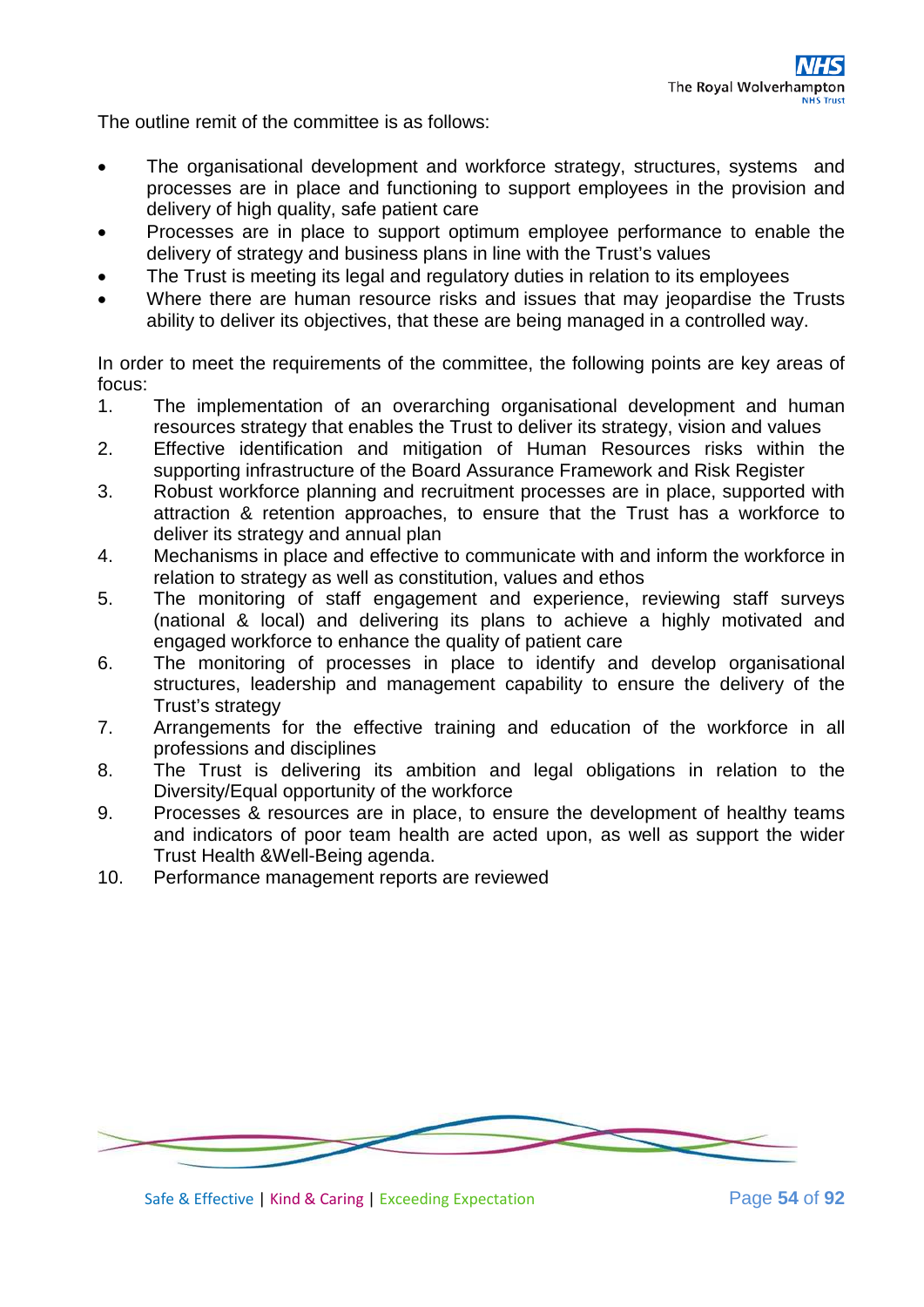#### **3.6 Remuneration Committee**

**Members: J Vanes, R Dunshea, R Edwards, J Hemans, M Martin, S Rawlings and J Small (to December 2018).**

The purpose of this Committee is to advise the Trust Board about appropriate remuneration and terms of service for the Chief Executive and other Executive Directors. The Remuneration Committee met several times during the year and reviewed Executive Director Remuneration and appraised the performance of the Chief Executive (in his absence). The Chairman appraised all of the Non-Executive Directors. NHS Improvement undertakes the appraisal of the Chairman, which took place in April 2017.

#### **3.7 Charitable Funds Committee**

#### **Members: S Rawlings, R Dunshea, and J Vanes.**

The aim of the Committee is to administer the Trust's Charitable Funds in accordance with any statutory or other legal requirements or best practice required by the Charities Commission.

During 2018/19, the Committee has continued to benefit from the dedicated support of an in-house fundraising coordinator, ably supported by the Head of Communications and her team, as well as the on-going help of the finance team and external investment adviser. The Newsletter and increased use of social media has raised further awareness of the charity and our work.

Processes have been revised, which means that fund advisors now have the opportunity to attend and present their applications for funding at committee meetings.

Some of the projects supported during the year include welfare rights service for renal patients, complimentary therapies for cancer patients; the RWT Singers - a choir made up of staff members who perform for patients across the hospital; plus a range of medical equipment for various departments.

#### **3.8 Trust Management Committee**

The Trust Management Committee (TMC) provides a formal platform for the major decision-making process for clinical and non-clinical operations, and as such is not attended by Non-Executive Directors, but all of the Executives attend, along with Divisional Medical Directors and Heads of Service. High attendance rates were recorded at all of these meetings.

The Committee, chaired by the Chief Executive, receives monthly reports from the Divisions on governance, nursing and quality issues, as well as business cases above a certain value. The Committee also receives monthly updates on finance, human resources, the capital programme, vertical integration, nursing and midwifery professional issues, policies, the IQPR, and the Trust efficiency programme.



Safe & Effective | Kind & Caring | Exceeding Expectation Page **55** of **92**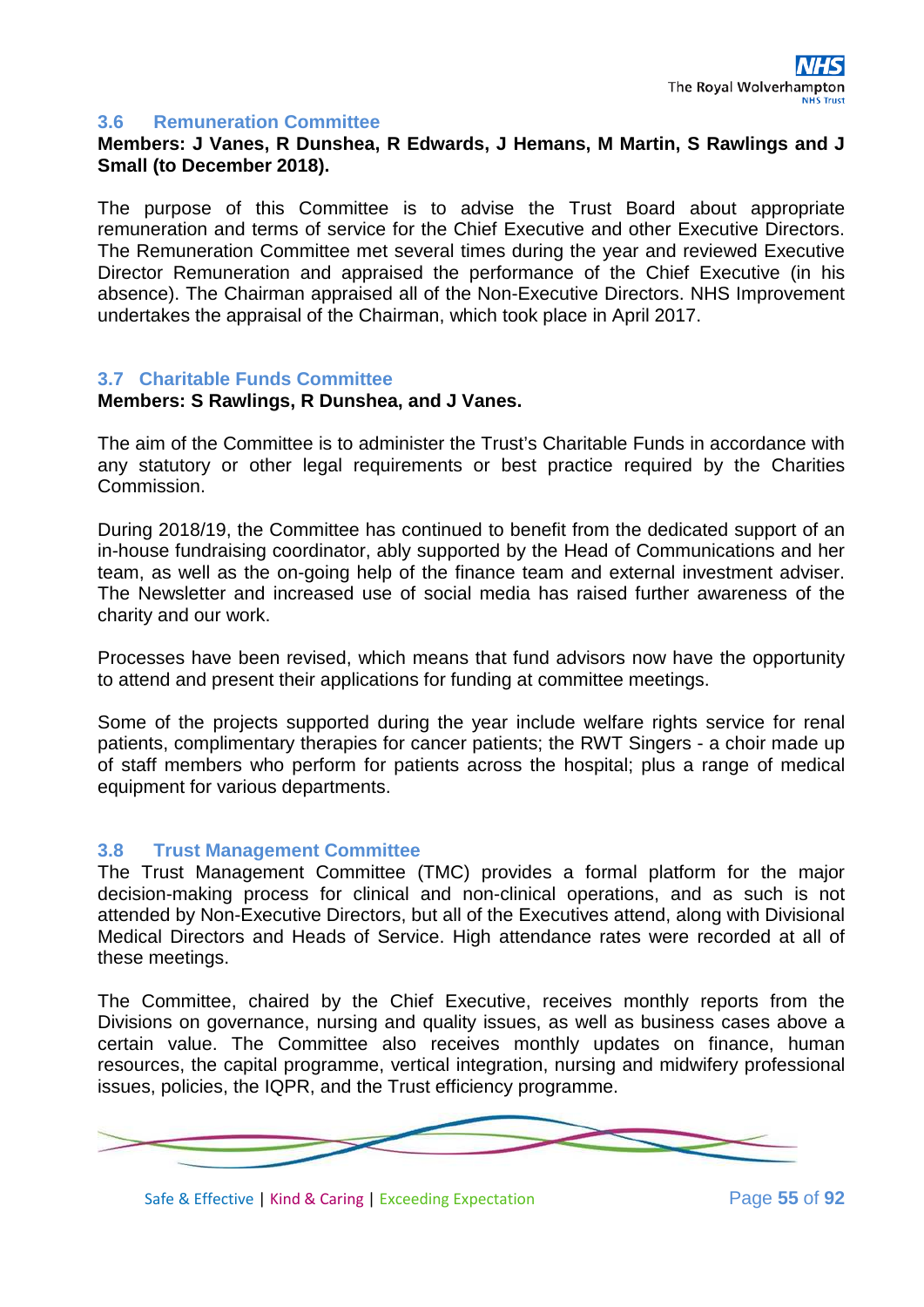Quarterly updates are presented on cancer services, infection prevention, research and development, information governance and the integrated electronic patient record project. Reports on other matters, such as education and training, are also submitted periodically. During the year, the Committee started to include on its agendas a strategic matter for discussion, in order to engage the members in considering and debating together some of the bigger issues facing the organisation going forward.

It approves in line with Standing Financial Instructions, some Business Cases and all new or significantly changed Policies and Procedures.

## **3.9 Freedom to speak up - concerns raised**

NHSi and NGO Trust board self-review tool requires RWT to deliver;

- The Trust's Annual Report contains high level, anonymised data relating to speaking up as well as information on actions the trust is taking to support a positive speaking up culture.
- The Chief Executive and Chair are responsible for ensuring the Annual Report contains information about FTSU.

Creating a Positive Speaking Up Culture: Freedom to Speak Up. The Trust has undertaken a number of actions:

- 1. Produced a Trust Vision Poster
- 2. Revised Raising Concerns (Freedom to Speak Up) Policy,
- 3. Grown a network of Speak Up Contact Links,
- 4. Appointed a Freedom to Speak Up Guardian since October 2016,
- 5. Developed training for both staff and managers for raising and responding to speaking up concerns and
- 6. Over 100 Speaking Up concerns have been raised through the Freedom to Speak Up Guardian and Contact Link route.

Trust Freedom to Speak Up data recorded for the Financial year 2018/19 and reported to the our Trust Board, as well as our national requirement to report this data to the National Guardian Office; an independent, non-statutory body with the remit to lead culture change in the NHS so that speaking up becomes business as usual. The office is not a regulator, but is sponsored by the CQC, NHS England and NHS Improvement.

| .               |                                                                                                                 |                              |                            |                            |                         |
|-----------------|-----------------------------------------------------------------------------------------------------------------|------------------------------|----------------------------|----------------------------|-------------------------|
| Year<br>2018/19 | Total number of cases<br>brought to Freedom to Speak<br>Up Guardians, Champions<br>and Ambassadors in our trust | #Cases raised<br>anonymously | #Patient<br>safety/quality | #Bullying or<br>harassment | #Suffering<br>detriment |
| Q1              | 12                                                                                                              |                              |                            |                            |                         |
| Q2              |                                                                                                                 |                              |                            |                            |                         |
| Q <sub>3</sub>  | 23                                                                                                              |                              |                            |                            |                         |
| Q4              |                                                                                                                 |                              |                            |                            |                         |

#### **Table 14**

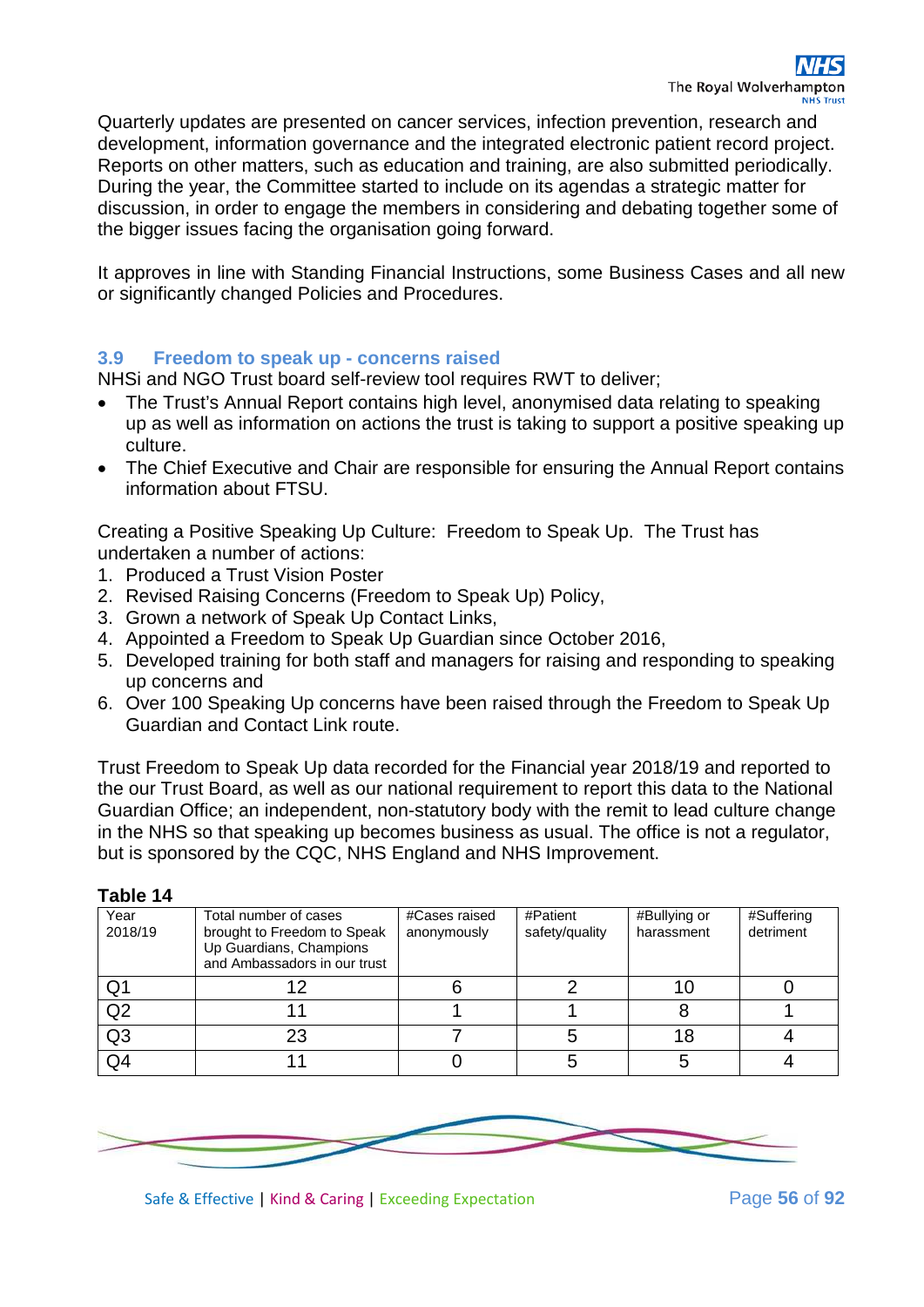Freedom to Speak Up at The Royal Wolverhampton NHS Trust has taken a successful journey and already we have begun to see some positive outcomes as result of Freedom to Speak Up interventions.

## **4. Capacity to handle risk**

## **4.1 Risk Assessment**

The Trust Board has approved a Risk Management Assurance Strategy, which identifies that the Chief Executive has overall responsibility for risk management within the Trust. Within the strategy (and supporting policies) all managers and staff have delegated responsibility identified for the management of risk as part of their core duties. Training is provided to equip staff with appropriate knowledge and skills via a combination of etraining packages and handbook resources. The risk management training for senior managers was reviewed, and a new Risk Management e-training package developed and further revised for all staff. The training for all staff will be considered for mandatory status in 2019/20.

We manage risk through a series of processes that identifies risks, assesses their potential impact, and implements action to reduce / control that impact.

In practice this means:

- Interrogating internal sources of risk intelligence and activity to inform local and Trust level risk registers and assurance frameworks (e.g. incident, complaint, claim, audit, and compliance)
- Using committee / subgroup reporting to inform the risk registers
- Reviewing external / independent accounts of our performance to inform risk status (e.g. CQC standards, national benchmarks, external reviews and internal audit reports)
- Integrating functions (strategic and operational) at all levels of the Trust to feed a risk register and escalation process
- Using a standardised approach to risk reporting, grading and escalation. Our categorisation matrix supports a standard approach to risk tolerance
- Monitoring controls through positive and negative assurance and treatment actions for each risk, to mitigate and manage residual risks
- Developing and implementing a risk management and patient safety reporting policy (OP10) across the Trust
- Refinement of risk management training made available to all staff (including senior managers)



Safe & Effective | Kind & Caring | Exceeding Expectation Page **57** of **92**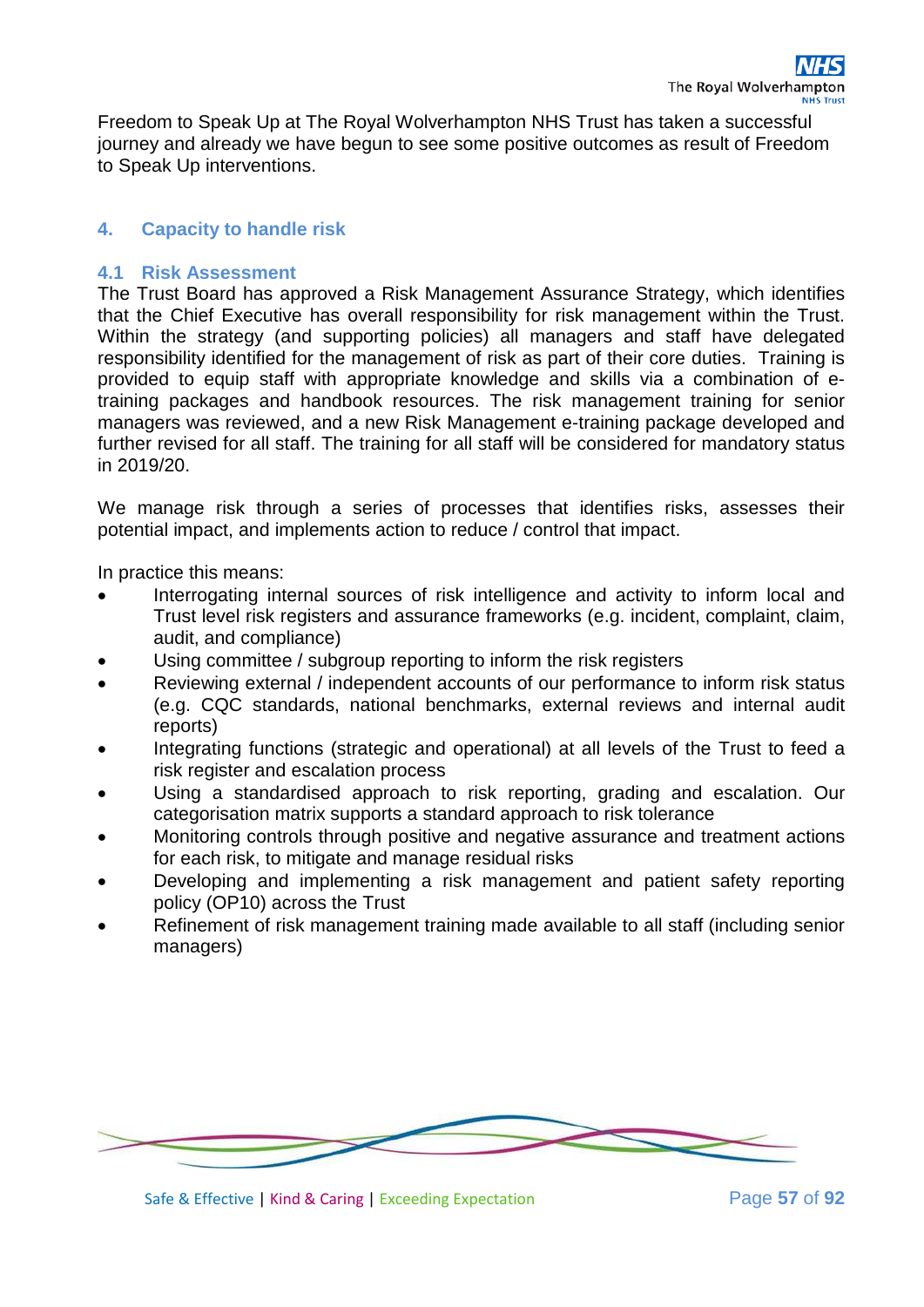## **4.2 Management of the Risk Register within the Trust:**

Risk registers are managed at the following levels:

- Divisional / Directorate / Departmental operational risks that include clinical, business / service, financial, reputational, and patient / staff / stakeholders
- Trust Risk Register (TRR) Any risks graded as 12 or above are escalated to the TRR for consideration by Directors. This has the purpose to inform Directors and the Trust Board of operational risks which may adversely impact the BAF and strategic objectives. Risks / elements of controls may also be delegated from the BAF to operational risk registers for management
- Board Assurance Framework (BAF) Contains all risks which impact on our strategic objectives

Each risk on the BAF and TRR has an identified Director and operations lead to manage the risk.

The TRR and BAF are reviewed by Directors, the Board and management at the following frequencies:

- QGAC Monthly
- Trust Board Bi Monthly
- Finance & Performance Committee Monthly
- Delegated Committees Monthly
- TMC review TRR monthly
- Divisional Governance monthly

During the year we have maintained focus on the quality of controls assigned to risks at all levels and the principles of measurable controls are applied. For risk registers to remain effective priority is also placed on the completion and update of assurances and actions to manage risk.

A total of 58 risks on the BAF and TRR were managed during the year 2018-2019, of these 19 were new risks identified in year. The 58 risks comprised of the following categories, 12 were red (red being the highest risk rating), 41 were amber, and 5 were yellow.

There were 18 risks closed as at 31 March 2019, the remaining 40 to be carried forward to 2019/20 are:

RED (4 – Board Assurance Framework (BAF) and 7 Trust Risk Register (TRR))

- Workforce Recruitment and Retention of staff across the Trust and in particular the future pipeline of nursing and medical staff (BAF)
- That there is a failure to deliver recurrent CIP's (BAF)
- That the underlying deficit that the Trust has (in 2017/18) is not eliminated in medium term to bring the Trust back to financial surplus (BAF)
- Mortality rates reputational risk (BAF)
- Risk to quality of patient care: reduced manpower (TRR)
- Lack of robust system for review and communication of test results (TRR)
- Divisions inability to achieve CIP (TRR)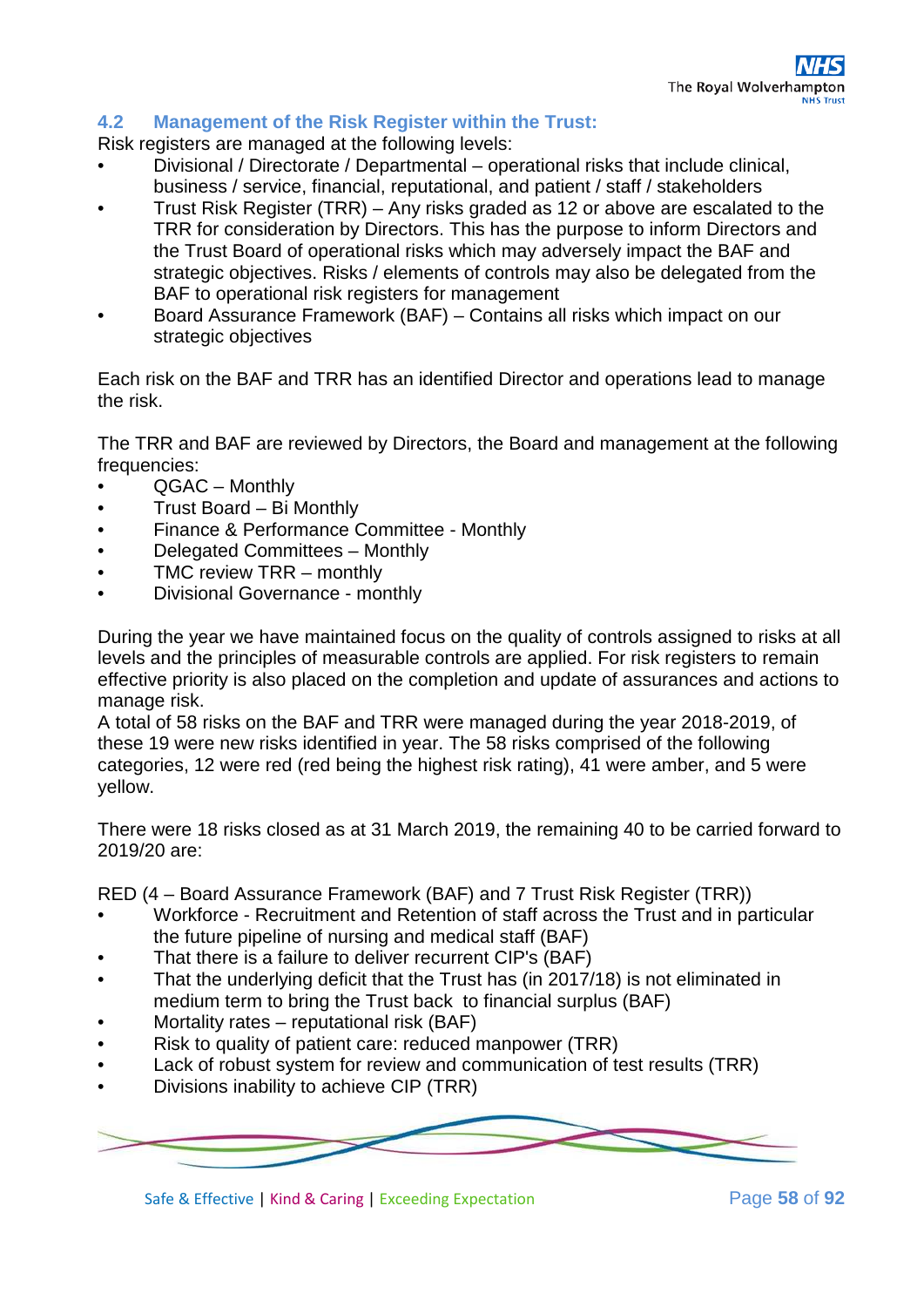- Delays in Cubicle Assessment and Triage (TRR)
- Fragility of SaTh Service (TRR)
- Lack of Network Support for Vascular Services at RWT (TRR)
- ePMA downtime / outage issues (TRR)

28 risks are RAG rated amber (28 - TRR), and 1 risk RAG rated yellow (1 – TRR). All remaining risks will be managed and regularly reviewed on the Trust Risk Register and BAF.

## **4.3 The Risk and Control Framework**

The Board-approved Risk Management Assurance Strategy includes the following:

- The aims and objectives for risk management in the organisation, aligned to our vision
- A description of the committee arrangements and relationships between various corporate committees and subgroups
- The BAF and process for management of risk registers
- The identification of the roles and responsibilities of all staff with regard to risk management, including accountability and reporting structures.
- The promotion of standard risk management systems as an integral part of assurance provision
- A description of the risk management process and a requirement for all risks to be recorded in a risk register prioritised (i.e. graded) and escalated using a standard scoring methodology

We seek to identify risks through all available intelligence sources including independent review, external review and assessment. The risk management process is supported by a number of policies which direct risk assessment, incident reporting and investigation, mandatory training, health and safety, conflict resolution, violence and aggression, complaints, infection prevention, fire safety, human resources management, consent, manual handling and security. All policies have identified audit, monitoring and training arrangements.

The BAF identifies the risks to our strategic objectives, the key controls in place to manage these risks and the effectiveness of the controls shown in positive and negative assurance. The Internal Audit of Risk Management (Nov 2017) reported recognisable alignment between the TRR and BAF and duplication was not evident.

In addition, during 2018-2019 the local audit of the Risk Management Reporting Policy (OP10) showed good compliance with risk register reviews at all levels and sustained improvement with risk escalation/management.

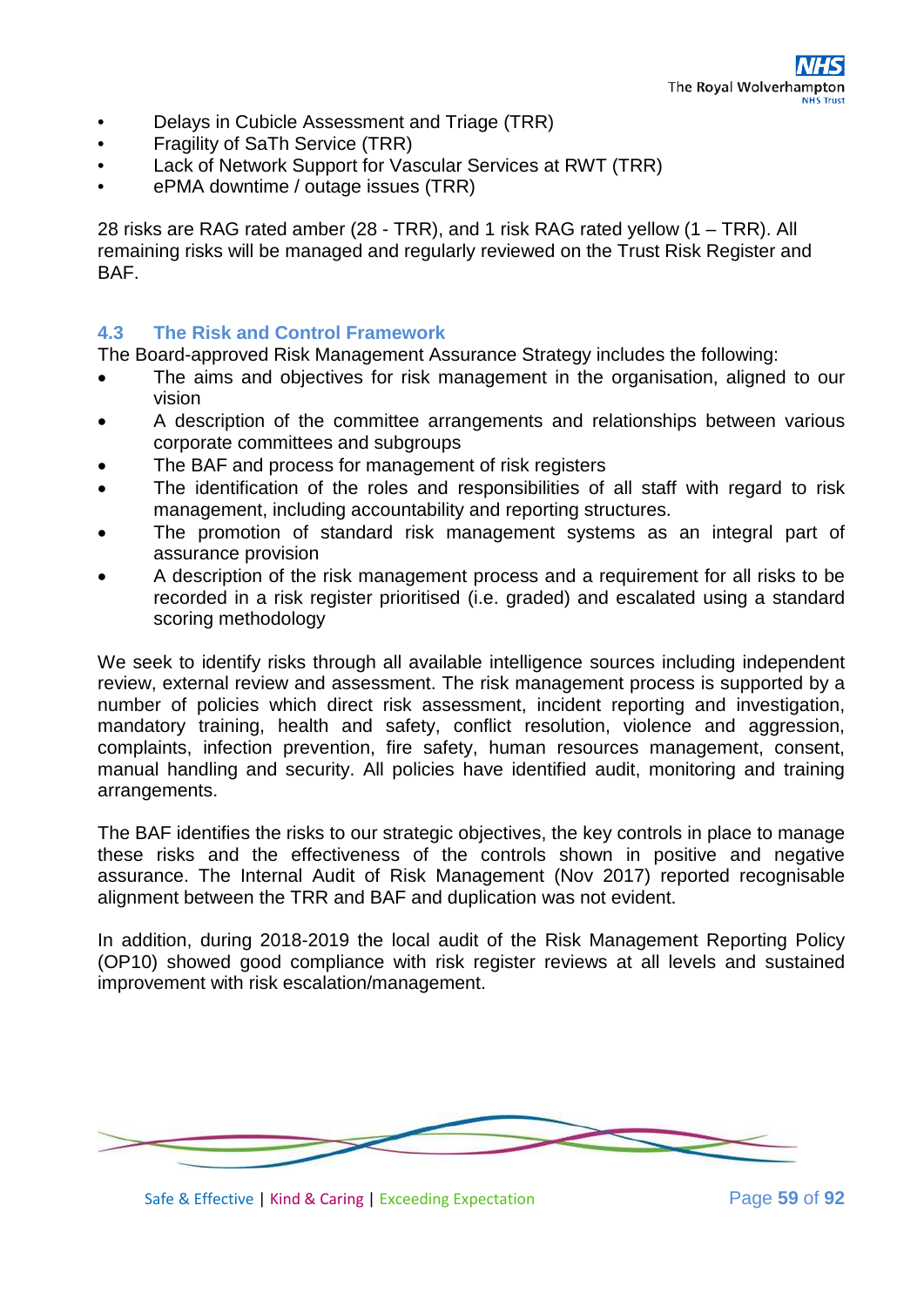All Committees of the Trust Board (excluding TMC) are chaired by Non-Executive Directors to reflect the need for independence and objectivity, ensuring that effective governance and controls are in place. This structure facilitates appropriate scrutiny and challenge of the performance of the organisation. The Committees met regularly throughout the year, and reported to the Trust Board following their meetings.

We have a well-developed framework for assessing on-going compliance with CQC Fundamental standards of care (and 5 key questions of Safe, Caring, Effective, Responsive and Well Led) known as Quality Review Visits (QRV's). The assessment of compliance uses a combination of quality performance indicators, clinical audits and observational ward and department visits to measure on-going compliance with care standards. Following each QRV we use the CQC rating characteristics to make judgements about compliance with the fundamental standards of care and judgments are cross checked and challenged at Divisional Management Performance & Quality meetings and by Executives at Trust groups. This approach allows for information to be triangulated between performance results and observation of care standards and allows for assurance to be reported from ward to Board.

#### **The programme aims to:**

- Create a positive and proactive approach to observational assessment and external reviews.
- Ensure robust / reliable compliance reporting: ward to Trust Board.
- Support continuous quality improvement and patient safety.
- Highlight good practice and areas of excellence.

During 2018 we conducted nine QRVs identifying areas of good and excellent practice to be shared, as well as areas for improvement for local follow up. The QRVs are well embedded within the Trust with positive feedback and quality benefits being reported by both the clinical areas visited and those conducting the inspections.

A follow-up visit process has commenced since 2017 where areas requiring improvements are followed up. Six visits which met the criteria agreed by the Trust have been completed to date. These have shown some good improvements.

In areas not currently undertaking the QRV programme, self-assessments have been completed against CQC requirements with local improvement actions taken forward. The 2019/20 programme includes community areas and 2020/21 programme will include GP Practices.

#### **4.4 The Risk and Control Framework - Looking Forward to 2019-2020**

The key strategic risks identified as we go into the new financial year are:

- Workforce Recruitment and retention of staff across the Trust
- Black Country or Staffordshire Sustainability Transformation Plans has an adverse impact on The Royal Wolverhampton NHS Trust (RWT) income or services
- That there is a failure to deliver recurrent Cost Improvement Programmes (CIPs)

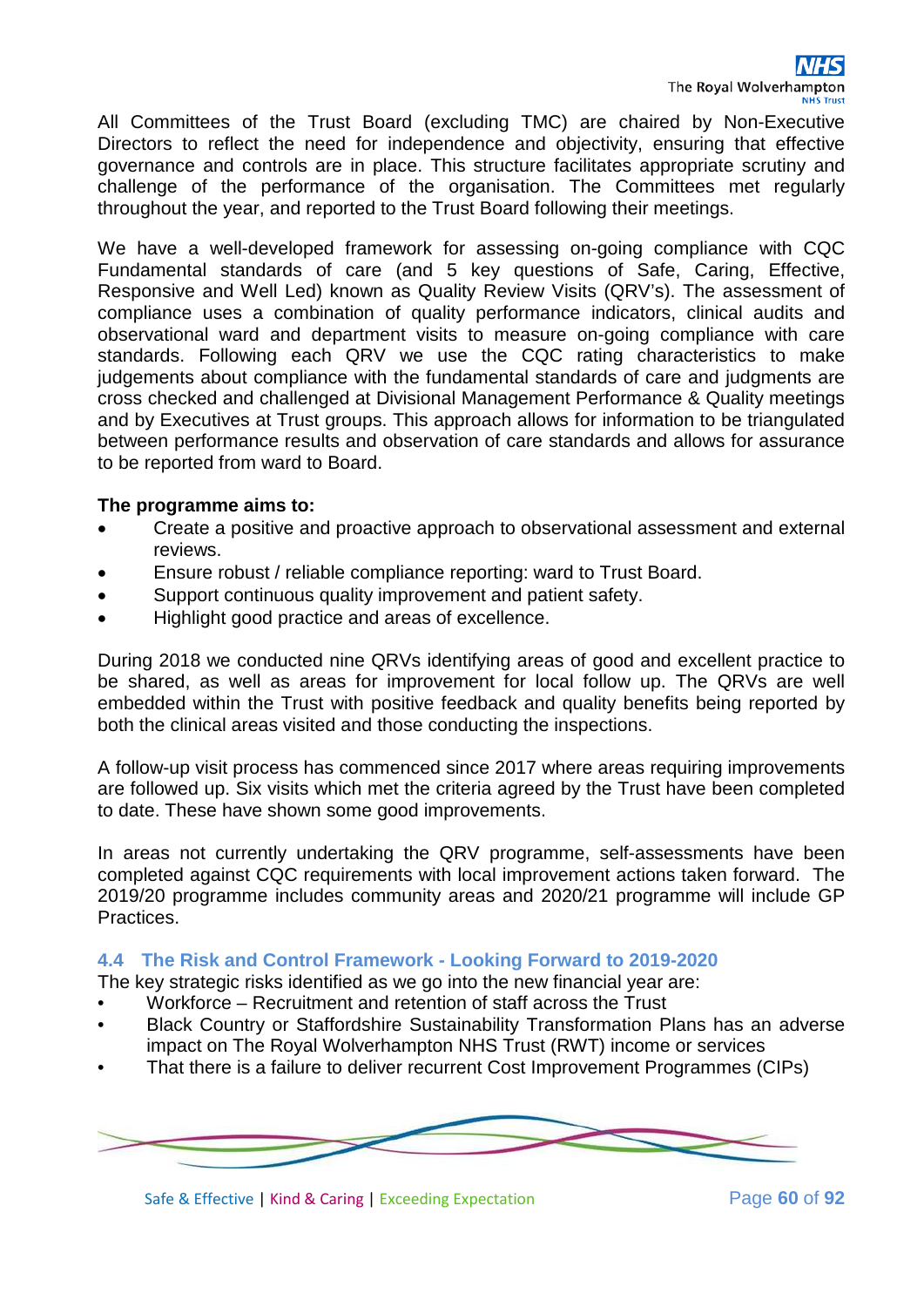That the underlying deficit that the Trust has (in 2018/19) is not eliminated in the medium term to bring us back to surplus.

The Trust will develop a strategy, systems and processes to develop its capacity for learning and improvement. The strategy will include arrangements for the extraction and publication of lessons for improvement as well as evidence based components that support the nurturing of a learning organisation.

## **4.5 Compliance Summary**

The Trust is fully compliant with the Self-assessment, declaration and registration requirements of the Care Quality Commission.

As an employer with staff entitled to membership of the NHS Pension Scheme, control measures are in place to ensure all employer obligations contained within the Scheme regulations are complied with. This includes ensuring that deductions from salary, employer's contributions and payments into the Scheme are in accordance with the Scheme rules, and that member Pension Scheme records are accurately updated in accordance with the timescales detailed in the Regulations. Control measures are in place to ensure that all the organisation's obligations under equality, diversity and human rights legislation are complied with.

The Trust has undertaken risk assessments and Carbon Reduction Delivery Plans are in place in accordance with emergency preparedness and civil contingency requirements, as based on UKCIP 2009 weather projects, to ensure that this organisation's obligations under the Climate Change Act and the Adaptation Reporting requirements are complied with

## **Developing Workforce Safeguards and Workforce Planning**

We have considered the guidance and requirements set out within 'Developing Workforce Safeguards' published by NHS Improvement in October 2018.

The Trust established Role Development Group focusing on new or expanded roles responding to service challenges and needs. This links into workforce planning and we are reviewing our approach to this to ensure engagement and integration. As part of improved workforce planning, Trusts are expected to make use of the *Operational workforce planning self-assessment tool*, which we undertook in early Autumn 2018 which highlighted engagement and integration at service levels as an area of focus and we have started to make good progress in this area.

The Trust's ambition is that we will enable our staff to be the best they can be in their chosen career. We will continue to explore and develop new roles, including widening our offer of Apprenticeships across the organisation, which will support care delivery that will be required by our patients in the future.



Safe & Effective | Kind & Caring | Exceeding Expectation Page 61 of 92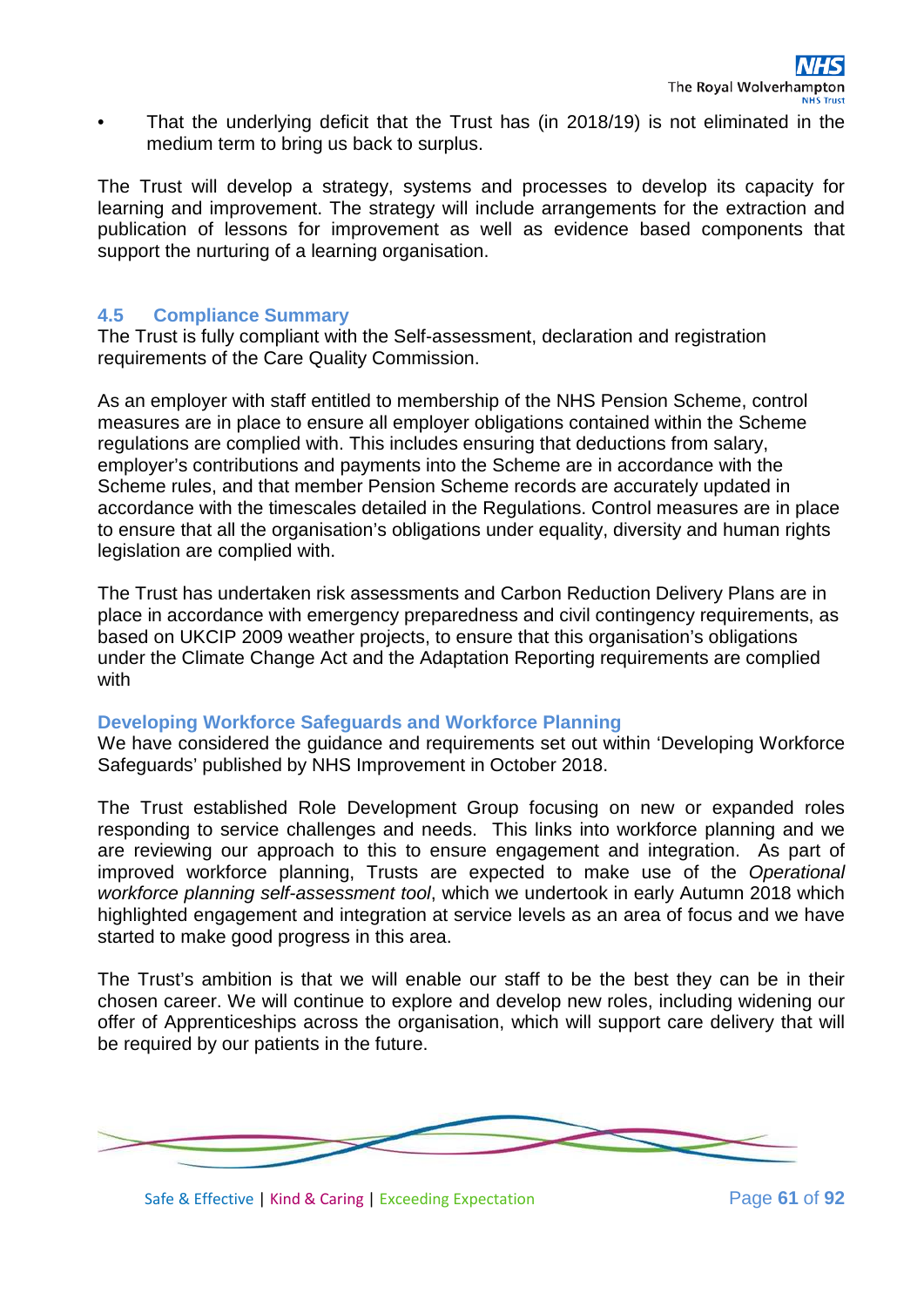#### **5. Review of economy, efficiency and effectiveness of the use of resources**

The Trust has a robust governance structure in place ensuring monitoring and control of the effective and efficient use of the Trust's resources. Financial monitoring, service performance, quality and workforce information is scrutinised at meetings of the Trust Board, F&PC, TMC and at Divisional Team meetings.

The Trust has achieved all of its statutory financial targets, achieving an end of year surplus of £3.0m, delivering the Capital Programme within its Capital Resource Limit and achieving its External Funding Limit.

The Trust has arrangements in place for setting objectives and targets on a strategic and annual basis. These arrangements include ensuring the financial strategy is affordable and scrutiny of cost savings plans to ensure achievement, with regular monitoring of performance against the plans.

This is done through:

- Approval of the annual budget by the Trust Board
- Monthly reporting to the Trust Board on key performance indicators covering finance, activity, governance, quality and performance
- Monthly reporting to the F&PC
- Regular reporting at Operational and Divisional meetings on financial performance
- Finance Recovery Board meetings to oversee the Lord Carter economies work streams, and the Cost Improvement Programme

Internal Audit has provided assurance on internal controls, risk management and governance systems to the Audit Committee and to the Trust Board. Where scope for improvement in controls or value for money was identified during their review, appropriate recommendations were made and actions were agreed with management for implementation. The implementation of these actions is monitored by the Audit Committee.

## **6. Information Governance & Data Security**

#### **SUMMARY OF SERIOUS INCIDENT REQUIRING INVESTIGATIONS INVOLVING PERSONAL DATA AS REPORTED TO THE INFORMATION COMMISSIONER'S OFFICE IN 2018-19**

The next table details the incidents **reported** on the NHS Digital incident reporting tool and to the Information Commissioners Office (ICO), within the financial year 2018/19. Any incidents that are still being investigated for the period 18/19 are not included. The incidents listed below are for the Royal Wolverhampton NHS Trust and for the Vertical Integration GP partnerships that have joined the Trust as listed below.



Safe & Effective | Kind & Caring | Exceeding Expectation Page 62 of 92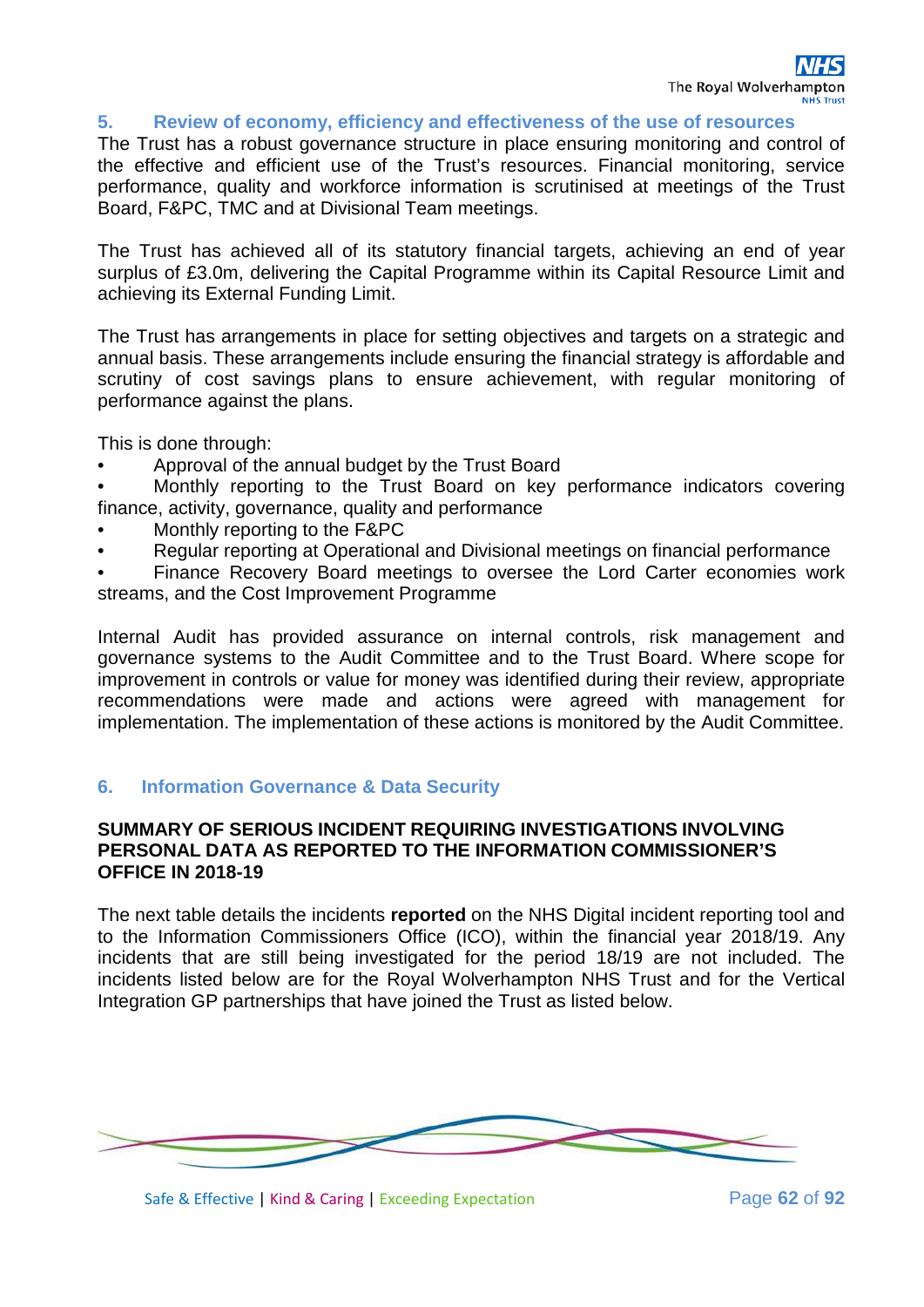# **Table 15**

| <b>Date</b><br>incident<br>occurred<br>(Month) | <b>Nature of incident</b>                                                                                                                                                                                                                                                                                                                                                                                                            | <b>Number of</b><br>data<br>subjects<br>potentially<br>affected | Description/<br><b>Nature of</b><br>data involved | Further action on<br>information risk                                                                                                                                                                                                   |
|------------------------------------------------|--------------------------------------------------------------------------------------------------------------------------------------------------------------------------------------------------------------------------------------------------------------------------------------------------------------------------------------------------------------------------------------------------------------------------------------|-----------------------------------------------------------------|---------------------------------------------------|-----------------------------------------------------------------------------------------------------------------------------------------------------------------------------------------------------------------------------------------|
| November<br>2018                               | YouTube clip had been found<br>showing unauthorised access to old<br>hospital building. The clip showed<br>that there is what appears to be<br>patient notes' found left in the<br>building. The video was published in<br>May 2018                                                                                                                                                                                                  | 1200                                                            | Clinical<br>information                           | Approved contractors<br>appointed to enter the<br>building and attempt to<br>recover and destroy any<br>data that may have been<br>left. It cannot be retained<br>due to risk of documents<br>being contaminated due to<br>environment. |
| August<br>2018                                 | Screen shot sent to complainant<br>contained demographics of 15 other<br>patients which were obscured, due<br>to image being cropped.                                                                                                                                                                                                                                                                                                | 15                                                              | Demographic<br>data                               | Complainant was asked to<br>delete data                                                                                                                                                                                                 |
| August<br>2018                                 | Ex Member of staff alleged to have<br>access to 120 patient names and<br>addresses and has advised would<br>contact them once employment was<br>ceased. Data had also been shared<br>with NMC.                                                                                                                                                                                                                                       | $120+$                                                          | Demographic<br>data                               | Ex Staff member has been<br>written to on several<br>occasions' requesting<br>return of information. ICO<br>contacted to peruse<br>retrieval of information.                                                                            |
| <b>July 2018</b>                               | Social media disclosure, a clip<br>containing patient data was made<br>available via twitter as a part of a<br>promotional video.                                                                                                                                                                                                                                                                                                    | 13                                                              | Clinical<br>information                           | Clip was taken down and<br>amended as soon as this<br>was made known to Trust.                                                                                                                                                          |
| <b>July 2018</b>                               | An excel spread sheet containing<br>staff sickness & absence<br>information was sent in error via<br>email to Trust email addresses. The<br>Manager had intended to attach a<br>staff briefing.                                                                                                                                                                                                                                      | 78                                                              | <b>Staff</b><br>information                       | All recipients were<br>contacted and requested<br>information deleted.                                                                                                                                                                  |
| June 2018                                      | A staff member who works for a<br>third party that the Trust contract to<br>provide a service, took a clinic<br>laptop and clinical paperwork home<br>in their car. The staff member's car<br>was broken into and the laptop bag<br>containing the laptop and clinical<br>paperwork had been stolen. Incident<br>was reported to the police. It was<br>noted that all recent paperwork had<br>demographic details only<br>completed. | $\overline{\mathbf{4}}$                                         | Demographic<br>data                               | Reported to Police and<br>Trust. Paper records were<br>recovered but laptop was<br>not, but was encrypted.<br>Third party conducted<br>investigation, and Trust<br>carried out further<br>assurance checks of<br>provider.              |



Safe & Effective | Kind & Caring | Exceeding Expectation Page 63 of 92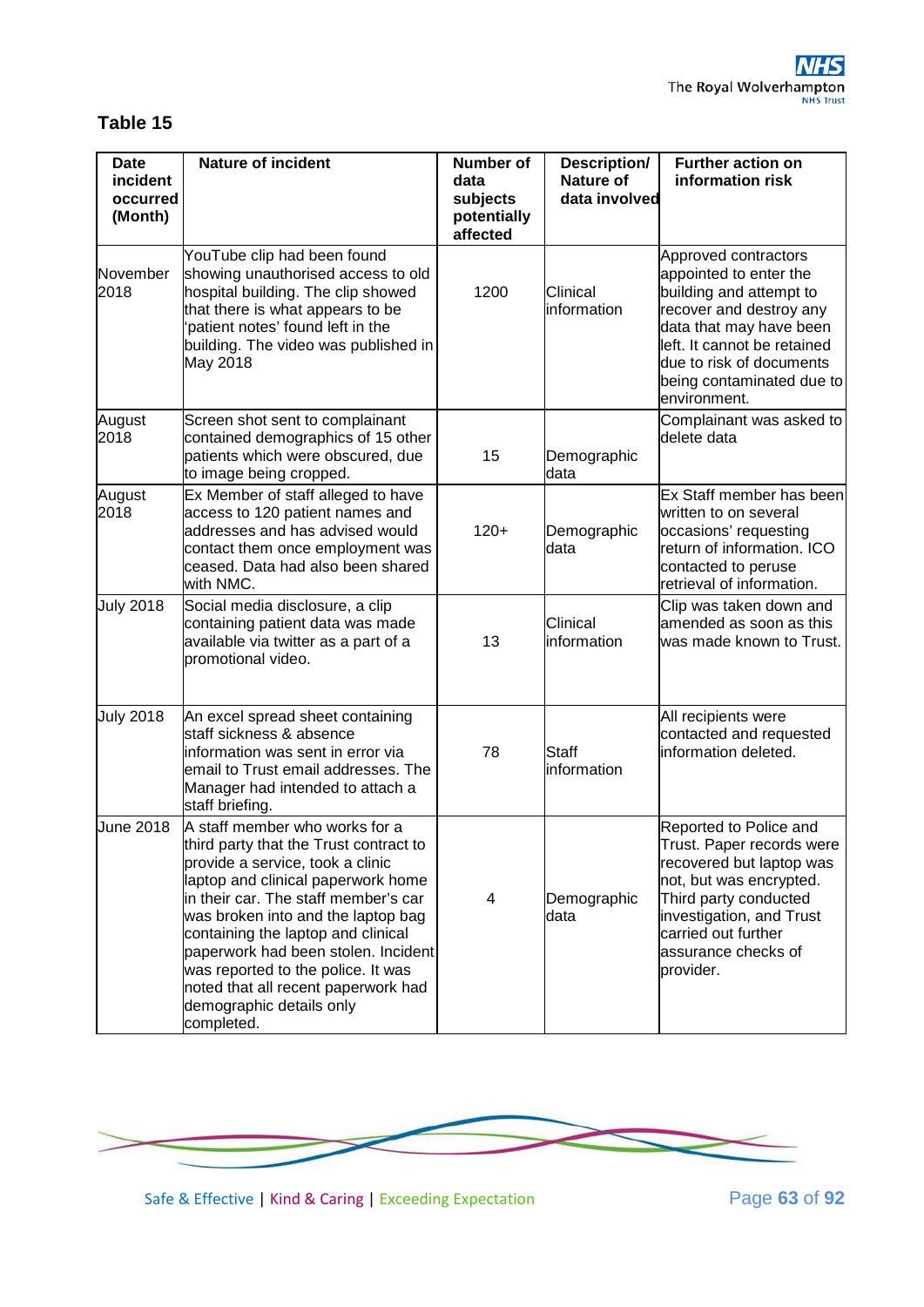## **Table 16 Incidents classified at lower severity level**

| adino diadomoa al dovorni provor i are aggregatoa aria proviaca in labio bon<br>SUMMARY OF OTHER PERSONAL DATA RELATED INCIDENTS IN 2018-19 |                                                    |                |  |  |
|---------------------------------------------------------------------------------------------------------------------------------------------|----------------------------------------------------|----------------|--|--|
| Category                                                                                                                                    | <b>Breach Type</b>                                 |                |  |  |
| A                                                                                                                                           | Corruption or inability to recover electronic data |                |  |  |
| B                                                                                                                                           | <b>Disclosed in Error</b>                          | 111            |  |  |
| C                                                                                                                                           | Lost in Transit                                    | 6              |  |  |
| D                                                                                                                                           | Lost or stolen hardware                            | 0              |  |  |
| E                                                                                                                                           | Lost or stolen paperwork                           | 15             |  |  |
| F                                                                                                                                           | Non-secure Disposal - hardware                     | 0              |  |  |
| G                                                                                                                                           | Non-secure Disposal – paperwork                    | 4              |  |  |
| H                                                                                                                                           | Uploaded to website in error                       | $\overline{2}$ |  |  |
|                                                                                                                                             | Technical security failing (including hacking)     | 16             |  |  |
| J                                                                                                                                           | Unauthorised access/disclosure                     | 7              |  |  |
|                                                                                                                                             |                                                    | 162            |  |  |

Incidents classified at severity level 1 are aggregated and provided in table below:

## **Table 17 Data Protection and Security Toolkit Return 2018/ 2019**

Data Protection and Security Toolkit 2018/19 overall scores are as follows:

| The Royal Wolverhampton NHS Trust | RL4 - Standards Not Met (Plan Agreed) (96/100) |  |  |
|-----------------------------------|------------------------------------------------|--|--|
| <b>Alfred Squire</b>              | M92002- Standards Met (52/52)                  |  |  |
| <b>West Park Surgery</b>          | M92042- Standards Met (52/52)                  |  |  |
| <b>Thornley Street</b>            | M92028 - Standards Met (52/52)                 |  |  |
| Ettingshall                       | Y02735- Standards Met (52/52)                  |  |  |
| Lea Road                          | M92007- Standards Met (52/52)                  |  |  |
| Penn Manor                        | M92011 - Standards Met (52/52)                 |  |  |
| Coalway Road                      | M92006- Standards Met (52/52)                  |  |  |
| Warstones                         | M92044 - Standards Met (52/52)                 |  |  |
| Lakeside                          | M83132 - Standards Met (52/52)                 |  |  |

## **6.2 Looking forward to 2019/20 Data security and Protection**

The Trust is working with NHS Digital to ensure that an agreed action plan for the DSPT toolkit is implemented, ensuring the Trust is equivalent to 'Standards Met'. Through specialist sub groups such as IG steering group, risks to compliance with the DSPT toolkit will be monitored.

The Trust continues to monitor patterns and trends of data security incidents and implementing measures to reduce these to the lowest level practicable. Current risks

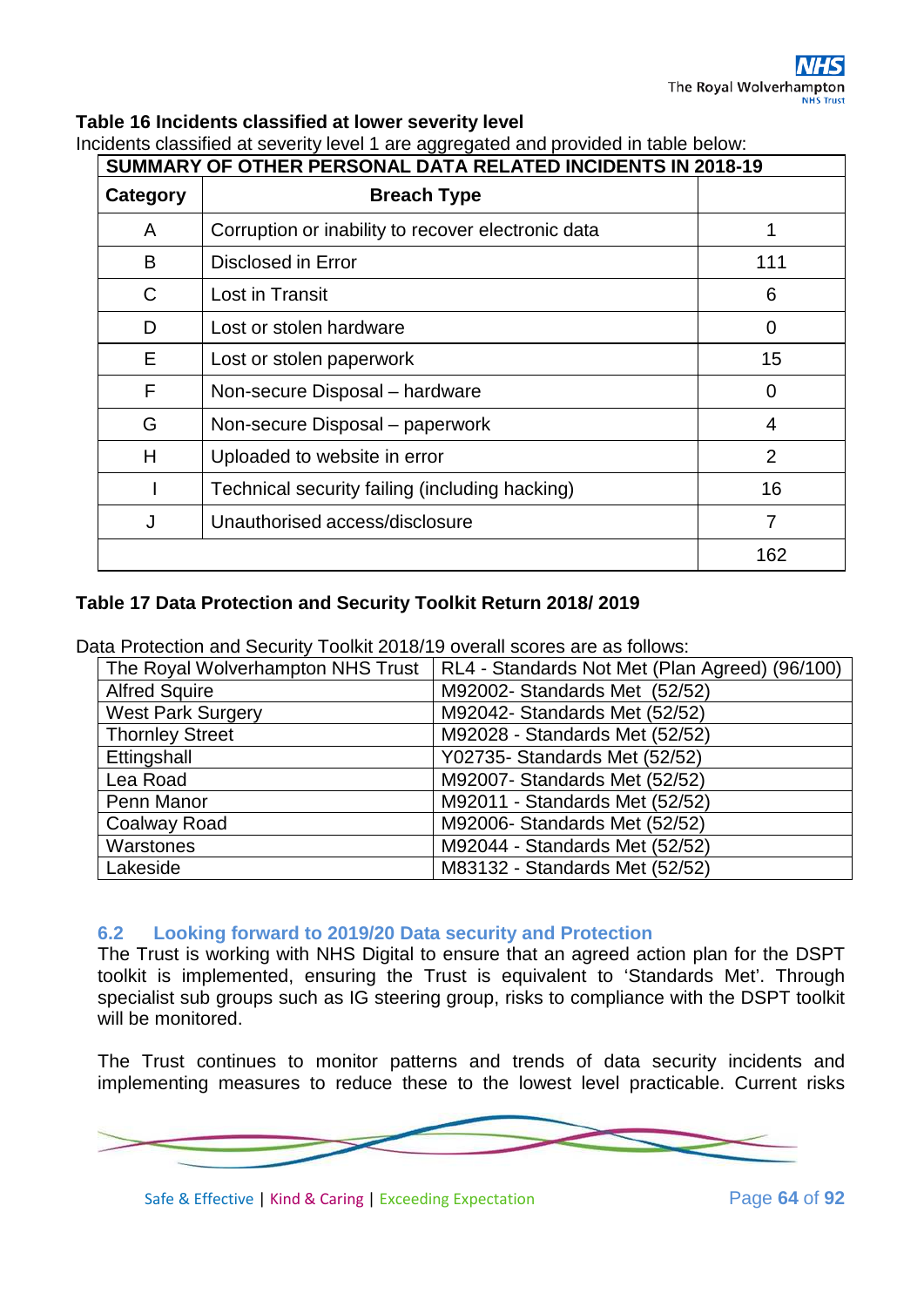include continued and increasing risk of external threats in relation to Cyber security, particularly via email phishing. Other risks to data security include disclosure in error via various means, and this is attributed to the ways of working in health which the Trust is aiming to improve with digital innovation and improvements in IT systems.

The Trust are continuing to embed the requirements of the General Data Protection Regulation 2016 (GDPR ) into Trust practices, monitored via the GDPR implementation group ensuring data privacy is at the forefront of the care that we provide and the information that is captured. The Trust is also working closely with GP Partnerships that have joined the organisation to align practices and share good practice.

The Trust is yet to have its Well Led review, but anticipate the focus will be on areas of business continuity in relation to data security, assurance around access to key information assets and how this is monitored as well as how data flows are mapped and monitored. This program of work will be monitored though the committees as follows;

- The Trust has several committees dedicated to reviewing assurance in relation to DSPT and GDPR, chaired by senior board members.
- The Medical Director is the Trust's trained Caldicott guardian, and is responsible for protecting the confidentiality of patient and service-user information and enabling appropriate information-sharing. The Guardian plays a key role in ensuring that Trust satisfies the highest practical standards for handling patient identifiable information, and Chairs the IG Steering group and GDPR implementation group.
- The Chief Financial Officer is the Trust's Senior Information Risk Officer (SIRO) and is responsible for monitoring the Trust's overall information risk, ensuring we have a robust incident reporting process for information risks. The SIRO reports to the Trust Board and provides advice on the matter of information risk. The SIRO is also a member of the IG steering Group and co-chair of the GDPR implementation group.
- The Trust has appointed a Data Protection Officer who acts independently to ensure compliance with the GDPR as well as monitoring its application across the Trust. The DPO has a reporting line into the Caldicott Guardian through to the Trust board.
- The Trust is in the process of establishing clear responsibilities for Information Asset Owners across the Trust to facilitate robust and timely escalation of information risk escalation to the SIRO.
- Regular reports are provided to the Trust Board during the year to ensure that they are sighted on and support the Trust's plans in relation to data security and protection. To support this each toolkit assertion is aligned to a director responsible on the board.
- All Trust board members received NHS Digital approved GCHQ cyber and data security training, and will receive updates and briefings in relation to the Trust performance in this area.

## **7. Annual Quality Report**

The directors are required under the Health Act 2009 and the National Health Service (Quality Accounts) Regulations 2010 (as amended) to prepare Quality Accounts for each financial year.

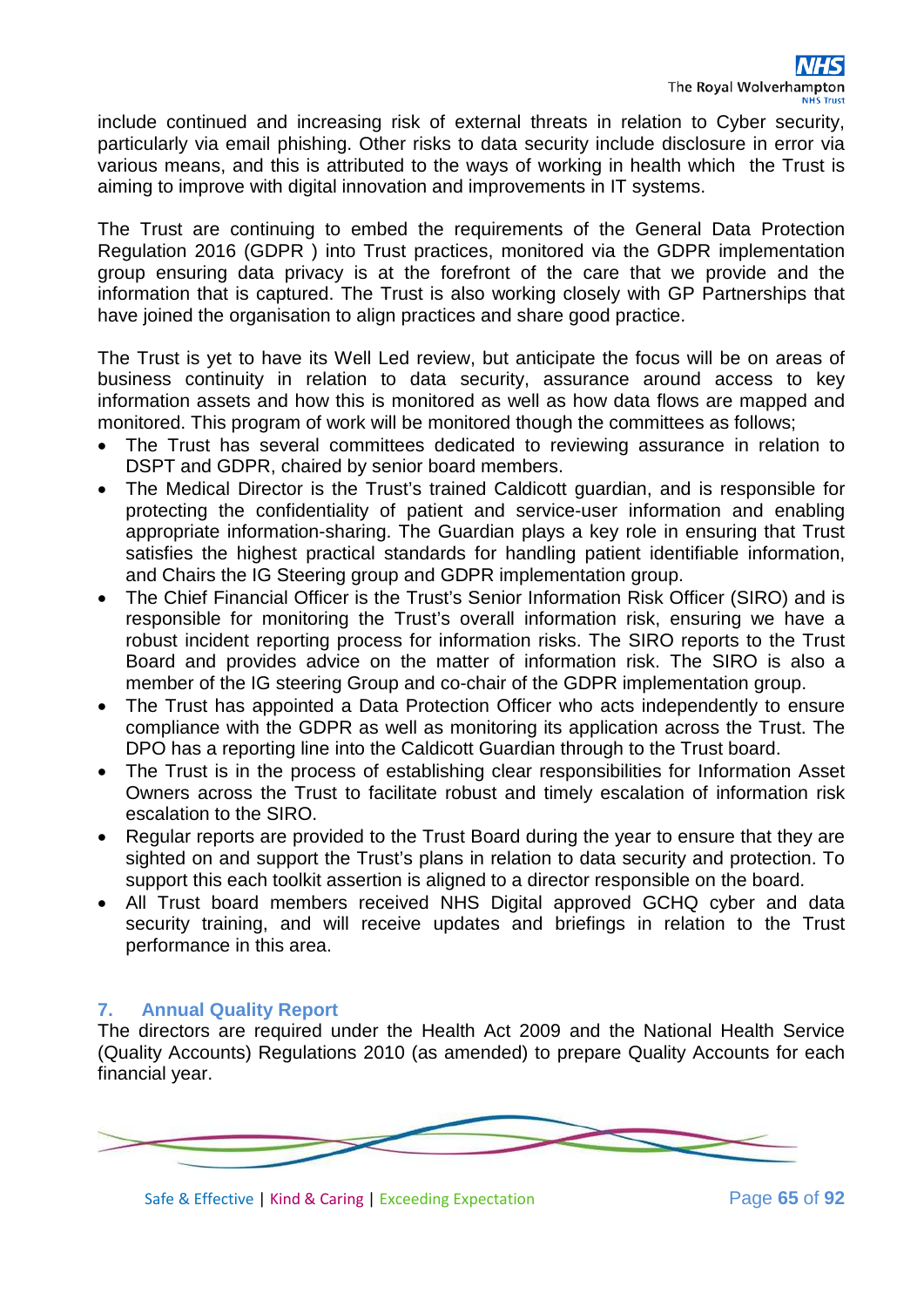Guidance for Quality Accounts remains in place nationally, which outlines the requirements with respect of the format, content and reporting arrangements for the annual Quality Accounts. The Trust used this guidance to ensure that its requirements were included in the Trust's Quality Account 2018/2019.

The Trust's quality priorities for 2018/19 were selected as part of a consultation process with our staff and external stakeholders. In addition, the Trust reviewed what patients and members of the public said about us through national and local surveys, in-patient feedback received through complaints, compliments and the Friends and Family Test. In addition, various national and local guidance and feedback from the Care Quality Commission were considered.

A variety of data reporting systems remained the source of information for the Quality Account 2017/18. For example, the incident and complaints data was extracted from Datix (incident reporting system). In addition, information was validated with individual leads, for example, the governance team, patient experience team, infection prevention and control lead, performance team. In terms of the elective waiting time data, the Trust has continued to employ a robust process of validation prior to submission. This involves an automated process which produces a data extract from Patient Administration System (PAS) to outline patient that have been listed for surgery, which is validated for duplicates and anomalies for investigation and correction. Following this, the data is reviewed further by a validation team to ensure patient records are accurate, up to date and reflect individual patient journeys and pathways. This process is repeated up until the point of submission to ensure any data lag issues are resolved in a timely manner.

Each year, a draft version of the Quality Account is approved by directors via the internal governance processes prior to being shared with the Local Authority's Overview and Scrutiny Committee, Wolverhampton Healthwatch and Clinical Commissioning Group. In addition, the Quality Account is subject to a limited assurance review by the Trust's independent auditors prior to the final version being shared with the Trust Board for approval and subsequently published.

## **8. Operational Performance**

The Trust is committed to delivering the national requirements and operational performance standards. These are robustly monitored and managed to ensure patients receive the most appropriate levels of care. A comprehensive performance management process exists across the Trust to monitor delivery against these standards alongside trust wide organisational efficiently metrics and other quality based indicators of effective standards of care.

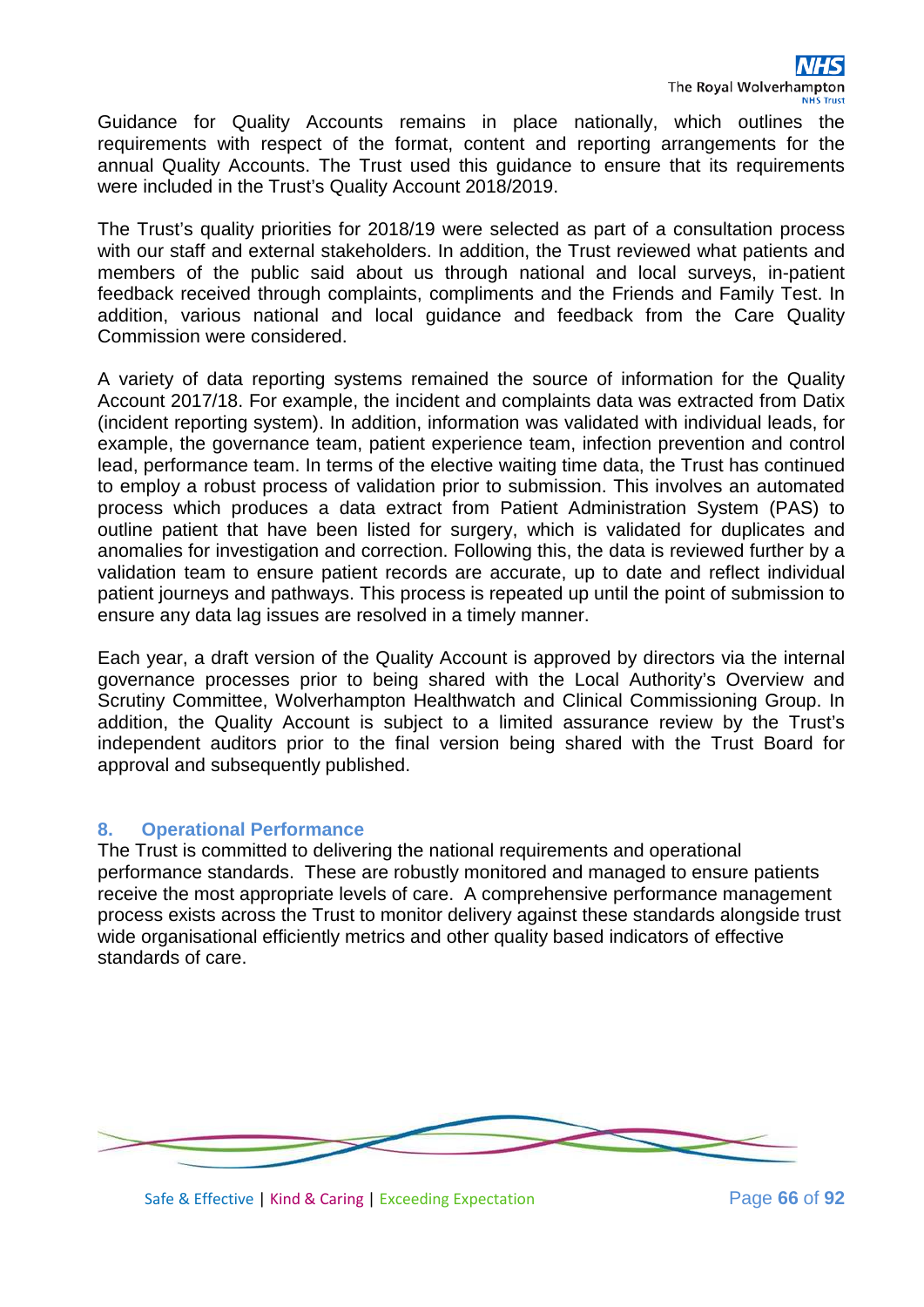The framework we employ is multi-faceted and covers many levels across the organisation. This includes weekly review at the Chief Operating Officer's performance meeting and through subsequent meetings across the Divisions. A detailed Integrated Quality and Performance Report (IQPR) is produced monthly; performance is discussed in-depth at the monthly Finance and Performance Committee, which is chaired by a Nonexecutive Director, with further scrutiny taking place at the full Trust Board. Specific details of the Trust performance against the key operating standards can be found in section "What We Achieved – Performance Summary 2018-2019".

## **8.1 Emergency Planning / Resilience**

As a provider of NHS-funded care the Trust has a legal duty under the Civil Contingencies Act (CCA) 2004 to have in place emergency plans to respond to a wide range of major, critical and business continuity incidents which could affect patient care. These could be anything from an infectious disease outbreak, cyber threat or a mass casualty incident.

In order to show that effective arrangements are in place to deliver its Emergency Preparedness Response and Resilience (EPRR) function the Trust is required to complete an annual assurance self-assessment based on the NHS England Core Standards for EPRR. For last year the Trust rated itself as being 'substantially compliant' in meeting these standards.

The Trust actively engages and cooperates with partner organisations to ensure a coordinated approach to planning and response to incidents. This is undertaken at a multiagency level such as the Local Health Resilience Forum and provides a principle mechanism for information sharing and joint working.

In terms of preparedness activities the Trust over the last year has reviewed and updated a number of emergency plans. This includes revision of the Trust major incident plan which now contains a mass casualty addendum as well as refined processes for surgical triage within the Emergency Department.

The Trust has a rolling programme of exercises that are designed to test and develop our plans. One such exercise undertaken involved the setup of the Trust incident control centre in order to test the multi-agency response to a mass casualty incident. With regards to EPRR training the Trust has focused on improving training and has introduced a market stand during Trust Induction to provide awareness for all new starter staff.

Over the last year the Trust has seen good developments in resilience arrangements however more work is required to achieve full compliance with the EPRR Core Standards 2019. An action plan has been established and is being monitored through respective governance groups. Substantial progress has already been made and the Trust continues to improve current capabilities and resilience across the Trust.



Safe & Effective | Kind & Caring | Exceeding Expectation Page 67 of 92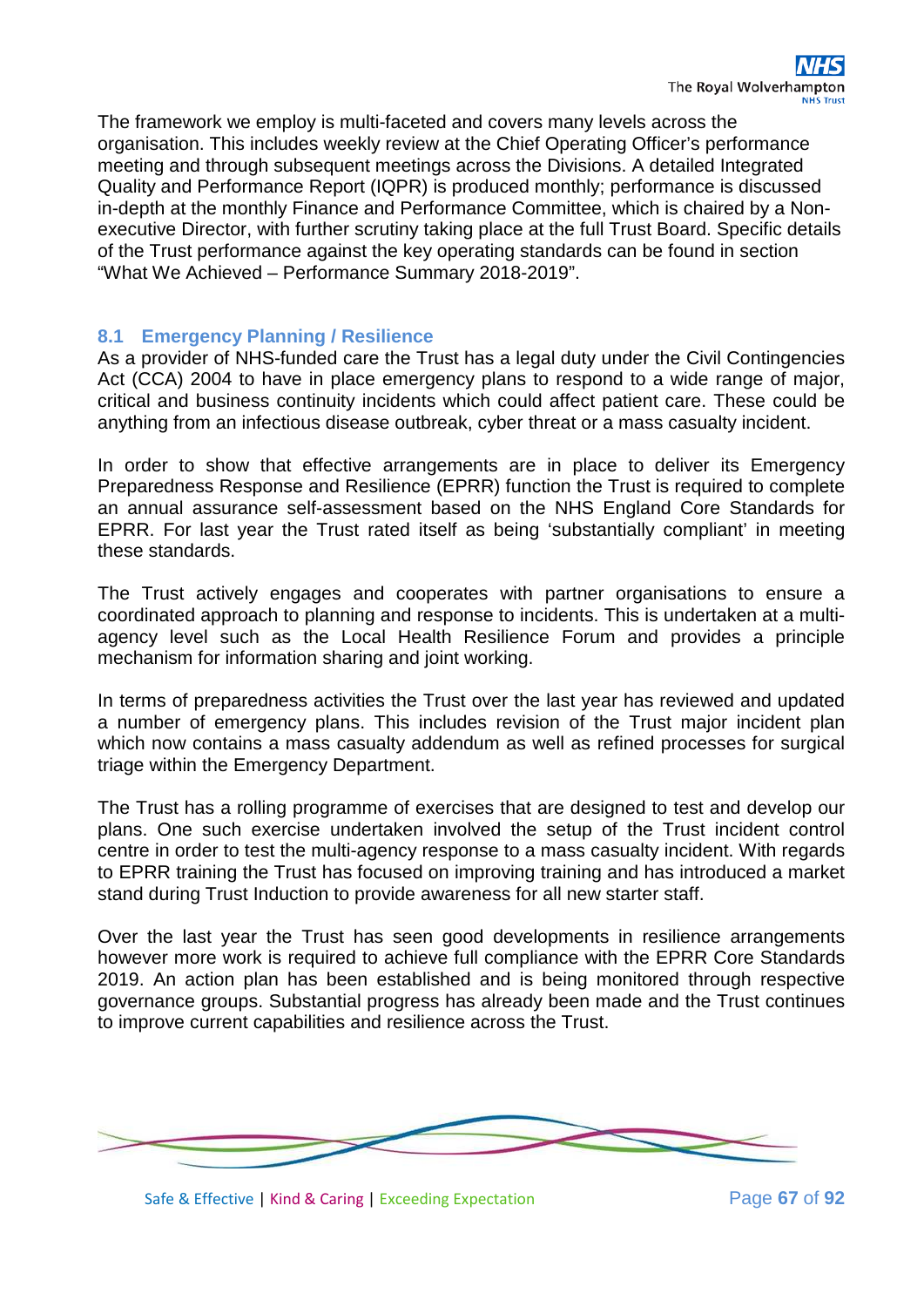An Emergency Preparedness annual report has been produced, identifying the status of the Trust's resilience over the last twelve months and identifying key priorities for the forthcoming year.

## **8.2 Health and Safety at Work**

The Trust Health and Safety risk profile has been maintained and shows compliance with relevant Health and Safety Executive (HSE) legislation. Work continues to identify gaps and provide action plans to fill these gaps giving the Board an improved assurance around compliance with the Regulations. Estates and Facilities continue to work towards compliance with the Premises Assurance Model (PAM) accreditation system, this is adding to the robustness of assurance received from Estates. Estates Facilities are also maintaining their accreditation for CHAS (Contractors Health & Safety Assessment Scheme) allowing them to use the logo on their letterheads as approved contractors.

There has been a 6.73% reduction in the number of health and safety incidents when comparing 2018/19 to 2017/18. Focus has remained on the high incident reporting areas; ensuring investigations are undertaken where needed and risk assessments reviewed to improve control measures. Focus continues on sharing lessons identified across the Trust, using various forums to do this including the Safety Representative Forum, and our Risk Newsletter 'Risky Business' and direct email depending which method is felt most suitable at the time.

The top 5 reported health and safety related incidents for the year are:

- Sharps incidents (14% increase)
- Personal Contact Injury (4% increase)
- Violence and Aggression (7% decrease)
- Manual Handling (15% decrease overall) (patient handling 20% decrease; objects 9% decrease)
- Slips, trips & falls (25% decrease)

This shows an overall decrease in incidents, however a slight increase in 2 areas, The increase in 'sharps' incidents relates largely to non- clinical sharps incidents, a new category has been added to Datix for 2019/20. The H&S Team review and investigate for areas of concern.

## **8.3 Social Economic Responsibilities: Modern Slavery and Forced Labour**

The Trust is committed to its Social Economic Responsibilities and ensuring that it is a Good Corporate Citizen (GCC). In its procurement practices the Trust stipulate that: suppliers shall use Good Industry Practice to ensure that there is no slavery or human trafficking in its supply chain and will monitor and notify the Authority immediately if it becomes aware of any actual or suspected incidents of slavery or human trafficking in its supply chains. Suppliers will also provide to the Trust any reports or other information as requested as evidence of the supplier's compliance.

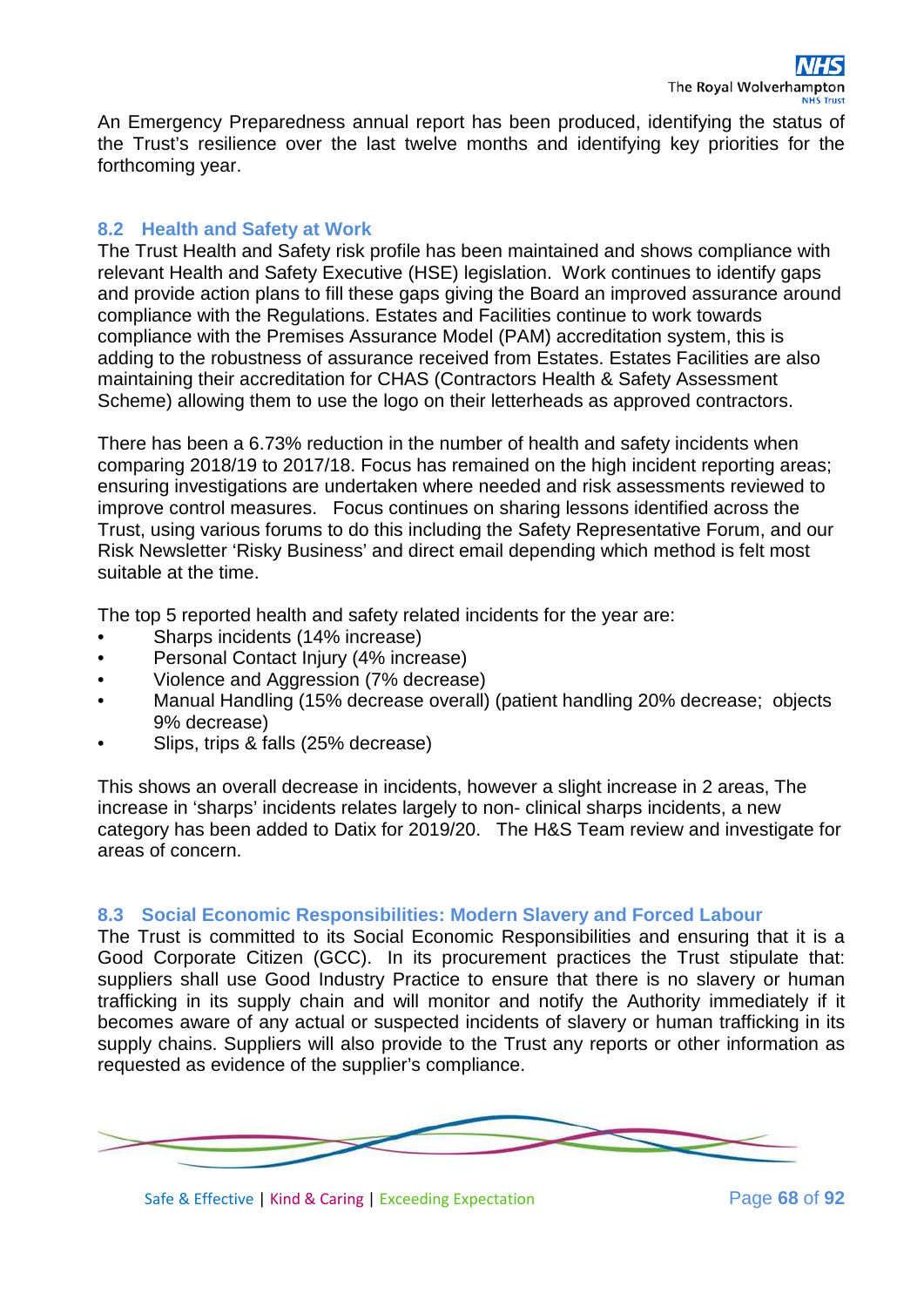In addition, sourcing staff within the Procurement team access external e-learning which covers Ethical & Sustainable Procurement. Procurement contracts now include the following stipulations:

*10.1.15 it shall: (i) comply with all relevant Law and Guidance and shall use Good Industry Practice to ensure that there is no slavery or human trafficking in its supply chains; and (ii) notify the Authority immediately if it becomes aware of any actual or suspected incidents of slavery or human trafficking in its supply chains;*

*10.1.16 it shall at all times conduct its business in a manner that is consistent with any anti-slavery Policy of the Authority and shall provide to the Authority any reports or other information that the Authority may request as evidence of the Supplier's compliance with this Clause 10.1.16 and/or as may be requested or otherwise required by the Authority in accordance with its anti-slavery Policy;*



Safe & Effective | Kind & Caring | Exceeding Expectation Page **69** of **92**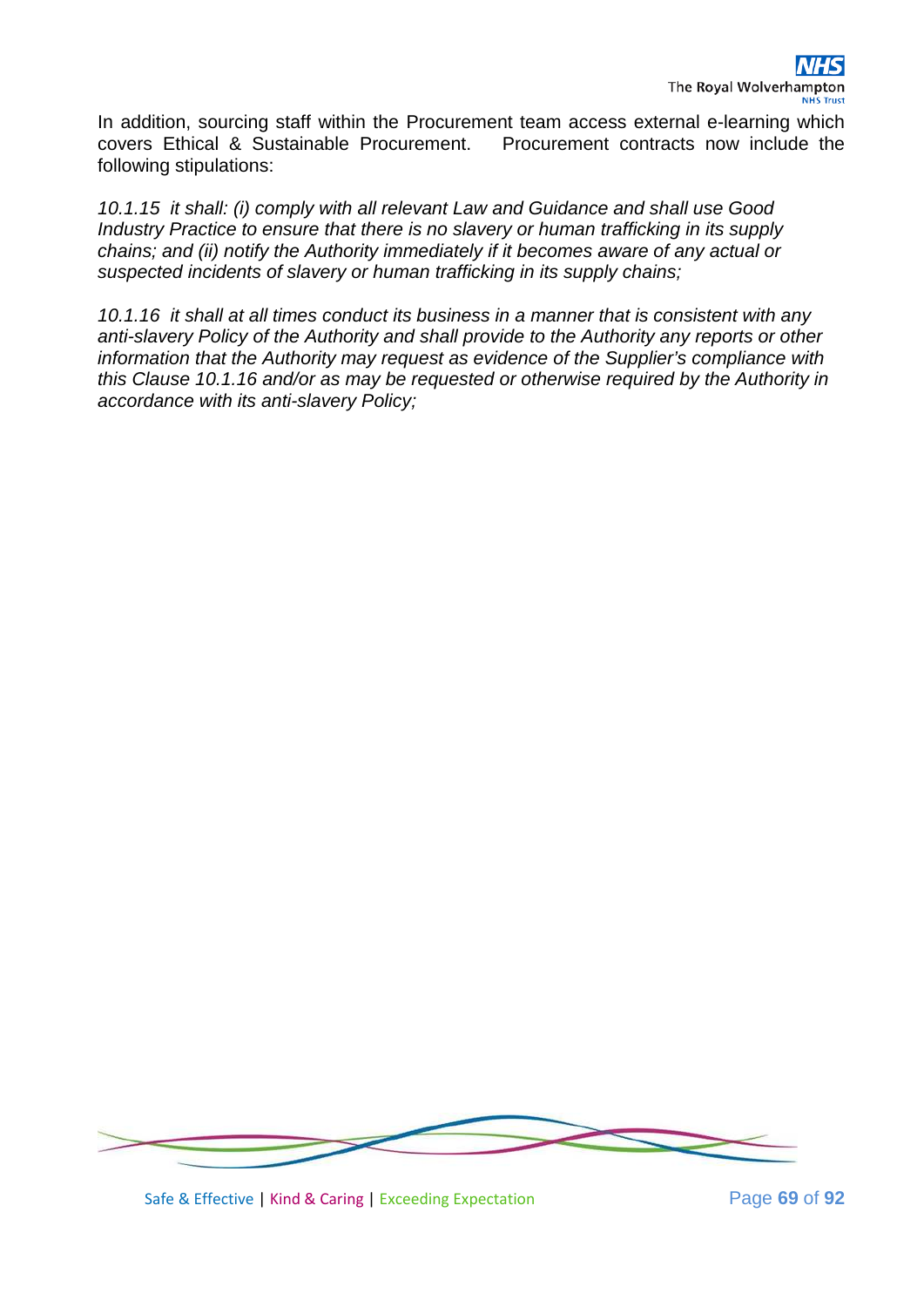## **9. Annual Declarations**

1. The Royal Wolverhampton NHS Trust is required to register with the CQC and its current registration status is active. The Royal Wolverhampton NHS Trust has no conditions with its continued registration.

The CQC has not taken enforcement action against The Royal Wolverhampton NHS Trust during 2018-2019.

2. As an employer with staff entitled to membership of the NHS Pension Scheme, control measures are in place to ensure all employer obligations contained within the Scheme regulations are complied with. This includes ensuring that deductions from salary, employer's contributions and payments into the Scheme are in accordance with the

Scheme rules, and that member Pension Scheme records are accurately updated in accordance with the timescales detailed in the Regulations.

3. Control measures are in place to ensure that all the organisation's obligations under equality, diversity and human rights legislation are complied with.

The Trust strives to deliver safe, accessible and fair services to the diverse population that we serve. We value our greatest asset, our diverse workforce, and strive to create working environments in which everyone is able to reach their full potential and flourish, this in turn will help us deliver truly inclusive services that treat people with respect, care, dignity and compassion and improve the overall patient experience.

4. The Trust has undertaken risk assessments, and Carbon Reduction Delivery Plans are in place in accordance with emergency preparedness and civil contingency requirements, as based on the United Kingdom Climate Impact Programme (UKCIP) 2009 weather projects, to ensure that this organisation's obligations under the Climate Change Act and the adaptation reporting requirements are complied with.

5. The Trust made its annual self-assessment submission to the Department of Health by the 31st March 2019 on the Information Governance Toolkit. The Trust declared compliance in 96/100 standards with a plan agreed for the remaining 4. All integrated practices declared full compliance (see Data Protection and security Toolkit Return section of this report).

6. The trust has published an up-to-date register of interests for decision-making staff within the past twelve months, as required by the '*Managing Conflicts of Interest in the NHS*' guidance.

7. The trust has undertaken risk assessments and has a sustainable development management plan in place which takes account of UK Climate Projections 2018 (UKCP18). The trust ensures that its obligations under the Climate Change Act and the Adaptation Reporting requirements are complied with.

## **10. Head of Internal Audit Opinion**

"Overall, significant assurance with some improvement required can be given on the overall adequacy and effectiveness of the organisation's framework of governance, risk management and control. We identified weaknesses which put system objectives at risk in relation to the Data Security and Protection Toolkit, Risk Management and Financial Sustainability. Otherwise, there are only minor weaknesses in the risk management activities and controls designed to achieve the risk management objectives required by management.

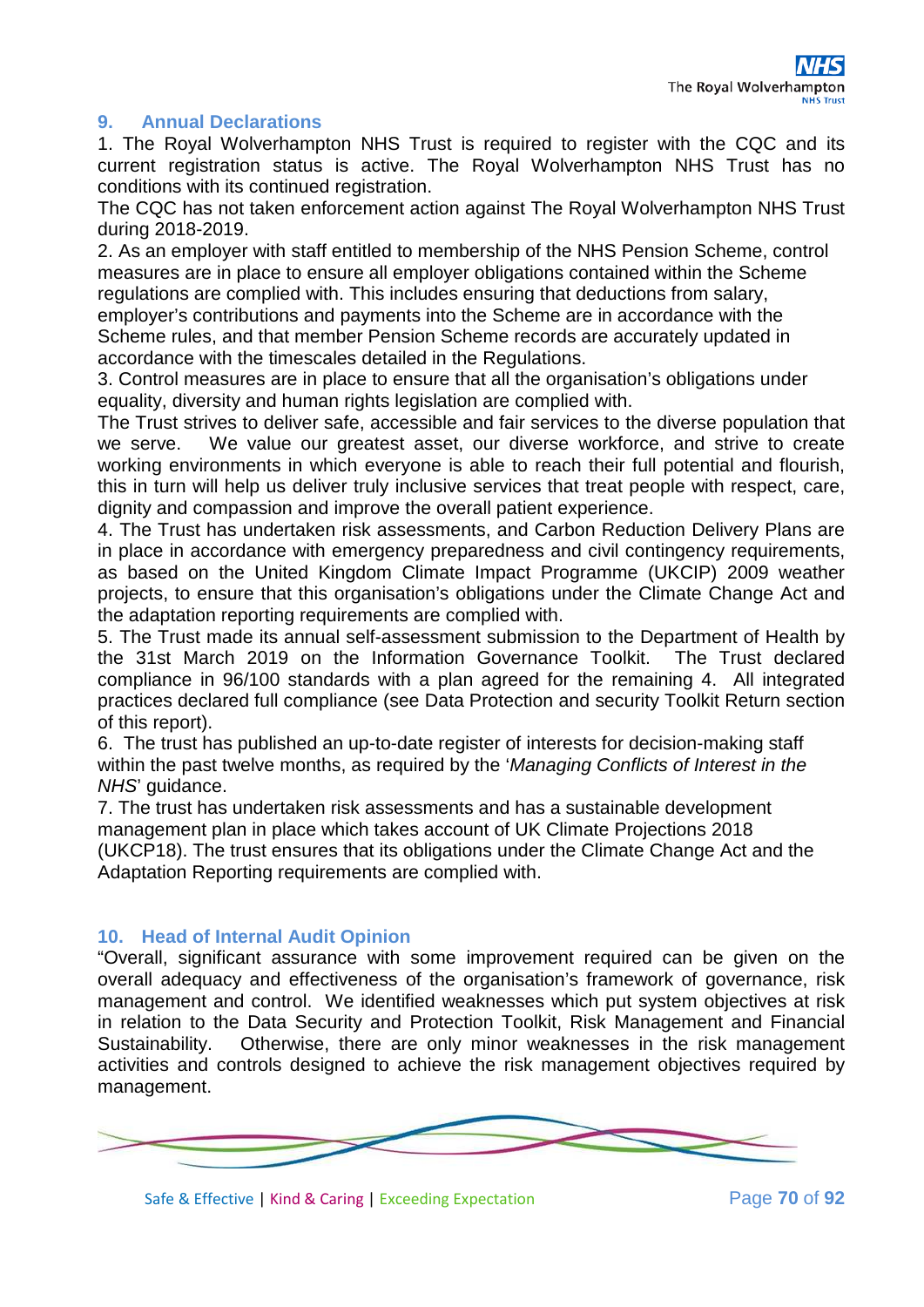Those activities and controls that we examined were operating with sufficient effectiveness to provide reasonable assurance that the related risk management objectives were achieved during the period under review."

#### **11. Review of effectiveness of Risk Management and Internal Control**

As Accountable Officer, I have responsibility for reviewing the effectiveness of the system of internal control. My review of the effectiveness of the system of internal control is informed by the work of the internal auditors, clinical audit and the executive managers and clinical leads within the NHS trust who have responsibility for the development and maintenance of the internal control framework. I have drawn on the information provided in this annual report and other performance information available to me. My review is also informed by comments made by the external auditors in their management letter and other reports. I have been advised on the implications of the result of my review of the effectiveness of the system of internal control by the board, the audit committee and, the quality governance assurance committee and a plan to address weaknesses and ensure continuous improvement of the system is in place.

My review is informed by reports from external inspecting bodies including external audit and the Patient-Led Assessments of the Care Environment (PLACE) inspections (the system for assessing the quality of the patient environment). It is also informed by comments made by the External Auditors in their report to those charged with governance (ISA 260) and other reports. I have been advised on the implications of the result of my review of effectiveness of the system of internal control by the Trust Board, the Audit Committee, and the QGAC and a plan to address weaknesses and ensure continuous improvement of the system is in place.

The Board has continued to undertake regular Development meetings throughout the year and has recently commenced a review to inform future Board development. It has monitored the performance and effectiveness of the Trust Board Committee's including the Audit Committee, Finance and Performance Committee, the Quality Governance Assurance Committee and the Workforce and Organisational Development Committee all of which have key roles in the assessment of assurance and effectiveness of the Trust and in the identification of and mitigation of any identified risks.

The Audit Committee has managed on behalf of the Trust Board the agreed programme of Audit including internal audit, external audit and clinical audit (alongside the Quality Governance Assurance Committee). The Board receives the presentation of examples of clinical audit work.

I have not identified any significant internal control issues or gaps in control from the work and assurances provided to me and to the Trust Board.



Safe & Effective | Kind & Caring | Exceeding Expectation Page **71** of 92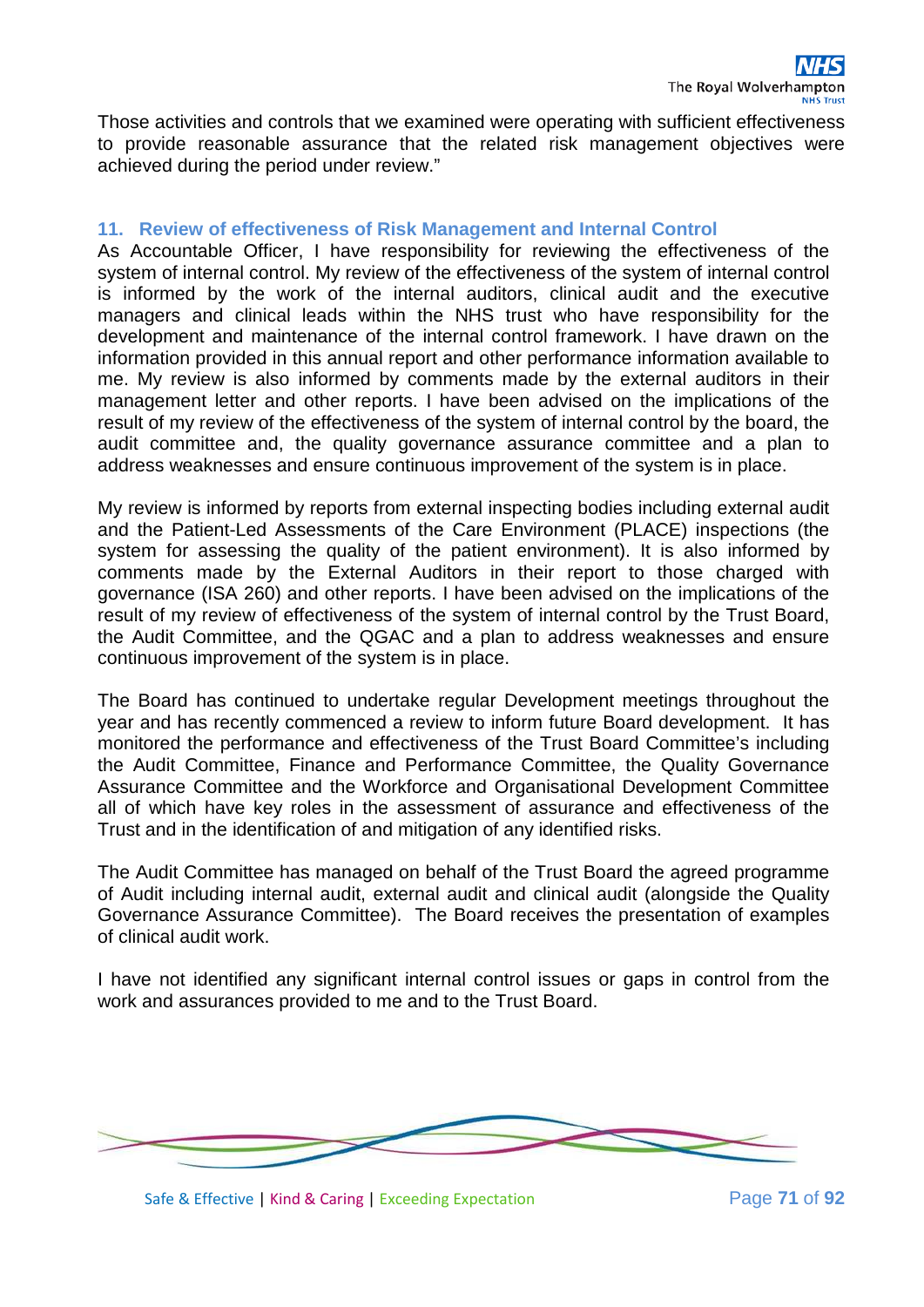# **12. Conclusion**

No significant internal control issues have been identified during 2018-2019.

**Accountable Officer:** David Loughton CBE **Organisation:** The Royal Wolverhampton NHS Trust **Signature:**

**Date:** 25 May 2019



Safe & Effective | Kind & Caring | Exceeding Expectation Page **72** of 92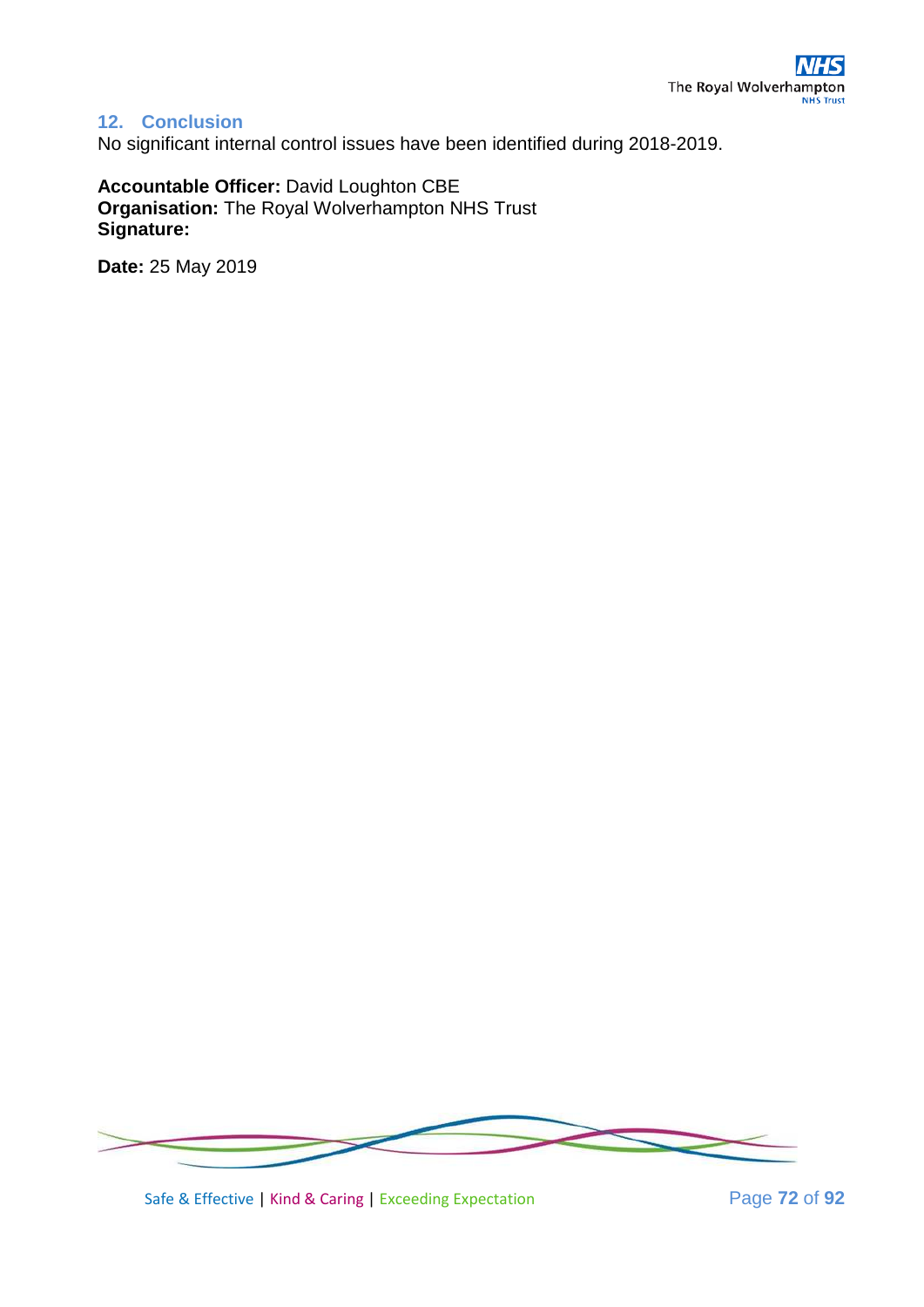# **B2 – Remuneration and Staff Report**

#### Staff Report

The Following tables summarise the numbers and categories of staff, sickness absence and exit packages made during 2018-2019:

## **Table 18 Exit Package Cost Banding 2018-2019**

| <b>Exit Package</b><br>cost band<br>(including<br>any special<br>payment<br>element) | Number of<br>compulsory<br>redundancies | Cost of comulsory<br>redundancies | Number of other<br>departures agreed | Cost of other<br>departures<br>agreed | <b>Total number</b><br>of exit<br>packages | Total cost of<br>exit packages | Number of<br>departures where<br>special payments<br>have been made | Cost of special<br>payment element<br>included in exit<br>packages |
|--------------------------------------------------------------------------------------|-----------------------------------------|-----------------------------------|--------------------------------------|---------------------------------------|--------------------------------------------|--------------------------------|---------------------------------------------------------------------|--------------------------------------------------------------------|
|                                                                                      | Number                                  | £s                                | Number                               | £s                                    | Number                                     | £s                             | Number                                                              | £s                                                                 |
| $<$ £10,000                                                                          |                                         |                                   | 40                                   | 112,811.75                            |                                            |                                |                                                                     | 1500                                                               |
| £10,000 -<br>£25,000                                                                 |                                         |                                   |                                      |                                       |                                            |                                |                                                                     |                                                                    |
| £25,001 -<br>£50,000                                                                 |                                         |                                   |                                      |                                       |                                            |                                |                                                                     |                                                                    |
| £50,001 -<br>100,000                                                                 |                                         |                                   |                                      |                                       |                                            |                                |                                                                     |                                                                    |
| £100,001 -<br>£150,000                                                               |                                         |                                   |                                      |                                       |                                            |                                |                                                                     |                                                                    |
| £150,001 -<br>£200,000                                                               |                                         |                                   |                                      |                                       |                                            |                                |                                                                     |                                                                    |
| >£200,000                                                                            |                                         |                                   |                                      |                                       |                                            |                                |                                                                     |                                                                    |
| Total                                                                                | ŋ                                       | £0.00                             | 40                                   | £112,811.75                           | n                                          | £0.00                          |                                                                     | £1,500.00                                                          |

The trust had thirty nine non-contracted payments in lieu of notice in 2018/19. The Trust had one special payment approved with HM Treasury in 2018/19 for £1,500.

#### **Table 19 Exit Package Cost Banding 2016-2017**

| <b>Exit Package</b><br>cost band<br>(including<br>any special<br>payment<br>element) | Number of<br>compulsory<br>redundancies | Cost of comulsory<br>redundancies | Number of other<br>departures agreed | Cost of other<br>departures<br>agreed | Total number of<br>exit packages | <b>Total cost of exit</b><br>packages | Number of<br>departures where<br>special payments have<br>been made | Cost of special payment<br>element included in<br>exit packages |
|--------------------------------------------------------------------------------------|-----------------------------------------|-----------------------------------|--------------------------------------|---------------------------------------|----------------------------------|---------------------------------------|---------------------------------------------------------------------|-----------------------------------------------------------------|
|                                                                                      | Number                                  | £s                                | Number                               | £s                                    | Number                           | £s                                    | Number                                                              | £s                                                              |
| $<$ £10,000                                                                          |                                         | 5,698                             | 29                                   | 67,375                                | 30 <sup>1</sup>                  | 73,073                                |                                                                     | 5,000                                                           |
| £10,000 -<br>£25,000                                                                 | $\mathbf{0}$                            |                                   |                                      | 11,165                                |                                  | 11,165                                |                                                                     | $\mathbf 0$                                                     |
| £25,001 -<br>£50,000                                                                 |                                         | 26,712                            |                                      | $\Omega$                              |                                  | 26,712                                |                                                                     |                                                                 |
| £50,001 -<br>100,000                                                                 | $\mathbf{0}$                            |                                   |                                      | $\Omega$                              |                                  |                                       | 0                                                                   | $\Omega$                                                        |
| £100,001 -<br>£150,000                                                               | $\mathbf 0$                             |                                   |                                      | $\Omega$                              |                                  |                                       |                                                                     |                                                                 |
| £150,001 -<br>£200,000                                                               | $\mathbf{0}$                            |                                   |                                      | $\Omega$                              |                                  |                                       |                                                                     |                                                                 |
| >£200,000                                                                            | $\Omega$                                |                                   |                                      | $\Omega$                              |                                  |                                       | $\Omega$                                                            |                                                                 |
| Total                                                                                |                                         | £32,410.00                        | 30 <sup>1</sup>                      | £78,540.00                            | 32                               | 110,950.00<br>£                       |                                                                     | 5,000.00                                                        |

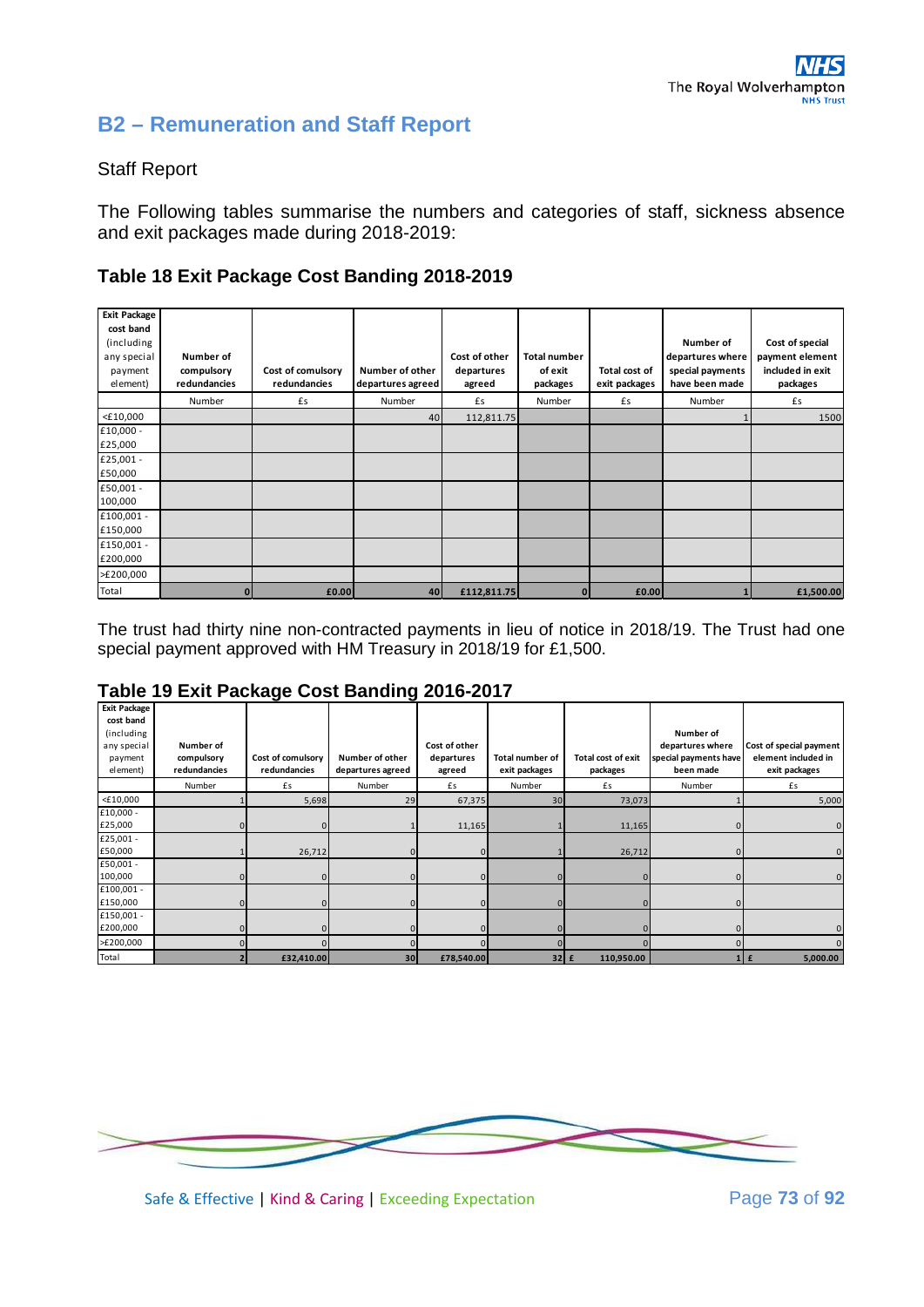# **Table 20 Average Staff Numbers**

|                                                          |                   | Permanent   | Other 2018/19 |                   |
|----------------------------------------------------------|-------------------|-------------|---------------|-------------------|
|                                                          | Total 2018/19 No. | 2018/19 No. | No.           | Total 2017/18 No. |
| Medical and dental                                       | 966               | 866         | 100           | 923               |
| Adminisration and estates                                | 1,178             | 1,110       | 68            | 1,137             |
| Healthcare assistants and other support<br>staff         | 2,746             | 2,565       | 181           | 2,454             |
| Nursing, midwifery and health visiting<br>staff          | 2,296             | 2,197       | 99            | 2,138             |
| Nursing, midwifery and health visiting<br>learners       |                   |             |               | 26                |
| Scientific, therapeutic and technical staff              | 646               | 639         | 7             | 619               |
| Healthcare Science Staff                                 | 371               | 367         | 4             | 245               |
| <b>Total average numbers</b>                             | 8,203             | 7,744       | 459           | 7,542             |
| Of Which:                                                |                   |             |               |                   |
| Number of employees (WTE) engaged on<br>capital projects | 0                 |             |               | 8                 |

#### Average number of employees (WTE basis)

# **Table 21 Staff Sickness Absence**

|                                            |  | 2017/18       | 2016/17       |
|--------------------------------------------|--|---------------|---------------|
|                                            |  | <b>Number</b> | <b>Number</b> |
| Total days lost                            |  | 69,226        | 72,67         |
| <b>Total staff years</b>                   |  | 7,158         | .052          |
| <b>Average working days lost (per WTE)</b> |  |               |               |

During 2018/19 we spent £1.6m on consultancy services (2017/18 £1.7m). The Trust employed eight senior managers during the year ending 31 March 2019.



Safe & Effective | Kind & Caring | Exceeding Expectation Page **74** of 92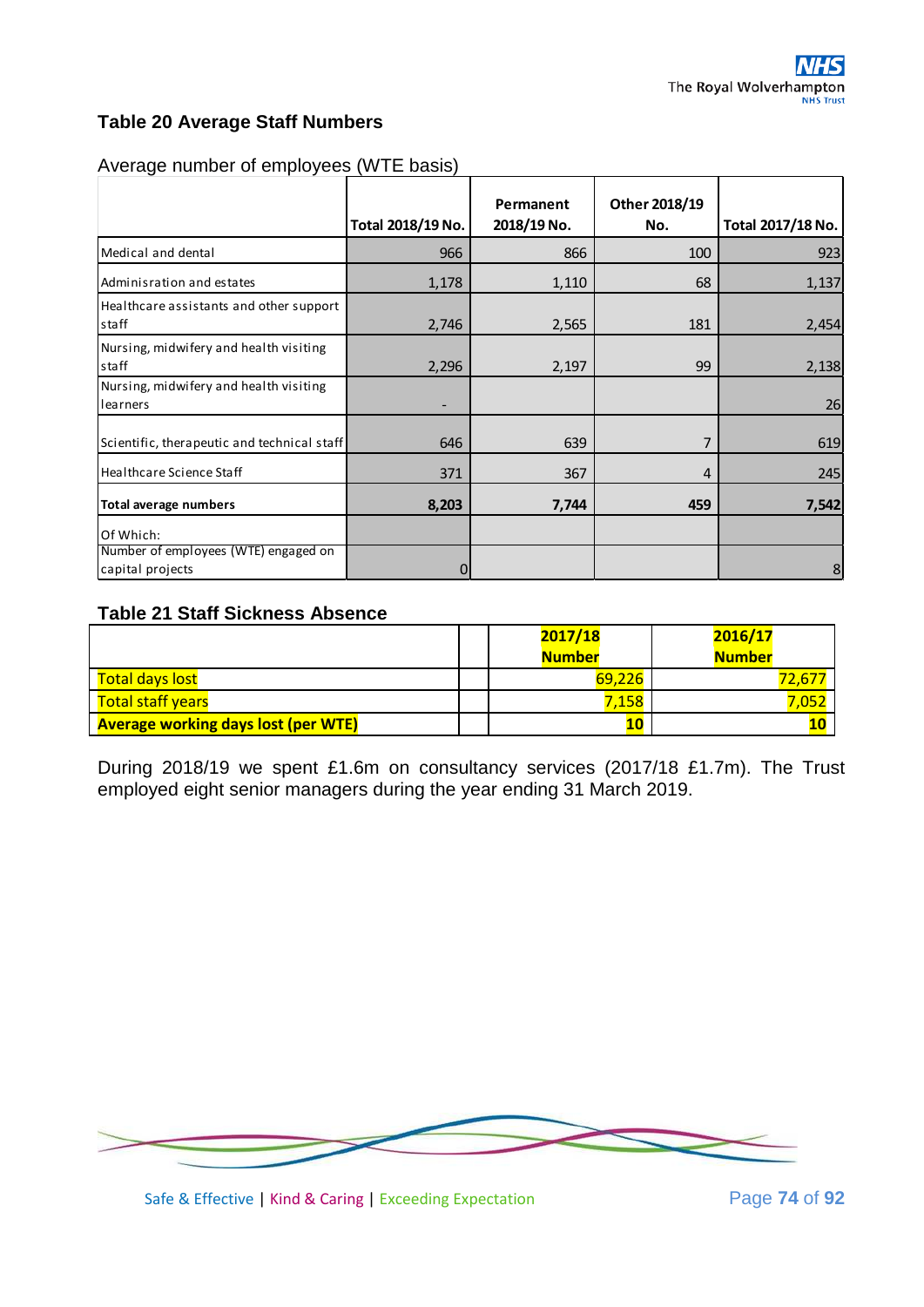#### **Remuneration Report**

The Trust has a Remuneration Committee whose role is to advise the Board on appropriate remuneration and terms of service for the Chief Executive and other Executive Directors. Membership of the Committee comprised of the Chairman and all Non-Executive Directors.

Remuneration for the Trust's Executive Directors is set by reference to job scope, personal responsibility and performance. This also takes into account the comparison with remuneration levels for similar posts, both within the National Health Service and the local economy. Whilst performance is taken into account in setting and reviewing remuneration, there are currently no arrangements in place for ''performance related pay''.

It is not the Trust's policy to employ Executive Directors on ''rolling'' or ''fixed term'' contracts. All Directors' contracts conform to NHS standard for directors, with arrangements for termination in normal circumstances by either party with written notice of six months.

Remuneration for the Trust's Executive and Non-Executive Directors during the financial year ended 31 March 2019 is set out in the attached schedules.

**Signature:**

W

David Loughton, CBE **Date:** 25 May 2019



Safe & Effective | Kind & Caring | Exceeding Expectation Page **75** of **92**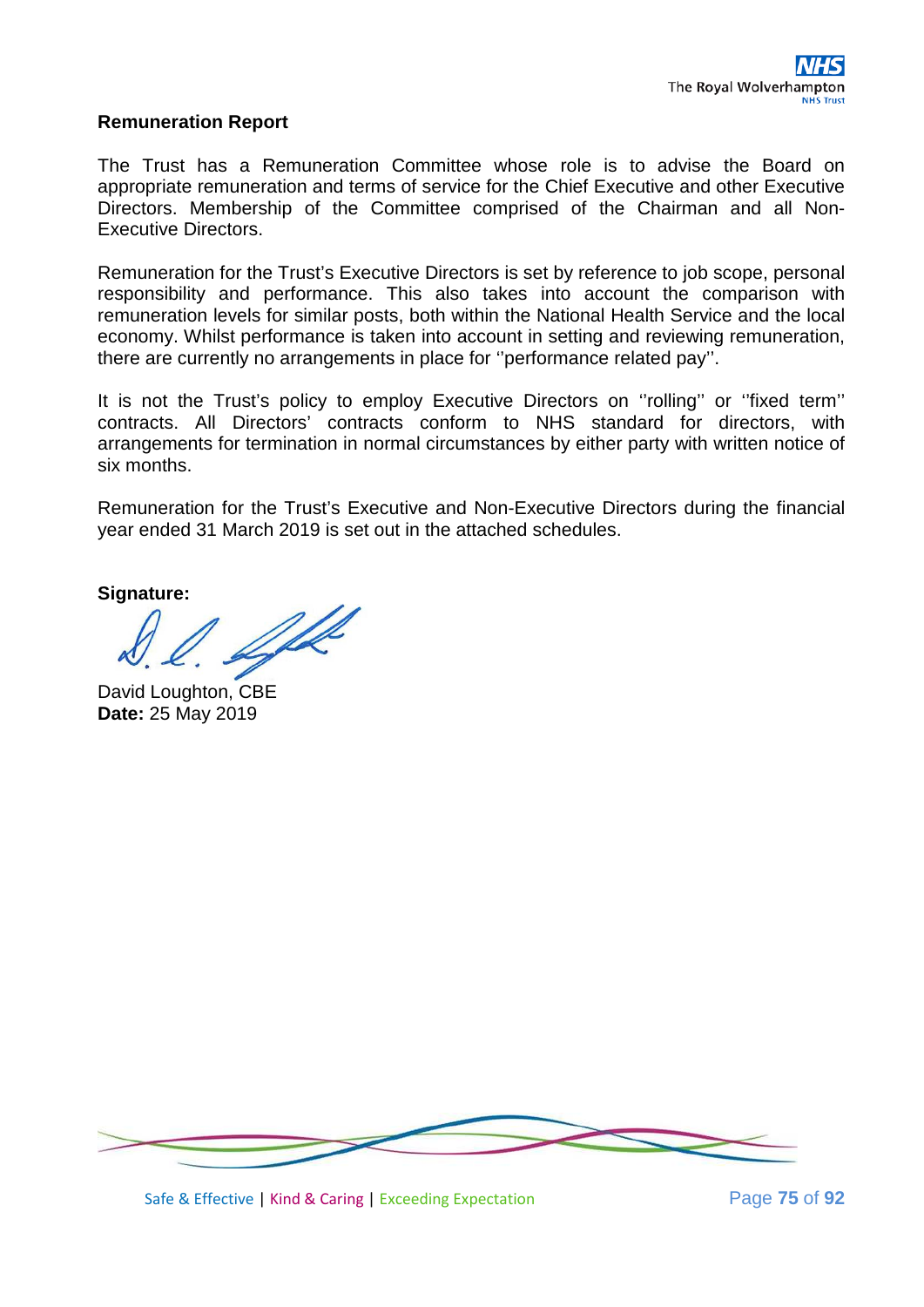#### 1. Remuneration

|                                                                                                                                                                                                                                | 2018-19                                                                                                                                        |                          |                                                           |                                    | 2017-18              |                  |                          |                                                           |                                 |                                     |
|--------------------------------------------------------------------------------------------------------------------------------------------------------------------------------------------------------------------------------|------------------------------------------------------------------------------------------------------------------------------------------------|--------------------------|-----------------------------------------------------------|------------------------------------|----------------------|------------------|--------------------------|-----------------------------------------------------------|---------------------------------|-------------------------------------|
|                                                                                                                                                                                                                                | Salary                                                                                                                                         | Other<br>Remuneration    | Expense<br><b>Payments</b><br>(taxable)                   | All pension<br>related<br>benefits | Total                | Salary           | Other<br>Remuneration    | Expense<br><b>Payments</b><br>(taxable)                   | All pension<br>related benefits | Total                               |
| Name and Title                                                                                                                                                                                                                 | (bands of £5000)                                                                                                                               | (bands of £5000)<br>£000 | <b>Benefits in Kind</b><br>Rounded to the<br>nearest £100 | (bands of<br>£2,500)               | (bands of<br>£5,000) | (bands of £5000) | (bands of £5000)<br>£000 | <b>Benefits in Kind</b><br>Rounded to the<br>nearest £100 |                                 | (bands of £2,500) (bands of £5,000) |
| <b>Executive Directors</b>                                                                                                                                                                                                     |                                                                                                                                                |                          |                                                           |                                    |                      |                  |                          |                                                           |                                 |                                     |
| D Loughton - Chief Executive                                                                                                                                                                                                   | 245-250                                                                                                                                        | $\Omega$                 | $\Omega$                                                  | 55-57.5                            | 305-310              | 245-250          | $\mathbf{0}$             | $\Omega$                                                  | 15-17.5                         | 260-265                             |
| A Cannaby - Chief Nursing Officer (from 03/04/2018)                                                                                                                                                                            | 140-145                                                                                                                                        | $\Omega$                 | $\Omega$                                                  | $15 - 7.5$                         | 155-160              | $\Omega$         | $\Omega$                 | $\Omega$                                                  | $\Omega$                        | $\Omega$                            |
| C Etches - Chief Nursing Officer (to 31/03/2018)                                                                                                                                                                               | $\Omega$                                                                                                                                       | $\Omega$                 | $\Omega$                                                  | $\mathbf{0}$                       | $\Omega$             | 145-150          | $10 - 15^{1}$            | $\Omega$                                                  | 20-22.5                         | 180-185                             |
| G Nuttall - Chief Operating Officer                                                                                                                                                                                            | 150-155                                                                                                                                        | $\mathbf 0$              | $\mathbf{0}$                                              | $0 - 2.5$                          | 150-155              | 145-150          | $\mathbf{0}$             | $\mathbf 0$                                               | 35-37.5                         | 180-185                             |
| J Odum - Medical Director                                                                                                                                                                                                      | 155-160                                                                                                                                        | $75 - 80^2$              | $\Omega$                                                  | $\Omega$                           | 230-235              | 150-155          | $75 - 80^2$              | $\Omega$                                                  | 20-22.5                         | 245-250                             |
| K Stringer - Chief Financial Officer and Deputy Chief Executive                                                                                                                                                                | 155-160                                                                                                                                        | $\Omega$                 | $\mathbf{0}$                                              | $0 - 2.5$                          | 155-160              | 150-155          | $0 - 5^3$                | $\Omega$                                                  | 40-42.5                         | 195-200                             |
| <b>Non-Executive Directors</b>                                                                                                                                                                                                 |                                                                                                                                                |                          |                                                           |                                    |                      |                  |                          |                                                           |                                 |                                     |
| J Vanes - Chairman (to 31/03/2019)                                                                                                                                                                                             | $35 - 40$                                                                                                                                      | $\Omega$                 | $\Omega$                                                  | $\mathbf{0}$                       | 35-40                | 35-40            | $\mathbf{0}$             | $\Omega$                                                  | $\Omega$                        | 35-40                               |
| J Anderson - Non-Executive Director (to 31/07/2017)                                                                                                                                                                            | $\Omega$                                                                                                                                       | $\Omega$                 | $\Omega$                                                  | $\Omega$                           | $\Omega$             | $0 - 5$          | $\Omega$                 | $\Omega$                                                  | $\Omega$                        | $0 - 5$                             |
| J Darby - Non Executive Director (to 30/11/2018)                                                                                                                                                                               | $0 - 5$                                                                                                                                        | $\Omega$                 | $\Omega$                                                  | $\mathbf{0}$                       | $0-5$                | $0 - 5$          | $\mathbf 0$              | $\Omega$                                                  | $\Omega$                        | $0 - 5$                             |
| R Dunshea - Non-Executive Director                                                                                                                                                                                             | $5 - 10$                                                                                                                                       | $\mathbf 0$              | $\mathbf{0}$                                              | $\mathbf{0}$                       | $5 - 10$             | $5 - 10$         | $\mathbf 0$              | $\Omega$                                                  | $\mathbf{0}$                    | $5 - 10$                            |
| D Edwards - Non-Executive Director                                                                                                                                                                                             | $5 - 10$                                                                                                                                       | $\Omega$                 | $\mathbf{0}$                                              | $\mathbf{0}$                       | $5 - 10$             | $5 - 10$         | $\Omega$                 | $\Omega$                                                  | $\Omega$                        | $5 - 10$                            |
| J Hemans - Non-Executive Director                                                                                                                                                                                              | $5 - 10$                                                                                                                                       | $\Omega$                 | $\Omega$                                                  | $\mathbf{0}$                       | $5 - 10$             | $5 - 10$         | $\Omega$                 | $\Omega$                                                  | $\Omega$                        | $5 - 10$                            |
| M Martin - Non-Executive Director                                                                                                                                                                                              | $5 - 10$                                                                                                                                       | $\Omega$                 | $\mathbf{0}$                                              | $\mathbf{0}$                       | $5 - 10$             | $5 - 10$         | $\mathbf 0$              | $\Omega$                                                  | $\Omega$                        | $5 - 10$                            |
| S Rawlings - Non-Executive Director                                                                                                                                                                                            | $5 - 10$                                                                                                                                       | $\Omega$                 | $\Omega$                                                  | $\Omega$                           | $5 - 10$             | $5 - 10$         | $\Omega$                 | $\Omega$                                                  | $\Omega$                        | $5 - 10$                            |
| J Small - Non Executive Director (from 01/08/2017 to 03/12/2018)                                                                                                                                                               | $0 - 5$                                                                                                                                        | $\mathbf 0$              | $\mathbf 0$                                               | $\mathbf{0}$                       | $0 - 5$              | $0 - 5$          | $\mathbf 0$              | $\Omega$                                                  | $\Omega$                        | $0 - 5$                             |
| R Stockley - Non Executive Director (to 31/08/2017)                                                                                                                                                                            | $\Omega$                                                                                                                                       | $\Omega$                 | $\mathbf{0}$                                              | $\mathbf{0}$                       | $\Omega$             | $0-5$            | $\mathbf{0}$             | $\Omega$                                                  | $\Omega$                        | $0 - 5$                             |
| Directors - Non Voting                                                                                                                                                                                                         |                                                                                                                                                |                          |                                                           |                                    |                      |                  |                          |                                                           |                                 |                                     |
| A Duffell - Director of Workforce (from 05/04/2017)                                                                                                                                                                            | 125-130                                                                                                                                        | $\Omega$                 | $\mathbf 0$                                               | 102.5-105                          | 230-235              | 115-120          | $\mathbf{0}$             | $\Omega$                                                  | $7.5 - 10$                      | 125-130                             |
| S Mahmud <sup>4</sup> - Director of Integration                                                                                                                                                                                | 120-125                                                                                                                                        | $\Omega$                 | $\Omega$                                                  | $\mathbf{0}$                       | 120-125              | 120-125          | $\Omega$                 | $\Omega$                                                  | $\Omega$                        | 120-125                             |
| M Sharon <sup>5</sup> - Director of Strategic Planning and Performance                                                                                                                                                         | 130-135                                                                                                                                        | $\Omega$                 | $\Omega$                                                  | $\mathbf{0}$                       | 130-135              | 135-140          | $0 - 5^3$                | $\Omega$                                                  | 17.5-20                         | 160-165                             |
| Please note:-                                                                                                                                                                                                                  |                                                                                                                                                |                          |                                                           |                                    |                      |                  |                          |                                                           |                                 |                                     |
| This relates to payment in respect of annual leave not taken at the time this Director left the Trust.                                                                                                                         |                                                                                                                                                |                          |                                                           |                                    |                      |                  |                          |                                                           |                                 |                                     |
| $\overline{2}$<br>This relates to the Medical Director's role as a Renal Physician                                                                                                                                             |                                                                                                                                                |                          |                                                           |                                    |                      |                  |                          |                                                           |                                 |                                     |
| This relates to remuneration following the selling of annual leave in line with the Trust's Buying and Selling of Annual Leave scheme for all staff.                                                                           |                                                                                                                                                |                          |                                                           |                                    |                      |                  |                          |                                                           |                                 |                                     |
| This Director opted out of the Pension Scheme and their prior years benefit was also withdrawn.                                                                                                                                |                                                                                                                                                |                          |                                                           |                                    |                      |                  |                          |                                                           |                                 |                                     |
| This Director retired and returned in April 2018 and is now in receipt of their pension                                                                                                                                        |                                                                                                                                                |                          |                                                           |                                    |                      |                  |                          |                                                           |                                 |                                     |
|                                                                                                                                                                                                                                | Total remuneration for senior managers in year ended 31 March 2019 was £1,394,853 0.24% of income (31 March 2018 £1,410,102, 0.26% of income). |                          |                                                           |                                    |                      |                  |                          |                                                           |                                 |                                     |
| The definition of senior managers used to establish who should be included in the table above is that given in the Group Accounting Manual:                                                                                    |                                                                                                                                                |                          |                                                           |                                    |                      |                  |                          |                                                           |                                 |                                     |
| "those persons in senior positions having authority or responsibility for directing or controlling the major activities within the group body. This means those who influence the decisions of the entity as a whole rather th |                                                                                                                                                |                          |                                                           |                                    |                      |                  |                          |                                                           |                                 |                                     |
|                                                                                                                                                                                                                                |                                                                                                                                                |                          |                                                           |                                    |                      |                  |                          |                                                           |                                 |                                     |

The Pension related benefits are all benefits received in year from participating in pension schemes excluding any contributions by the employee in the period.

Safe & Effective | Kind & Caring | Exceeding Expectation

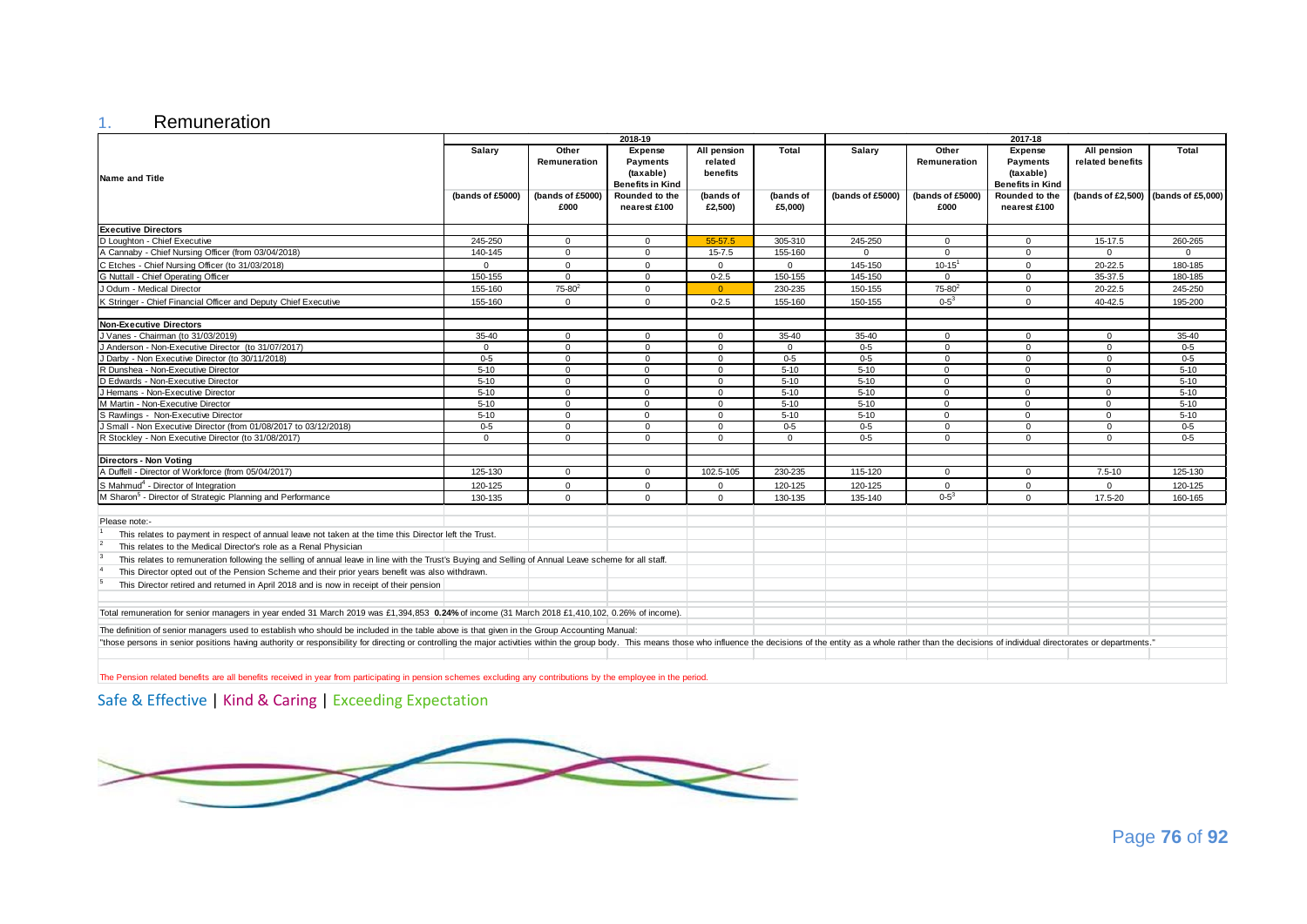#### Pension Benefits

|                                                                                                                                                                                                                                                                                                                                                                                                                                                                                                                                                                                                                                                                                                                                                                                                                                                                                                                                                                                                                                                                                                                                                                                                             | Workings 1819                                | Workings 1819                                             | Greenbury 1819                                                            | Greenbury 1819                                                                  | Greenbury 1718                                                     | Workings 1819                                                       | Greenbury 1819                                                             |                                                                |  |
|-------------------------------------------------------------------------------------------------------------------------------------------------------------------------------------------------------------------------------------------------------------------------------------------------------------------------------------------------------------------------------------------------------------------------------------------------------------------------------------------------------------------------------------------------------------------------------------------------------------------------------------------------------------------------------------------------------------------------------------------------------------------------------------------------------------------------------------------------------------------------------------------------------------------------------------------------------------------------------------------------------------------------------------------------------------------------------------------------------------------------------------------------------------------------------------------------------------|----------------------------------------------|-----------------------------------------------------------|---------------------------------------------------------------------------|---------------------------------------------------------------------------------|--------------------------------------------------------------------|---------------------------------------------------------------------|----------------------------------------------------------------------------|----------------------------------------------------------------|--|
|                                                                                                                                                                                                                                                                                                                                                                                                                                                                                                                                                                                                                                                                                                                                                                                                                                                                                                                                                                                                                                                                                                                                                                                                             | 18:119 Ref 1                                 | I27:I35 Ref 2                                             | J4: J11 and M4: M11 Ref 3                                                 | <b>K4:K11 Ref 4</b>                                                             | L5:L11 and O5:O11 Ref 5                                            | 141:148 Ref 6                                                       | L4:L11 and N4:N11 Ref 7                                                    | Ref 8                                                          |  |
|                                                                                                                                                                                                                                                                                                                                                                                                                                                                                                                                                                                                                                                                                                                                                                                                                                                                                                                                                                                                                                                                                                                                                                                                             |                                              |                                                           |                                                                           |                                                                                 |                                                                    |                                                                     |                                                                            |                                                                |  |
| Name and title                                                                                                                                                                                                                                                                                                                                                                                                                                                                                                                                                                                                                                                                                                                                                                                                                                                                                                                                                                                                                                                                                                                                                                                              | Real increase in<br>pension at<br>penson age | Real increase in<br>pension lump<br>sum at pension<br>age | <b>Total accrued pension</b><br>at pension age at 31<br><b>March 2019</b> | Lump sum at<br>pension age<br>related to<br>accrued pension<br>at 31 March 2019 | <b>Cash Equivalent</b><br><b>Transfer Value at 1 April</b><br>2018 | Real Increase in<br><b>Cash Equivalent</b><br><b>Transfer Value</b> | <b>Cash Equivalent</b><br><b>Transfer Value at 31</b><br><b>March 2019</b> | Employer's<br><b>Contribution to</b><br>Stakeholder<br>Pension |  |
|                                                                                                                                                                                                                                                                                                                                                                                                                                                                                                                                                                                                                                                                                                                                                                                                                                                                                                                                                                                                                                                                                                                                                                                                             | (bands of £2500)                             | (bands of £2500)                                          | (bands of £5000)                                                          | (bands of £5000)                                                                | £000                                                               | £000                                                                | £000                                                                       | £000                                                           |  |
| D Loughton <sup>1</sup> - Chief Executive                                                                                                                                                                                                                                                                                                                                                                                                                                                                                                                                                                                                                                                                                                                                                                                                                                                                                                                                                                                                                                                                                                                                                                   | $2.5 - 5$                                    | $10-12.5$                                                 | 85-90                                                                     | 255-260                                                                         | 0 <sup>1</sup>                                                     | $\Omega$ <sup>1</sup>                                               | 0 <sup>1</sup>                                                             | $\Omega$                                                       |  |
| A Cannaby <sup>2</sup> - Chief Nurse                                                                                                                                                                                                                                                                                                                                                                                                                                                                                                                                                                                                                                                                                                                                                                                                                                                                                                                                                                                                                                                                                                                                                                        | $0 - 2.5$                                    | $\Omega$                                                  | 40-45                                                                     | 120-125                                                                         | 793                                                                | 143                                                                 | 960                                                                        | $\mathbf 0$                                                    |  |
| A Duffell - Director of Workforce                                                                                                                                                                                                                                                                                                                                                                                                                                                                                                                                                                                                                                                                                                                                                                                                                                                                                                                                                                                                                                                                                                                                                                           | $5 - 7.5$                                    | 15-17.5                                                   | 25-30                                                                     | 85-90                                                                           | 481                                                                | 172                                                                 | 667                                                                        | $\mathbf 0$                                                    |  |
| S Mahmud <sup>3</sup> - Director of Integration                                                                                                                                                                                                                                                                                                                                                                                                                                                                                                                                                                                                                                                                                                                                                                                                                                                                                                                                                                                                                                                                                                                                                             | $\Omega$                                     | $\Omega$                                                  | $\mathbf{0}$                                                              | $\Omega$                                                                        | $\mathbf 0$                                                        | $\Omega$                                                            | $\Omega$                                                                   | $\mathbf 0$                                                    |  |
| G Nuttall <sup>2</sup> - Chief Operating Officer                                                                                                                                                                                                                                                                                                                                                                                                                                                                                                                                                                                                                                                                                                                                                                                                                                                                                                                                                                                                                                                                                                                                                            | $0 - 2.5$                                    | $\Omega$                                                  | 60-65                                                                     | 145-150                                                                         | 1,007                                                              | 133                                                                 | 1,170                                                                      | $\Omega$                                                       |  |
| J Odum - Medical Director                                                                                                                                                                                                                                                                                                                                                                                                                                                                                                                                                                                                                                                                                                                                                                                                                                                                                                                                                                                                                                                                                                                                                                                   | $0 - 2.5$                                    | $0 - 2.5$                                                 | 55-60                                                                     | 170-175                                                                         | 1.176                                                              | 125                                                                 | 1.336                                                                      | $\Omega$                                                       |  |
| M Sharon <sup>4</sup> - Director of Strategic Planning and Performance                                                                                                                                                                                                                                                                                                                                                                                                                                                                                                                                                                                                                                                                                                                                                                                                                                                                                                                                                                                                                                                                                                                                      | $\mathbf{0}$                                 | $\mathbf 0$                                               | $\mathbf 0$                                                               | $\mathbf 0$                                                                     | $\mathbf 0$                                                        | $\Omega$                                                            | $\mathbf 0$                                                                | $\mathbf 0$                                                    |  |
| K Stringer - Chief Financial Officer and Deputy Chief Executive                                                                                                                                                                                                                                                                                                                                                                                                                                                                                                                                                                                                                                                                                                                                                                                                                                                                                                                                                                                                                                                                                                                                             | $0 - 2.5$                                    | $2.5 - 5$                                                 | 65-70                                                                     | 200-205                                                                         | 1,315                                                              | 168                                                                 | 1,522                                                                      | $\mathbf 0$                                                    |  |
| The real increase in Cash Equivalent Transfer Value is not applicable for D Loughton given that he is over pension age.<br>The Director has changed pension scheme membership and as a result the benefits have been calculated as the aggregate of the new scheme and previous schemes.<br>Relates to a Director that opted out of the Pension scheme and their prior years benefit was also, withdrawn.<br>Relates to Directors that are in receipt of their pension.                                                                                                                                                                                                                                                                                                                                                                                                                                                                                                                                                                                                                                                                                                                                     |                                              |                                                           |                                                                           |                                                                                 |                                                                    |                                                                     |                                                                            |                                                                |  |
|                                                                                                                                                                                                                                                                                                                                                                                                                                                                                                                                                                                                                                                                                                                                                                                                                                                                                                                                                                                                                                                                                                                                                                                                             |                                              |                                                           |                                                                           |                                                                                 |                                                                    |                                                                     |                                                                            |                                                                |  |
| As Non-Executive members do not receive pensionable remuneration, there will be no entries in respect of pensions for Non-Executive members.                                                                                                                                                                                                                                                                                                                                                                                                                                                                                                                                                                                                                                                                                                                                                                                                                                                                                                                                                                                                                                                                |                                              |                                                           |                                                                           |                                                                                 |                                                                    |                                                                     |                                                                            |                                                                |  |
| A Cash Equivalent Transfer Value (CETV) is the actuarially assessed capital value of the pension scheme benefits accrued by a member at a particular point in time. The benefits valued are the member's accrued benefits and<br>(or other allowable beneficiary's) pension payable from the scheme. A CETV is a payment made by a pension scheme, or arrangement to secure pension benefits in another pension scheme or arrangement when the member leaves a<br>chooses to transfer the benefits accrued in their former scheme. The pension figures shown relate to the benefits that the individual has accrued as a consequence of their total membership of the pension scheme, not just t<br>capacity to which the disclosure applies. The CETV figures, and from 2004-05 the other pension details, include the value of any pension benefits in another scheme or arrangement which the individual has transferred to the<br>They also include any additional pension benefit accrued to the member as a result of their purchasing additional years of pension service in the scheme at their own cost. CETVs are calculated within the quidelines and fra<br>Institute and Faculty of Actuaries. |                                              |                                                           |                                                                           |                                                                                 |                                                                    |                                                                     |                                                                            |                                                                |  |
|                                                                                                                                                                                                                                                                                                                                                                                                                                                                                                                                                                                                                                                                                                                                                                                                                                                                                                                                                                                                                                                                                                                                                                                                             |                                              |                                                           |                                                                           |                                                                                 |                                                                    |                                                                     |                                                                            |                                                                |  |

Real Increase in CETV - This reflects the increase in CETV effectively funded by the employer. It takes account of the increase in accrued pension due to inflation, contributions paid by the employee (including the value o another pension scheme or arrangement) and uses common market valuation factors for the start and end of the period.



Safe & Effective | Kind & Caring | Exceeding Expectation Page 77 of 92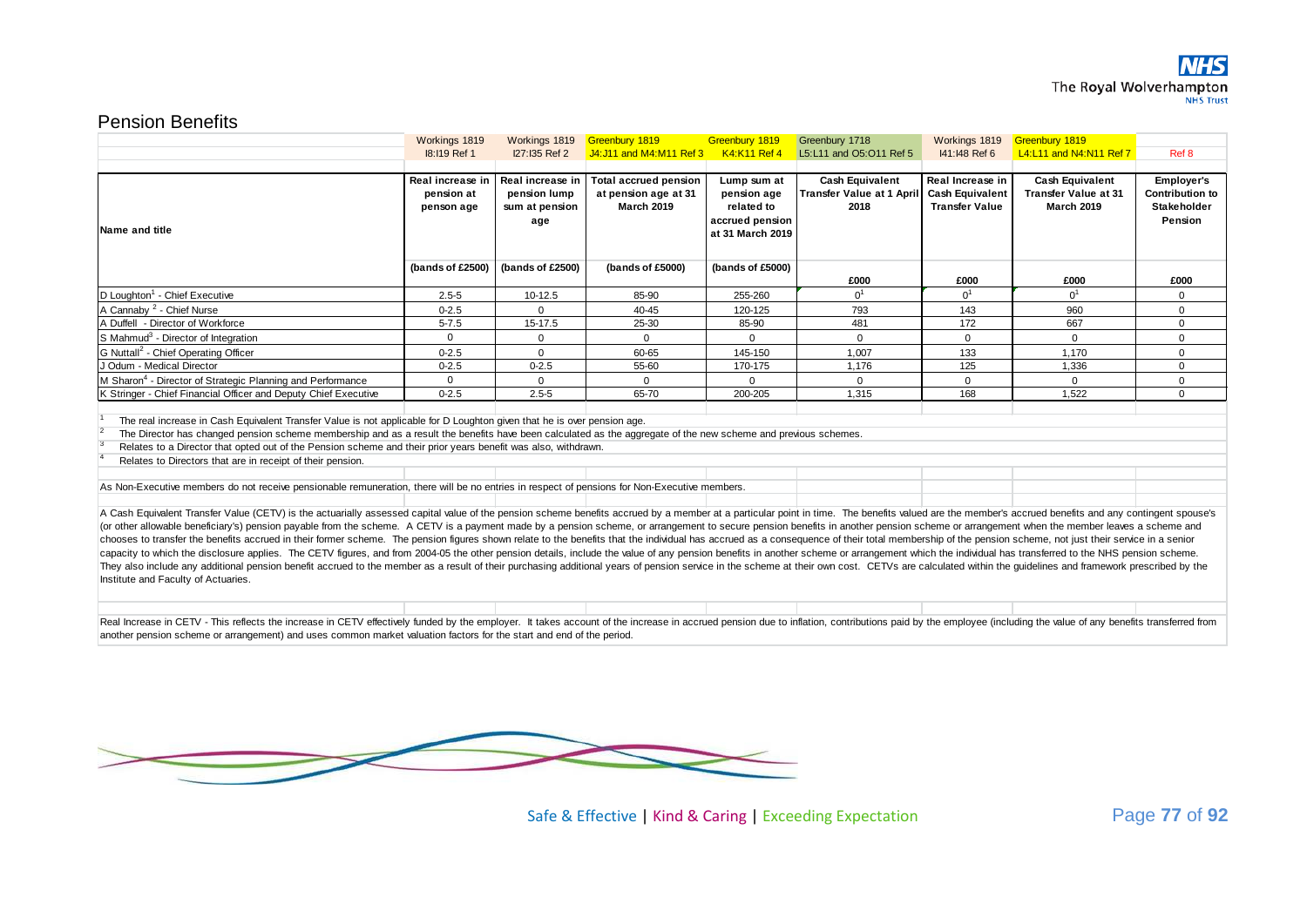### **Fair Pay Disclosure**

Reporting bodies are required to disclose the relationship between the remuneration of the highest-paid director in their organisation and the median remuneration of the organisation's workforce.

The banded remuneration of the highest paid director in the Trust in the financial year 2018/19 was £247.5k (2017/18 £247.5k). This was 9.9 times (2017/18, 10.1\*) the median remuneration of the workforce, which was £24.9k (2017/18, £24.5k\*).

In 2018/19, 2 (2017/18, 2) employees received remuneration in excess of the highest-paid director. Remuneration ranged from £5.1k to £247.5K [mid-point banded] (2017/18 £7k to £247.5k [mid-point banded]).

Remuneration as quoted above is based on basic salary of staff in post as at 31st March 2019 including bank and agency staff. It does not include employer pension contributions and the cash equivalent transfer value of pensions.

Annualised remuneration may not reflect actual remuneration in year, for example where an individual was in post for only part of the year. The Executive Director payments are variable and may change from one year to another, subject to approval through the Trust Remuneration Committee to the Board. The vast majority of Trust employees are subject to national pay settlements and have, in accordance with those national settlements, received an inflationary increase in pay in 2018/19 of 1% and where applicable, employees have continued to make incremental progression within existing pay scales. \* 2017/18 comparative has been updated due to a new ESR report being available in 2018/19 financial year presenting more accurate annualised salary figures.

#### **Off Payroll Engagements**

Recruitment is properly devolved to Trust Managers who are required link with the Workforce Department to ensure that all off payroll engagements are subject to appropriate assessments regarding IR35 status.

#### **For all off-payroll engagements as of 31 March 2019, for more than £245 per day and that last for longer than six months**

| Number of existing engagements as of 31 March 2019  |  |
|-----------------------------------------------------|--|
| Of which, the number that have existed              |  |
| for less than one year at time of reporting.        |  |
| for between one and two years at time of reporting. |  |
| for between 2 and 3 years at time of reporting.     |  |
| for between 3 and 4 years at time of reporting.     |  |
| for 4 or more years at time of reporting.           |  |

Safe & Effective | Kind & Caring | Exceeding Expectation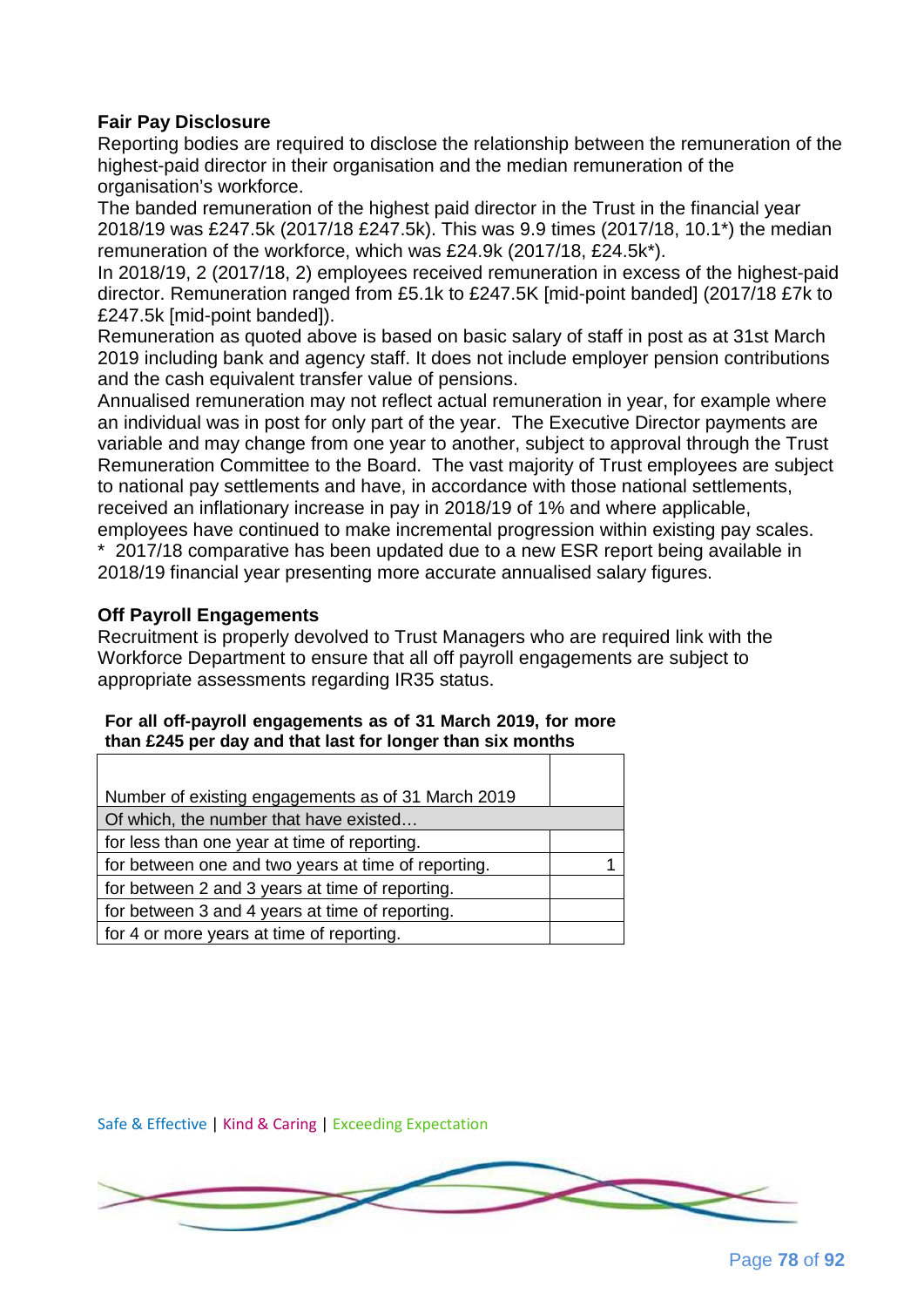**For all new off-payroll engagements, or those that reached six months in duration, between 1 April 2018 and 31 March 2019, for more than £245 per day and that last for longer than six months**

| No. of new engagements, or those that reached six<br>months in duration, between 1 April 2018 and 31 March<br>2019 |  |
|--------------------------------------------------------------------------------------------------------------------|--|
| Of which                                                                                                           |  |
| No. assessed as caught by IR35                                                                                     |  |
| No. assessed as not caught by IR35                                                                                 |  |
|                                                                                                                    |  |
| No. engaged directly (via PSC contracted to department)<br>and are on the departmental payroll                     |  |
| No. of engagements reassessed for consistency /<br>assurance purposes during the year.                             |  |
| No. of engagements that saw a change to IR35 status<br>following the consistency review                            |  |
|                                                                                                                    |  |

#### **For any off-payroll engagements of board members, and/or, senior officials with significant financial responsibility, between 1 April 2018 and 31 March 2019**

| Number of off-payroll engagements of board members,<br>and/or, senior officials with significant financial<br>responsibility, during the financial year.                                                                                          |    |
|---------------------------------------------------------------------------------------------------------------------------------------------------------------------------------------------------------------------------------------------------|----|
| Total number of individuals on payroll and off-payroll that<br>have been deemed "board members, and/or, senior<br>officials with significant financial responsibility", during the<br>financial year. This figure should include both off-payroll |    |
| and on-payroll engagements.                                                                                                                                                                                                                       | 15 |

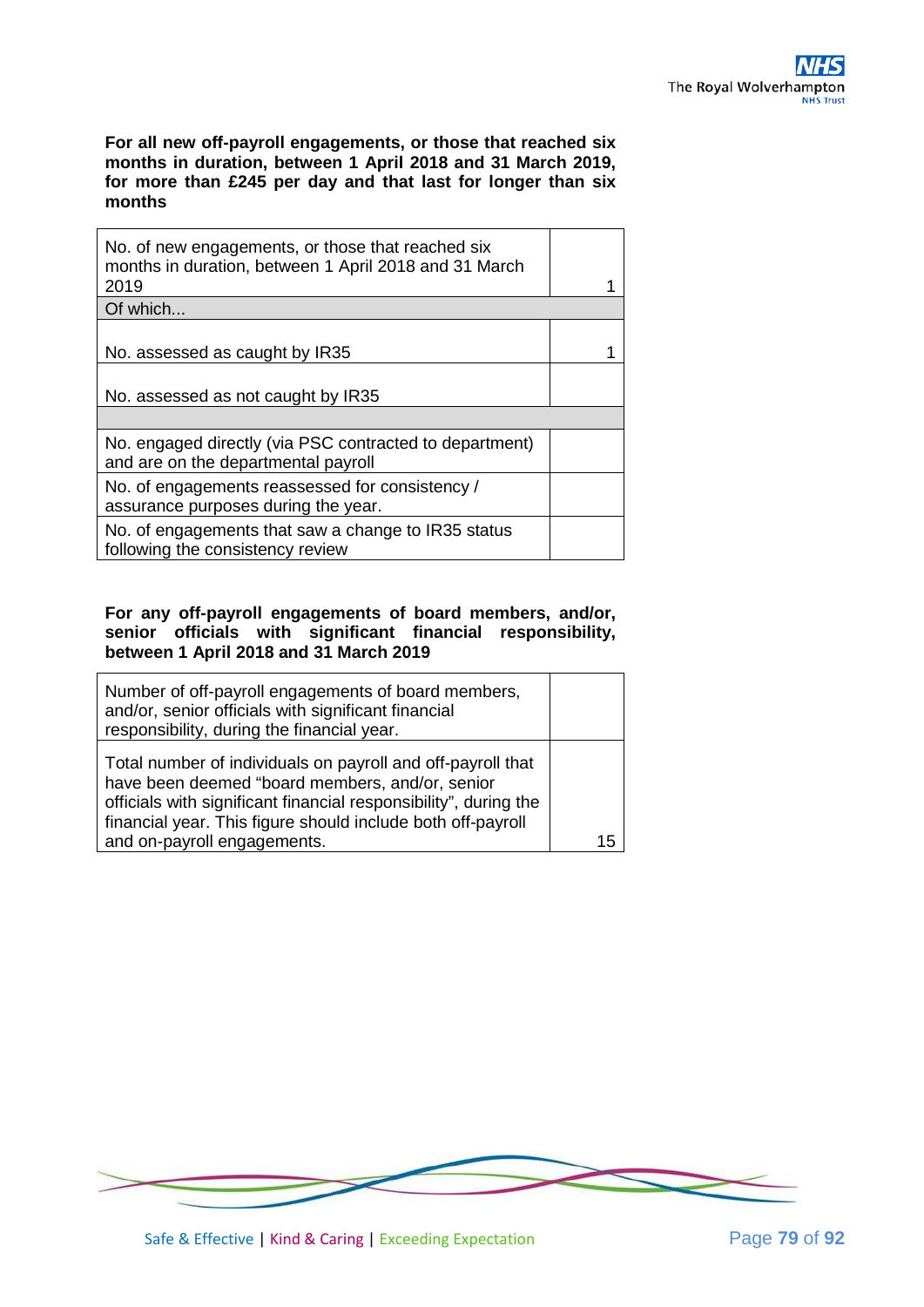# **C – Financial Statement**

#### **Forward and Financial Performance Overview**

The summary financial statements are an extract of the information in the full annual Accounts. These include the Annual Governance Statement of the Trust for year ended 31 March 2019. The summary financial statements only give an overview of the financial position and performance of the Trust but might not contain sufficient information for a full understanding of the Trust's performance. For more detailed information please refer to the full Annual Accounts for the Trust. These are available free of charge from The Chief Financial Officer, The Royal Wolverhampton NHS Trust, New Cross Hospital, Wolverhampton, WV10 0QP.

The Annual Accounts have been prepared in accordance with the 2018/19 Department of Health Group Accounting Manual (GAM). From 2009/10 the GAM follows the International Financial Reporting Standards (IFRS) and interpretations to the extent that they are meaningful and appropriate to public body entities.

The financial performance of the Trust is assessed by the Department of Health against four targets.

These are:

• Income and Expenditure

As a minimum, the Trust is required to break even each year. Where a deficit is incurred, the Trust is required to achieve surpluses in subsequent years until breakeven, taking one year with another, is achieved.

- Capital Cost Absorption Rate Within its overall expenditure, the Trust is required to pay the Department of Health a sum equivalent to 3.5% of average net relevant assets. This payment is known as the Public Dividend Capital payment.
- **External Financing Limit:**

This refers to the agreed amount of cash that the Trust is allowed by the Department of Health to consume over and above the amount it generates through its normal activities in year. This may be through a reduction in its own cash balances or receiving cash from external sources. The Trust is expected to not exceed its External Finance Limit (EFL) and in 2018/19 it achieved this, spending £3,414,000 (against a target of £3,494,000).

• Capital Resource Limit This is a limit, imposed by the Department of Health, on the level of capital expenditure that the Trust can incur in the year. The Trust is expected to maintain it's spend at or below this level.

#### **Table 22 Financial Target Performance**

|                                         | Target       | Actual | Achieved |
|-----------------------------------------|--------------|--------|----------|
| Income & Expenditure Break-even (£'000) | $(3, 158)^*$ | 3,021  |          |
| Capital Cost Absorption Rate (%)        | 3.50%        | 3.50%  |          |
| External Financing Limit (£'000)        | 3.494        | 3.414  |          |
| Capital Resource Limit (£'000)          | 22,693       | 22,680 |          |

\* Target is adjusted control total as agreed with NHSi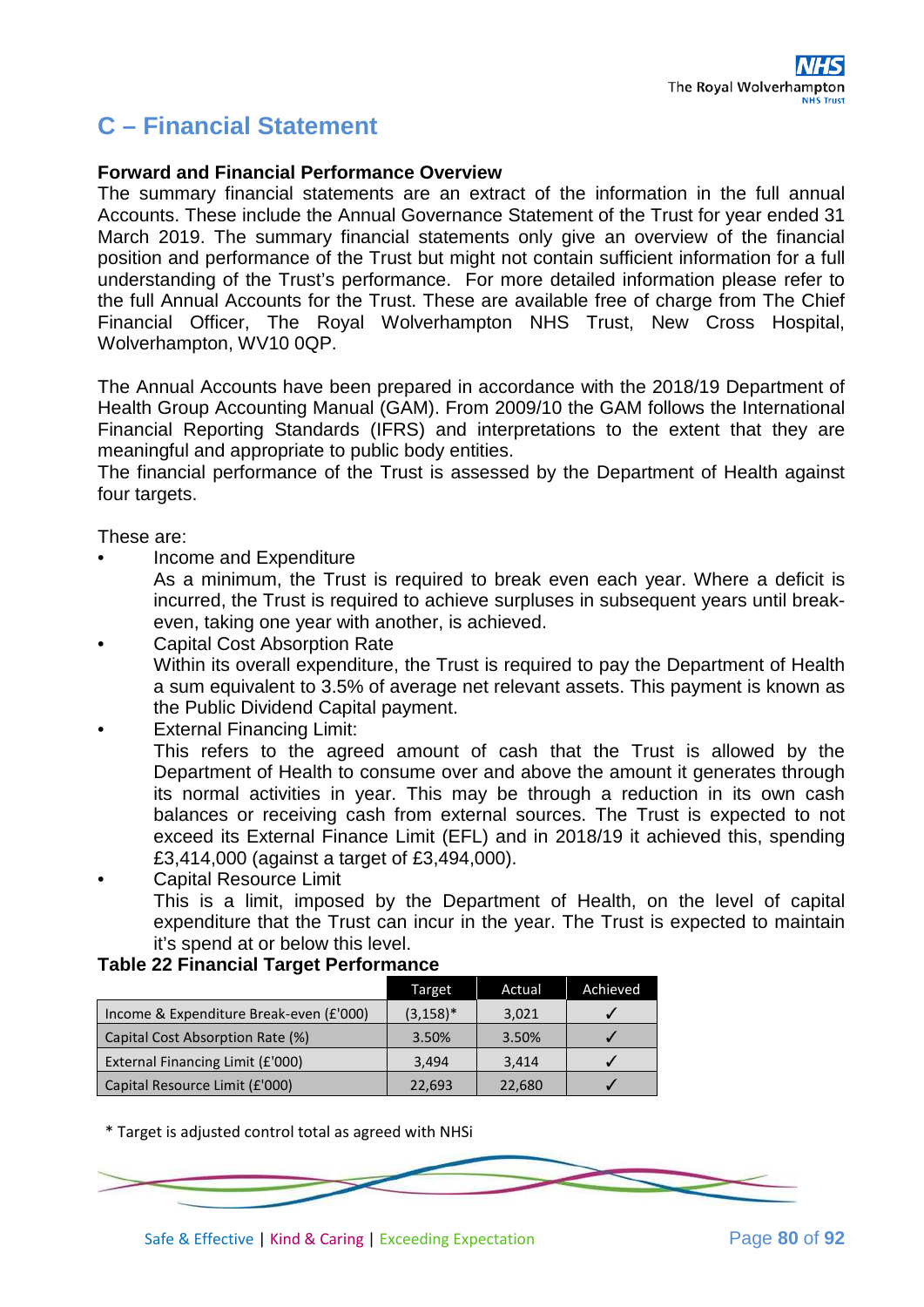|                                    | 2014/15<br>£000s | 2015/16<br>£000s | 2016/17<br>£000s | 2017/18<br>£000s | 2018/19<br>£000s |
|------------------------------------|------------------|------------------|------------------|------------------|------------------|
| Breakeven duty in-year financial   |                  |                  |                  |                  |                  |
| performance                        | 3,663            | 153              | 8,542            | 4,327            | 3,021            |
| Breakeven duty cumulative position | 38,100           | 38,253           | 46,795           | 51,122           | 54,143           |
| Operating income                   | 461,810          | 509,405          | 536,028          | 548,538          | 592,975          |
| Cumulative breakeven position as a |                  |                  |                  |                  |                  |
| percentage of operating income     | 8.25%            | 7.51%            | 8.73%            | 9.32%            | 9.13%            |

### **Table 23 The Income and Expenditure position for each of the last five years:**

#### **Cumulative Position**

Table 23 shows that the trust achieved its statutory break-even duty in 2018/19. In 2018/19 the Trust achieved a surplus for the 13th consecutive year. This surplus amounted to £3,021k after impairment and adjustments for changes in accounting treatment.

#### **Private Finance Transactions**

The Trust has an on-balance sheet scheme relating to the provision and maintenance of the Radiology building and equipment including replacement and upgrading. The contract for the scheme covers the period 1 April 2002 to 31 March 2032. Although the interest rate changes affect future performance, the impact to date has not been significant.

#### **Better Payment Practice Code**

The Department of Health requires that Trusts aim to pay their non-NHS invoices by the due date or within 30 days of receipt of goods or a valid invoice, (whichever is the latter), unless other terms have been agreed with the supplier. The target is to achieve 95% compliance and, over the last two years, the Trust's performance is shown in table 24.

#### **Table 24 Better Payment Practice Code Summary**

|                                           | 2018/19 |         | 2017/18 |         |  |
|-------------------------------------------|---------|---------|---------|---------|--|
|                                           | Number  | £'000   | Number  | £'000   |  |
| Total Invoices Paid In Year               | 117,256 | 338,217 | 114,817 | 312,703 |  |
| Total Invoices Paid Within Target         | 38,980  | 203,236 | 83,306  | 244.422 |  |
| Percentage of Invoices Paid Within Target | 33.24%  | 60.09%  | 72.56%  | 78.16%  |  |

#### **Prompt Payment Code**

The Trust is an approved signatory to the Prompt Payment Code.

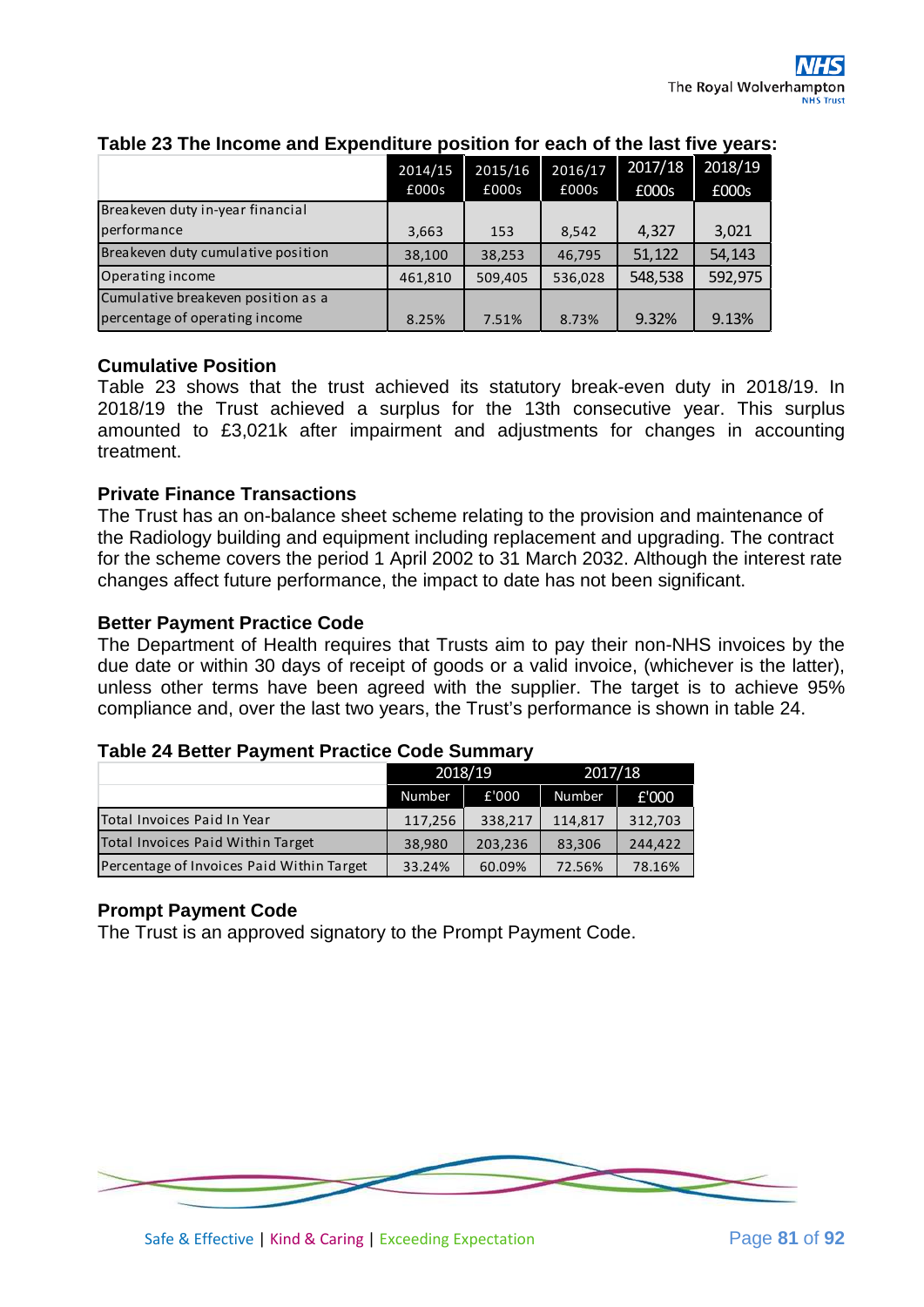#### **Staff Sickness Absence**

The following table provides details of the Trusts Sickness Absence

|                                                                          | 2017/18       | 2016/17       |
|--------------------------------------------------------------------------|---------------|---------------|
|                                                                          | <b>Number</b> | <b>Number</b> |
| <b>Total days lost</b>                                                   | 69,226        | 72,677        |
| <b>Total staff years</b>                                                 | 7,158         | 7,052         |
| <b>Average working days lost (per WTE)</b>                               | 10            |               |
| Number of persons retired early on ill health grounds                    |               |               |
| <b>Total additional pensions liabilities accrued in the year (£000s)</b> | 90            | 295           |

#### **Table 25 Staff Sickness Absence**

#### **Pension Liabilities**

Past and present employees are covered by the provisions of the NHS Pensions Scheme. Details of the benefits payable under these provisions can be found on the NHS Pensions website at www.nhsba.nhs.uk/pensions. The scheme is an unfunded, defined benefit scheme that covers NHS employers, GP practices and other bodies, allowed under the direction of the Secretary of State, in England and Wales. The scheme is designed to be run in a way that would enable NHS bodies to identify their share of the underlying scheme assets and liabilities. Therefore, the scheme is accounted for as if it were a defined contribution scheme: the cost to the NHS Body of participating in the scheme is taken as equal to the contributions payable to the scheme for the accounting period.

In order that the defined benefit obligations recognised in the financial statements do not differ materially from those that would be determined at the reporting date by a formal actuarial valuation, the FRem requires that ''the period between formal valuations shall be four years, with approximate assessments in intervening years''. Further details can be found in the full set of accounts available on request.

#### **Accounting Policies**

The accounts for the Trust were produced in line with the Department of Health Group Accounting Manual. Full details of the accounting policies are included within the Trust Annual Accounts which are available on request. Particular areas where judgement has had to be exercised are:

- Useful economic lives of assets The Trust estimates the useful economic lives of its non-current assets. Every care is taken to ensure that estimates are robust; however factors such as unforeseen obsolescence or breakdown may impact on the actual life of the asset held.
- Provisions When considering provisions for events such as pension payments, NHSLA claims and other legal cases the Trust uses estimates based on expert advice from agencies such as the NHS Litigation Authority and the experience of its managers.

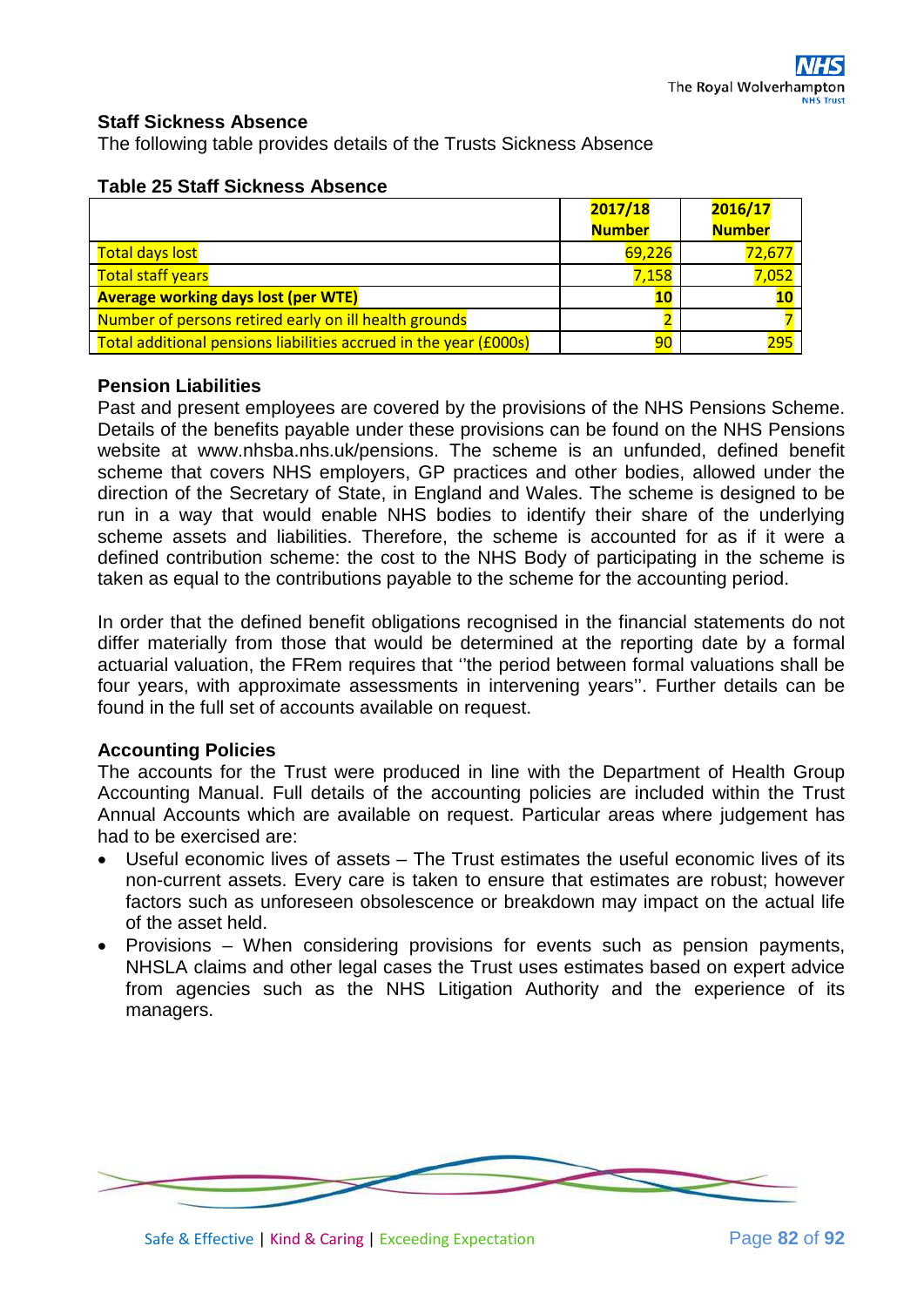• Leases – The Trust applies the tests contained in IAS17 to all of its present and proposed leases in order to ascertain if they should be classed as operating or finance leases. Often the information available may be inconclusive and therefore judgement is made regarding the transfer of the risks and rewards of ownership of the associated assets in order that a decision may be made. There have been no major policy changes that have impacted on the position of the Trust. Additionally the Trust is required to adopt accounting standard IAS27 which requires the Trust to consolidate its Charitable Funds into accounts if material. These were not consolidated as they are not considered material.

# **Financing**

# **Auditors**

The Trust's external auditors are KPMG LLP. The total charge for audit work undertaken in 2018/19 was £59k excluding VAT (2017/18 £61k). Other auditors remuneration in 2018/19 was £9k (2017/18 £9k) and is in respect of non-audit services. As far as the directors are aware, there is no relevant audit information the Trust's auditors are unaware of and the Directors have taken all steps that they ought to have taken, as Directors, to make themselves aware of any relevant audit information and to establish that the Trust's Auditors are aware of that information. Non-audit work may be performed by the Trust's external auditors where the work is clearly audit related and the external auditors are best placed to do that work. For such assignments the Audit Committee approved protocol is followed. This ensures that all such work is properly considered and that the external auditor's independence is not compromised through the Trust using them for other nonaudit services.

The Trust is able to ensure this as:

- All work is controlled and monitored by the Audit committee which is made up of Non-Executive Directors. They approve all work and provide a check to ensure independence is maintained.
- Any additional work carried out by the External Auditors has to be approved by the Audit Commission if its value is greater than 20%.

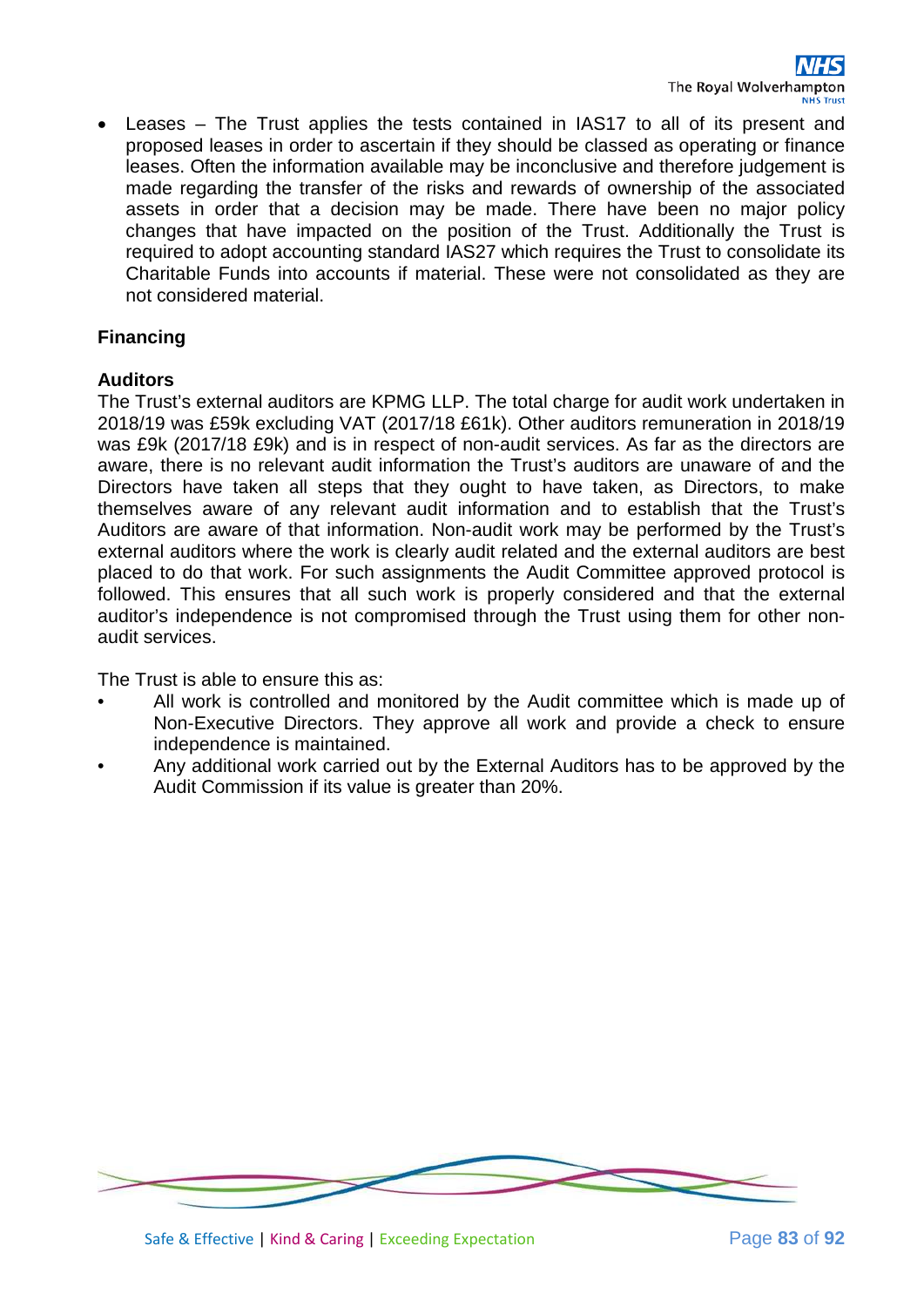# **Table 26 Statement of Comprehensive Income for the Year Ended 31 March 2019**

|                                                        | 2018-19    | 2017-18    |
|--------------------------------------------------------|------------|------------|
|                                                        | £000s      | £000s      |
|                                                        |            |            |
| Operating Income from patient care activites           | 489,963    | 464,033    |
| Other operating income                                 | 103,012    | 84,505     |
| Operating expenses                                     | (579, 390) | (529, 386) |
| Operating surplus/(deficit) from continuing operations | 13,585     | 19,152     |
|                                                        |            |            |
| Finance income                                         | 127        | 52         |
| Finance expenses                                       | (2,074)    | (1,728)    |
| PDC dividends payable                                  | (10, 316)  | (10, 170)  |
| Net finance costs                                      | (12, 263)  | (11, 846)  |
| Other gains / (losses)                                 | 60         | 31         |
| Surplus / (deficit) for the year                       | 1,382      | 7,337      |

#### **Table 27 Other Comprehensive Income for the Year Ended 31 March 2018**

|                                                       |                         |          |        | 2018-19 | 2017-18 |
|-------------------------------------------------------|-------------------------|----------|--------|---------|---------|
| Will not be reclassified to income and expenditure:   |                         |          | £000s  | £000s   |         |
|                                                       | Revaluations            |          |        | (2,880) | 16,905  |
|                                                       | Other reserve movements |          |        |         |         |
| Total comprehensive income / (expense) for the period |                         | (1, 498) | 24,240 |         |         |

#### **Table 28 Financial Performance for the Year**

|                                                                         |  |  |       | 2018-19  | 2017-18 |
|-------------------------------------------------------------------------|--|--|-------|----------|---------|
|                                                                         |  |  |       | £000s    | £000s   |
| Retained surplus / (deficit) for the year                               |  |  |       | 1,382    | 7,337   |
| Impairments (Excluding IFRIC 12 Impairments)                            |  |  | 1,731 | (3, 157) |         |
| Adjustments in respect of donated gov't grant asset reserve elimination |  |  | (92)  | 147      |         |
| Adjusted retained surplus / (deficit)                                   |  |  |       | 3,021    | 4,327   |

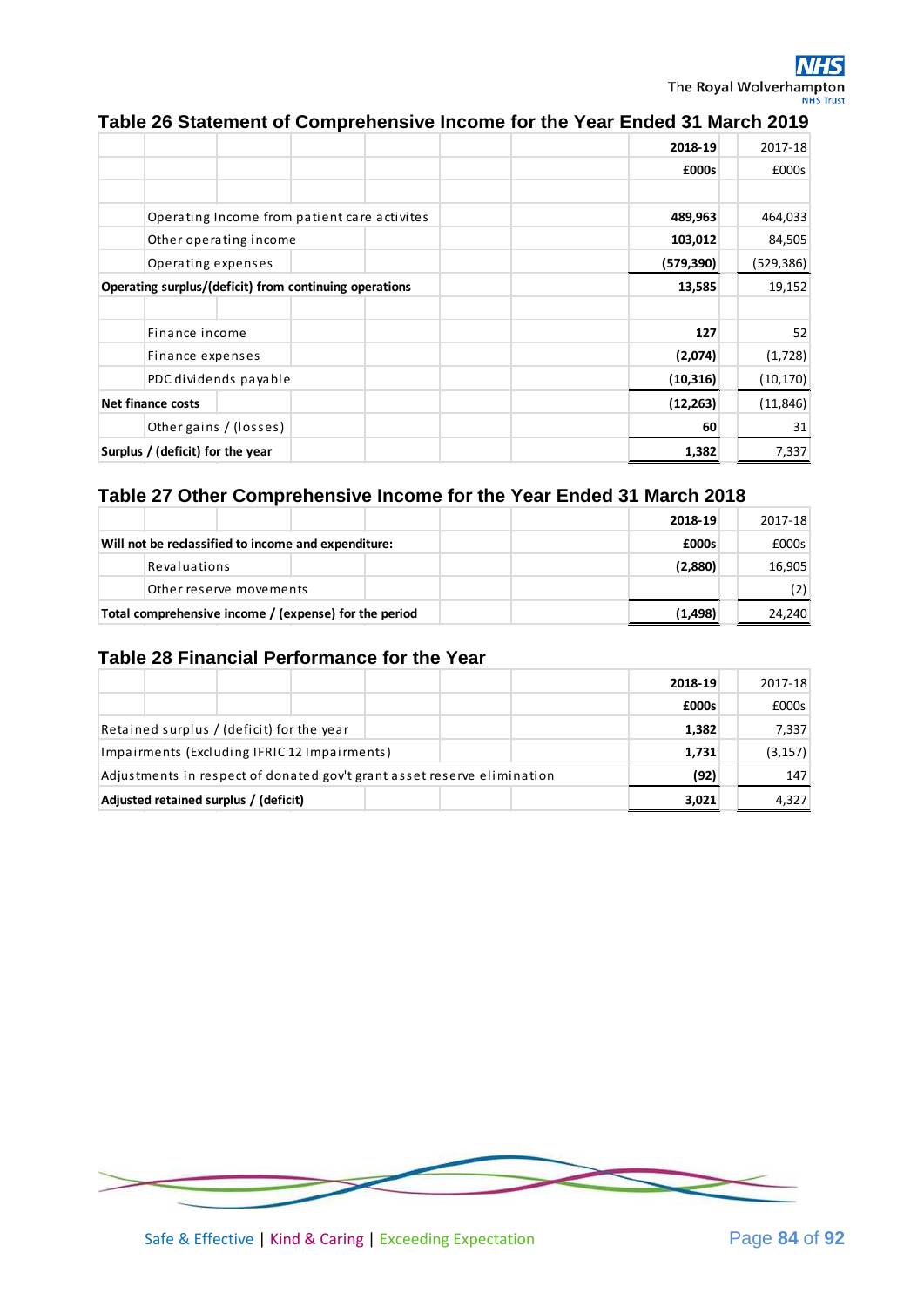|  |  | Table 29 Statement of Financial Position as at 31 March 2019 |
|--|--|--------------------------------------------------------------|
|--|--|--------------------------------------------------------------|

|                                                           | 31 March<br>2019 | 31 March<br>2018 |
|-----------------------------------------------------------|------------------|------------------|
|                                                           | 2,019            | 2,018            |
|                                                           | £000s            | £000s            |
| <b>Non-current assets</b>                                 |                  |                  |
| Intangible assets                                         | 2,625            | 1,115            |
| Property, plant and equipment                             | 334,455          | 331,382          |
| Trade and other receivables                               | 4,002            | 0                |
| <b>Total non-current assets</b>                           | 341,082          | 332,497          |
|                                                           |                  |                  |
| <b>Current assets</b>                                     |                  |                  |
| Inventories                                               | 6,607            | 6,357            |
| Trade and other receivables                               | 36,180           | 35,572           |
| Non-current assets for sale and assets in disposal groups | 0                | 800              |
| Cash and cash equivalents                                 | 15,988           | 16,982           |
| <b>Total current assets</b>                               | 58,775           | 59,711           |
|                                                           |                  |                  |
| <b>Current Liabilities</b>                                |                  |                  |
| Trade and other payables                                  | (56, 811)        | (52, 971)        |
| Borrowings                                                | (2,013)          | (1,979)          |
| Provisions                                                | (4,612)          | (6, 219)         |
| Other liabilities                                         | (3,009)          | (3,205)          |
| <b>Total current liabilities</b>                          | (66, 445)        | (64, 374)        |
| <b>Total assets less current liabilities</b>              | 333,412          | 327,834          |
|                                                           |                  |                  |
| <b>Non-current liabilities</b>                            |                  |                  |
| Borrowings                                                | (7, 982)         | (5, 299)         |
| Provisions                                                | (542)            | (581)            |
| <b>Total non-current liabilities</b>                      | (8,524)          | (5,880)          |
| <b>Total assets employed</b>                              | 324.888          | 321.954          |
| <b>Financed By</b>                                        |                  |                  |
| Taxpayers' equity                                         |                  |                  |
| Public dividend capital                                   | 237,185          | 232,753          |
| Revaluation reserve                                       | 60,892           | 67,355           |
| Other reserves                                            | 190              | 190              |
| Income and expenditure reserve                            | 26,621           | 21,656           |
| <b>Total taxpayers' equity</b>                            | 324,888          | 321,954          |

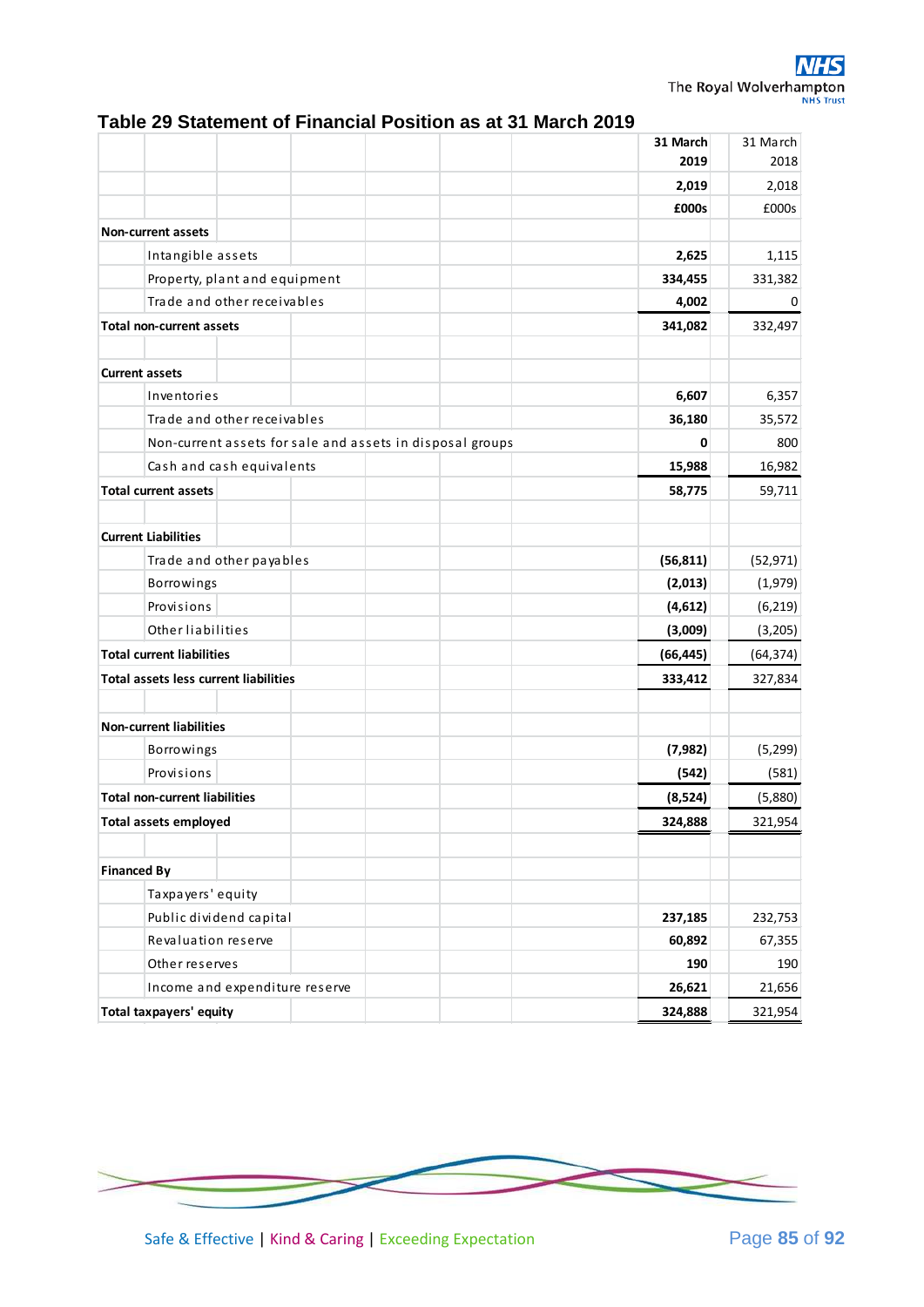The financial statements were approved by the Board on 24 May 2019 and signed on its behalf by:

# [Signature]

**David Loughton CBE, Chief Executive: Date: 25 May 2019**



Safe & Effective | Kind & Caring | Exceeding Expectation Page 86 of 92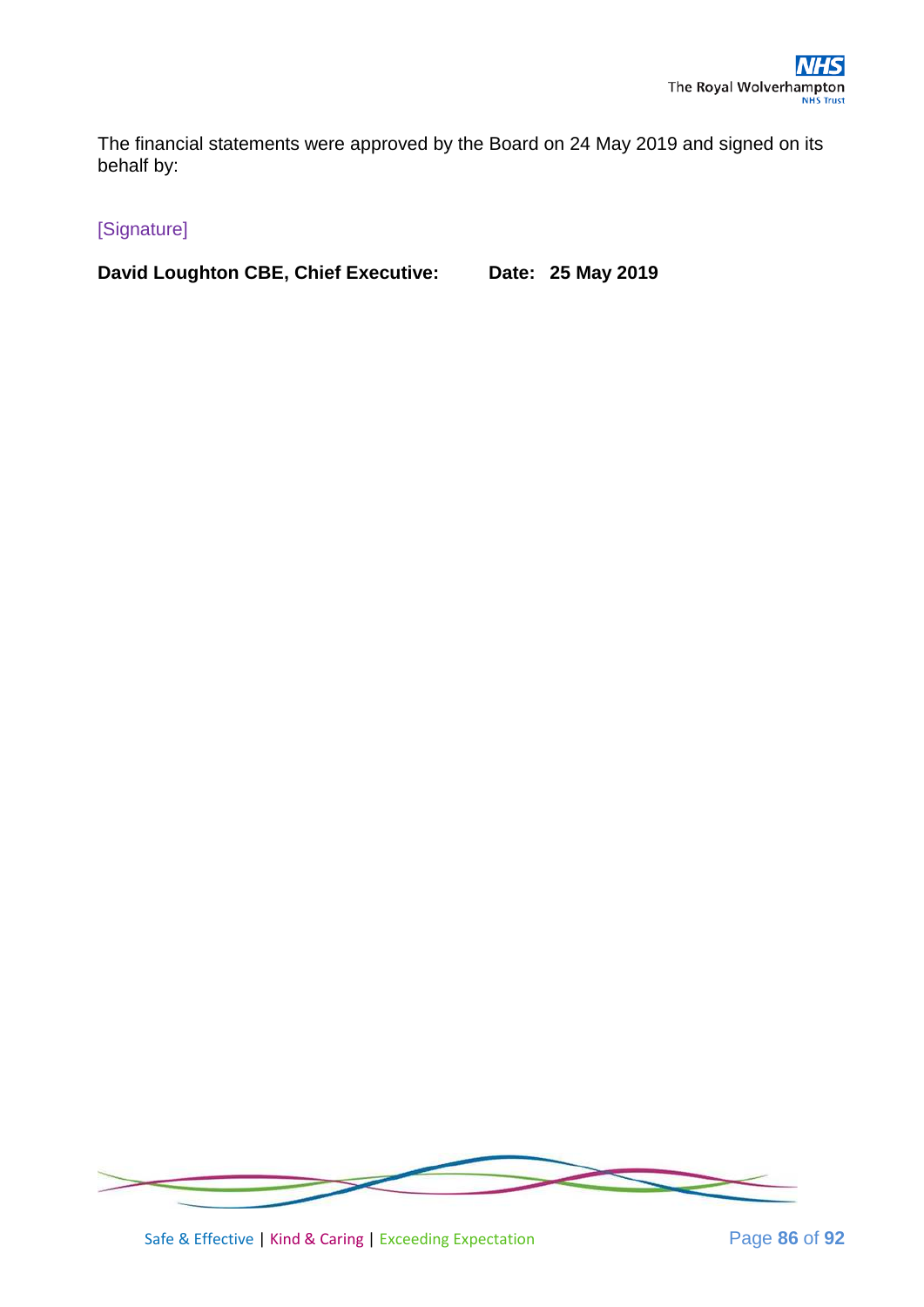#### **Table 30 Statement of Changes in Taxpayers' Equity For the year ending 31 March 2019**

|         |                                                     |  | Public<br>dividend<br>capital | <b>Revaluation</b><br>reserve | Other<br>reserves | Income and<br>expenditure<br>reserve | Total    |
|---------|-----------------------------------------------------|--|-------------------------------|-------------------------------|-------------------|--------------------------------------|----------|
|         |                                                     |  | £000s                         | £000s                         | £000s             | £000s                                | £000s    |
|         | Taxpayers' equity at 1 April 2018 - brought         |  | 232,753                       | 67,355                        | 190               | 21,656                               | 321,954  |
| forward |                                                     |  |                               |                               |                   |                                      |          |
|         | Surplus / (deficit) for the year                    |  |                               |                               |                   | 1,382                                | 1,382    |
|         | Other transfers between reserves                    |  |                               |                               |                   |                                      | $\Omega$ |
|         | Revaluations                                        |  |                               | (2,880)                       |                   |                                      | (2,880)  |
|         | Transfer to retained earnings on disposal of assets |  |                               | (3,583)                       |                   | 3,583                                | $\Omega$ |
|         | Public dividend capital received                    |  | 4432                          |                               |                   |                                      | 4,432    |
|         | Other reserve movements                             |  |                               |                               |                   |                                      | $\Omega$ |
|         | Taxpayers' equity at 31 March 2019                  |  | 237,185                       | 60,892                        | 190               | 26,621                               | 324,888  |

#### **Information on Reserves**

#### **Public Dividend Capital**

Public dividend capital (PDC) is a type of public sector equity finance based on the excess of assets over liabilities. Additional PDC may also be issued to NHS Trusts by the Department of Health. A charge, reflecting the cost of capital utilised by the NHS Trust, is payable to the Department of Health as the public dividend capital dividend.

#### **Retained Earnings**

The balance of this reserve is the accumulated surpluses and deficits of the NHS Trust.

#### **Revaluation Reserve**

Increases in asset values arising from revaluations are recognised in the revaluation reserve, except where, and to the extent that, they reverse impairments previously recognised in operating expenses, in which case they are recognised in operating income. Subsequent downward movements in asset valuations are charged to the revaluation reserve to the extent that a previous gain was recognised unless the downward movement represents a clear consumption of economic benefit or a reduction in service potential.

#### **Other Reserves**

Other reserves arose at the time of inception of the Trust and are considered likely to remain at the present value.

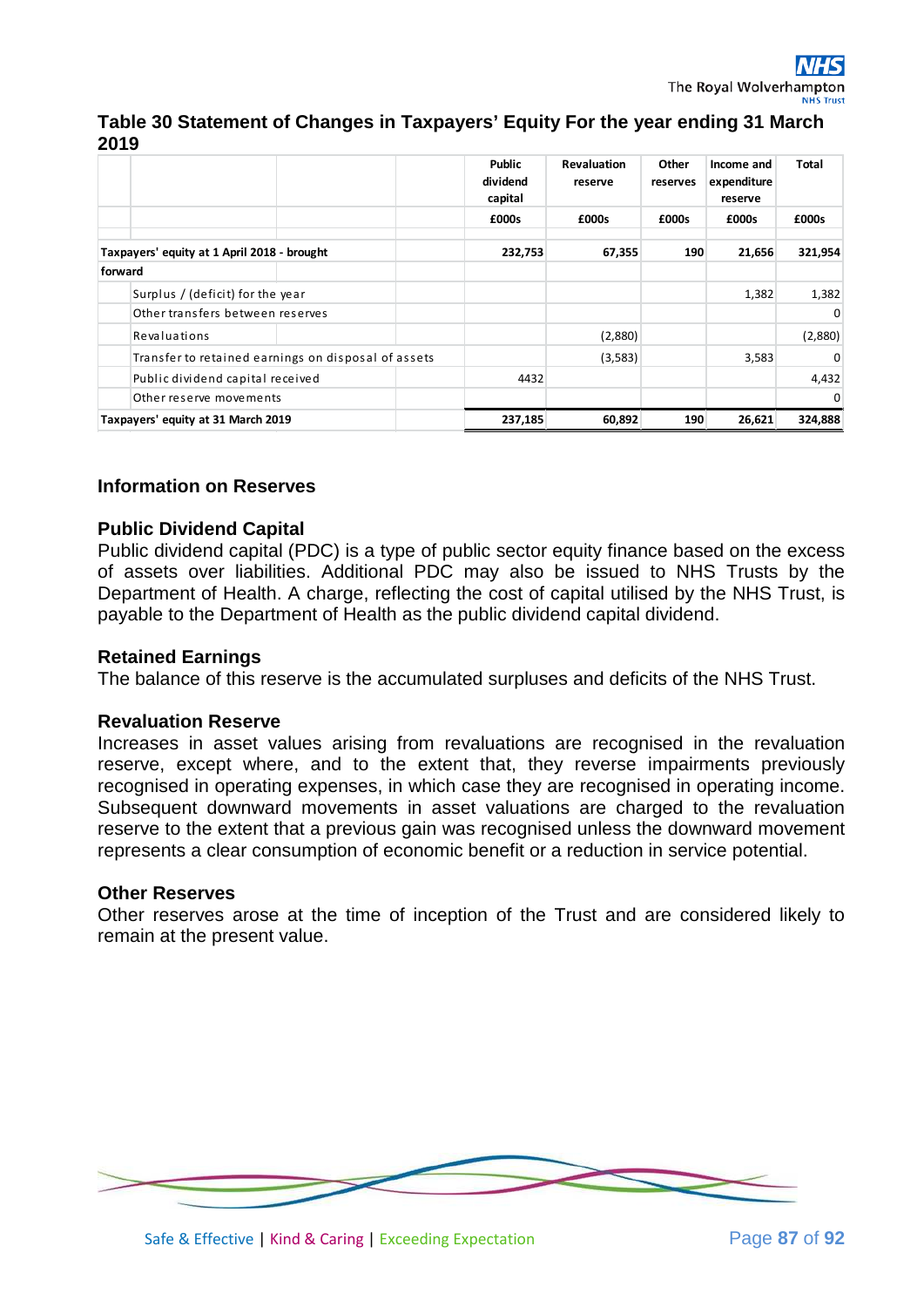#### **Table 31 Statement of Cash Flow for the Year Ended 31 March 2019**

|                                                                     | 2018-19   | 2017-18   |
|---------------------------------------------------------------------|-----------|-----------|
|                                                                     | £000s     | £000s     |
| Cash flows from operating activities                                |           |           |
| Operating surplus / (deficit)                                       | 13,585    | 19,152    |
| Non-cash income and expense:                                        |           |           |
| Depreciation and amortisation                                       | 14,575    | 15,237    |
| Net impairments                                                     | 1,731     | (3, 157)  |
| Other investments / financial assets                                | (289)     | (74)      |
| Amortisation of PFI deferred credit                                 | 0         |           |
| (Increase) / decrease in receivables and other assets               | (44)      | (5, 563)  |
| (Increase) / decrease in inventories                                | (250)     | (20)      |
| Increase / (decrease) in payables and other liabilities             | 4,261     | 4,148     |
| Increase / (decrease) in provisions                                 | (1,648)   | 742       |
| Net cash generated from / (used in) operating activities            | 31,921    | 30,465    |
| Cash flows from investing activities                                |           |           |
| Interest received                                                   | 127       | 52        |
| Purchase of intangible assets                                       | (1, 877)  | (485)     |
| Purchase of property, plant, equipment and investment property      | (21, 571) | (18, 490) |
| Sales of property, plant, equipment and investment property         | 860       | 31        |
| Receipt of cash donations to purchase capital assets                | 289       | 74        |
| Net cash generated from / (used in) investing activities            | (22, 172) | (18, 818) |
| Cash flows from financing activities                                |           |           |
| Public dividend capital received                                    | 4,432     | 1,355     |
| Capital element of finance lease rental payments                    | (227)     | (259)     |
| Capital element of PFI, LIFT and other service concession payments  | (1,785)   | (1,920)   |
| Interest paid on finance lease liabilities                          | (17)      | (18)      |
| Interest paid on PFI, LIFT and other service concession obligations | (2,056)   | (1,710)   |
| PDC dividend (paid) / refunded                                      | (11,090)  | (6, 293)  |
| Net cash generate from / (used in) financing activities             | (10, 743) | (8, 845)  |
| Increase / (decrease) in cash and cash equivalents                  | (994)     | 2,802     |
|                                                                     |           |           |
| Cash and cash equivilants at 1 April - brought forward              | 16,982    | 14,180    |
| Cash and cash equivilants at 31 March                               | 15,988    | 16,982    |

# **Glossary of Terms**<br>1. Public Dividend Capita

- 1. Public Dividend Capital dividend this is a payment made to the Department of Health, representing a 3.5% return on the Trust's net relevant assets.
- 2. Revenue from activities this is the majority of the Trust's income and is derived in the main from the provision of healthcare to Commissioners.
- 3. Other operating revenue is mostly in respect of training and research and development
- 4. Intangible assets this relates to software licences<br>5. Tangible assets this refers to the Trust's land, build
- 5. Tangible assets this refers to the Trust's land, buildings and equipment
- 6. Provisions for liabilities and charges when there is a reasonable degree of certainty that the Trust will be liable for a particular cost, and where it has not yet actually been incurred, a provision is made to reflect that liability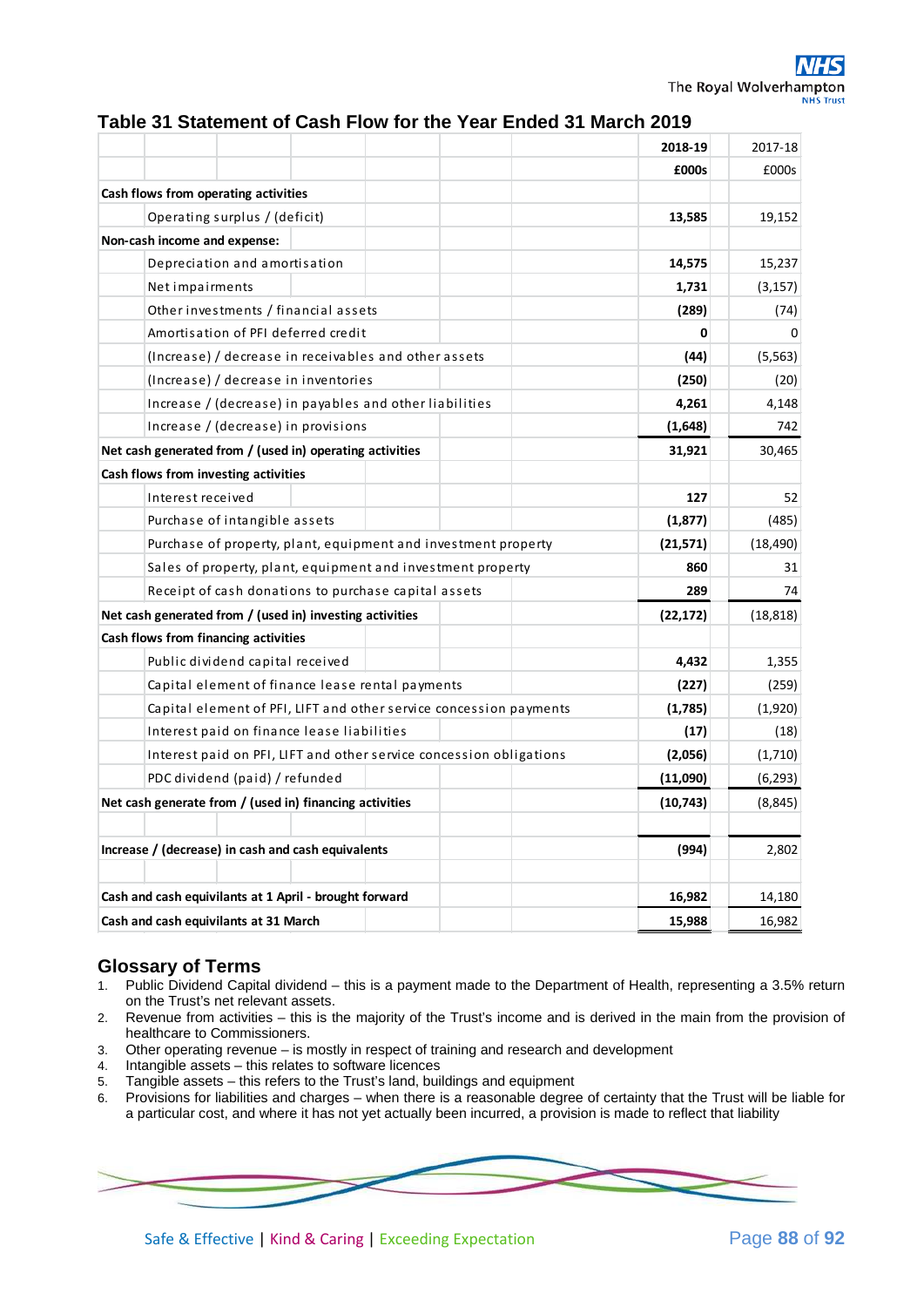7. Impairment – this term is most usually applied when a decision has been made that reduces the life and / or value of a Trust asset (most often a building). Such reductions in value are charged to the income and expenditure account when there are insufficient balances on the revaluation reserve.



Safe & Effective | Kind & Caring | Exceeding Expectation Page **89** of **92**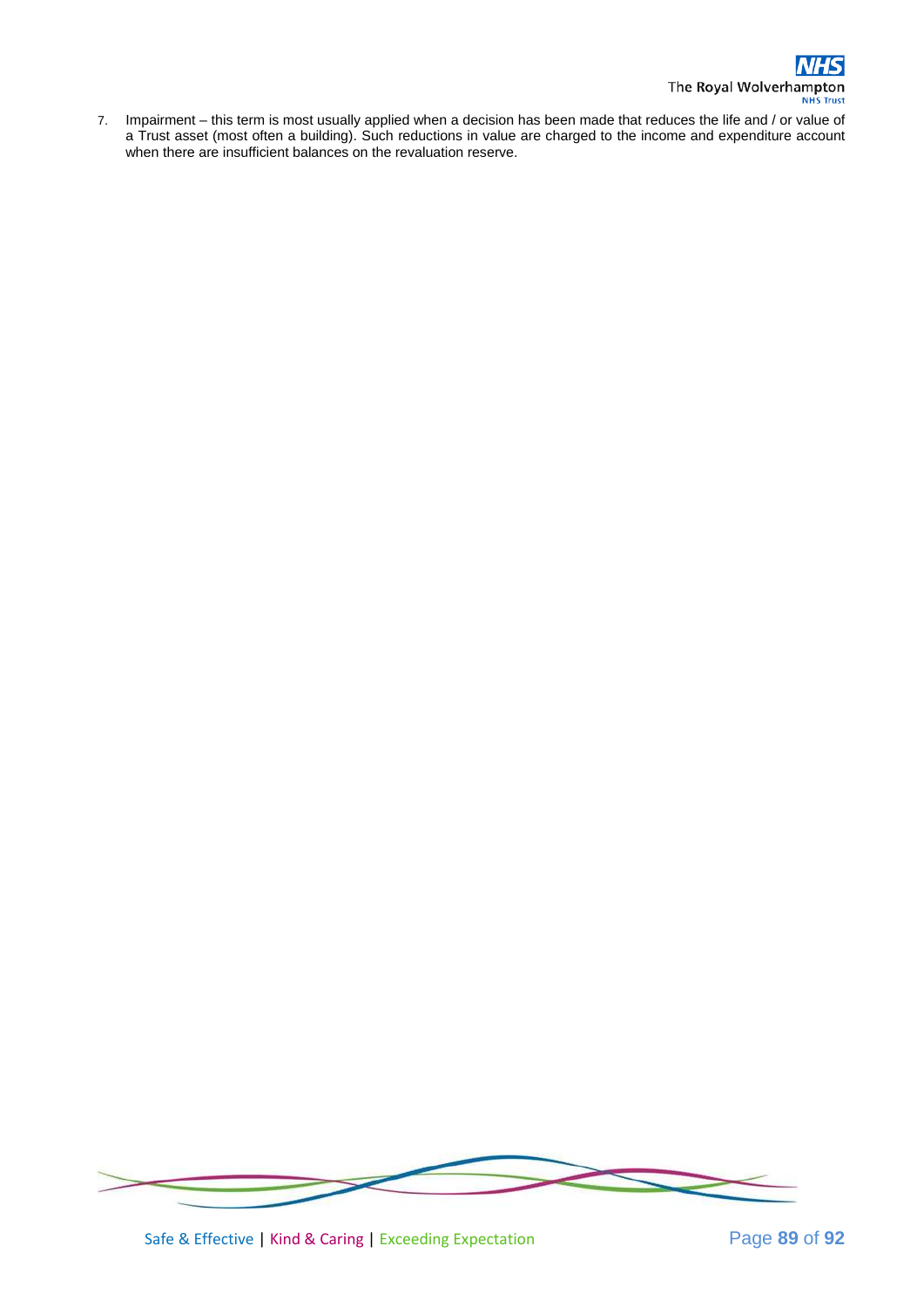#### **Statement of the Chief Executive's Responsibility as the Accountable Officer of the Trust**

The Chief Executive of NHS Improvement, in exercise of powers conferred on the NHS Trust Development Authority, has designated that the Chief Executive should be the Accountable Officer of the trust. The relevant responsibilities of Accountable Officers are set out in the NHS Trust Accountable Officer Memorandum.

These include ensuring that:

- there are effective management systems in place to safeguard public funds and assets and assist in the implementation of corporate governance;
- value for money is achieved from the resources available to the trust;
- the expenditure and income of the trust has been applied to the purposes intended by Parliament and conform to the authorities which govern them;
- effective and sound financial management systems are in place; and
- annual statutory accounts are prepared in a format directed by the Secretary of State to give a true and fair view of the state of affairs as at the end of the financial year and the income and expenditure, recognised gains and losses and cash flows for the year.

To the best of my knowledge and belief, I have properly discharged the responsibilities set out in my letter of appointment as an Accountable Officer.

#### **Signature:**

#### **Signature:**

David Loughton, CBE Chief Executive **Date:** 25 May 2019

Kevin Stringer Chief Financial Officer **Date:** 25 May 2019

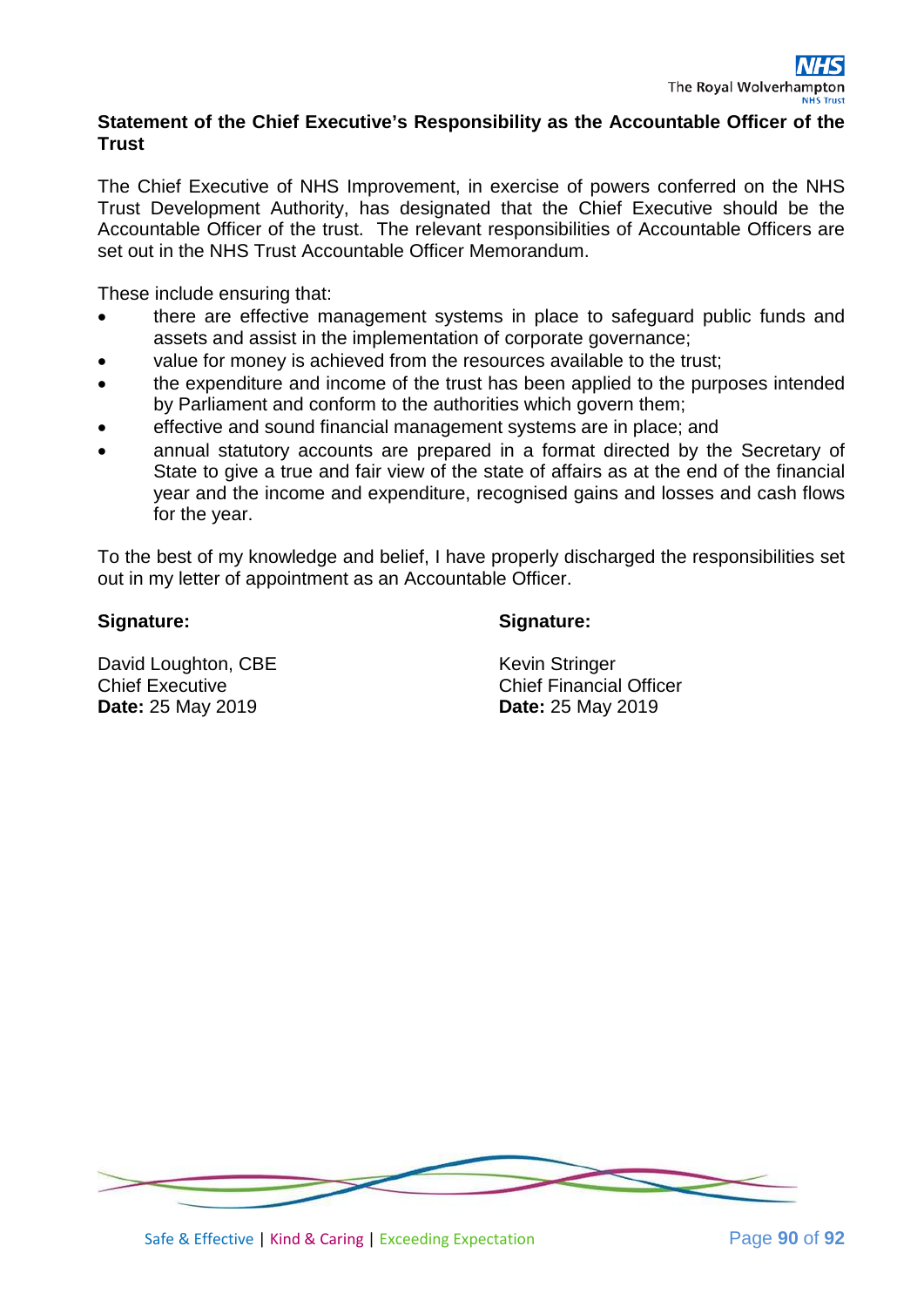#### **Statement of Directors' Responsibilities in Respect of the Accounts**

The directors are required under the National Health Service Act 2006 to prepare accounts for each financial year. The Secretary of State, with the approval of HM Treasury, directs that these accounts give a true and fair view of the state of affairs of the trust and of the income and expenditure, recognised gains and losses and cash flows for the year. In preparing those accounts, the directors are required to:

- apply on a consistent basis accounting policies laid down by the Secretary of State with the approval of the Treasury;
- make judgements and estimates which are reasonable and prudent;
- state whether applicable accounting standards have been followed, subject to any material departures disclosed and explained in the accounts.

The directors are responsible for keeping proper accounting records which disclose with reasonable accuracy at any time the financial position of the trust and to enable them to ensure that the accounts comply with requirements outlined in the above mentioned direction of the Secretary of State. They are also responsible for safeguarding the assets of the trust and hence for taking reasonable steps for the prevention and detection of fraud and other irregularities.

The directors confirm to the best of their knowledge and belief they have complied with the above requirements in preparing the accounts.

The directors confirm that the annual report and accounts, taken as a whole, is fair, balanced and understandable and provides the information necessary for patients, regulators and stakeholders to assess the NHS trust's performance, business model and strategy

By order of the Board **Signature:** David Loughton, CBE **Date:** 25 May 2019

**Signature:** Kevin Stringer **Date:** 25 May 2019